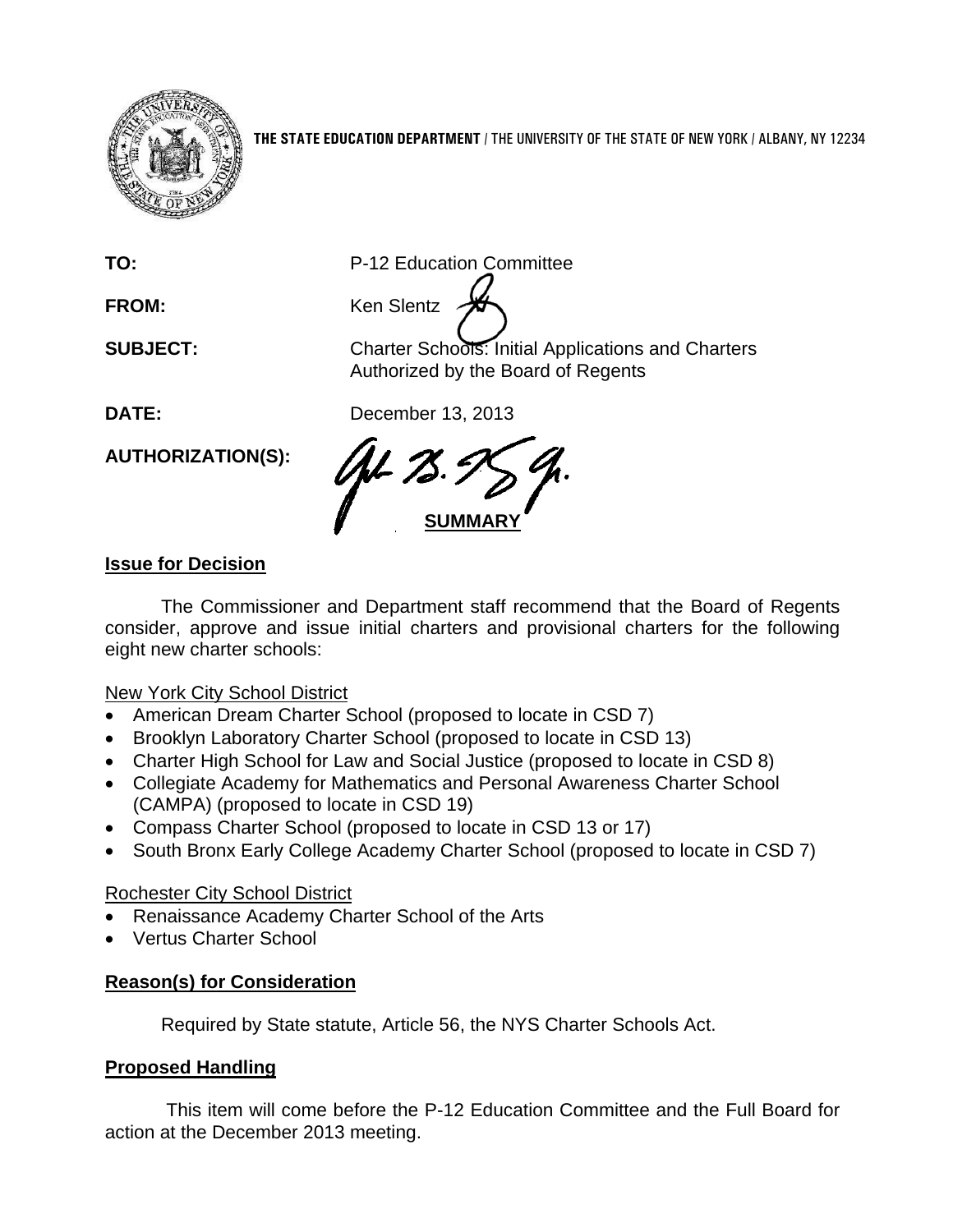#### **Background Information**

The Commissioner and Department staff recommends that the Board of Regents issue the initial charters and provisional charters for the above listed eight new charter schools.

Together, these new schools will add approximately 3,580 high quality public K-12 seats for families in New York State. The schools represent a range of innovative educational and organizational approaches to improving learning outcomes and college and career readiness for students, with a strong focus on the needs of students who may be educationally or economically disadvantaged, English language learners or students with disabilities. Three schools will serve students in middle and high school grades, two will be high schools one will be a middle school and two will be elementary schools. Additional details about the eight proposed charter schools and how Department staff reviewed the applications is included in the attached *Summary, Findings and Recommendation* for each proposed school (Attachment A). The Full Applications for each school are posted at: http://www.p12.nysed.gov/psc/startcharter.html.

Chapter 101 of the Laws of 2010 increased the cap on the number of charters that can be issued in New York State, from 200 to 460. The statute also designates the Board of Regents and the Board of Trustees of the State University of New York (SUNY) as the authorizers for the additional 260 charters (130 charters to be issued by each, with no more than 57 in New York City) and requires that the two chartering entities create competitive Request for Proposal (RFP) processes for applications for the additional 260 charters. The statute dictated the timetable for the RFPs that were issued in 2010, 2011, 2012 and 2013 and leaves to the discretion of the two Boards when subsequent years' RFPs will be issued.

 The Board of Regents application and review process is designed to award charters to applicants that demonstrate the greatest probability of creating high quality public schools. The Department revised the charter school application process in the summer of 2010 to align with the criteria that is outlined in Chapter 101 of the Laws of 2010. The Regents approved and issued charters to seven new charter schools in 2010; to nine new charter schools in 2011 and to thirteen new charter schools in 2012.

 The application and review process consists of multiple phases in which applicants are invited to advance on the basis of the successful evaluation of each submission. The steps in the review process include:

 Submission and review of a Letter of Intent providing a brief description of the school mission and design; the proposed student population (including plans to meet enrollment and retention goals for target populations); initial evidence of community outreach efforts and community support; a proposed location and/or proposed facility; information about the founding group and anticipated members of the initial board of trustees. During 2013, a total of 99 letters of intent were submitted over two rounds (February and September). Of the 99 Letters received, 60 applicants were invited to submit full applications.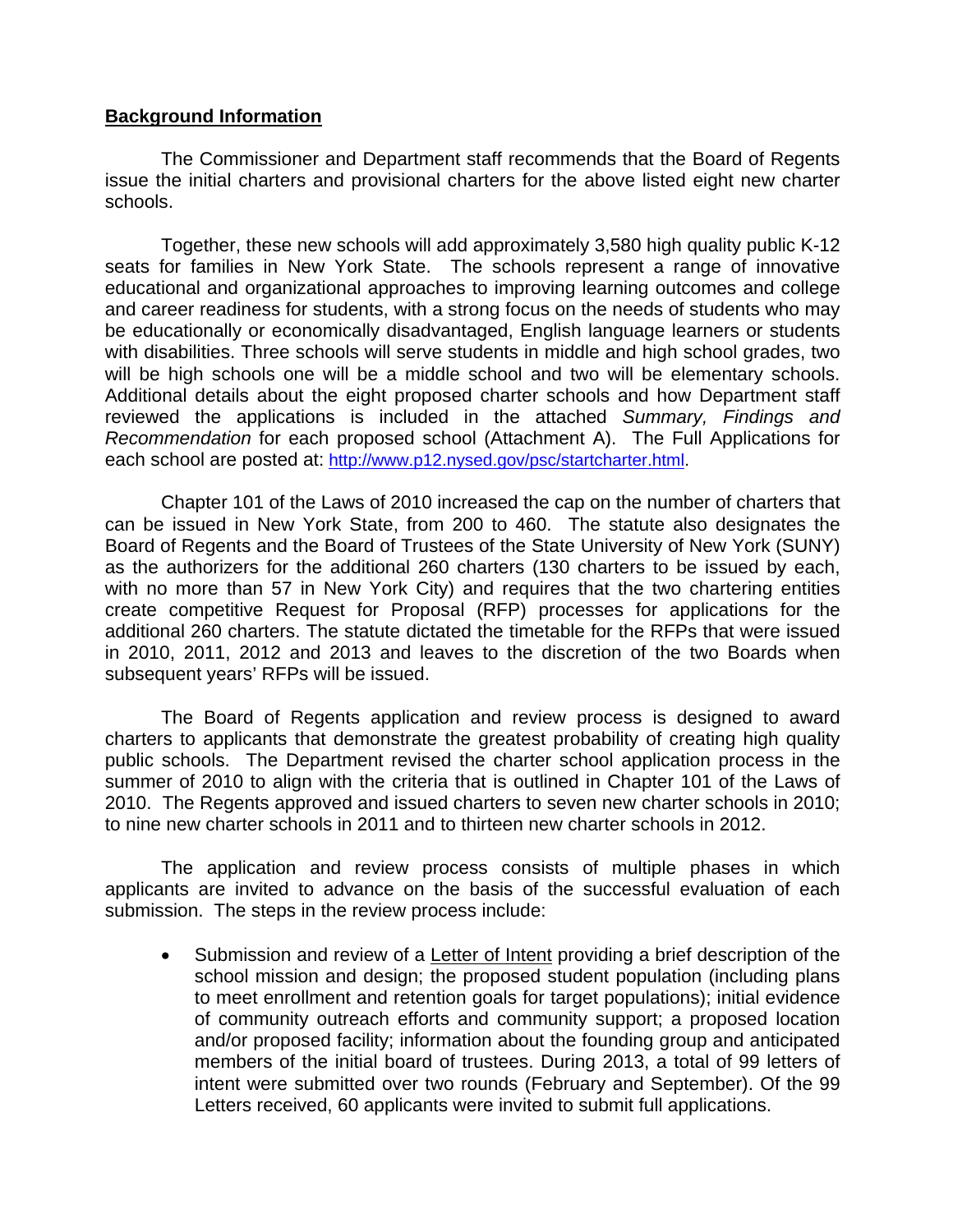- Submission and review of a written **Full Application** providing the full design of the proposed school, including instructional model and approach, targeted student population, organizational structure and financial plan. The Full Application is structured to objectively evaluate the proposed school's educational alignment and operational compliance to the requirements and educational priorities of the Charter School Act. Fifty five applications were submitted and reviewed in 2013. Each accepted application was rigorously evaluated by a four-member expert panel, each of which included qualified consultants, volunteer peer reviewers who are current active educators in public schools or universities, and experienced Department staff.
- Review of public comment provided through formal public hearings (required to be conducted by the school district of location for the proposed school) and through direct oral and written communication with the Director of the Charter School Office.
- Capacity interviews with founding groups to discuss application details and to evaluate the skill and knowledge of the initial board of trustees to launch and operate the proposed school. The Department conducted capacity interviews with fifteen applicant groups (representing nineteen proposed schools) in 2013.
- Recommendations are made the Board of Regents by the Commissioner to award new charters to applicant groups with the strongest plan and presentation to launch and operate a highly effective public school. These recommendations are based on a synthesis of information gathered throughout all stages of the process. After full evaluation of the information provide through capacity interviews and public comments, staff recommends nine new school applications for consideration by the Regents. The Department found that the remaining 2013 applications were fundamentally lacking in the presentation of a complete, comprehensive and viable school design plan or capacity to implement that plan. Department staff informed applicants of the option to withdraw the applications and consider resubmitting in future RFP rounds and all but three applicants did so.

The three applications which are not being recommended for approval, and that were not withdrawn, are for the New Generation of Scholars Charter School, the Renaissance Charter School of Oswego and the Rockland Academy of Excellence Charter School. These applications are not being recommended for approval by the Board of Regents because they did not meet the criteria established in Article 56 of the Education Law and/or did not meet some or all of the essential competencies identified in the RFP process. Additional information about these three applications and the review of the applications is included in the attached Summaries of Findings and Recommendations (Attachment B).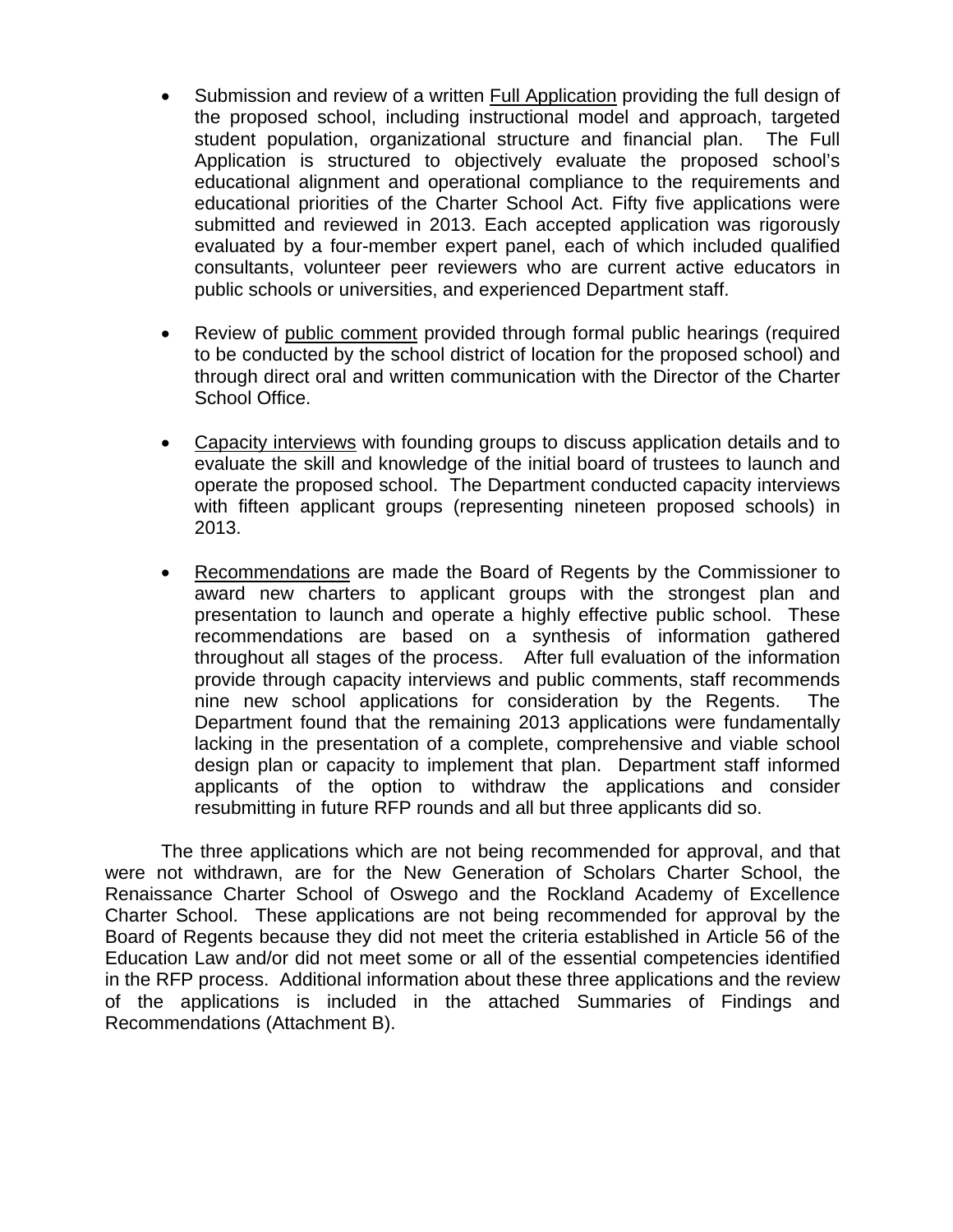An up-to-date summary of the RFP application cycles conducted by the Department on behalf of the Regents, the number of charters issued during each cycle, and the number of charters remaining to be issued is presented below:

| <b>RFP</b><br><b>Cycle</b> | <b>Letters of</b><br>Intent<br><b>Submitted</b> | <b>Full Applications Submitted</b>                                                                                                   | <b>Charters</b><br><b>issued</b><br>$(H \text{ in } NYC)$ | <b>Charters</b><br>remaining<br>to be<br><b>issued</b><br>under cap<br>(# in NYC) |
|----------------------------|-------------------------------------------------|--------------------------------------------------------------------------------------------------------------------------------------|-----------------------------------------------------------|-----------------------------------------------------------------------------------|
| 2010                       | 39                                              | 35 prospectuses were submitted; 16<br>applicants were invited to submit full<br>applications;<br>15 full applications were submitted | 7(5)                                                      | 123 (52)                                                                          |
| 2011                       | 100                                             | 80 prospectuses were submitted; 37<br>applicants were invited to submit full<br>applications;<br>36 full applications were submitted | 9(7)                                                      | 114(45)                                                                           |
| 2012<br>Round 1            | 30                                              | 20 applicants were invited to submit<br>full applications;<br>14 full applications were submitted                                    | 3(3)                                                      | 111(42)                                                                           |
| 2012<br>Round 2            | 54                                              | 37 applicants were invited to submit<br>full applications;<br>25 full applications were submitted                                    | 10(8)                                                     | 101(34)                                                                           |
| 2013                       | 99                                              | 60 applicants were invited to submit<br>full applications;<br>55 full applications were submitted                                    | 8(6)                                                      | 93 (28)                                                                           |

### **Recommendation**

VOTED: That the Regents find that the proposed charter school: (1) meets the requirements set out in Article 56 of the Education Law, and all other applicable laws, rules and regulations; (2) will operate in an educationally and fiscally sound manner; (3) is likely to improve student learning and achievement and materially further the purposes set out in subdivision two of section twenty-eight hundred fifty of Article 56 of the Education Law; and (4) will have a significant educational benefit to the students expected to attend the charter school, and the Board of Regents therefore approves and issues a charter and provisional charter to the **American Dream Charter School** for a term of five years in accordance with §2851(2)(p) of the Education Law.

VOTED: That the Regents find that the proposed charter school: (1) meets the requirements set out in Article 56 of the Education Law, and all other applicable laws, rules and regulations; (2) will operate in an educationally and fiscally sound manner; (3) is likely to improve student learning and achievement and materially further the purposes set out in subdivision two of section twenty-eight hundred fifty of Article 56 of the Education Law; and (4) will have a significant educational benefit to the students expected to attend the charter school, and the Board of Regents therefore approves and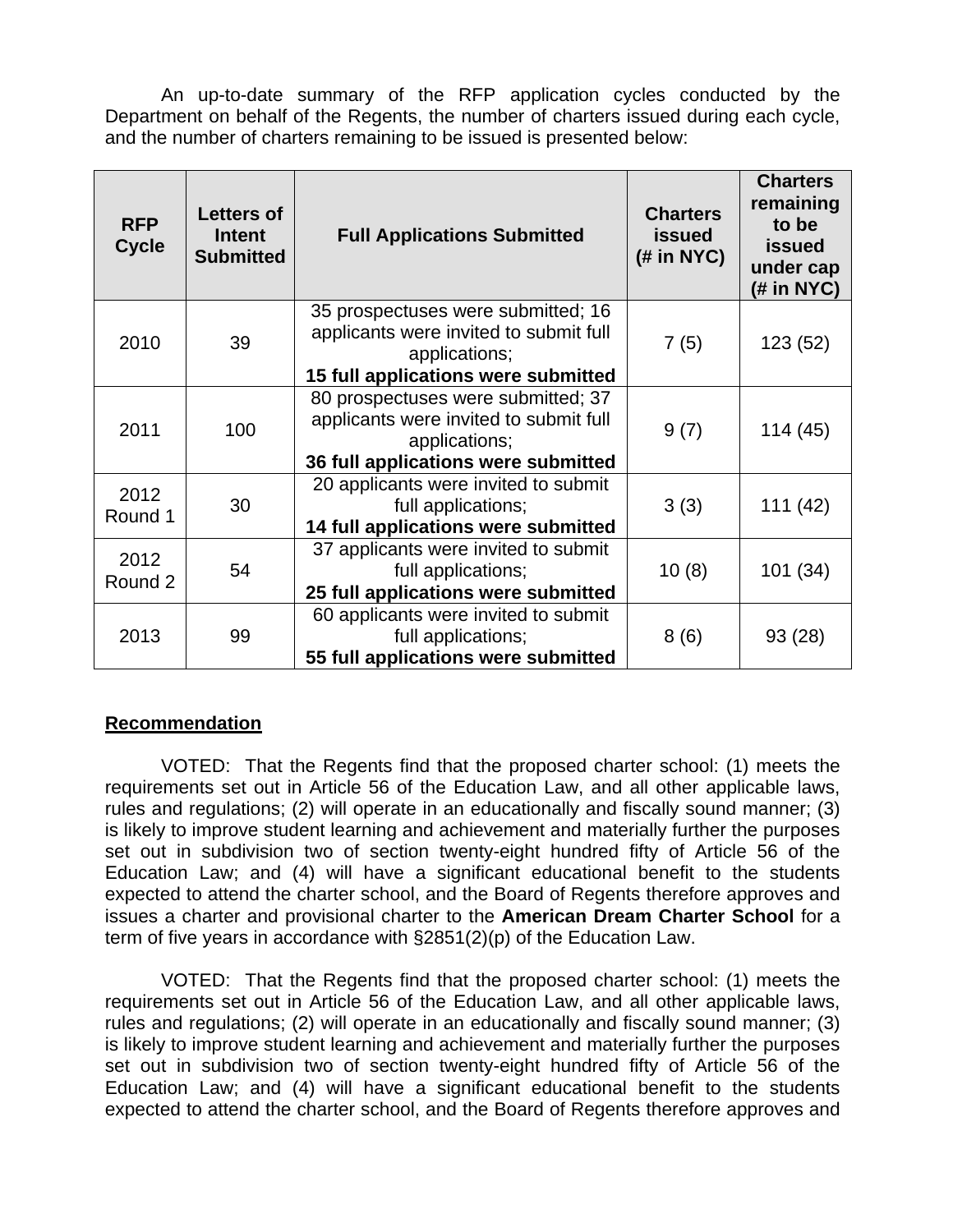issues a charter and provisional charter to the **Brooklyn Laboratory Charter School** for a term of five years in accordance with §2851(2)(p) of the Education Law.

VOTED: That the Regents find that the proposed charter school: (1) meets the requirements set out in Article 56 of the Education Law, and all other applicable laws, rules and regulations; (2) will operate in an educationally and fiscally sound manner; (3) is likely to improve student learning and achievement and materially further the purposes set out in subdivision two of section twenty-eight hundred fifty of Article 56 of the Education Law; and (4) will have a significant educational benefit to the students expected to attend the charter school, and the Board of Regents therefore approves and issues a charter and provisional charter to **The Charter High School for Law and Social Justice** for a term of five years in accordance with §2851(2)(p) of the Education Law.

VOTED: That the Regents find that the proposed charter school: (1) meets the requirements set out in Article 56 of the Education Law, and all other applicable laws, rules and regulations; (2) will operate in an educationally and fiscally sound manner; (3) is likely to improve student learning and achievement and materially further the purposes set out in subdivision two of section twenty-eight hundred fifty of Article 56 of the Education Law; and (4) will have a significant educational benefit to the students expected to attend the charter school, and the Board of Regents therefore approves and issues a charter and provisional charter to the **Collegiate Academy for Mathematics and Personal Awareness Charter School (CAMPA)** for a term of five years in accordance with §2851(2)(p) of the Education Law.

VOTED: That the Regents find that the proposed charter school: (1) meets the requirements set out in Article 56 of the Education Law, and all other applicable laws, rules and regulations; (2) will operate in an educationally and fiscally sound manner; (3) is likely to improve student learning and achievement and materially further the purposes set out in subdivision two of section twenty-eight hundred fifty of Article 56 of the Education Law; and (4) will have a significant educational benefit to the students expected to attend the charter school, and the Board of Regents therefore approves and issues a charter and provisional charter to the **Compass Charter School** for a term of five years in accordance with §2851(2)(p) of the Education Law.

VOTED: That the Regents find that the proposed charter school: (1) meets the requirements set out in Article 56 of the Education Law, and all other applicable laws, rules and regulations; (2) will operate in an educationally and fiscally sound manner; (3) is likely to improve student learning and achievement and materially further the purposes set out in subdivision two of section twenty-eight hundred fifty of Article 56 of the Education Law; and (4) will have a significant educational benefit to the students expected to attend the charter school, and the Board of Regents therefore approves and issues a charter and provisional charter to the **Renaissance Academy Charter School of the Arts** for a term of five years in accordance with §2851(2)(p) of the Education Law.

VOTED: That the Regents find that the proposed charter school: (1) meets the requirements set out in Article 56 of the Education Law, and all other applicable laws, rules and regulations; (2) will operate in an educationally and fiscally sound manner; (3) is likely to improve student learning and achievement and materially further the purposes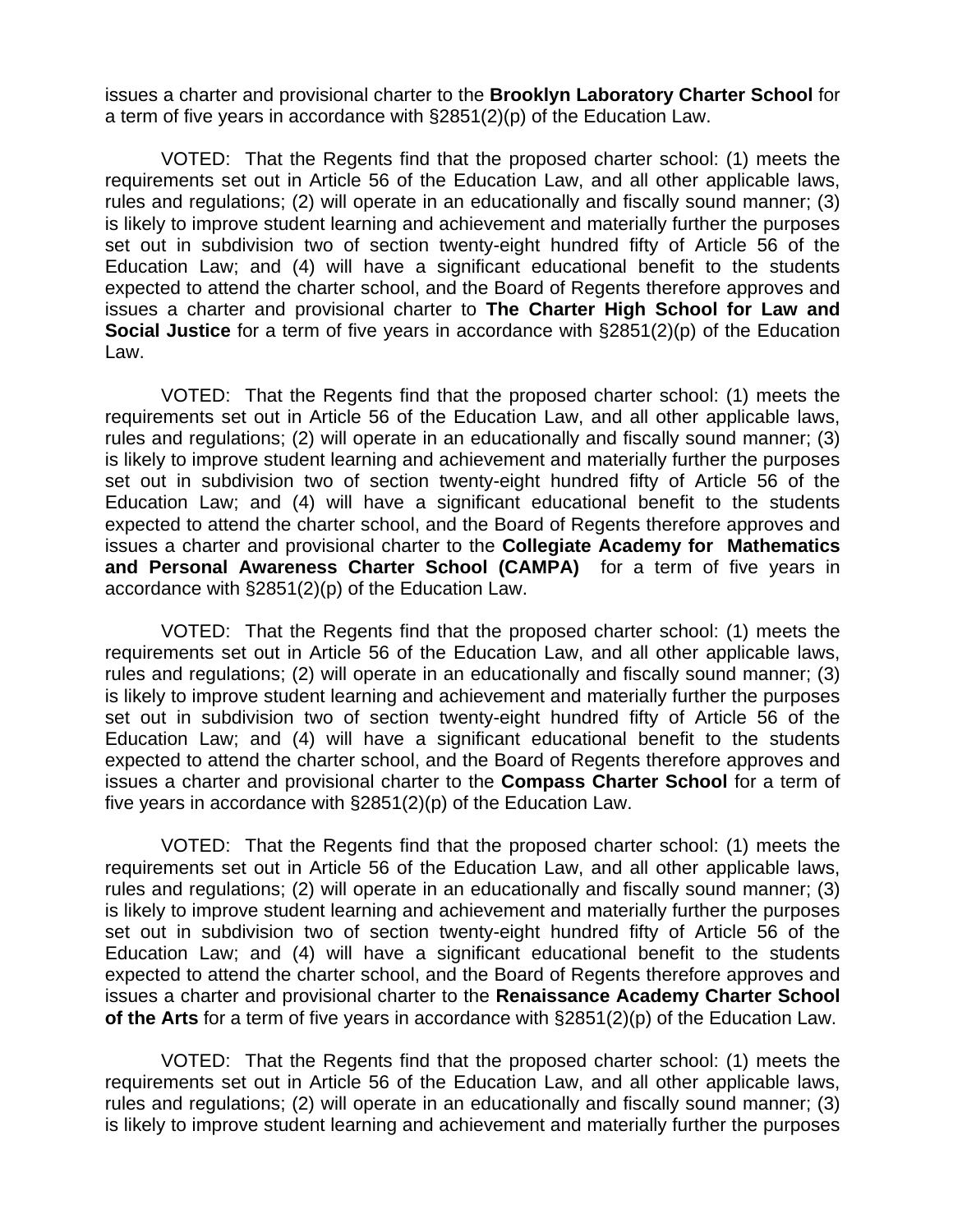set out in subdivision two of section twenty-eight hundred fifty of Article 56 of the Education Law; and (4) will have a significant educational benefit to the students expected to attend the charter school, and the Board of Regents therefore approves and issues a charter and provisional charter to the **South Bronx Early College Academy Charter School** for a term of five years in accordance with §2851(2)(p) of the Education Law.

VOTED: That the Regents find that the proposed charter school: (1) meets the requirements set out in Article 56 of the Education Law, and all other applicable laws, rules and regulations; (2) will operate in an educationally and fiscally sound manner; (3) is likely to improve student learning and achievement and materially further the purposes set out in subdivision two of section twenty-eight hundred fifty of Article 56 of the Education Law; and (4) will have a significant educational benefit to the students expected to attend the charter school, and the Board of Regents therefore approves and issues a charter and provisional charter to the **Vertus Charter School** for a term of five years in accordance with §2851(2)(p) of the Education Law.

VOTED: That, because the Regents have not made the findings required by Article 56 of the Education Law for the approval of an application for a charter school with regard to the **New Generation of Scholars Charter School**, the Regents do not approve the application for this proposed charter school.

VOTED: That, because the Regents have not made the findings required by Article 56 of the Education Law for the approval of an application for a charter school with regard to the **Renaissance Charter School of Oswego**, the Regents do not approve the application for this proposed charter school.

VOTED: That, because the Regents have not made the findings required by Article 56 of the Education Law for the approval of an application for a charter school with regard to the **Rockland Academy of Excellence Charter School**, the Regents do not approve the application for this proposed charter school.

#### **Timetable for Implementation**

The Regents action is effective immediately.

**Attachments**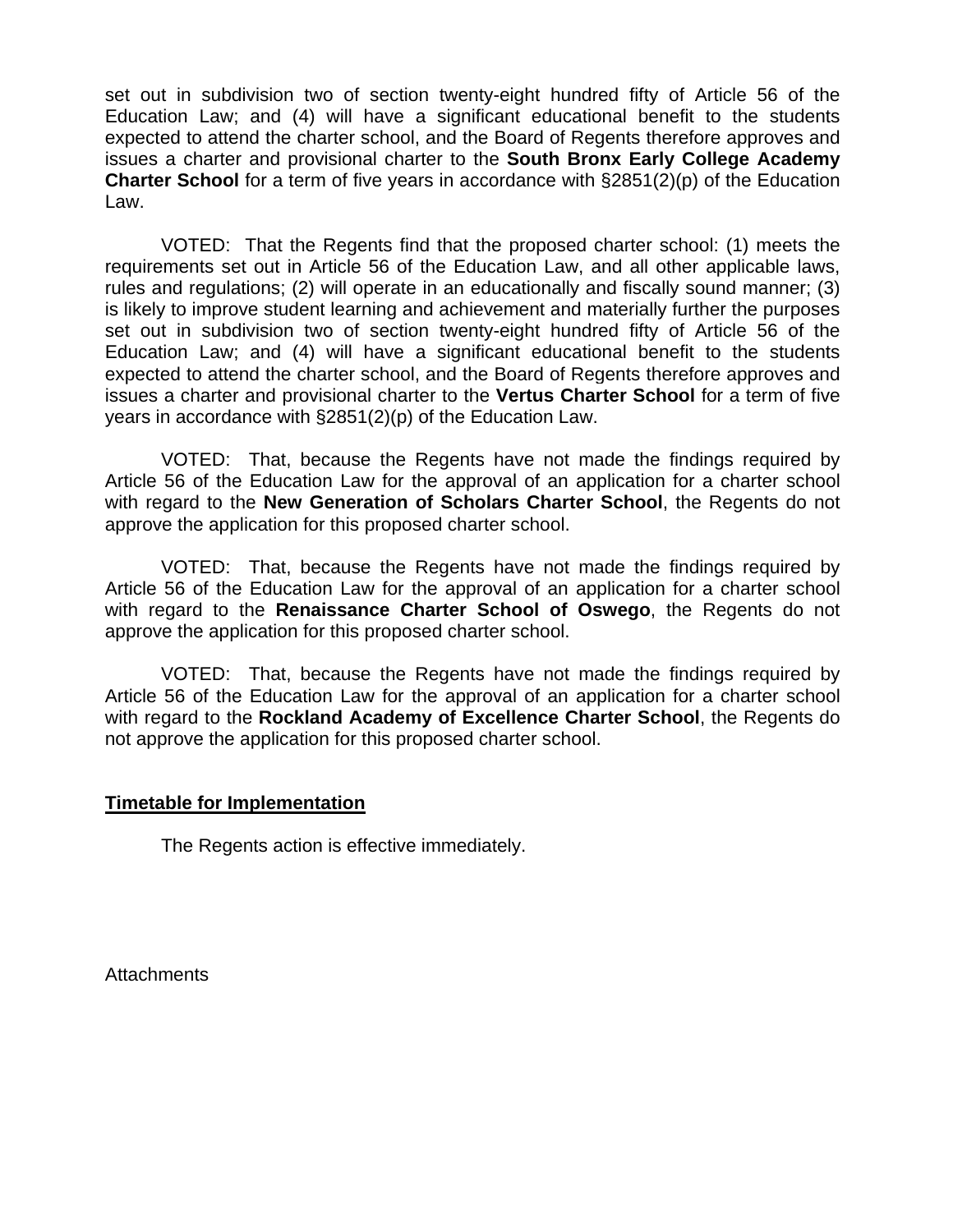

# New York State Education Department Charter School Office

# **Charter School Application Summary, Findings, and Recommendation**

Application in response to the New York State Education Department 2013 Request for Proposals to Establish Charter Schools Authorized by the Board of Regents To establish the proposed:

# **American Dream Charter School**

December 2013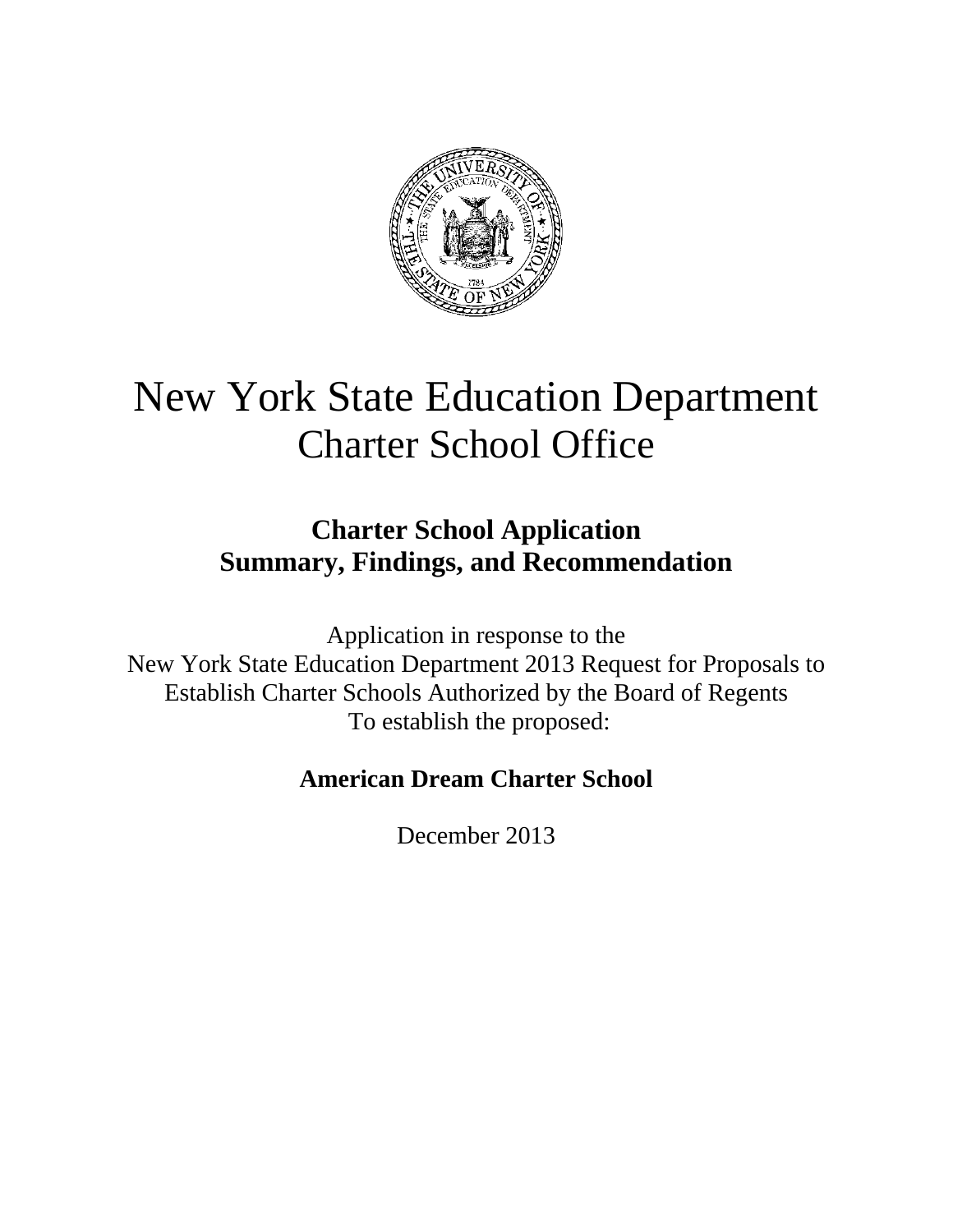|                                                                      | Name of Charter School American Dream Charter School                                                                                                                                                                                                                              |
|----------------------------------------------------------------------|-----------------------------------------------------------------------------------------------------------------------------------------------------------------------------------------------------------------------------------------------------------------------------------|
| Lead Applicant(s)                                                    | Melissa Melkonian                                                                                                                                                                                                                                                                 |
| <b>District of Location</b>                                          | <b>Bronx CSD 7</b>                                                                                                                                                                                                                                                                |
| <b>Opening Date</b>                                                  | August 2014                                                                                                                                                                                                                                                                       |
|                                                                      | Projected Charter Term December 17, 2013 – June 30, 2019                                                                                                                                                                                                                          |
| <b>Management Company None</b>                                       |                                                                                                                                                                                                                                                                                   |
| Partners                                                             | None                                                                                                                                                                                                                                                                              |
| Facility                                                             | Approved for co-location in Building X030, 510 E. $141^{\text{st}}$ Street,<br>Bronx.<br>Contingency plan identifies a viable private space option.                                                                                                                               |
| Projected Enrollment and<br>Grade Span during<br><b>Charter Term</b> | Public Space (co-location): School will open with 100 students in<br>Grade 6 growing to a maximum of 300 students in Grades 6 through<br>8.<br><b>Private Space:</b> School will open with 120 students in Grade 6<br>growing to a maximum of 360 students in Grades 6 through 8. |
| <b>Planned Grade Span</b><br>(beyond Initial Charter<br>Term)        | The applicant's vision is to expand the school to serve Grades 6<br>through 12                                                                                                                                                                                                    |
| <b>Mission Statement</b>                                             | "American Dream Charter School develops academic excellence in<br>both Spanish and English, preparing students to excel in college and<br>become leaders in their communities."                                                                                                   |

#### **Table 1: Summary of the Proposed American Dream Charter School**

The founders of American Dream Charter School will cultivate an environment that is welcoming and encouraging for English language learners (ELL) and immigrant students, where learning and language development experience is supported. The model of instruction is designed to help students to achieve academic success in two languages and is based on existing models that support both home language and new language acquisition. The School intends to graduate students who are bilingual and biliterate in English and Spanish.

#### **Key Design Elements**

 **Dual Language Program**: Students who are native speakers and English language learners will be placed in advisories together to allow for students to serve as language models for each other, giving each group of students an opportunity to show mastery in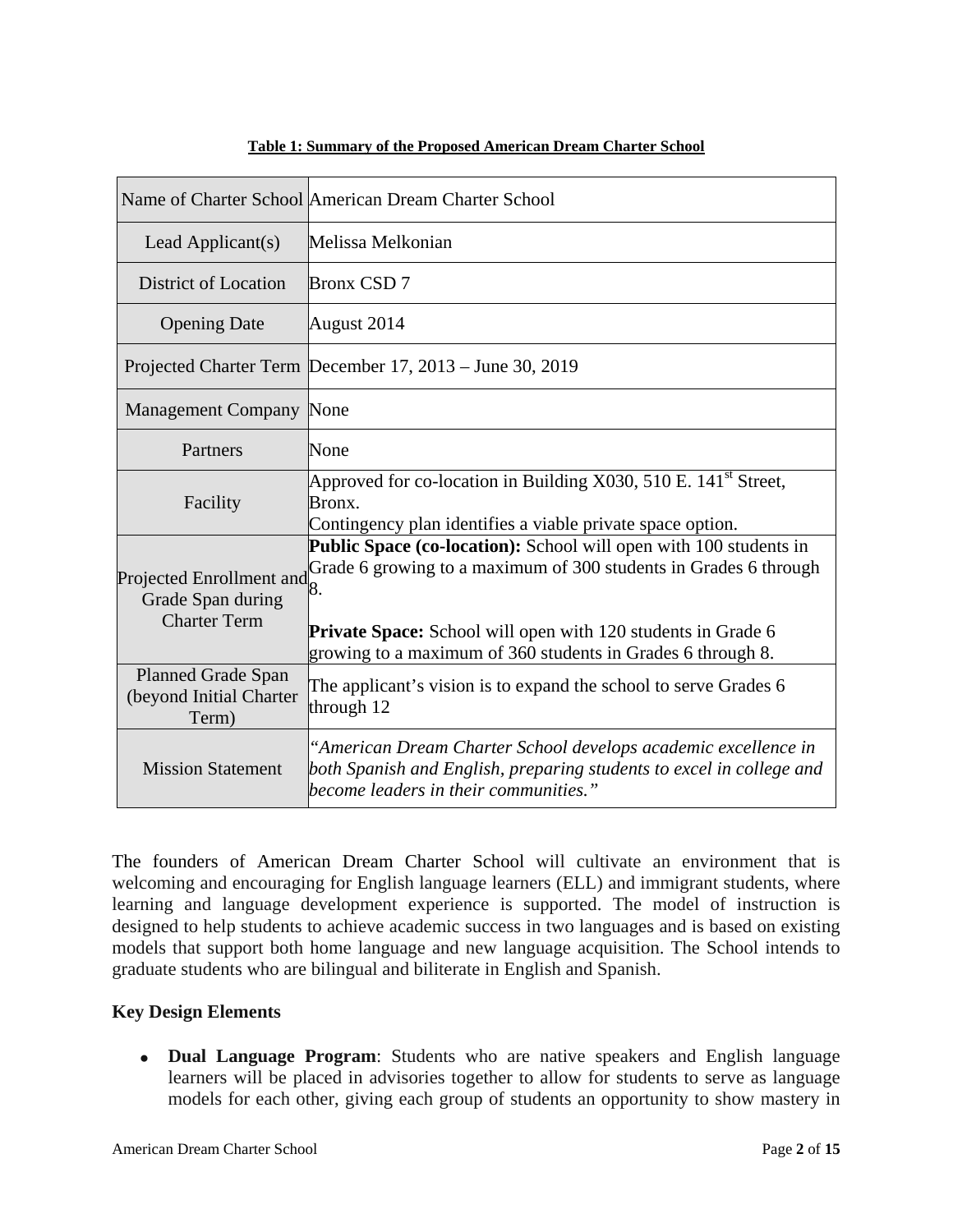their native language as well as develop their second language. Students will receive an hour and twenty minutes of English language arts as well as an hour and twenty minutes of Spanish language arts daily.

- **Project and Experiential Based Learning:** "I hear and I forget. I see and I remember. I do and I understand."(Confucius). The School will focus explicitly on providing students the opportunity to build critical thinking skills through real world experience, which will be achieved through two curricular components: field study and project-based learning (PBL)
- **Culturally Responsive Instruction:** The cultural experiences of community members will be a driving force of the School's curriculum and instruction. The cultural considerations will not be limited to native language instruction and will be infused into an environment that resembles that of a "village," where students, teachers, families, and the community will be active participants in the academic life of the School.
- **Data Driven Instruction and Assessment:** Students will be assessed regularly and meaningfully, using formative assessment tools and informal observation, so teachers will be able to accurately drive instruction. At the end of every six weeks of formal units, students will be assessed in math and reading in both English and Spanish.
- **Teacher Development and Support:** Teachers will work in a collective group of four, plus one ELL Specialist and one Learning Specialist per grade. The specialists support the teachers by providing the structure for teachers to reflect and think critically about improving their instructional methodologies and delivery through lesson study. Teachers will participate in self-reflection and consider moments of success and difficulty to inform future instruction.

American Dream Charter School will implement the following three schedule design features to support the program:

- 1. **June Mini-mester**: This will be an accelerated two week course geared to help students make gains in English proficiency.
- 2. **DREAM Advisory**: American Dream Charter School will establish an advisory program as the centerpiece of school culture. DREAM stands for Diversity, Respect, Empowerment, Advocacy and Motivation, which represent the five pillars of the School's educational program. The DREAM Advisory is the first class of the day every day, where students learn the meaning of the five pillars and how each enhances their education and who they are as citizens and leaders in their community. In the advisory, students set goals for themselves as individuals and for the group, and use reflective time to hold themselves and one another accountable to those goals.
- 3. **Teacher Academy:** To prepare for the academic school year, teachers will participate in a two week intensive teaching academy where the curricular objectives are outlined, goals are set, and the foundation is established for the School's year long professional development program. The focus of the year long professional development program will be on the Sheltered Instruction Observation Protocol (SIOP) model of lesson planning,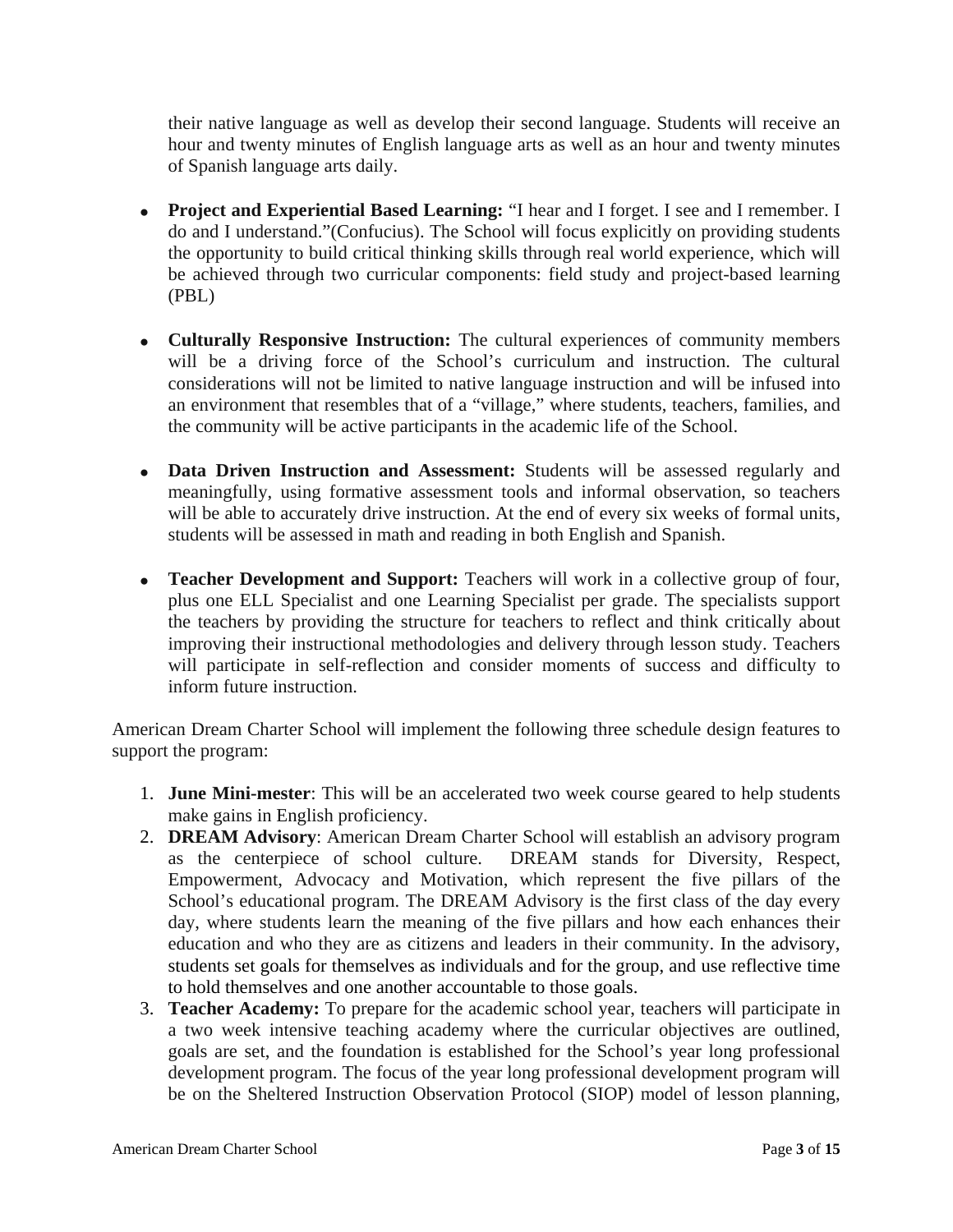practice, and implementation. Teachers will have built-in professional development time throughout the school year to plan and set appropriate, measurable objectives to provide students with direction for learning and information on how they are progressing towards their set learning goals. Ongoing development will also allow teachers to plan their instruction to include relevant projects and experiential learning activities for students.

#### **Education Plan**

American Dream Charter School will create a strong sense of community and understanding, based on mutual understanding and compassion among the teachers, students, parents, and community at large. The school calendar includes 190 days of instruction, beginning each day with a 30 minute advisory at 7:55 a.m. where students will learn about citizenship, collaboration, community, involvement, maintaining mental and physical health, and advocacy.

Following advisory, students will have four core classes: 1) English Language Arts (ELA) and Social Studies, 2) Spanish Language Arts (SLA) and Science, 3) Project Based Learning (PBL) and, 4) Mathematics. In belief that physical education supports learning, the founding group has scheduled 45 minutes a day of physical education for all students. Students will also receive music and art instruction on a six week alternating schedule.

Building a professional community that cultivates growth and discourse will be essential to the culture of the School. Every six weeks, teachers will have a professional development day to analyze data and review how best to meet the needs of students. Teachers will meet daily with the Director of Curriculum to discuss lessons, plan, research, and find resources.

Instructionally, one teacher will teach all subjects in the Dual Language classrooms at the Grade 6 level, to allow students to assimilate into the culture of the School, the culture of learning in two languages, and the culture of project-based learning. This approach will help Grade 6 students to acclimate to the instructional culture of the School in the first year and alleviate some of the anxiety that sixth grade students often experience in their transition to middle school.

Teachers at the Grade 7 through 8 levels will teach in their areas of certification, and students will have separate classes for content and language areas. Content area classes will involve content through a variety of methods, while language classes will focus on reading text related to the area of study, practicing reading strategies, developing writing skills, and using critical lens. Students will have a PBL block, math, physical education, art, and music. The school day will end at 4:00 p.m.

Prior to opening for instruction, teachers will participate in professional development via the School's two-week Teacher Academy in August. Additionally, four full-day professional development days, to analyze data from assessments and plan accordingly, are built into the school calendar. The professional development days align with the end/start of the quarters (marking periods) as well as with the interim assessments to measure student growth.

The School's Director of Curriculum and Instruction and the teachers will begin curriculum design during the summer and continue throughout the school year, meeting daily to analyze and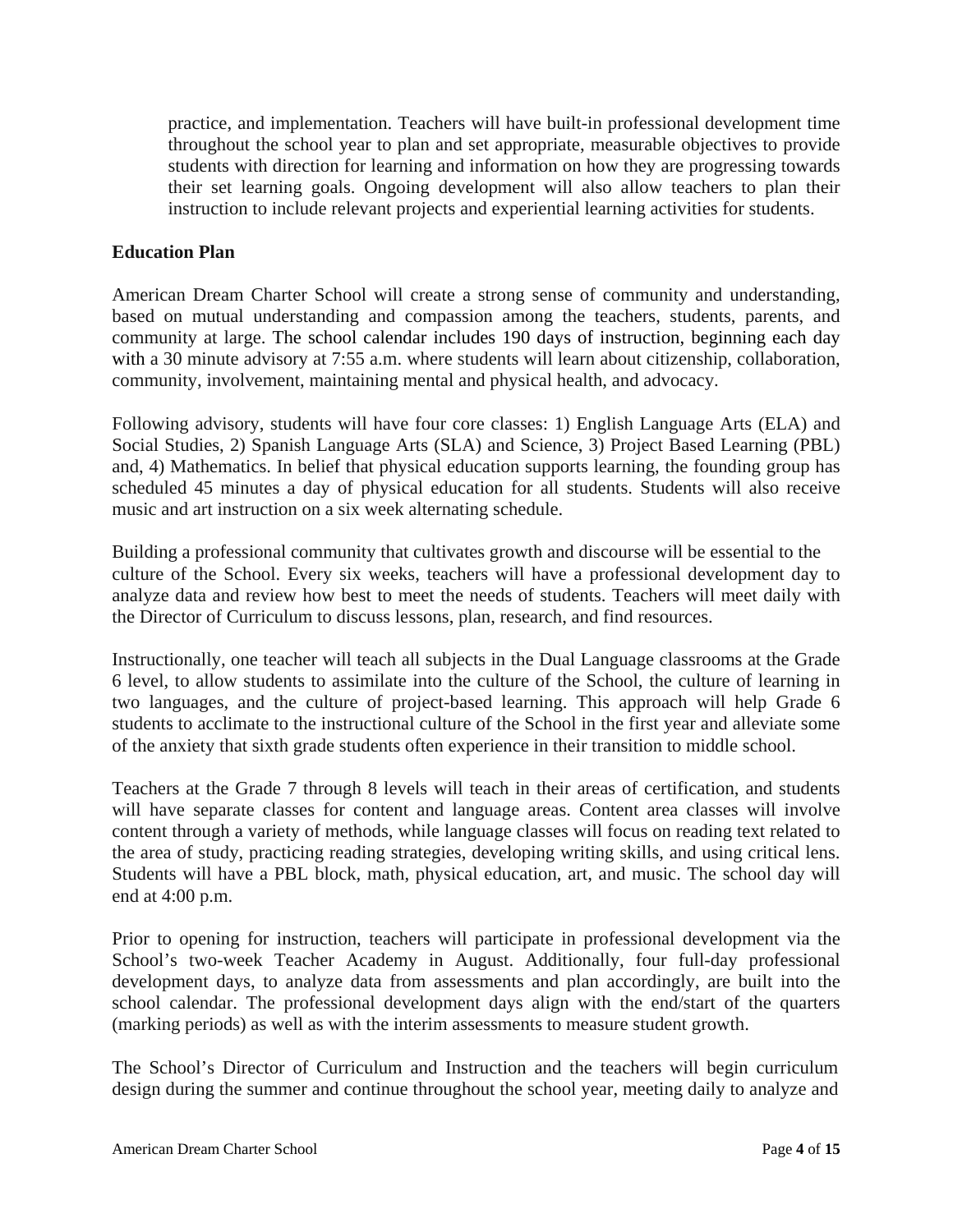discuss lessons and units. Teachers will create and implement units in collaboration with each other, and discuss ways to improve their practice. Teachers will use their classroom practice to inform and improve their lessons. Teachers will follow a framework that aligns with the Common Core State Standards and the NYS Testing Program, and that supports English language learners by developing critical thinking and problem solving skills.

Specifically, the School will implement a number of curricular strategies to create and support a rich dual language literacy program in Spanish and English. The Dual Language program supports students becoming bilingual in both languages and fluent readers and writers (biliterate) in both languages. The Dual Language program will provide native language instruction and expose Spanish language learners to the world of learning about language and culture. This program works to provide students with cultural integrity and to build self-esteem. The Sheltered Instructional Observation Protocol (SIOP) will be used as the framework to design lessons in the Dual Language program and to support language acquisition and accelerate vocabulary growth, support comprehension, and scaffold writing and grammatical structures. In addition, Cognitive Academic Language Learning Approach (CALLA) will be used as the framework to help teachers guide students to self monitor and facilitate their own learning through explicit teaching of meta-cognitive skills.

Partnering with the Buck Institute for Education (BIE), the School will focus the project based learning (PBL) segment of the day on analyzing and answering complex questions based on investigations of content area material. Students will be expected to come up with answers to questions and solutions to problems. Through teacher-mediated and inquiry-based discussions, students will pose questions, plan projects, manage their time, implement and create their work, and present their findings. Student work may result in building models that demonstrate their perception of a complex idea. Students might stage an experiment that demonstrates an answer to an essential question being explored or contemplate essential questions that recur in a unit of study. The BIE approach infuses PBL strategies and methodology into the leadership of the School, into curricular and instructional matrices, and into the students' school experience. Like the SIOP, CALLA, and lesson study, PBL will also be ingrained into and throughout the fabric of the School.

During math block, students will focus on numerical computation, reading and

comprehending math problems. Teachers will use IMPACT mathematics to guide instruction. Math instruction will be administered in Spanish until one calendar year after students have tested out of the NYSELAT. Math will be taught daily in 45 minute blocks, and students will make mathematical models twice each week during Project Based Learning. Math will focus on the number system, expressions and equations, understanding mathematical functions, geometry, and statistics and probability as outlined by the Common Core State Standards.

The School will administer diagnostic assessments to students in August before the School opens for fall instruction. The School will administer the *Evaluación del Desarrollo de Lectura*® (EDL) and the *Developmental Reading Assessment* (DRA), and the resulting baseline data will help teachers plan and design instruction. These assessments will be administered again in January and at the end of the academic year in June.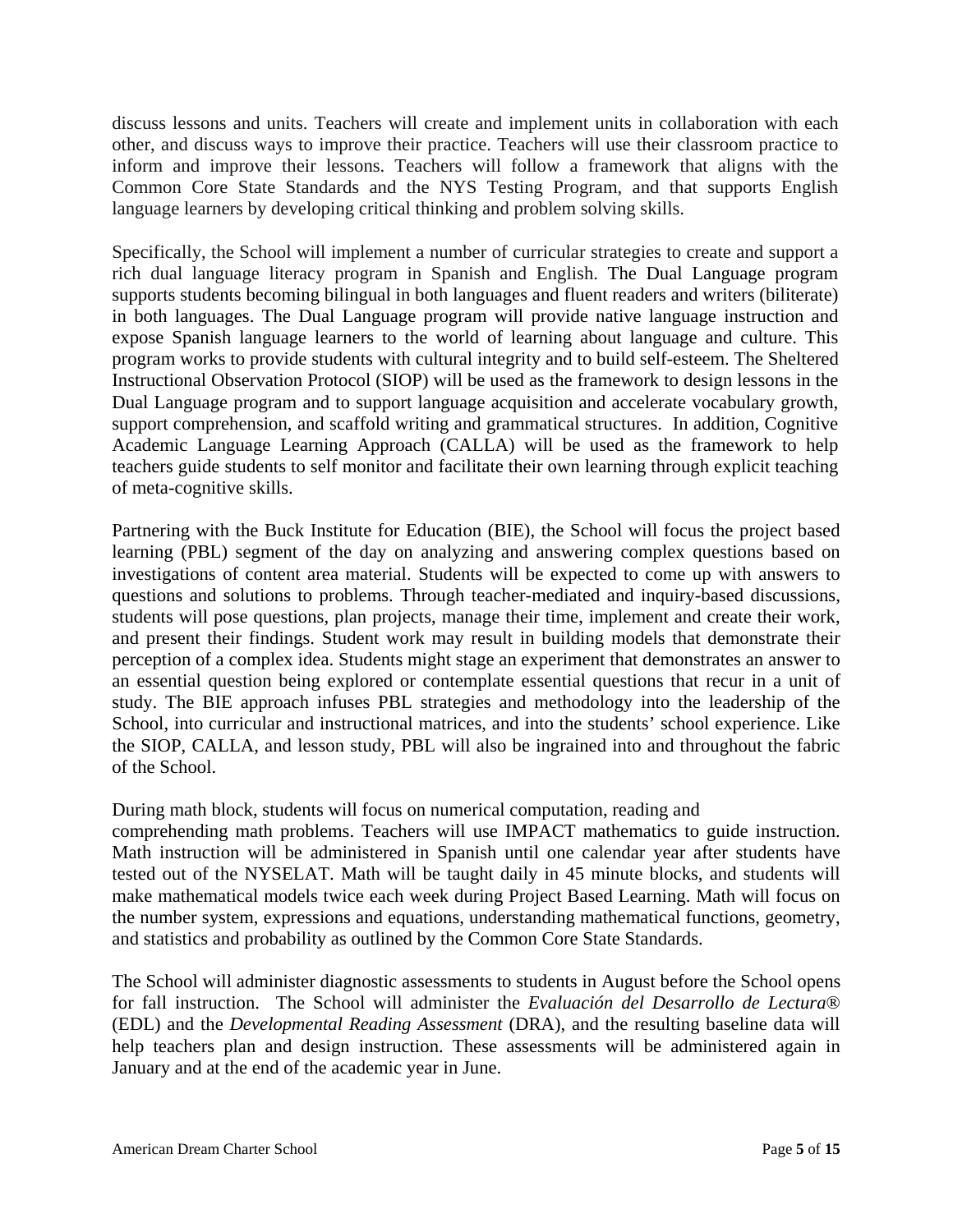Using the *Scholastic Math Inventory*, students will be formally assessed four times a year to monitor growth and to target problem areas. These assessments will be administered before school begins in August, and again in November, January, and June. In addition, the School will use the sample New York State testing materials to improve curriculum as needed.

The School will use the *Language Assessment Scales–Reading/Writing Spanish* and New York State ELA test as cumulative assessments. Students who are two years below grade level in both English and Spanish will be progress monitored using running records and miscue analysis to better inform teachers and specialists on how to create targeted lessons that meet the needs of the students and facilitate reading development.

The Principal and Director of Curriculum and Instruction will ensure that teachers (grouped in grade level teams) analyze the data collected from a variety of assessments. Teachers will confer, share information, observations, running record and miscue analyses, and discuss educational plans and targeted lessons. The Director of Curriculum and Instruction will consult with teachers to ensure progress monitoring and adjustments are made to best meet the needs of students. Teachers will also use professional development days to analyze data and make adjustments to groups, curriculum, and PBL learning projects.

Using the Response to Intervention (RtI) approach, teachers will complete an action plan for each student and each class they teach to identify the intervention and supplemental instruction needs. Data collection and analysis relevant to these needs will be performed weekly and also during the specified professional development days outlined in the school calendar.

#### **Community Outreach**

The applicant group has engaged in rigorous, ongoing outreach efforts to inform and solicit input from the CSD 7 community regarding how the proposed American Dream Charter School would address the educational and programmatic needs of students. The applicant group held a number of community forums, distributed informational brochures in various locations throughout the community, made presentations to community-based organizations and local public school officials, met with members of State and local legislatures, and invited the public to comment via the proposed School's website, email address, or phone. The applicant group has considered community feedback in its school design.

The School submitted draft Admissions and Enrollment Policies as required by and in accordance with the NYS Charter Schools Act. The School will recruit heavily within CSD 7 to attract and retain students who are English language learners and/or new arrivals to the United State. Students identified as ELL will have ample language support in and out of the classroom. Students will receive push-in ESL services and support from a certified ESL specialist. The ELL specialist will devise individual learning plans for each ELL student that will target goals in each of the four modalities (reading, writing, listening, and speaking) and will be shared with the general education teachers. Students will also receive native language instruction and the School will establich regular and constant communication with the students' families.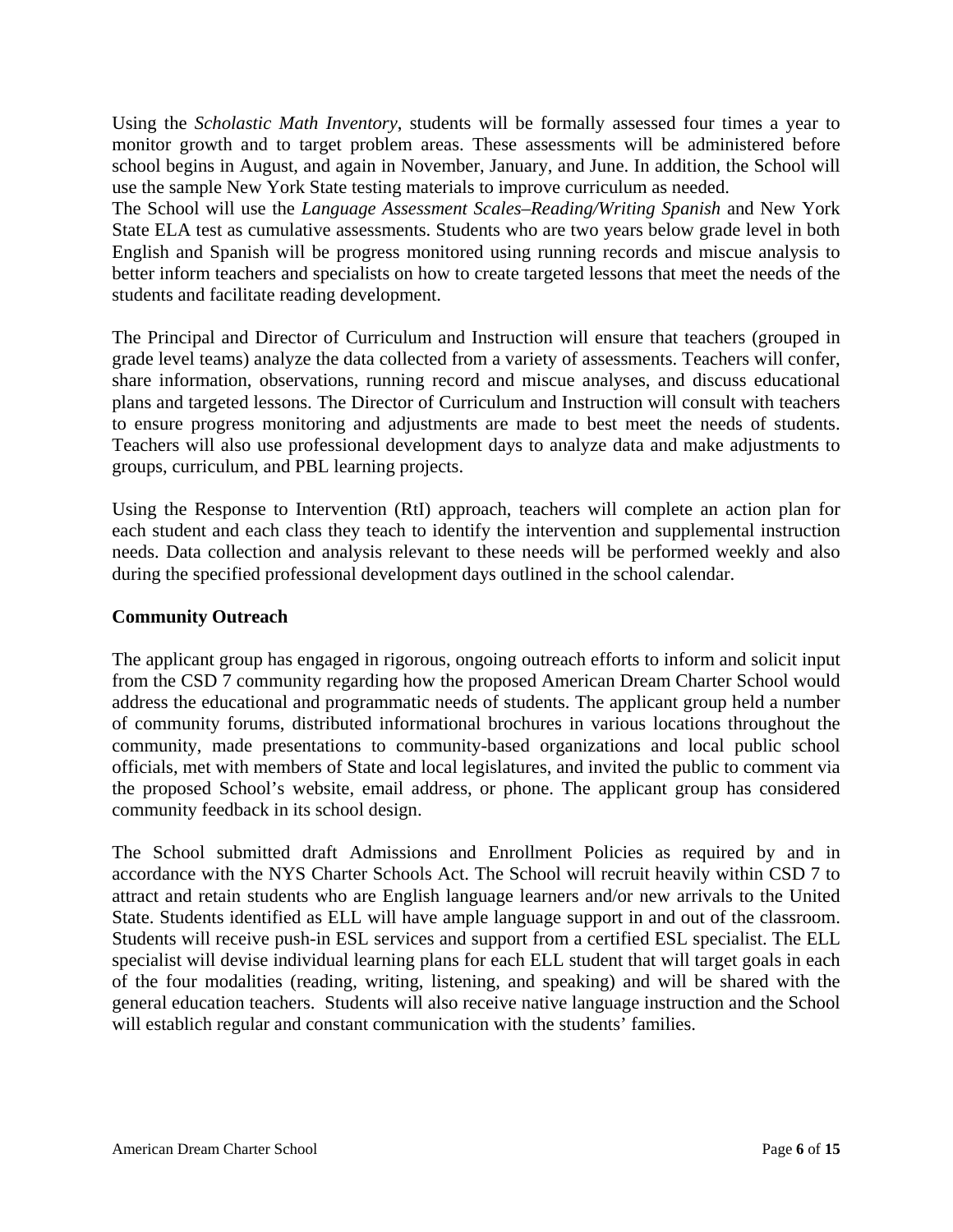#### **School Governance and Leadership**

Including the lead applicant, **Ms. Melissa Melkonian**, the planning team consists of 13 individuals. Six individuals are named in the application as proposed board members; four individuals are proposed as prospective employees of the School; and three other individuals will serve as advisors to the board of trustees. A School Trustee Background Information form, Statement of Assurance and resume or curriculum vitae was provided for each of the six individuals who will compose the School's initial board of trustees. As required, the applicant group has provided a set of draft by-laws and a draft code of ethics.

The six proposed initial members of the board of trustees are described below:

- **Angelo Cabrera**, founder and Research Coordinator of MASA MexEd, has experience in public relations, grant writing, program management, community liaison work, nonprofit administration, journalism, and program development, management and evaluation.
- **Rick Levine**, a retired school high school administrator and educator, is a founding teacher at the Vanguard High School and Fannie Lou Hamer Freedom High School, a founding principal of Global Enterprise High School and an assistant principal at the Gregorio Luperón High School. He is a consultant with expertise in school leadership, teaching and learning, advisory groups, and alternative assessment.
- **Laurie Pastore**, currently an Instructional Coach and Support Teacher in the White Plains Central School District, is an experienced elementary school teacher and a former Director of Curriculum and Implementation. Her expertise is in curriculum development, standards alignment, teaching methodology and coaching.
- **Luz Maria Rojas,** currently an Assistant Principal at Queens Satellite Academy High School for Opportunity, is an experienced Bilingual and General Education teacher of students in Grades 5 through 12, Professional Developer, Instructional Coach Programmer and Data Analyst. She has expertise in school leadership, bilingual education and literacy.
- **Michael Weippert,** currently with the U.S. General Services Administration, has over five years of experience in commercial real estate leasing with a cumulative signed contract value of over \$95 million and over 3 years of experience managing construction contracts worth over \$650 million. He has expertise in commercial real estate and construction management.
- **Steven Zbaida,** currently the Principal of the multi-campus Satellite Academy High School, is an experienced school principal, secondary science teacher, and professional developer. His expertise is in budget development and allocation, facilities development, curriculum development, data analysis and "at- risk" student populations.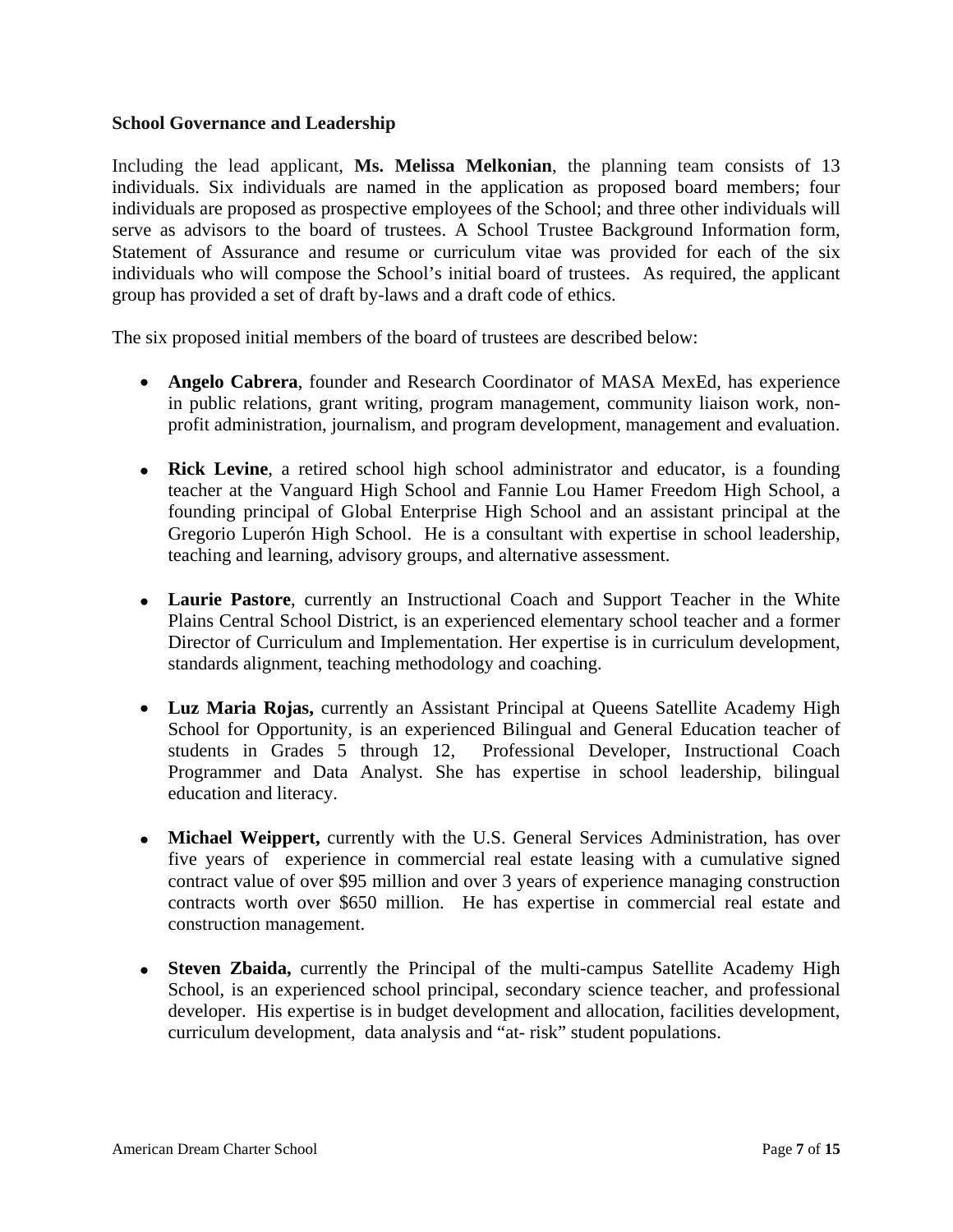The founding group has identified an advisory board consisting of experienced individuals who will provide ongoing advice and support to the School leadership and board of trustees. The following individuals are named as members of the advisory board:

- **Paul Melkonian,** currently a school administrator at the Satellite Academy High School, is an experienced school leader, secondary science teacher and professional developer, with expertise in performance- based assessment, project based and experiential learning, budget allocation, facilities development, curriculum development, "at- risk" student populations and data analysis.
- **Nicholas Gold,** an employee of The GoldLab Symposium, is experienced in project planning and management, grant-making foundations, and biological research. His expertise is in non- profit and business development.
- **Adrien Odate,** a fitness trainer with Equinox Fitness Club, is an experienced personal fitness consultant, trainer, and entrepreneur. His expertise is in marketing and advertising.

The founding group has proposed that the lead applicant, **Ms. Melissa Melkonian**, serve as School Leader, stating that she is uniquely qualified to open, operate, and lead the proposed bilingual charter school. Ms. Melkonian is currently Assistant Principal at Bronx Preparatory Charter School. She is an experienced Bilingual, General Education, and Special Education teacher of students in Grades 5-12. She is also an former assistant principal and former Bronx Borough Director of Special Education (NYC SpEd Collaborative) . Her expertise is in school leadership, bilingual education, special education and differentiated instruction.

Additionally, the following three remaining members of the founding group are proposed as employees of the school:

- **Nena Gil,** an experienced dual language, bilingual education, and general education teacher in the White Plains City School District, is the proposed Director of Curriculum and Instruction.
- **Maria Vaz,** with eight years of finance and operations with the Great Oaks Charter School and expertise in budgeting, forecasting, data analysis, and human resources management, is proposed as the Director of Operations.
- **Angie Pillier-Odate**, general and special education teacher, is a proposed staff member.

American Dream Charter School has set forth an organizational structure that separates instruction from operations. The founding Principal will serve as the instructional leader, with support from the Director of Curriculum and Instruction. The Director of Curriculum and Instruction will ensure that all curricular frameworks, lessons, and teaching/learning are aligned to the Common Core State Standards (including the Bilingual Common Core Progressions), as well as implementation with integrity of the SIOP and CALLA models for bilingual instruction. In Year 2, American Dream Charter School will add a Director of School Culture who will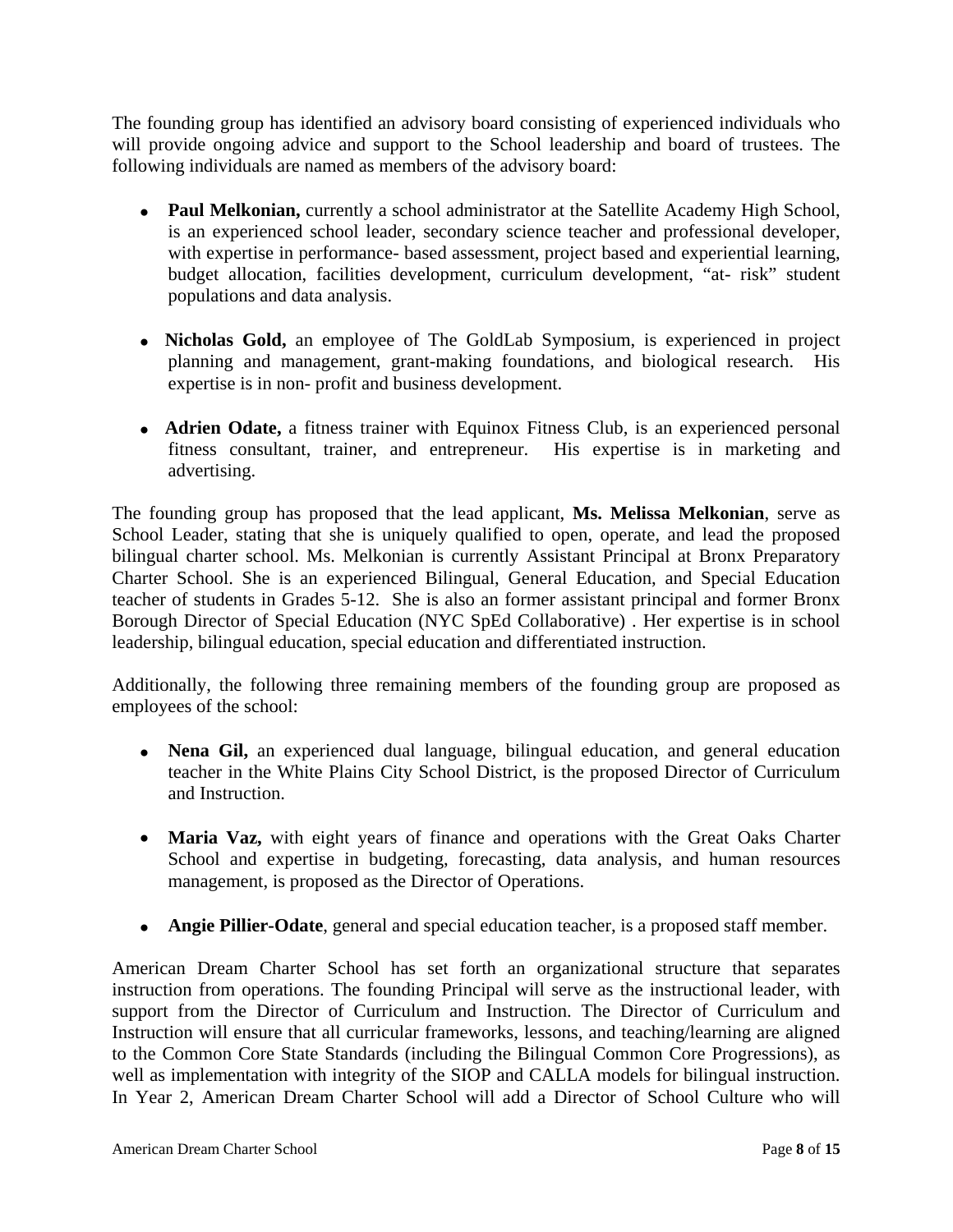ensure that all students have set rituals and routines, devise the School's behavior management system, implement the DREAM Advisory curriculum, and communicate effectively with the parents to ensure they are active members of the School community and are involved in their children's education. The Director of Operations will handle all finance and operations business for the School, including facility. All three directors will report directly to the Principal.

#### **Facility**

American Dream Charter School submitted a request to the NYCDOE to co-locate its educational program within an existing public school facility in CSD 7. The NYCDOE proposed and the PEP approved on October 15, 2013, a co-location of the School's middle school grades (6-8) in CSD 7 at Building X030. In the event that the co-location does not take place, the applicant group is developing a contingency plan to site the School in private space. The applicant group has identified St. Jerome's School, a former and recently vacant school building owned by the Roman Catholic Archdiocese of New York, located at 222 Alexander Ave in the Bronx. The applicant is developing a fiscal plan to support the possibility of launch in a private facility.

#### **Technical Modification**

The applicant group provided a technical modification to the application, in order to bring the proposed first charter term grade configuration into alignment with NYCDOE district school grade configurations. American Dream Charter School provided two enrollment plan scenarios, depending on whether the School will be sited in shared public space or in private space. If the School is co-located in Building X030, the School will open with 100 students in Grade 6 in Year 1, and grow an additional 100 students per year until reaching its maximum of 300 students in Grades 6 through 8 in Year 3. If the School is unable to co-locate in Building X030 and is located in a private facility, the School will open with 120 students in Grade 6 in Year 1, and grow an additional 120 students per year until reaching its maximum of 360 students in Grades 6 through 8 in Year 3.

| Minimum /<br>(Maximum)<br><b>Enrollment</b> | 2014-15    | 2015-16    | 2016-17 | 2017-18    | 2018-19 |
|---------------------------------------------|------------|------------|---------|------------|---------|
| Grade 6                                     | <b>100</b> | <b>100</b> | 100     | <b>100</b> | 100     |
|                                             | (120)      | (120)      | (120)   | (120)      | (120)   |
| <b>Grade 7</b>                              |            | 100        | 100     | 100        | 100     |
|                                             |            | (120)      | (120)   | (120)      | (120)   |
| <b>Grade 8</b>                              |            |            | 100     | 100        | 100     |
|                                             |            |            | (120)   | (120)      | (120)   |
|                                             | <b>100</b> | 200        | 300     | 300        | 300     |
| <b>TOTAL</b>                                | (120)      | (240)      | (360)   | (360)      | (360)   |

**Table 2: Proposed Enrollment Configurations: Colocated vs. Private Space, 2014-15 to 2018-19**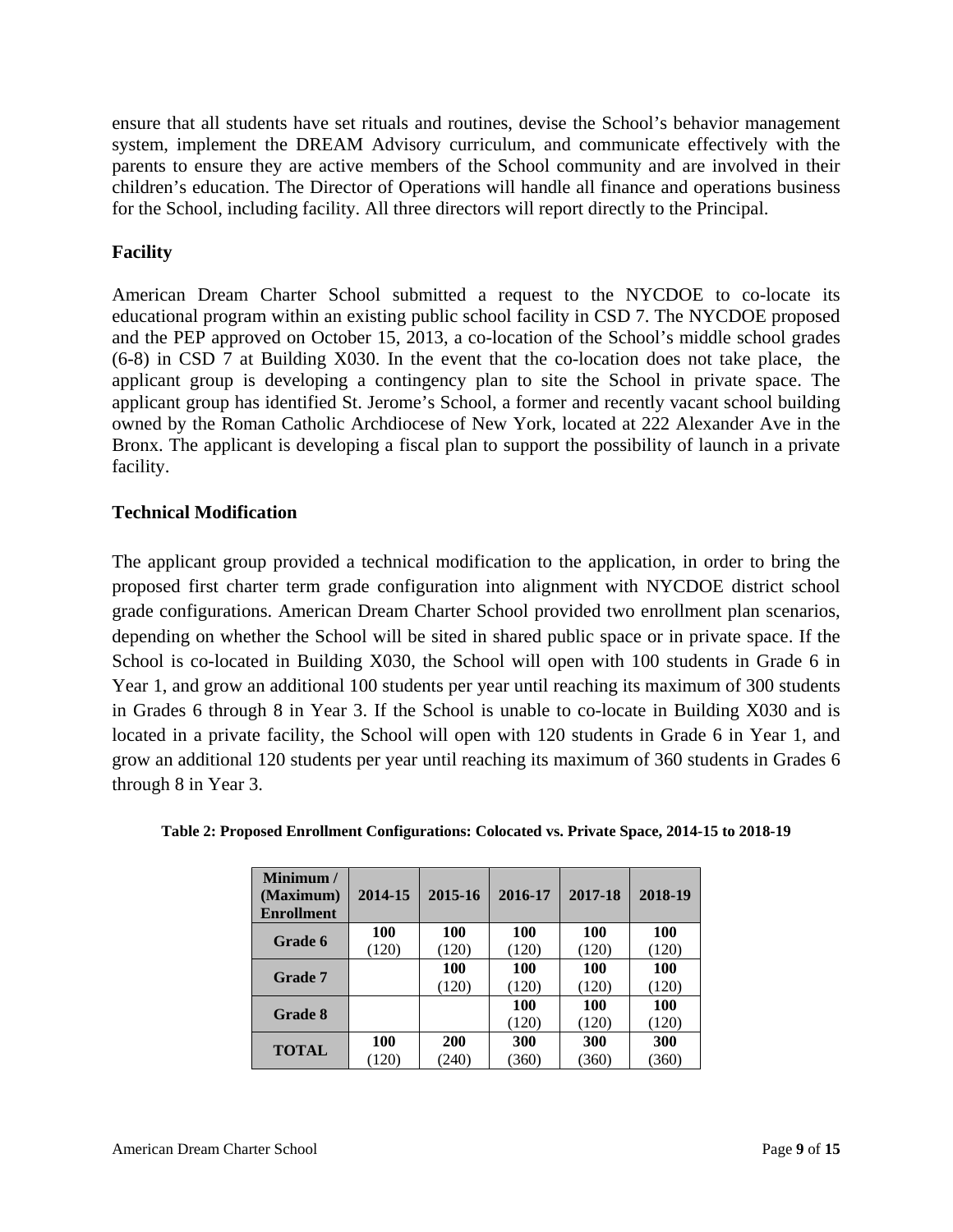#### **Projected Fiscal and Programmatic Impact on District of Location**

The applicant group provided an analysis of the fiscal and programmatic impact of the proposed school on public and non-public schools in New York City, indicating that the fiscal impact of the American Dream Charter School on the New York City District public schools is expected to be nominal.

The New York State Education Department also conducted additional analysis on the projected fiscal impact of the School on its district of residence, the New York City School District (NYCSD), which is summarized below.

| Year    | Number of<br><b>Students</b><br><b>Enrolled</b> in<br><b>Charter School</b><br>Per Year <sup>2</sup> | <b>Charter School</b><br><b>Basic Tuition</b><br>Rate <sup>3</sup> | <b>Total Charter</b><br><b>School Basic</b><br><b>Tuition Only</b> | <b>Estimated</b><br><b>District Special</b><br><b>Education</b><br>Payment <sup>4</sup> | <b>Total District</b><br><b>General Fund</b><br>Budget <sup>5</sup> | <b>Percent of</b><br><b>District</b><br><b>Budget</b> |
|---------|------------------------------------------------------------------------------------------------------|--------------------------------------------------------------------|--------------------------------------------------------------------|-----------------------------------------------------------------------------------------|---------------------------------------------------------------------|-------------------------------------------------------|
| 2014-15 | 120                                                                                                  | \$15,224                                                           | \$1,826,880                                                        | \$273,362                                                                               | \$19,864,726,000                                                    | 0.011%                                                |
| 2018-19 | 360                                                                                                  | \$17,754                                                           | \$6,391,440                                                        | \$956,370                                                                               |                                                                     | 0.037%                                                |

#### **Table 3: Projected Fiscal Impact Upon District of Location, 2014-15 to 2018-191**

The calculations above assume charter school basic tuition rates in the charter period (2014-15 through 2018-19) based on a trend analysis calculated by the Charter School Office and approved by the Department's State Aid Office. In order to conservatively avoid underestimating the fiscal impact that the charter school will have on the district going forward, the Department is assuming no growth in the New York City School District budget during the duration of the school's charter.<sup>6</sup>

It should be noted that, given the nature of district-based per-pupil funding, the estimates made by the Department in conducting this analysis are subject to unpredictable financial fluctuations. For forecasting purposes, the fiscal impact of this charter school on the district in which it will be located assumes that:

 $\overline{a}$ <sup>1</sup> In order to conservatively estimate the fiscal impact upon the district of location, maximum enrollment figures for each year

were used. For additional information, please refer to Table 2<br><sup>2</sup> Source: American Dream Academy Charter School Application

 $3$  Source: Education Law  $2856(1)(a)(iii)$  and NYS Education Department Office of State Aid Charter School Basic Tuition Rate Analysis, Fall 2013

<sup>&</sup>lt;sup>4</sup> Based on 2012-13 calculated special education classification rate for the district of location, as collected by NYSED Information and Report Services

<sup>&</sup>lt;sup>5</sup> Source: The City of New York Adopted Financial Plan, 2013-2017, http://www.nyc.gov/html/omb/downloads/pdf/adopt13\_fp.pdf <sup>6</sup>

 $6$  Additional notes: While the school has included other federal grants and/or funds that may flow through the district to be received by the school in its proposed budget, this analysis does not account for these sources of potential revenue, nor does it include the value of certain services (e.g. transportation) that the district is required to provide the charter school. However, the analysis also does not account for district per-pupil expense and overall resource savings that are likely to result from a reduction in the number of students attending district public schools as a result of students attending nonpublic schools located in the school district.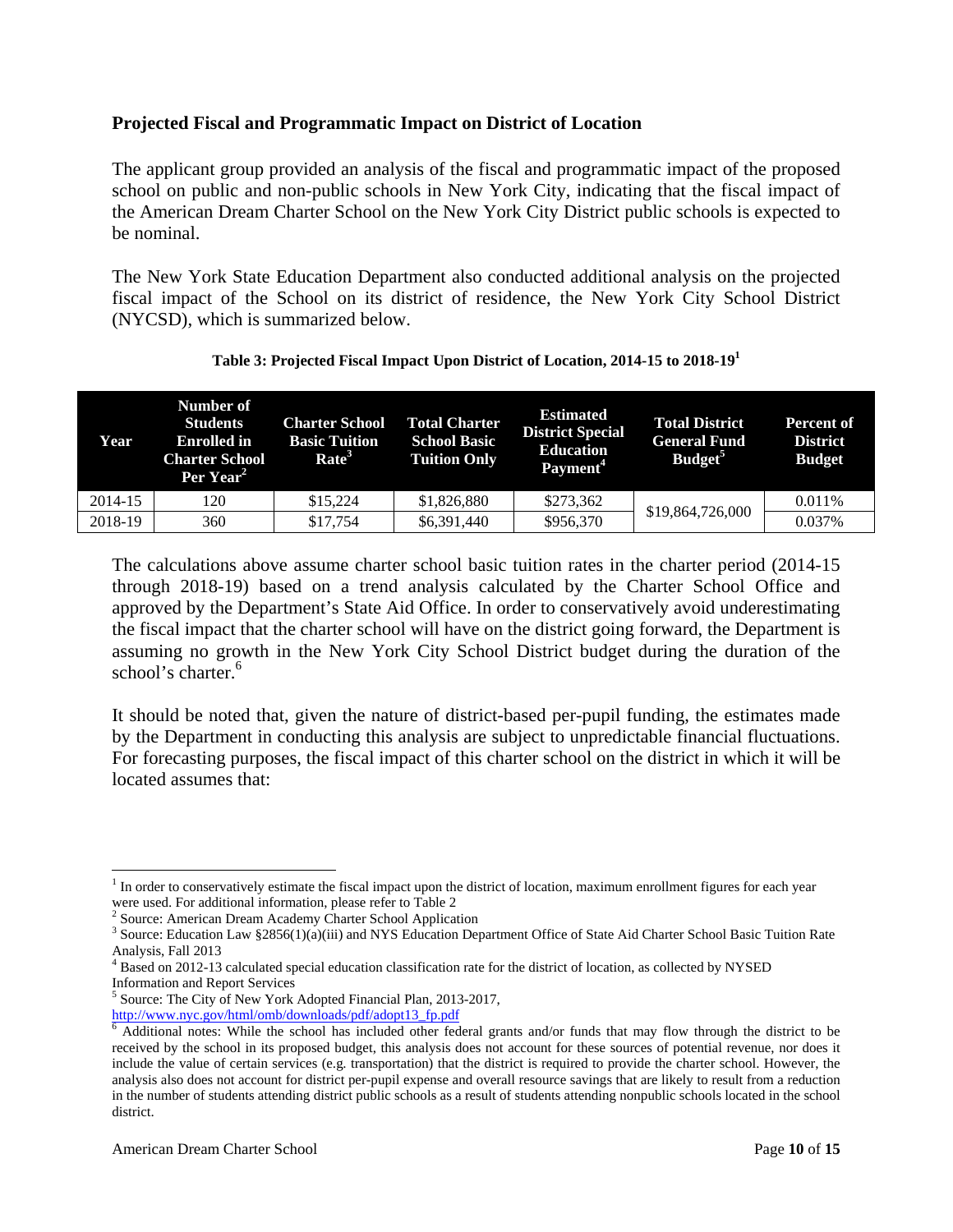- There will be no fluctuation in the grade levels served by existing charter schools over the course of the charter term;
- The charter school will be able to meet its projected maximum enrollment;
- All students will come from the district of location; and
- All students will attend every day for a 1.0 FTE.

The specifics of the school's enrollment composition are still unavailable; however, the Department acknowledges that the programmatic and fiscal impact of the proposed charter school on other public and private schools in the same area will also be influenced by the proportion of charter school enrollees that would have attended a same-district public or private school had it not been for the presence of this charter school.

Below, for reference, please find additional data on New York City Community School District 7.

#### **2011-12 Demographic Detail for Proposed District of Location: New York City Geographic District # 7 - Bronx7**

*Charter Term Year 1 Grade Configuration Based on 2011-12 District Demographics* 

|                                   | <b>Total District Enrollment</b> |         | Grade 6                  |         |
|-----------------------------------|----------------------------------|---------|--------------------------|---------|
| All Students                      | 19,074                           |         | 1.330                    |         |
| American Indian/Alaska Native     | 96                               | $0.5\%$ |                          | $0.1\%$ |
| Asian/Pacific Islander            | 190                              | $1.0\%$ | 11                       | $0.8\%$ |
| <b>Black</b>                      | 5.375                            | 28.2%   | 356                      | 26.8%   |
| Hispanic                          | 13,226                           | 69.3%   | 948                      | 71.3%   |
| <i>Multiracial</i>                | 13                               | $0.1\%$ | $\overline{\phantom{a}}$ | $0.0\%$ |
| White                             | 174                              | $0.9\%$ | 14                       | $1.1\%$ |
| <b>Economically Disadvantaged</b> | 17,352                           | 91.0%   | 1,272                    | 95.6%   |
| Limited English Proficient        | 3.526                            | 18.5%   | 241                      | 18.1%   |
| <b>Students with Disabilities</b> | 4.002                            | 21.0%   | 336                      | 25.3%   |

 $\overline{a}$ 

<sup>&</sup>lt;sup>7</sup> Source: Student Information Repository System (SIRS) 2011-12 Report 303 BEDS Day Enrollment Verification Report by Location of Enrollment & Student Subgroup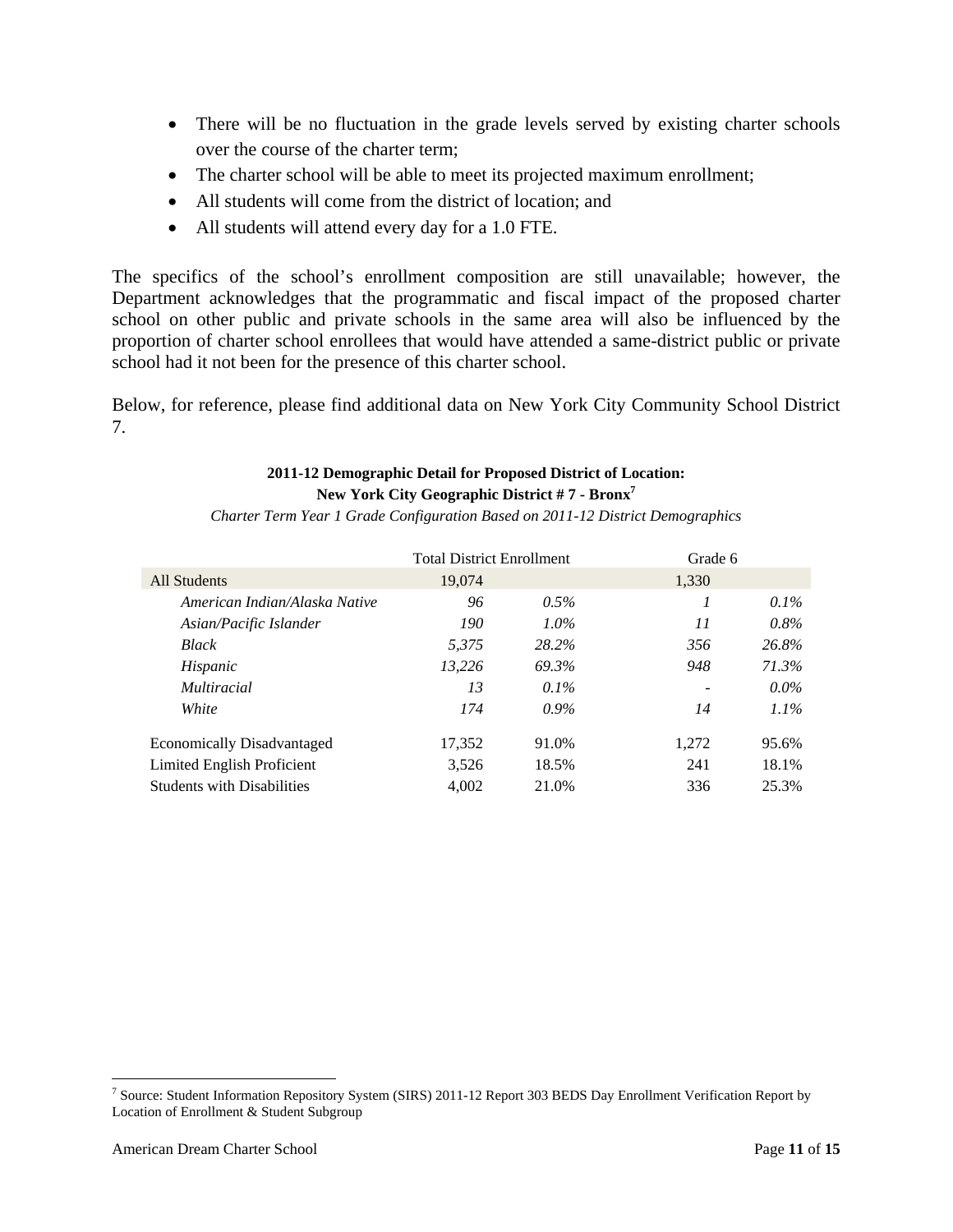|            |     |     | 8   |
|------------|-----|-----|-----|
| NYC#7      |     |     |     |
| <b>ELA</b> | 21% | 23% | 18% |
| Math       | 36% | 35% | 36% |
| <b>NYS</b> |     |     |     |
| <b>ELA</b> | 56% | 52% | 50% |
| Math       | 65% | 65% | 61% |

#### **2011-12 Academic Proficiency Rates on NYS Exams Based on Grade Configurations for Proposed School8**

#### **Public Hearing and Public Comment**

As required by the Charter Schools Act, the New York City Department of Education (NYCDOE) held a hearing on October 24, 2013 to solicit comments from the community concerning American Dream Charter School. Twelve members of the community were present; three of whom spoke in favor of the proposed charter school. No members of the community spoke in opposition to the proposed charter school.

The Department directly notified the Chancellor of the NYCDOE, as well as public and private schools in the region, of the charter school application and issued an open call for written public comment via the State Education Department Charter School Office website. The Chancellor was contacted by letter and invited to comment directly. Chancellor Dennis Walcott submitted a letter in support of American Dream Charter School, noting that "There is a need for high quality middle school seats in CSD 7, and we have been working with the applicant on space availability in this district. Particularly, there is a demand for a dual-language model in this district, which American Dream proposes to offer." Chancellor Walcott recommends this charter application to support the children of New York City.

#### **Application Review Process**

On September 3, 2013, as required by the New York State Charter Schools Act, the New York State Education Department (the "Department") released the 2013 Request for Proposals ("RFP") to Establish Charter Schools Authorized by the Board of Regents. The charter school application process used by the Board of Regents and the Department during the 2013 RFP cycle is multi-staged and designed to ensure that any charter school applicant presented to the Board of Regents for possible approval demonstrates a detailed and complete school design plan that:

• includes a clear plan to meet or exceed enrollment and retention targets for students with disabilities, students who are English language learners, and students who are eligible to participate in the federal free reduced-price lunch program;

1

<sup>&</sup>lt;sup>8</sup> Student Information Repository System (SIRS) 2011-12 Report 101 High School Accountability Data Verification Report; 2011-12 Report 102 Elementary/Middle-Level Accountability Data Verification Report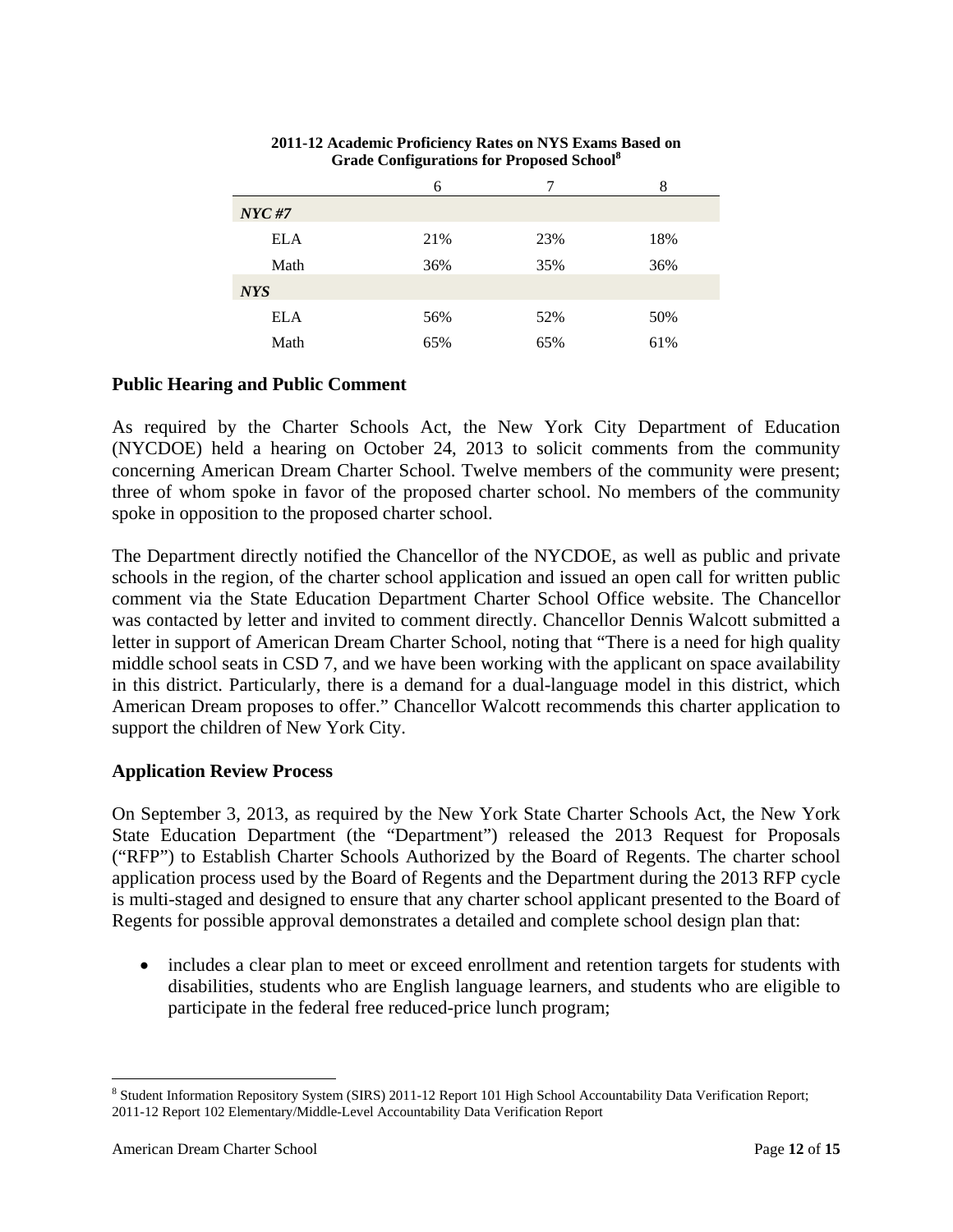- provides evidence of public outreach that conforms to the process prescribed by the Regents for the purpose of soliciting and incorporating community input regarding the proposed charter school;
- meets all requirements set forth in the Charter Schools Act as well as all other applicable laws, rules, regulations;
- demonstrates the ability to operate the school in an educationally and fiscally sound manner;
- is likely to improve student learning and achievement and materially further the purposes of the Act; and
- would have a significant educational benefit to the students expected to attend the proposed charter school.

In addition, the applicant group and founding board of trustees must demonstrate appropriate knowledge, capacity, and abilities to effectively create, maintain, and oversee a high-quality charter school.

During 2013, a total of 99 letters of intent were submitted in two rounds (February and September). After an initial review process, a total of 46 applications were evaluated in 2013, including the application for American Dream Charter School.

To assess whether to recommend approval or denial of the charter application to the Board of Regents, the Department established review panels to thoroughly evaluate each full application. Each panel was made up of professional expert consultants, peer reviewers who are school leaders and educators active in charter and public schools in New York, as well as qualified Department staff members. The review panel members reviewed, rated, and commented on each section of the application according to the criteria published in the Application Kit.

Department staff conducted a two-hour capacity interview with the 11 founding members, seven of whom are proposed initial board members and four proposed employees including the proposed school leader and proposed director of curriculum, on May 7, 2013. Questions posed to the proposed initial trustees included general questions around New York State Charter School Law, roles and responsibilities of the school community and the board to the community and various stakeholder groups as well to as the Board of Regents as authorizer. To fully understand the proposed academic program, governance role and fiscal viability of the proposed School, targeted questions were asked to clarify information provided in the full application.

The responses demonstrated adequate knowledge and grasp of key areas. Members of the applicant group as a whole and individually demonstrated knowledge of the charter school application and the proposed School. Structures, systems, protocols and procedures are in place to permit the board to effectively govern the School. The applicants addressed questions posed with specific and detailed information that presented a clear, realistic picture of how the School expects to operate.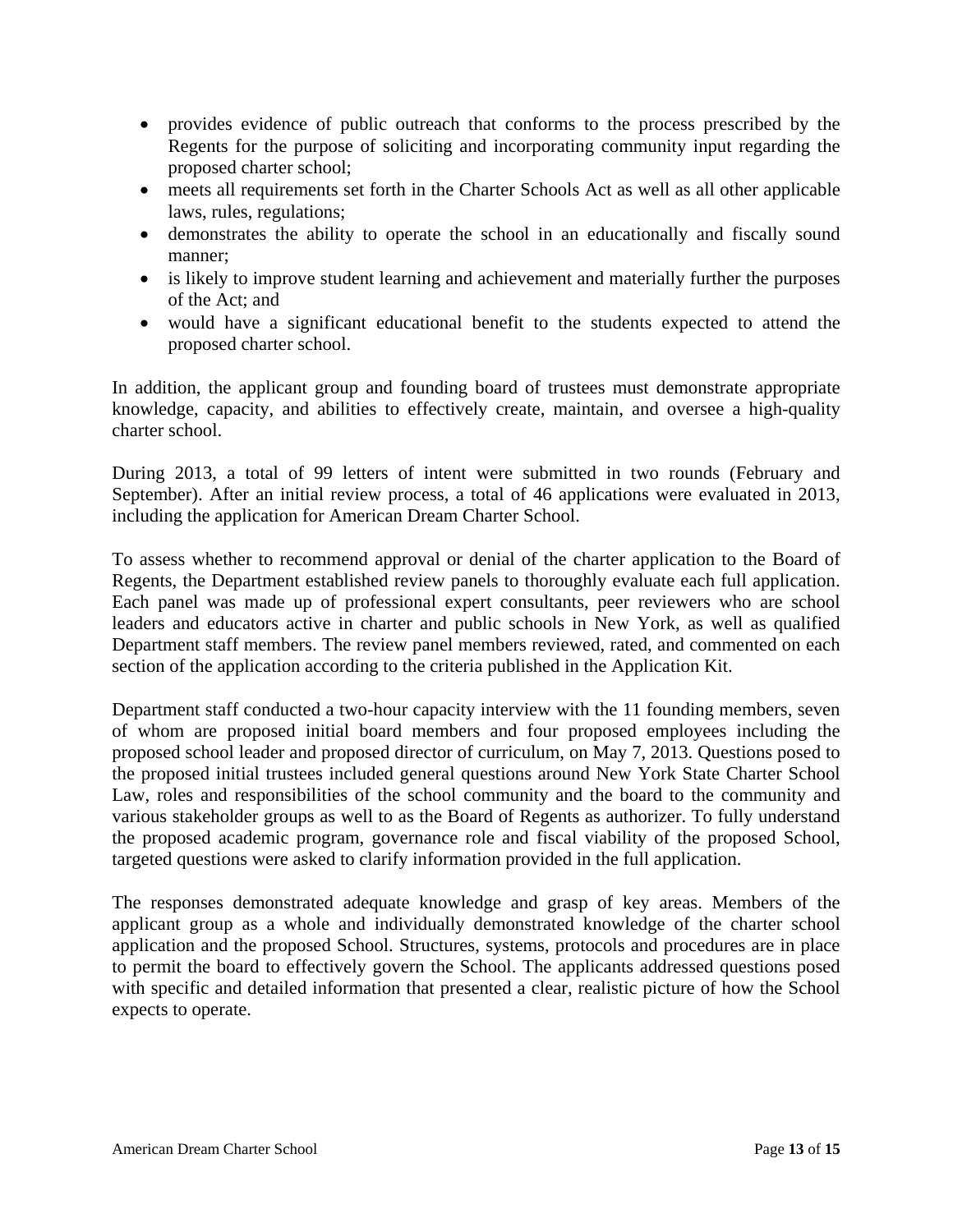#### **Findings**

Based on the comprehensive review of the application and of the applicant, founding group, and proposed board of trustees, the Department makes the following findings:

- 1. The charter school described in the application meets the requirements of Article 56 of the Education Law (as amended) and other applicable laws, rules, and regulations.<sup>9</sup> This finding is based on the following (among other things):
	- the applicant has included in the application the information required by  $\S 2851(2)$
	- the proposed charter school would meet or exceed enrollment and retention targets, as prescribed by the NYS Board of Regents,<sup>10</sup> of students with disabilities, English language learners, and students who are eligible applicants for the federal free and reduced price lunch program as required by Education Law subdivision 2852(9  $a)(b)(i)$
	- the applicant has conducted public outreach to solicit community input regarding the proposed charter school and to address comments received from the impacted community concerning the educational and programmatic needs of students in conformity with Education Law subdivision 2852(9-a)(b)(ii).
- 2. The applicant has demonstrated the ability to operate the proposed charter school in an educationally and fiscally sound manner.<sup>11</sup> This finding is based on the following (among other things):
	- The presentation in the application of a sound description of key features that are core to the school's overall design, and which rigorously addresses the criteria outlined in the Department's RFP in the areas of mission; key design elements; enrollment, recruitment and retention;, and community to be served.
	- The presentation in the application of a sound educational plan, which rigorously addresses the criteria outlined in the Department's RFP in the areas of achievement goals; school schedule and calendar; curriculum and instruction; assessment; school culture and climate; and special student populations and related services.
	- The presentation in the application of a sound organizational and fiscal plan, which rigorously addresses the criteria outlined in the Department's RFP in the areas of founding group capacity; board of trustees and governance; management and staffing; evaluation; professional development; facilities; insurance; health, food and transportation services; family and community involvement; financial management; budget and cash flow; pre-opening plan; and dissolution plan.

<u>.</u>

 $9$  Education Law  $§2852(2)(a)$ .

<sup>&</sup>lt;sup>10</sup> Note, the data upon which to base the enrollment and retention targets mandated by the amendments to the Act was not available at the time the statute mandated the RFP be issued. As a result, the Department evaluated the plans for student enrollment, recruitment, and retention plans of each class of student referenced in the amendments to the Act such that the Department could make the determination that the applicant would meet or exceed the enrollment and retention targets when developed. During the first year of the charter term, the Department will develop such targets and incorporate these targets into the school's charter agreement performance expectations.

 $11$  Education Law  $§2852(2)(b)$ .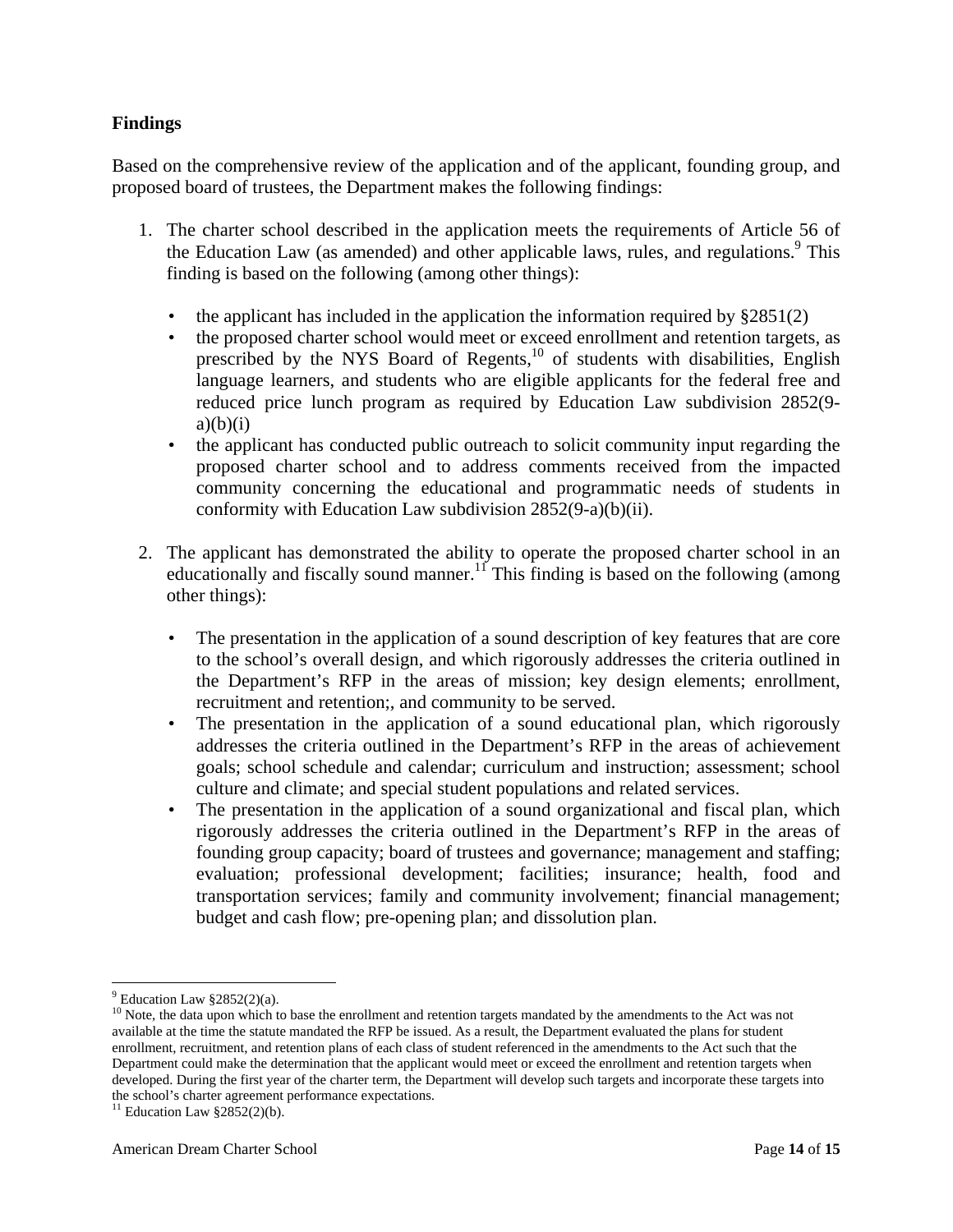- An understanding of the New York State Charter Schools Act, and the skill, will and capacity to successfully launch and operate a high quality public charter school.
- 3. Granting the proposed charter is likely to improve student learning and achievement, will materially further the purposes of the  $Act^{12}$  and will have a significant educational benefit to the students expected to attend the charter school.<sup>13</sup> This finding is based on the totality of the information presented in the application and during the application review process, as summarized in this document.

#### **Recommendation**

Based on the Department's review and findings, Commissioner John B. King, Jr. recommends that the New York State Board of Regents approve the proposal to establish American Dream Charter School to open in 2014 in New York City.

 $\overline{a}$ 

<sup>&</sup>lt;sup>12</sup> Education Law  $§2852(2)(c)$ .

<sup>&</sup>lt;sup>13</sup> As applicable pursuant to  $\frac{$2852(2)(d)}{2}$ .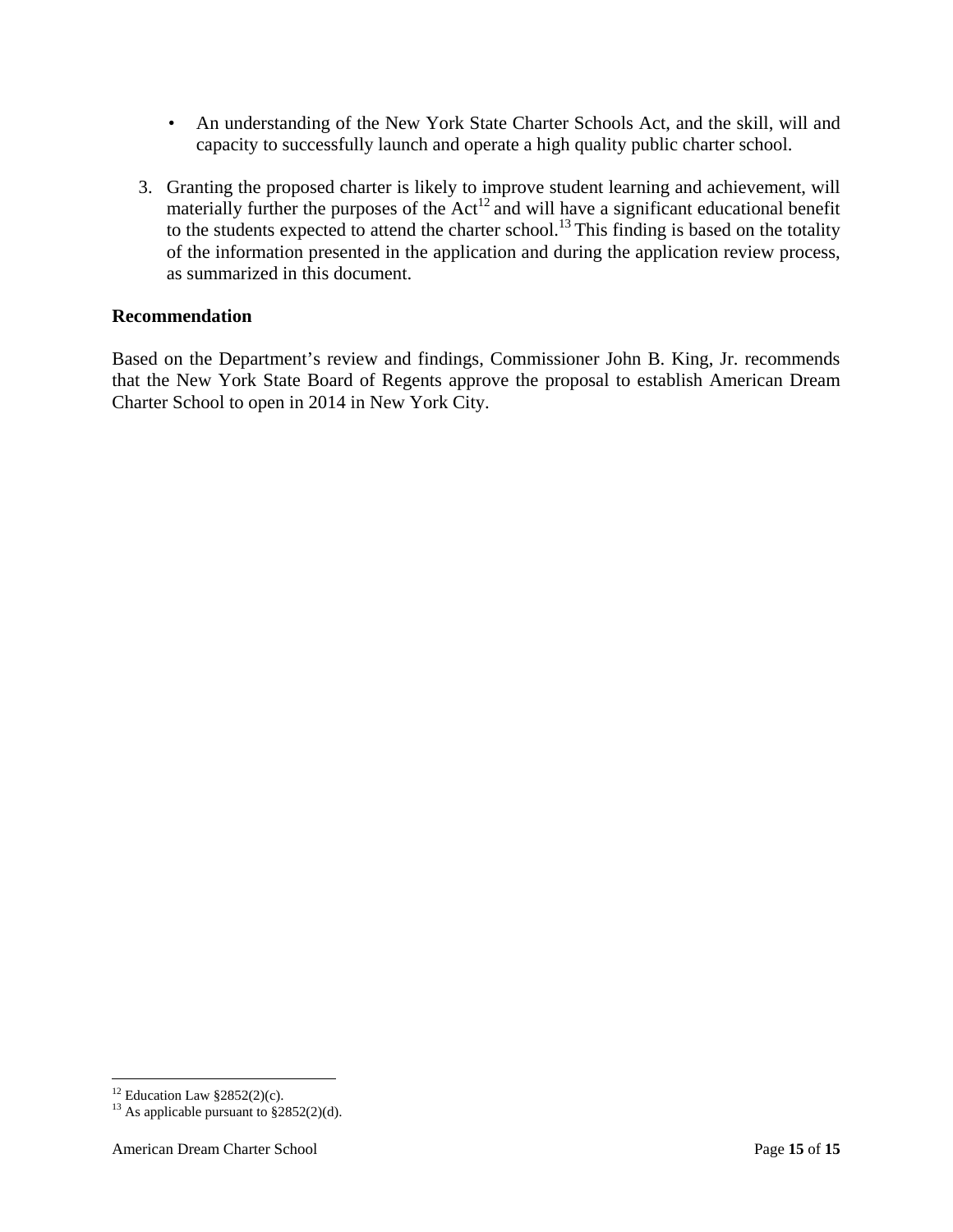

# New York State Education Department Charter School Office

# **Charter School Application Summary, Findings, and Recommendation**

Application in response to the New York State Education Department 2013 Request for Proposals to Establish Charter Schools Authorized by the Board of Regents To establish the proposed:

# **Brooklyn Laboratory Charter School**

December 2013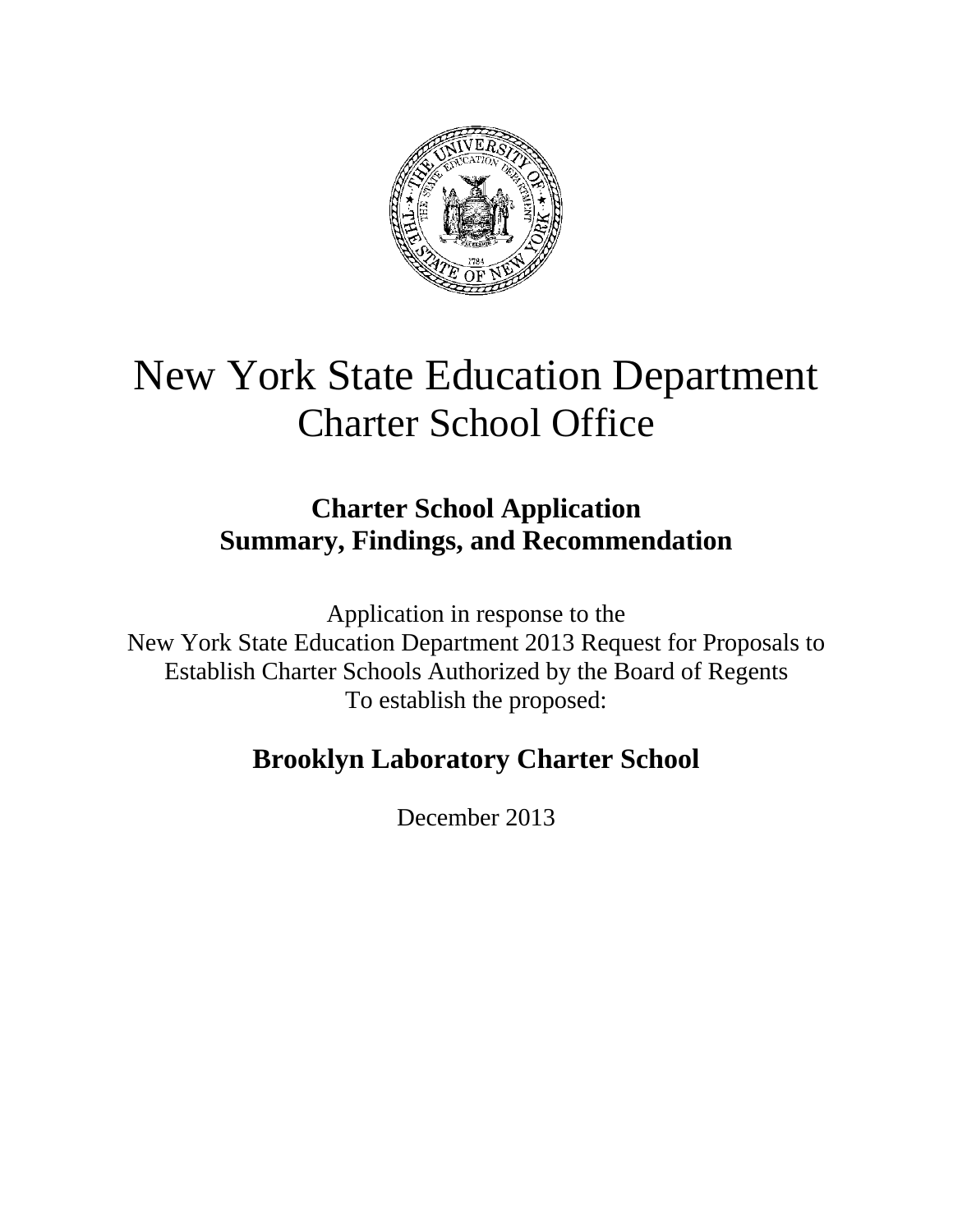| Name of Charter School                                        | <b>Brooklyn Laboratory Charter School</b>                                                                                                                                                                                                                                                                                                                   |
|---------------------------------------------------------------|-------------------------------------------------------------------------------------------------------------------------------------------------------------------------------------------------------------------------------------------------------------------------------------------------------------------------------------------------------------|
| Lead Applicant(s)                                             | Dr. Eric Tucker                                                                                                                                                                                                                                                                                                                                             |
| District of Location                                          | Brooklyn CSD 13                                                                                                                                                                                                                                                                                                                                             |
| <b>Opening Date</b>                                           | September 2014                                                                                                                                                                                                                                                                                                                                              |
| <b>Projected Charter Term</b>                                 | December 17, 2013 – June 30, 2019                                                                                                                                                                                                                                                                                                                           |
| <b>Management Company</b>                                     | None                                                                                                                                                                                                                                                                                                                                                        |
| Partners                                                      | None                                                                                                                                                                                                                                                                                                                                                        |
| Facility                                                      | Private space                                                                                                                                                                                                                                                                                                                                               |
| Projected Enrollment and<br>Grade Span during Charter<br>Term | Opening with 132 students in Grade 6; growing to 660 students<br>in Grades 6 through 8                                                                                                                                                                                                                                                                      |
| <b>Initial Charter Term)</b>                                  | Planned Grade Span (beyond The applicant's vision is to expand the school to serve 890<br>students in Grades 6 through 12                                                                                                                                                                                                                                   |
| <b>Mission Statement</b>                                      | "Brooklyn Laboratory Charter School (LAB) prepares 6-12th<br>grade students, including English language learners, students<br>with disabilities, and over-age under-credited students, with the<br>academic foundation, digital literacy, and leadership skills<br>necessary to excel in college and professional life as they grow<br>as ethical leaders." |

#### **Table 1: Summary of the Proposed Brooklyn Laboratory Charter School**

The founders of Brooklyn Laboratory Charter School (LAB) believe that when students are given effective structure, teachers, curriculum tools, and mentorship, every single student can succeed. The founders are dedicated to serving the highest need students of Brooklyn, regardless of their academic level, English language proficiency, or disability status implementing an academic model designed to assure that students graduate having mastered the NYS Common Core State Standards equipped with the knowledge and skills needed to graduate from a selective four-year college or university. To support success, the School will provide a rigorous, collegepreparatory curriculum with a focus on literacy and will embrace next generation, data-driven assessment and personalized instruction to identify and meet the diverse needs of students.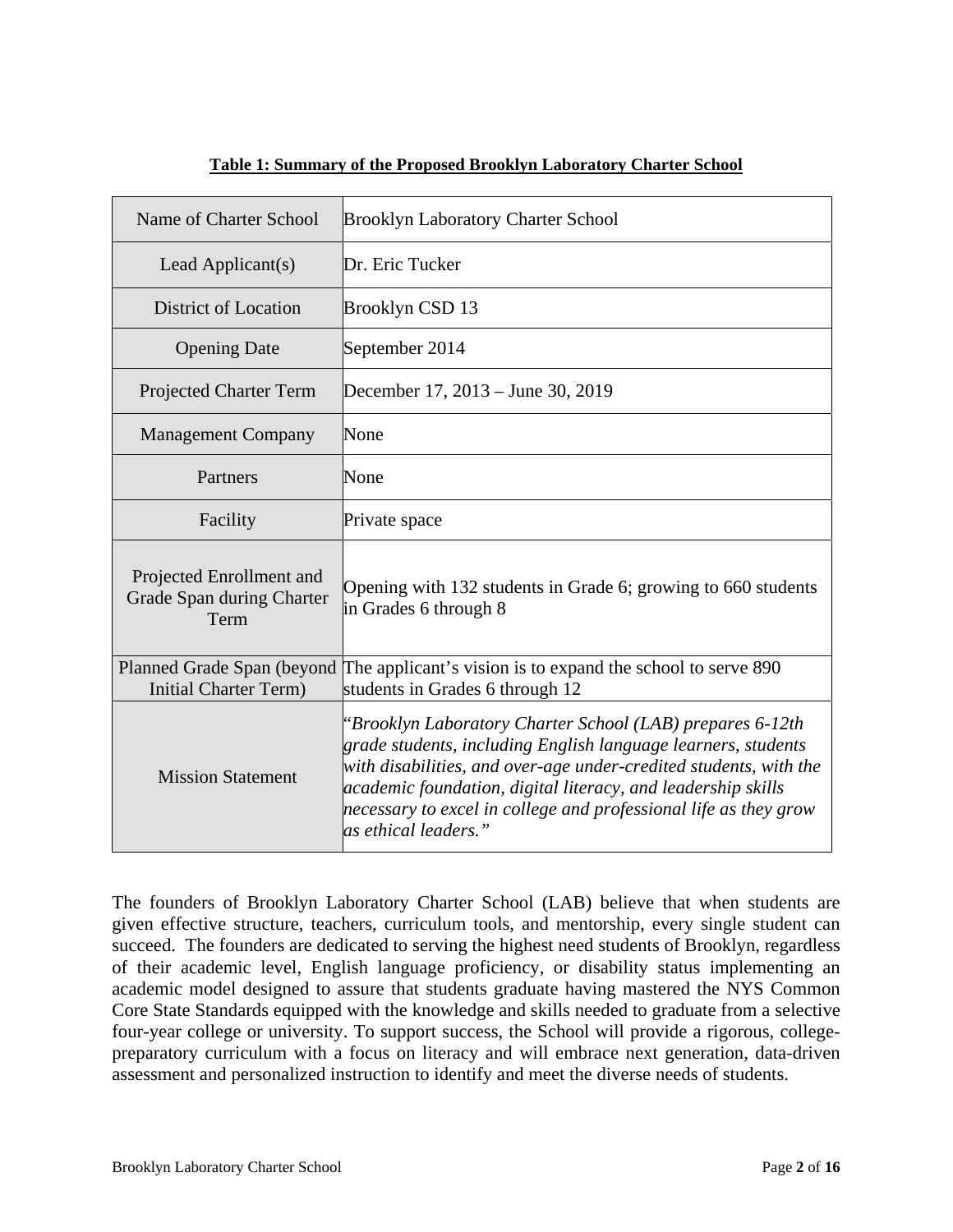#### **Key Design Elements**

The key design elements of Brooklyn LAB Charter School include:

- **Rigorous, college-preparatory curriculum***:* Brooklyn LAB Charter School will provide a college-preparatory liberal arts and STEM program of study in mathematics, English language arts (ELA), science, and social studies to foster student desire and capacity to learn independently, think critically, and communicate proficiently to succeed in postsecondary studies. The School's curriculum will be founded on Common Core State Standards and Next Generation Science Standards, and the skills students must master in order to succeed in college and beyond.
- **Effective instruction***:* Brooklyn LAB Charter School will invest in recruiting, training, retaining, and supporting master teachers with the capacity to transform students' lives and infuse joy and rigor into every lesson. The School's curriculum, instructional approach, and professional development will serve and enhance teacher contribution to learning.
- **Focus on college-level reading and writing***:* Literacy will be the cornerstone academic skill at Brooklyn LAB Charter School. The School will provide 195 minutes of literacy focused instruction in a typical day to ensure that students can read with comprehension and insight and analyze and effectively respond to texts across disciplines. The academic program will prioritize the classroom use of quality literature and informational texts, emphasize text-dependent questions and tasks, and privilege writing and research that analyze sources and evidence.
- **Extending learning time:** Brooklyn LAB Charter School will leverage blended instruction to focus human capital and extend the school day, week, and year. LAB will operate from 7:30 a.m. - 5:15 p.m. Students will attend classes at least 195 days each year, and receive additional time for learning in the summer and Saturday Academies. Students will spend two hours each day with STEM AmeriCorps tutors in the LAB Corps and at least an hour each day in enrichment courses in the 360Lab, which blend small group or 1:1 work with technology-delivered adaptive learning instruction.
- **Entrepreneurial learning:** One goal of Brooklyn LAB Charter School is to cultivate entrepreneurial learners. Schools today must prepare students to succeed in jobs and industries we can hardly imagine: the exponential rate of digital innovation is rapidly reordering the contours of both knowledge and work. Thus, students must learn to craft meaningful questions and assess the quality, sufficiency, and relevance of claims and evidence. Brooklyn LAB Charter School will offer experiences that foster interest-driven learning and instill in students a sense of awe and curiosity in the face of challenges. Working with designers and entrepreneurs, the School will gives scholars opportunities to explore new challenges and learn from others.
- **Building productive, engaged, and active citizens:** The Brooklyn LAB Charter School founders believe that high quality education is the path to productive, engaged, and active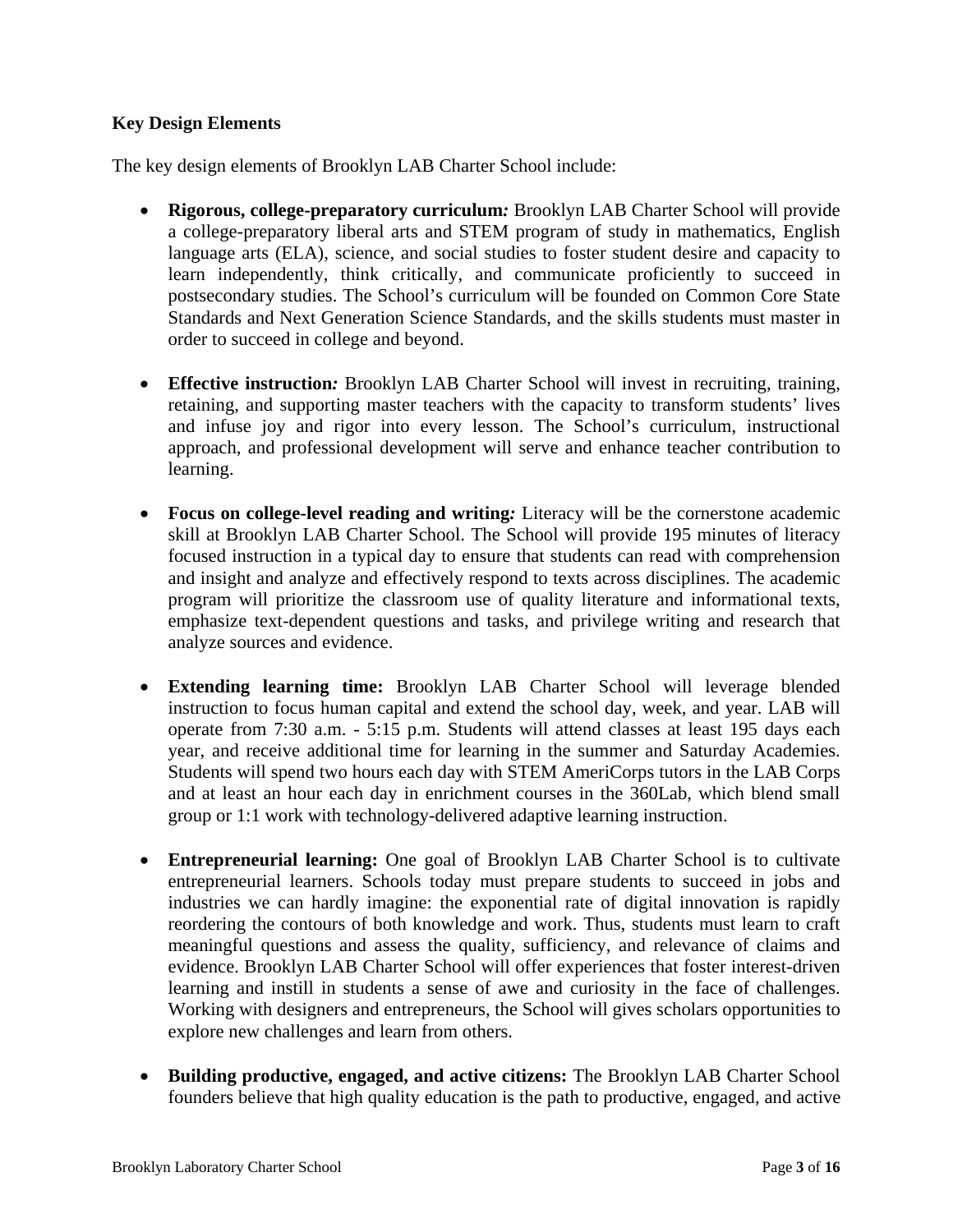citizens who contribute to the community in positive ways. The School will provide students with service leaning opportunities as part of the curriculum to instill and reflect the core values of volunteerism, service, and respect for the community.

- **No Excuses school culture:** Brooklyn LAB Charter School will set clear standards for timely arrival, homework completion, behavior and participation, founded on an unrelenting insistence that every student, given proper support, is capable of college success. The School will create a joyful and engaging learning environment in which achievement is continuously celebrated and reinforced by earned enrichment opportunities and incentives. School leaders and faculty will receive an intensive training in No Excuses culture and expectations, and how to foster a joyous yet structured learning environment that respects and nurtures students.
- **Data-driven instruction:** Brooklyn LAB Charter School commits to continuous, datadriven improvement in each classroom and for each student. At the School, assessment will exists to serve, inform, and enhance teaching and learning processes and outcomes. Teachers will be united in a relentless improvement ethic and will employ varied, realtime diagnostic data to inform their practice. All teachers and tutors are provided regular time for data review in order to improve instruction at the 360Lab, classroom, and wholeschool level. The School will use the highest-quality formative and interim assessment tools to provide a dynamic, validated picture of student growth and skills gaps.
- **Next generation learning and assessment:** Informed by data and real-time diagnostic assessments, master teachers use the 360Lab to interact with students in small group tutoring scenarios while using digital resources. The School will use adaptive courseware to deliver progressive digital challenges, continuously tailoring modules to fit students' needs. The digital courseware tools integrate into a recommendation engine that searches online depositories of high-quality multimedia and networks of educators to guide teachers and students toward discrete, quality, CCLS-aligned open educational resources (OER) matched to students' learning needs and skill levels. Students use both gamebased adaptive learning courseware and a variety of OER to work at their own pace. As students complete activities, embedded assessments track progress and give real-time feedback and badges to motivate students and give them a sense of ownership. Next generation assessments enable the School to meet the needs of diverse learners, including ELLs, special education students, and students behind grade level. To meet individual needs, teachers use the results of frequent embedded formative assessments to personalize instruction (e.g., targeting small group instruction to similarly situated students). 360Lab will provide extra practice or intensive intervention for some, while for others it will offer an opportunity to move ahead at their own pace.
- **Family partnership:** At Brooklyn LAB Charter School, students' families are critical to their success and the School's success, and that success can be achieved by developing positive and communicative relationships. All families will receive regular communication, both digitally and offline, about their students' academic and behavioral progress, using data from formative and summative assessments as benchmarks for discussion. A Parent and Family Association composed of parents/guardians will also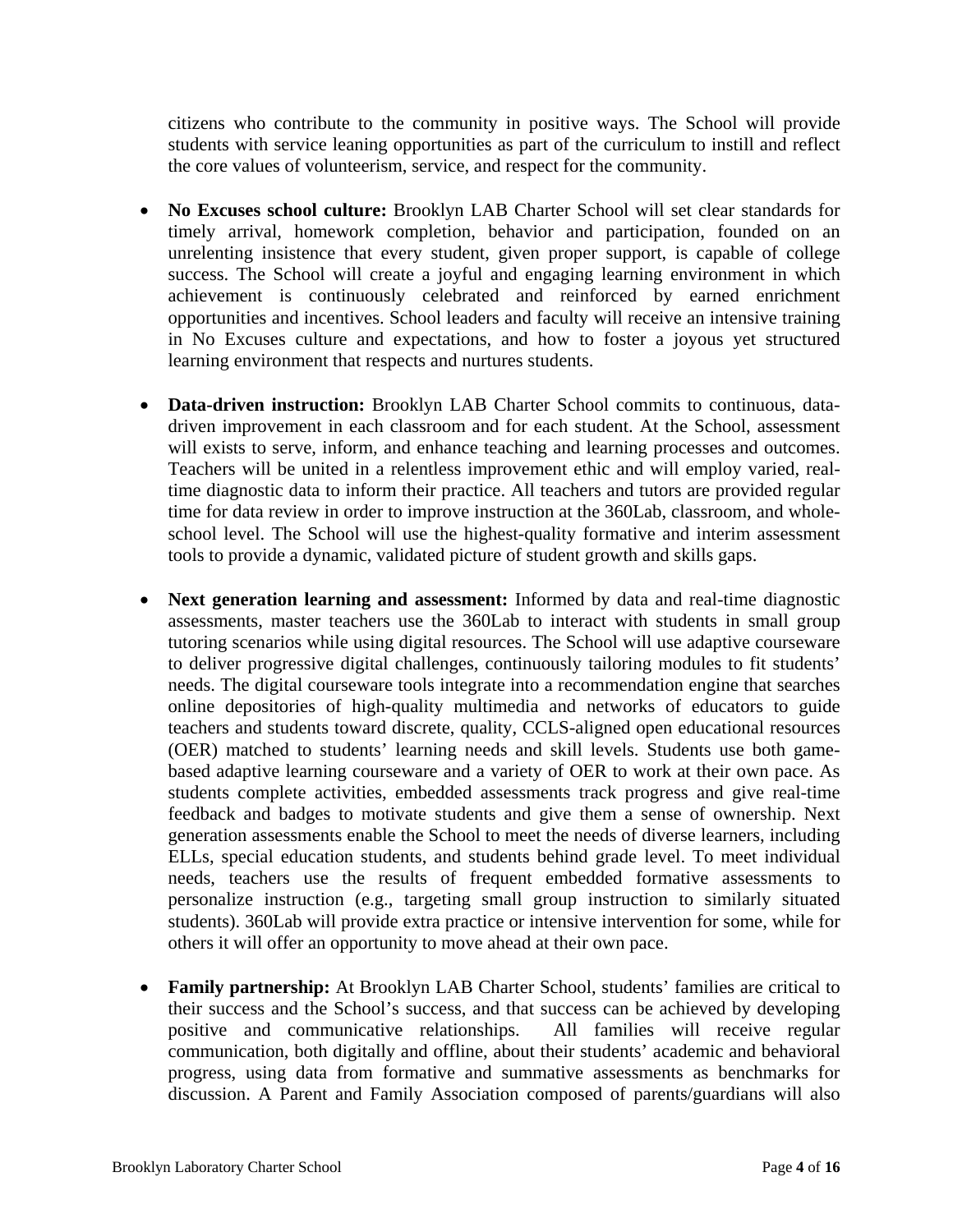serve as a liaison to school leadership. Teachers and tutors will visit each student's home at the start of the year and devote three to five hours per week to family calls.

#### **Technical Modification**

The applicant group provided a technical modification to the application, in order to bring the proposed first charter term grade configuration into alignment with NYCDOE district school grade configurations.

|              | 2014-15 | 2015-16 | 2016-17 | 2017-18 | 2018-19 |
|--------------|---------|---------|---------|---------|---------|
| Grade 6      | 132     | 123     | 132     | 264     | 264     |
| Grade 7      |         | 126     | 132     | 132     | 264     |
| Grade 8      |         |         | 132     | 132     | 132     |
| <b>Total</b> | 132     | 249     | 396     | 528     | 660     |

**Table 2: Projected Brooklyn LAB CS Enrollment Plan** 

In year 1, the proposed school will enroll 132 grade 6 scholars through a lottery. In year 2, the proposed school anticipates retaining and promoting 126 of these scholars to grade 7 and admitting 123 new students in grade 6. Grade 8 will be added in year 3 of operation. A second grade 6 cohort will be added in year 4; a second grade 7 cohort will be added in year 5. The proposed school will include in its first renewal application a request to add a second grade 8 cohort as well as grades 9 through12. Based on empirical data and experience, LAB anticipates about 4.5% attrition from each grade cohort. Grade cohorts will be back-filled to full enrollment from the waitlist for each grade cohort from grades 6 through 8.

#### **Education Plan**

The Brooklyn LAB Charter School schedule is designed to maximize the time students spend learning and mastering rigorous content and skills. The school calendar and schedule are built around three core principles:

- **1.** *Extend the school day, week, and year:* The School will provide 195 days of instruction on Monday, Tuesday, Thursday, and Friday from 7:30 a.m. to 5:25 p.m., and Wednesdays from 7:30 a.m. to 1:25 p.m. to allow staff to participate in professional development.
- **2.** *Preparation Academy* for two weeks in August, during which they learn LAB's expectations and prepare for the requirements of grade level work. Students who have not mastered a grade's content must attend Summer Academy. Summer and Saturday Academies are in addition to the 195-day school year.
- **3.** *Maximize time on task with rigorous core content and skills.* Time on task—focusing on what matters most and minimizing disruptions--drives achievement. Faculty will minimize disruptions and wasted time by using routines and common expectations throughout the school.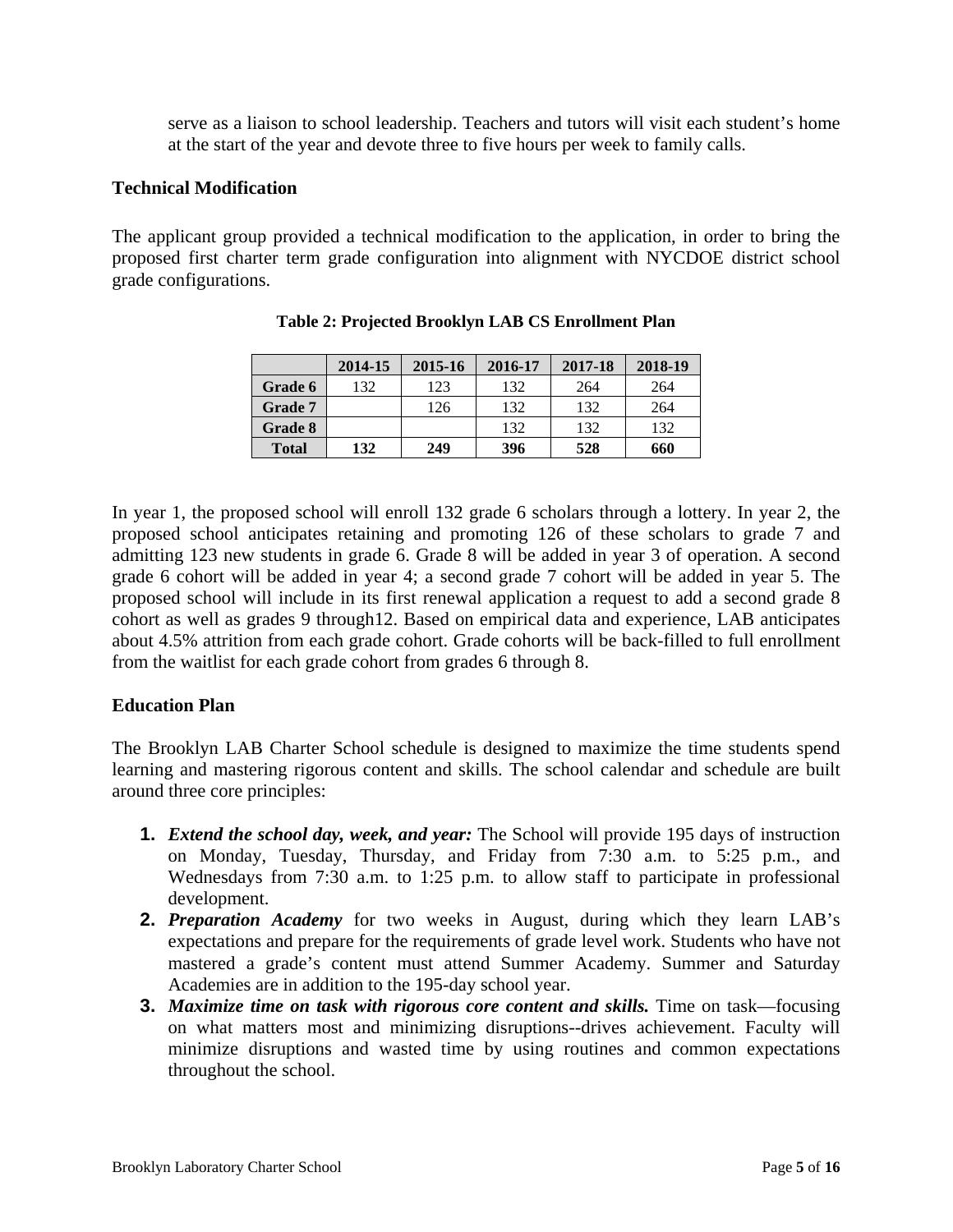- **4.** *Optimize time on target:* "Time on target" refers to time scholars spend mastering skills, competencies, and content. Four aspects of the LAB approach will help optimize time on target: (a) each scholar will receive two hours of personalized academic tutoring every day. Tutoring focuses on meeting scholars where they are and supporting mastery; (b) teachers will use frequent formative and interim assessments to inform data-driven instructional practices and to curate learning experiences for each scholar; (c) 360 Learning Lab (360Lab) time will give students personalized, adaptive courseware focused on reinforcing, remediating, and enriching their learning; and (d) homeroom teachers and mentors will support student learning through design-based projects.
- **5.** *LAB Enrichment Schedule:* Monday, Tuesday, Thursday, and Friday, scholars will have seven academic periods and up to two hours of 360Lab. No less than five periods will be teacher-led classes. Two will be tutorials scheduled throughout the school day. Two hours each day, as part of the 360Lab, students will participate in literacy tutorials and STEAM-focused rigorous enrichment activities, with the help of InnovateEDU, the proposed school's non-profit partner.

Each grade level cohort of approximately 132 students will be grouped into four homeroom groups of 33 students that move through the school day together. Classrooms will be mixedability with respect to students' prior achievement, and special education or ELL status. The School will adopt an integrated co-teaching model and offer SETSS to students in accordance with their respective IEPs. In addition, during the second ELA class, a special education teacher will provide small group SETSS to those students who require additional support to ensure the student meets the requirements in his or her IEP. A similar approach or model will be implemented to support English Language Learners who will be instructed by an ESL teacher.

LAB strives to ensure that all of scholars, particularly English Language Learners, students with disabilities, under-credited students, and students at risk of academic failure, graduate from high school with the skills, knowledge, and habits they need to succeed in a selective four-year college or university. For LAB scholars to perform well on Regents, PARCC, SAT, ACT, and AP exams, instruction must be based on a rigorous curriculum aligned with the CCLS. LAB is developing curriculum to aggressively remediate academic gaps in middle school and accelerate mastery of core content in high school. In scope, sequence, and curriculum, LAB uses researchproven curricula suitable for students with varying learning needs together with internally developed curricula (LAB Learning Standards) aligned with or exceeding NYLS and CCLS. If research-proven curricula do not fully align with NYLS, CCLS, or fully prepare students for the demands of rigorous college courses, the proposed school will supplement these with internally developed curricula.

The curriculum development process begins by establishing LAB-wide academic goals that teachers then translate into class-specific goals and metrics. Each teacher creates an action plan for implementing the curriculum, administering assessments to measure its effectiveness, and creating additional action plans to address deficiencies. The School Director works closely with teachers to ensure unit and lesson plans align with the CCLS and the school's scope and sequence. LAB will have in place a number of checks to ensure the curriculum is effective and successfully implemented. The ultimate measure of a curriculum's success lies in both the ability of a teacher to plan lessons that engage students in learning on a daily basis and the ability of a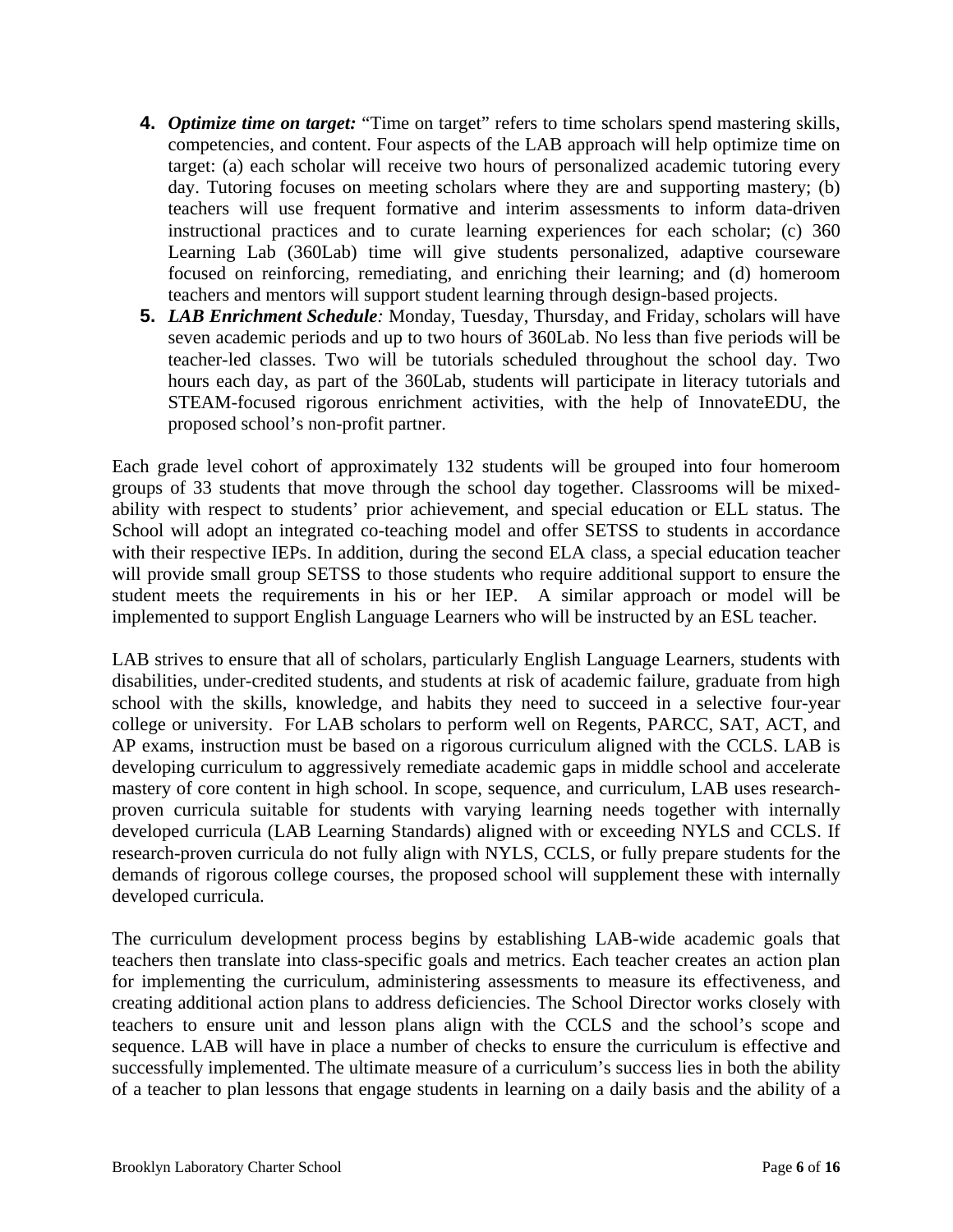teacher to provide regular and ongoing evidence of student mastery. LAB will implement systems to provide feedback and accountability metrics on both of these measures.

LAB's middle school curriculum is designed to get over-age, under-credited students up to grade level, and the emphasis on academic rigor requires that all students receive a full year of Regents-level high school algebra, earth science, English, and social studies by the end of 8th grade. The high school curriculum will focus on college and career readiness and ensure that all LAB scholars graduate with a Regents Diploma or Regents with Advanced designation or Honors. The curriculum is divided into:

LAB teachers will use a full range of instructional methods to maximize student learning, including direct instruction, student facilitated learning, and independent study. Quality lessons will serve as the unifying principle of the instructional program, and the proposed school will consistently use research-proven strategies to build scholars' skills and knowledge.

The School Directors will be responsible for ensuring that teachers are proficient in delivering LAB's instructional methods by overseeing an intensive PD program, which includes:

- Summer training: Teachers will be required to report to school starting on August 1<sup>st</sup>, 11 business days before student arrival. Teachers will be trained on instructional techniques.
- **Ongoing PD:** In collaboration with the School Director, teachers will have the opportunity to take two days each semester for PD and will be provided individual PD budgets to access resources to best address their needs. The school's schedule includes a half day of PD each Wednesday, including instruction-focused PD.
- **Observation and coaching:** The School Directors will observe each teacher frequently, at least once a month, and create a regular schedule to meet with each teacher for at least 45 minutes to review, reflect, and discuss data gathered during these observations.

A key component of the LAB is the reliance on 2 hours of tutoring each day from an elite group of full-time tutors called the LAB Corps, which is made up off of recent college graduates/STEM AmeriCorps tutors. The LAB Corps is completely integrated into the academic program and will be overseen and supported by teachers and the LAB Corps Director. Tutorial content is designed by the classroom teacher as part of the lesson-planning process. Tutors are trained to interpret student achievement data and included in the data review meetings that take place after each interim assessment to better understand their students' progress and needs.

#### **Assessments**

The Executive Director will oversee the assessment system and report on progress toward academic goals to the Board's Academic Committee each year, as well as to the larger community through family newsletters and the Annual School Report Card. The School Director will coordinate the implementation of state and city assessments including those mandated by the NYS Testing Program, and internal assessments. LAB will conduct the following routine assessments and analyze corresponding student achievement data: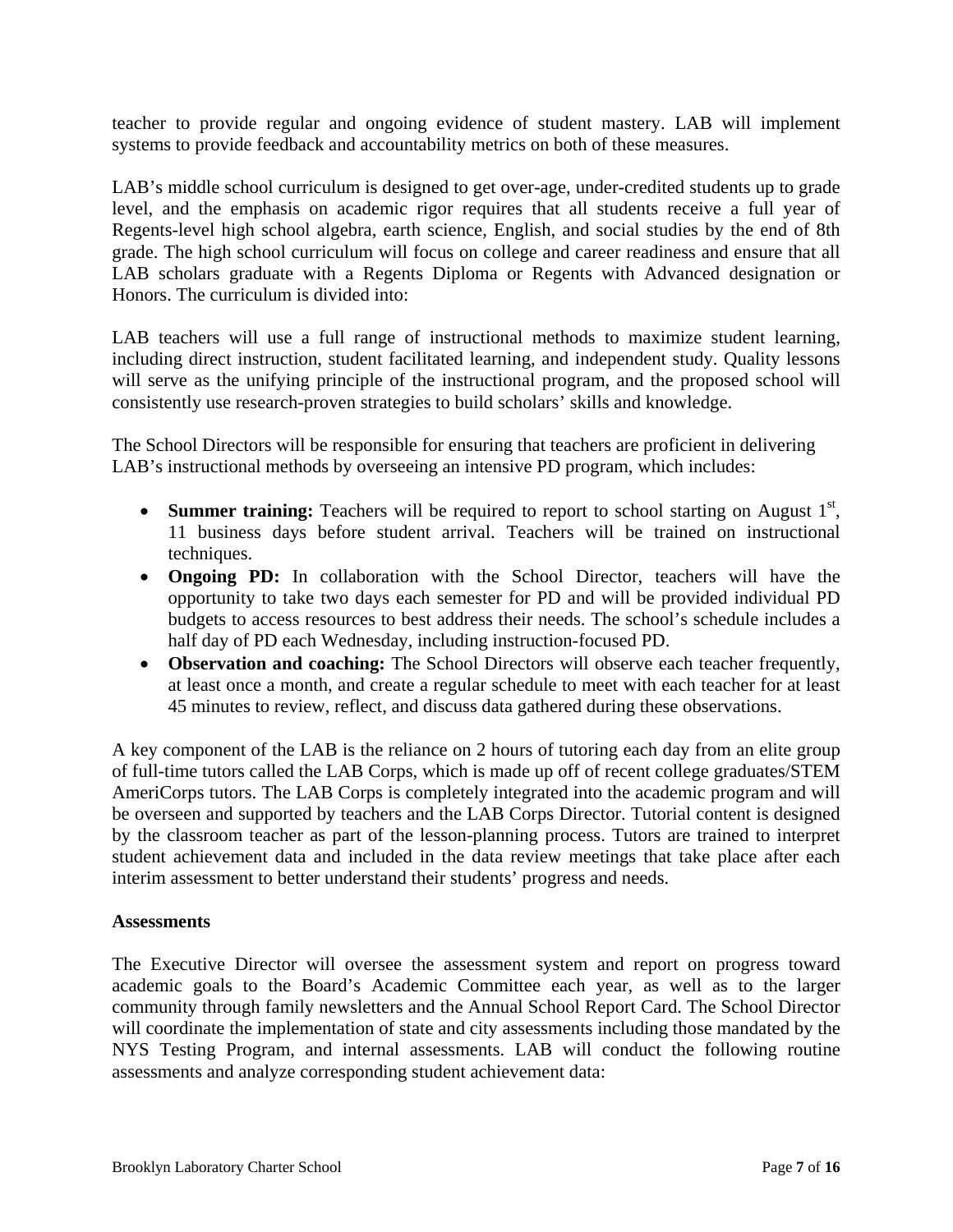- **Exit Tickets:** Teachers will use "Exit Tickets" at the end of each class as formative assessments to measure which students mastered the objective and which need additional support. Exit Tickets inform refinement to lesson plans, student groupings, and tutoring.
- **Homework, quizzes, and tests:** Students will receive homework assignments each evening, which will be used to evaluate mastery of skills and content in addition to traditional assessments, including weekly quizzes and unit tests. Assessment results will assist teachers in determining which students require additional support and which may benefit from enrichment. Assessment data will also be used to examine trends and identify areas in which an entire class may be struggling. For students and families, these assessments will provide routine feedback about student progress in each course.
- **Interim assessments:** LAB will use common standards-based assessments every six-to eight weeks to measure instructional efficacy and student growth. These assessments will provide real-time data, with results turned around to teachers within 48 hours. The assessment results will be used to inform curriculum and assess the individual tutoring needs of each student.
- **Comprehensive summative assessment:** During Summer Academy, teachers will develop comprehensive assessments for each grade in ELA, math, science, and social studies. These assessments will be conducted at the end of each school year and are designed to cover all material taught during that year. These complement standards-based assessments, requiring students to demonstrate critical thinking and elaborate writing skills. LAB will compare comprehensive assessment results to state test scores and use this data to revise curriculum and instruction.

#### **Community Outreach**

The applicant group has engaged in rigorous, ongoing efforts of outreach to inform and solicit input from the communities in Brooklyn CSD 13. The applicant group held a substantial number of community forums and events, distributed informational brochures in various locations throughout the community, made presentations to community based organizations and local public school officials, met with members of State and local legislatures, and invited the public to comment via the proposed school's website, email address, or phone. The applicant group solicited and considered community feedback from surveys from forum attendees in its school design.

#### **School Governance and Leadership**

Including the lead applicant Dr. Eric Tucker, the planning team consists of 13 individuals, nine of whom are as members of the School's initial board of trustees. A School Trustee Background Information form, Statement of Assurance and resume or curriculum vitae was provided for each of the 11 individuals who will compose the school's initial board of trustees. As required, the applicant group has provided a set of draft by-laws and a draft code of ethics.

The Board represents a diverse group of professionals with a broad array of experience and professional skills, who are capable of launching and overseeing a high-performing, highlyeffective new public charter school. The following individuals will comprise the School's initial Board of Trustees: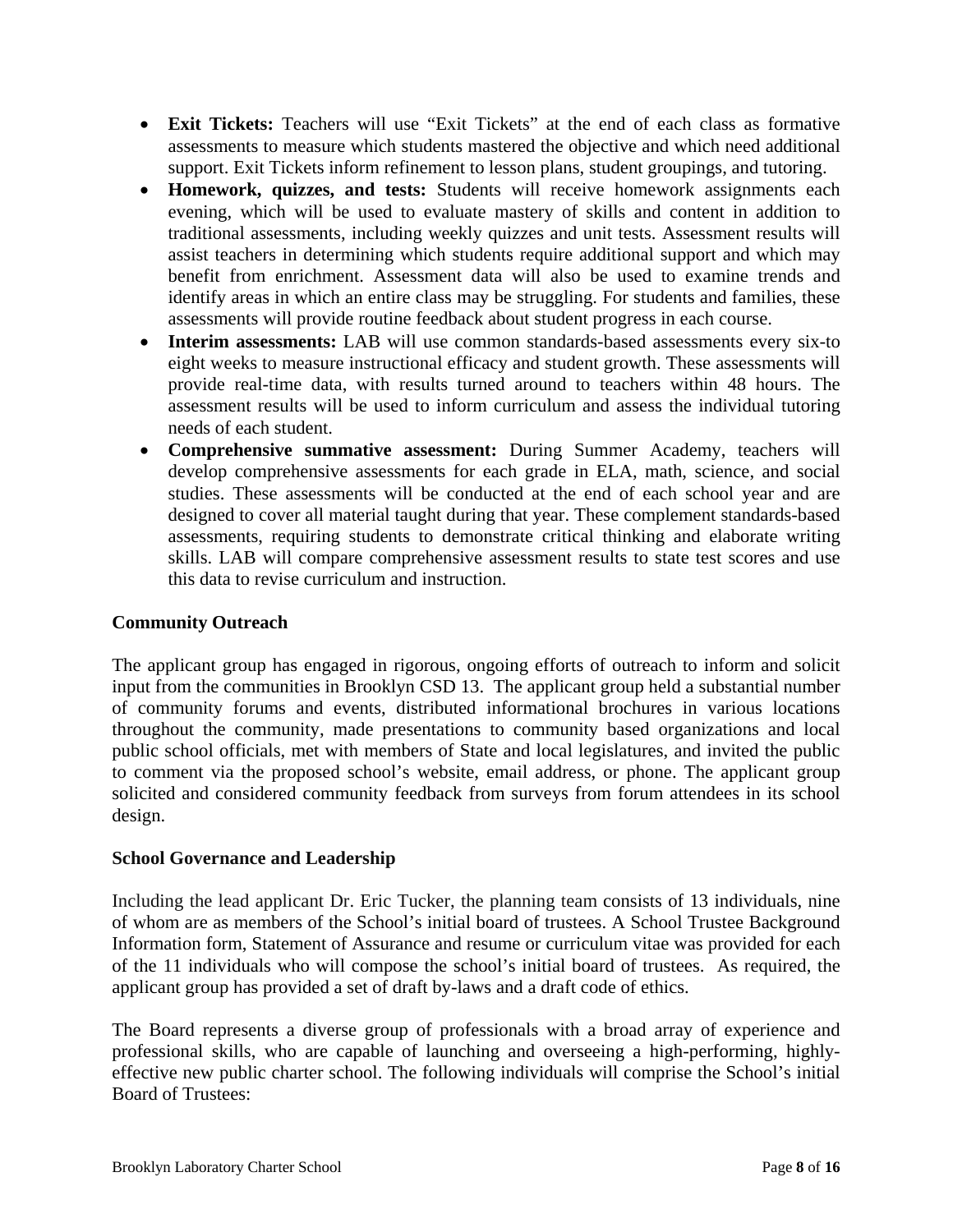- **Fr. Anthony Andreassi** is a priest at Brooklyn Oratory of St. Philip Neri in Downtown Brooklyn. He teaches economics and history at Regis High School and is Board Chair of the Queen of the Rosary Catholic Academy. He has also taught at Gonzaga College and Xavier high schools. He holds a Ph.D. from Georgetown and a M.Div. from St. Joseph's.
- **Sharhonda Bossier** is Deputy Director at Families for Excellent Schools, where she leads efforts to organize families at 65 schools in New York City and 20 schools in New Jersey and Connecticut. She was Brooklyn Borough Director at Democracy Builders and a teacher at Urban Academy School for Law and Justice. She previously taught high school in Austin.
- **Brandon Buskey** is a lawyer at the ACLU Criminal Law Reform Project. He served as Assistant Attorney General in the Civil Rights Bureau at the NYS Attorney General and as a staff attorney at the Equal Justice Initiative, where he represented indigent defendants on death row in Alabama and juveniles sentenced to life imprisonment without parole throughout the nation. He holds a J.D. from NYU and B.A. from NC State. He lives with his wife in Fort Greene.
- **Sean Campbell** is Vice President, Real Estate Investment at Marathon Asset Management. He previously worked at D.E. Shaw in Real Estate Investments and Long-Short Equities, and at the NYC Economic Development Corporation. He has an M.Phil from Oxford.
- **Andrew Epstein** is CFO at Ascend Learning, where he oversees all financial matters, including financial policies and planning, budgeting, accounting, regulatory compliance and financial reporting, payroll, employee benefits, insurance, equipment leasing, purchasing systems and controls, and real estate borrowing. Epstein is a past consultant at Charter School Business Management and senior director of finance at Democracy Prep Public Schools. He is a former teacher and Teach for America corps member who taught middle-school science at KIPP Academy in the Bronx. He holds an M.B.A. from Columbia and a B.A. from the University of Michigan. He is a downtown Brooklyn parent.
- **Jessica Goldfin** is Chief of Staff at the MIT Media Lab. At the Knight Foundation, she served as the President's Senior Advisor. She is a digital learning expert who serves on the advisory committee for Games for Change and the Games and Learning Publishing Council.
- **Sarah Ray** works at McKinsey. She has served at the U.S. Department of Education's Office of Innovation and Improvement; with the White House Domestic Policy Council's Strong Cities, Strong Communities Initiative; and in the Secretary's Office at the U.S. Department of Housing and Urban Development. She has an M.P.A. from Princeton.
- **Sam Roe** is Director of Public Policy at Citizen Schools, past Education Program Manager at the Hope Street Group, and a noted expert on teacher effectiveness. He has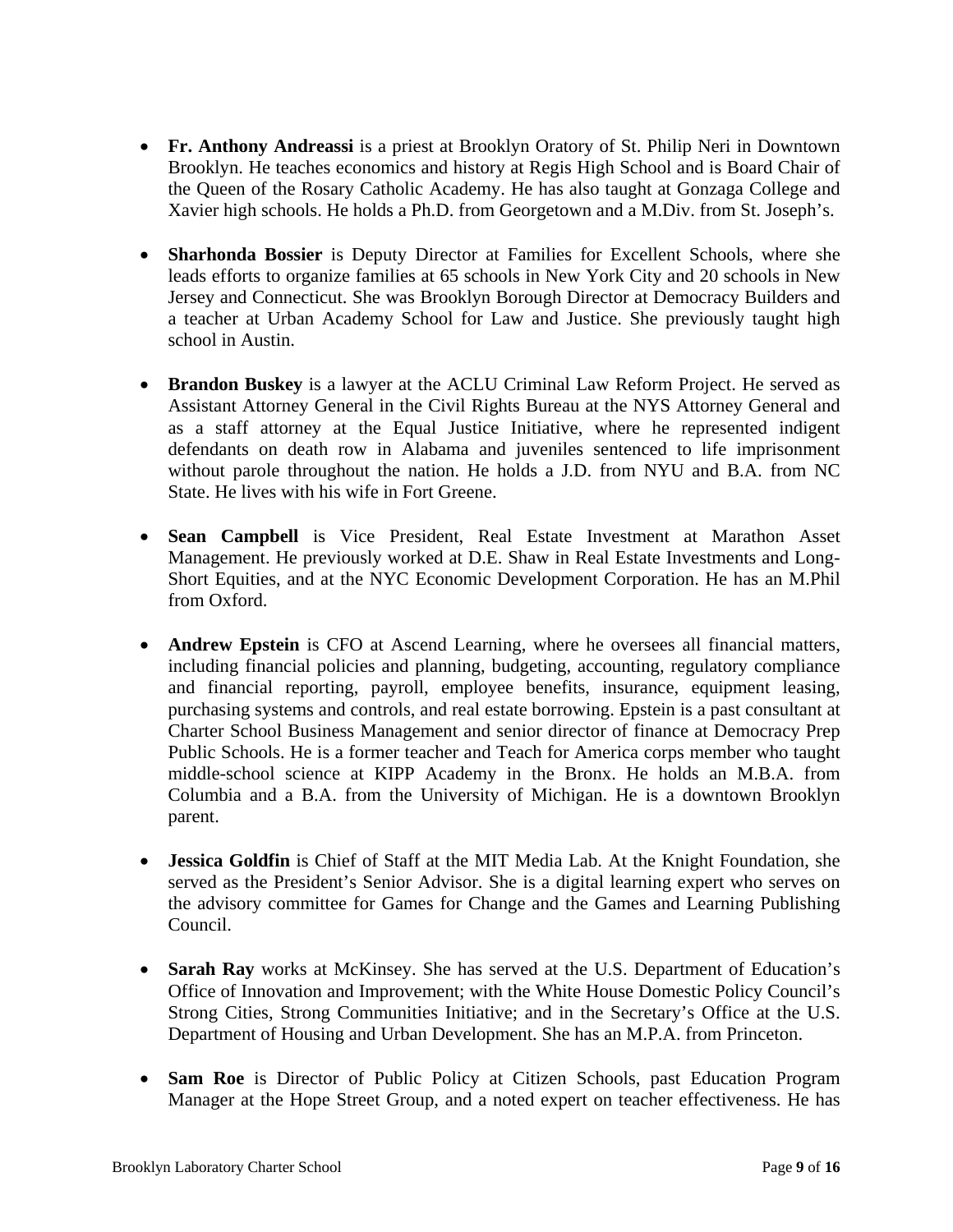worked at the U.S. Department of State and the law firm Lowenstein Sandler. He has his J.D. from NYU and his M.P.P. from the Harvard Kennedy School. He graduated from PS 46 in Fort Greene in CSD 13.

 **Rafi Santo** leads the Research Lab within the Mozilla HIVE NYC Learning Network, which supports 56 museums, libraries, after-school programs, and informal learning spaces. Rafi is co-author on an MIT Press book series on digital design oriented curricula. Rafi worked at Global Kids and is completing his Ph.D. in Learning Sciences from Indiana University.

The founding group has proposed Ms. Erin Mote as the Executive Director, stating that she is uniquely qualified to open, operate, and lead the proposed charter school. Ms. Mote has served as advisor to the Clinton Foundation, Wal-Mart, Chevron, and the U.S. Chamber of Commerce. A recognized technology and mobile applications expert, she created and served as the chief of party for the USAID Global Broadband and Innovations Alliance, managing a \$25 million annual budget and staff of 20. Her management expertise has also been honed working closely on a range of technology projects and programs with various U.S. government agencies, including the U.S. Department of State, the FCC, and the White House.

Additionally, the following three members of the founding group are also proposed to be employees of the school.

- *Dr. Eric Tucker* is proposed as the LAB Corps Director. Previously, he was director at the Federal Reserve Bank of New York. As managing director of Catalyst Strategy, Eric led school design and strategy work for clients including Harlem Prep, Ascend Learning, Democracy Prep, Excel Academy (MA), and Building Excellent Schools. As CAO and ED of the National Association for Urban Debate Leagues, Eric built and grew a national network serving 450 urban schools. He has taught at high schools in Providence and Chicago and worked for Providence's Superintendent. Eric received a D.Phil. from Oxford and edited the *Sage Handbook of Measurement*.
- **Rosanna Castro** is proposed as the Director of School Operations. Rosanna is currently completing an M.S. in Information and Knowledge Strategy at Columbia. She has a B.A. in Education Policy from Brown. Rosanna has held school operations leadership positions at Uncommon Schools and Democracy Prep and has worked with New Visions for Public Schools. She previously launched and managed the Rhode Island site of the National College Advising Corps and led the Family Outreach Program for the Rhode Island Department of Health. She is a Broad Fellow and a former Board Member of Providence Public Schools.
- *Waciuma Wanjohi* is proposed as Founding Master Teacher. He teaches at the American School of Bombay, a vanguard technology-enhanced, college-prep school. Waciuma previously taught ELA and social studies at PS 76, on East 122nd St., and at MS 44. He was Teacher of the Year for Project Eye-to-Eye, which focuses on inclusion of students with disabilities. He has an M.S. in education from City College and a B.A. from Brown.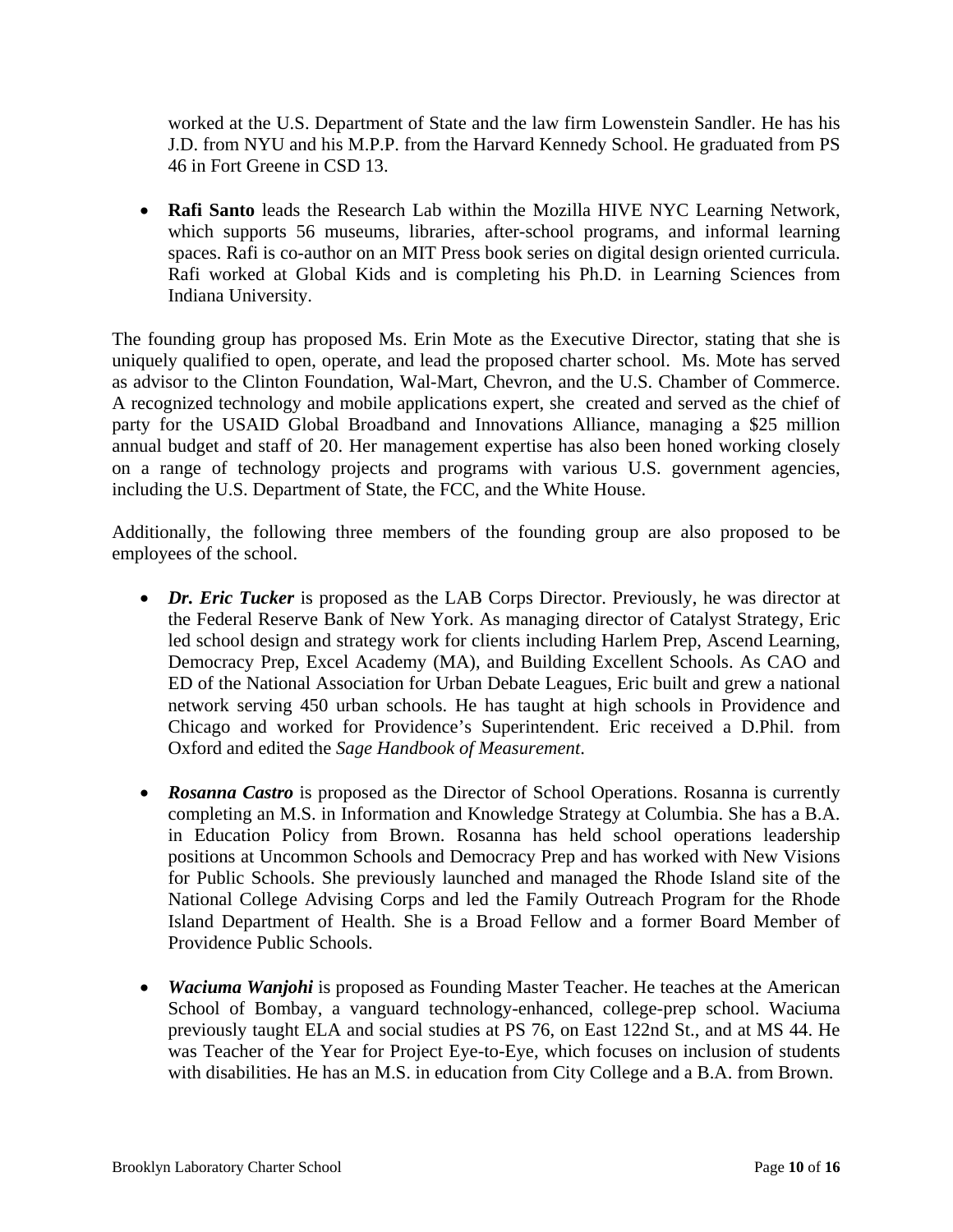The School plans to attract and retain highly qualified staff members by offering competitive salaries for all positions. The School has budgeted \$130,000 for the principal and an average of \$68,000 for teachers which will enable the recruitment of teachers with a Master's degree and two-four years of experience. Yearly three percent salary increases have been included in the operating budget as well as health care benefits and matching employee contributions to a 401(k) plan up to three percent of salary for employees who have completed two years of employment. The School will provide strong supports for staff, encouraging teachers to collaborate and scheduling ample time for preparation, professional development, mentors, and academic meetings.

#### **Facility**

The Brooklyn Laboratory Charter School has developed a conservative financial model that assumes private facilities in downtown Brooklyn. LAB facilities plan is split into two phases: (1) incubation in a short-term space and (2) permanent facility through the renovation of an existing building in downtown Brooklyn. For the first three years of operation, LAB will operate in a temporary, short-term space. During the summer between Years 3 and 4, LAB will move into a larger, renovated permanent home in downtown Brooklyn.

#### **Projected Fiscal and Programmatic Impact on District of Location**

The applicant group provided an analysis of the fiscal and programmatic impact of the proposed school on public and non-public schools in New York City, indicating that the fiscal impact of the Brooklyn Laboratory Charter School on the New York City School District public schools is expected to be nominal.

The New York State Education Department ("Department") also conducted additional analysis on the projected fiscal impact of the School on its district of residence, the New York City School District ("NYCSD"), which is summarized below.

| Year    | Number of<br><b>Students</b><br><b>Enrolled</b> in<br><b>Charter School</b><br>Per Year <sup>1</sup> | <b>Charter School</b><br><b>Basic Tuition</b><br>Rate <sup>2</sup> | <b>Total Charter</b><br><b>School Basic</b><br><b>Tuition Only</b> | <b>Estimated</b><br><b>District Special</b><br><b>Education</b><br>Payment <sup>3</sup> | <b>Total District</b><br><b>General Fund</b><br>Budget <sup>4</sup> | <b>Percent of</b><br><b>District</b><br><b>Budget</b> |
|---------|------------------------------------------------------------------------------------------------------|--------------------------------------------------------------------|--------------------------------------------------------------------|-----------------------------------------------------------------------------------------|---------------------------------------------------------------------|-------------------------------------------------------|
| 2014-15 | 132                                                                                                  | \$15,224                                                           | \$2,009,568                                                        | \$300,698                                                                               | \$19,864,726,000                                                    | 0.012\%                                               |
| 2018-19 | 660                                                                                                  | \$17,754                                                           | \$11,717,640                                                       | \$1,753,345                                                                             |                                                                     | 0.068%                                                |

#### **Table 3: Projected Fiscal Impact upon District of Location, 2014-15 to 2018-19**

 $\overline{a}$ <sup>1</sup> Source: The Brooklyn Laboratory Charter School Application 2<br><sup>2</sup> Source: Education Law 82856(1)(o)(iii) and NVS Education D

<sup>&</sup>lt;sup>2</sup> Source: Education Law §2856(1)(a)(iii) and NYS Education Department Office of State Aid Charter School Basic Tuition Rate Analysis, Fall 2013

 $3$  Based on 2012-13 calculated special education classification rate for the district of location, as collected by NYSED Information and Report Services

<sup>4</sup> Source: The City of New York Adopted Financial Plan, 2013-2017, http://www.nyc.gov/html/omb/downloads/pdf/adopt13\_fp.pdf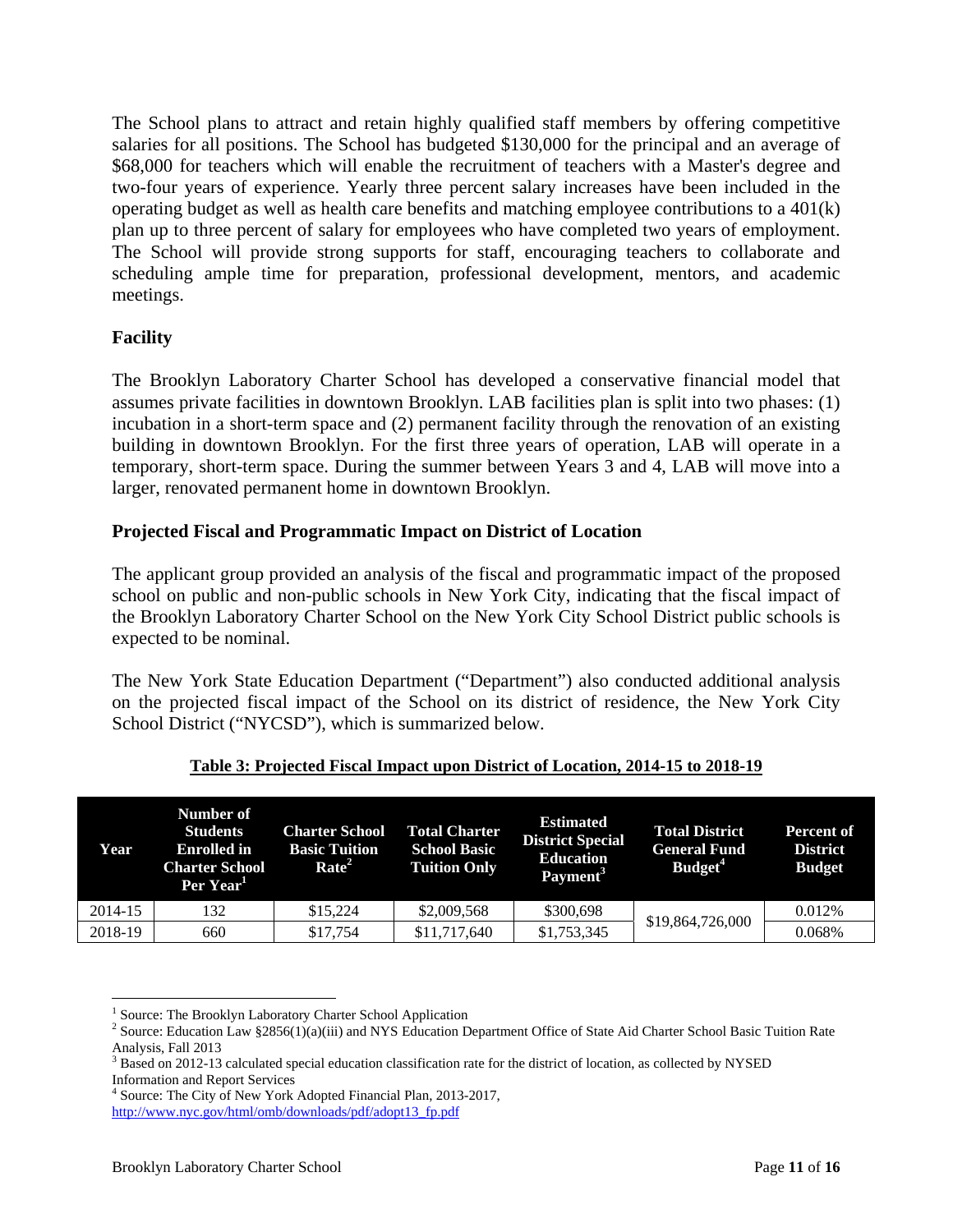The calculations above assume charter school basic tuition rates in the charter period (2014-15 through 2018-19) based on a trend analysis calculated by the Charter School Office and approved by the Department's State Aid Office. In order to conservatively avoid underestimating the fiscal impact that the charter school will have on the district going forward, the Department is assuming no growth in the New York City School District budget during the duration of the school's charter.<sup>5</sup>

It should be noted that, given the nature of district-based per-pupil funding, the estimates made by the Department in conducting this analysis are subject to unpredictable financial fluctuations. For forecasting purposes, the fiscal impact of this charter school on the district in which it will be located assumes that:

- There will be no fluctuation in the grade levels served by existing charter schools over the course of the charter term;
- The charter school will be able to meet its projected maximum enrollment;
- All students will come from the district of location; and
- All students will attend every day for a 1.0 FTE.

The specifics of the school's enrollment composition are still unavailable; however, the Department acknowledges that the programmatic and fiscal impact of the proposed charter school on other public and private schools in the same area will also be influenced by the proportion of charter school enrollees that would have attended a same-district public or private school had it not been for the presence of this charter school.

 $\overline{a}$ 

 $<sup>5</sup>$  Additional notes: While the school has included other federal grants and/or funds that may flow through the district to be</sup> received by the school in its proposed budget, this analysis does not account for these sources of potential revenue, nor does it include the value of certain services (e.g. transportation) that the district is required to provide the charter school. However, the analysis also does not account for district per-pupil expense and overall resource savings that are likely to result from a reduction in the number of students attending district public schools as a result of students attending nonpublic schools located in the school district.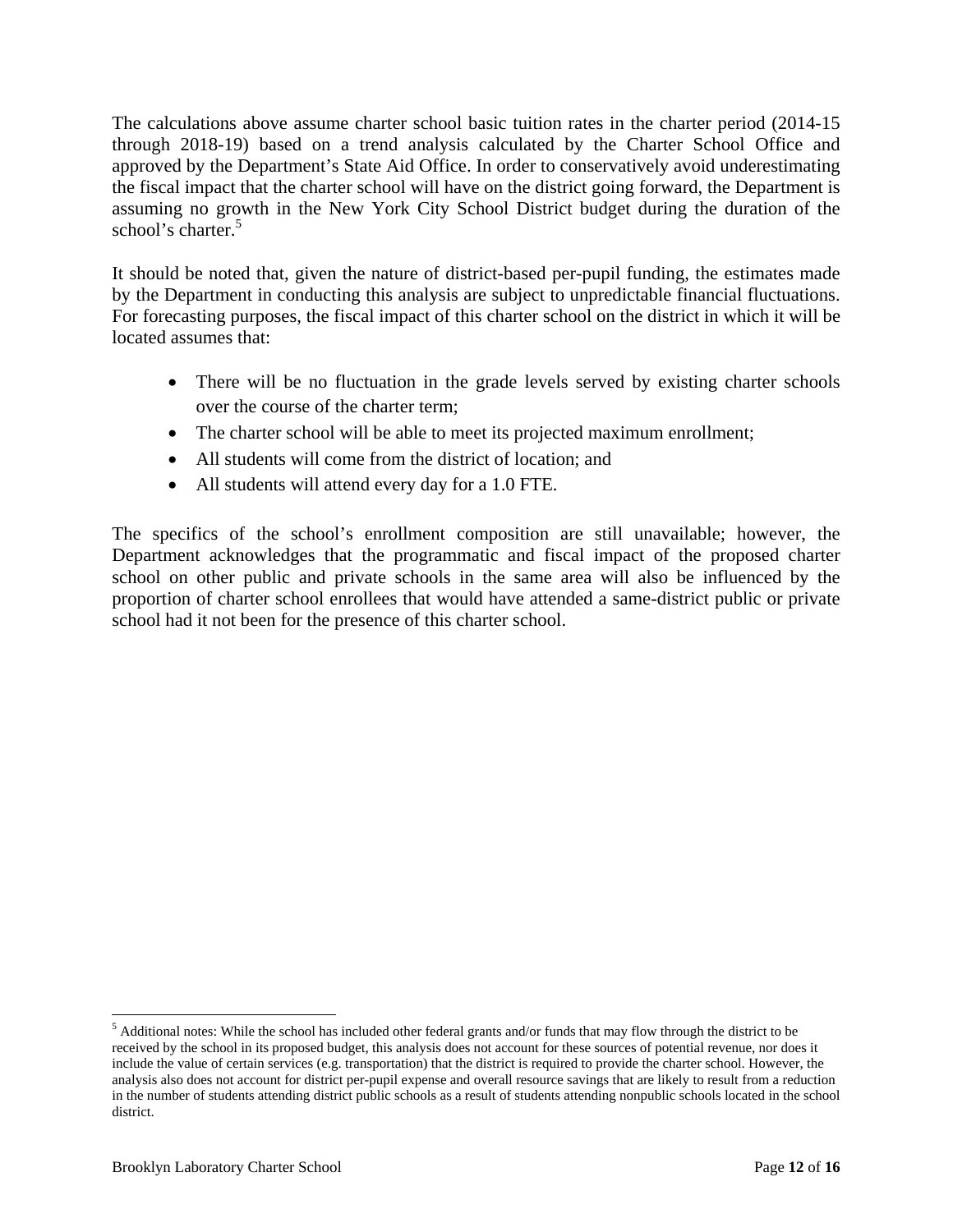Below, for reference, please find additional data on New York City Community School District  $13^{6}$ 

#### **Table 4: 2011-12 Demographic Detail for Proposed District of Location: New York City Geographic District # 13 - Brooklyn**

|                                   |        | <b>Total District Enrollment</b> | Grade 6 |         |
|-----------------------------------|--------|----------------------------------|---------|---------|
| All Students                      | 23,039 |                                  | 1,082   |         |
| American Indian/Alaska Native     | 126    | $0.5\%$                          | 8       | $0.7\%$ |
| Asian/Pacific Islander            | 4.024  | 17.5%                            | 42      | $3.9\%$ |
| <b>Black</b>                      | 13.047 | 56.6%                            | 809     | 74.8%   |
| Hispanic                          | 3.538  | 15.4%                            | 192     | 17.7%   |
| <i>Multiracial</i>                | 109    | $0.5\%$                          | 2       | $0.2\%$ |
| White                             | 2.195  | 9.5%                             | 29      | 2.7%    |
| <b>Economically Disadvantaged</b> | 17,461 | 75.8%                            | 898     | 83.0%   |
| Limited English Proficient        | 1.021  | 4.4%                             | 40      | 3.7%    |
| <b>Students with Disabilities</b> | 2.669  | 11.6%                            | 198     | 18.3%   |

*Charter Term Year 1 Grade Configuration Based on 2011-12 District Demographics* 

#### **Table 5: 2011-12 Academic Proficiency Rates on NYS Exams Based on Grade Configurations for Proposed School7**

|            | 6   | 7   | 8   |
|------------|-----|-----|-----|
| $NYC \#13$ |     |     |     |
| <b>ELA</b> | 38% | 36% | 30% |
| Math       | 46% | 47% | 42% |
| <b>NYS</b> |     |     |     |
| <b>ELA</b> | 56% | 52% | 50% |
| Math       | 65% | 65% | 61% |

 $\overline{a}$ 

<sup>&</sup>lt;sup>6</sup> Source: Student Information Repository System (SIRS) 2011-12 Report 303 BEDS Day Enrollment Verification Report by

Location of Enrollment & Student Subgroup<br><sup>7</sup> Source: Student Information Repository System (SIRS) 2011-12 Report 101 High School Accountability Data Verification Report; 2011-12 Report 102 Elementary/Middle-Level Accountability Data Verification Report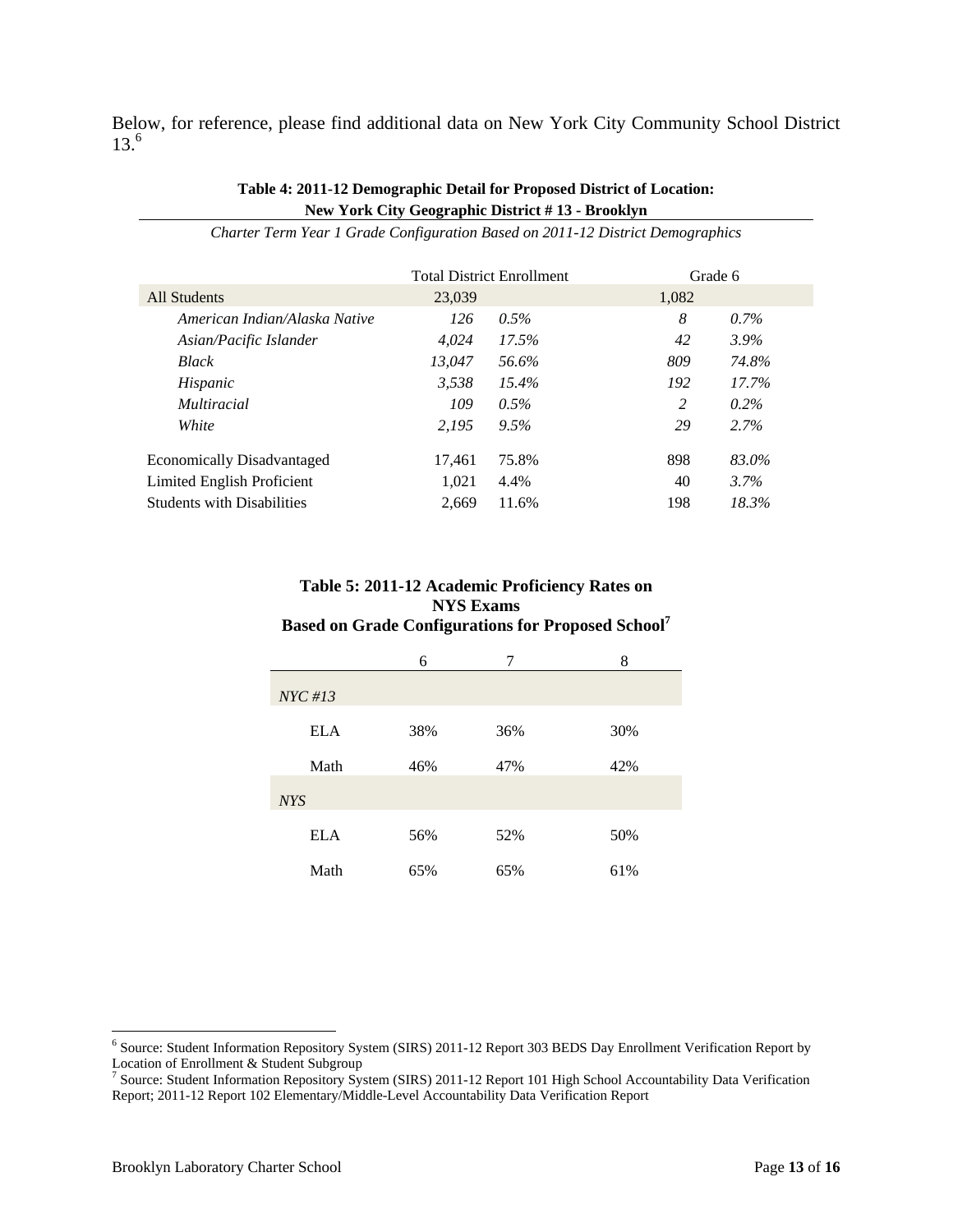#### **Public Hearing and Public Comment**

As required by the Charter Schools Act, the New York City Department of Education (NYCDOE) held a hearing on October 22, 2013 to solicit comments from the community concerning Brooklyn Laboratory Charter School The hearing was attended by twenty-eight community member. Six community members spoke at the hearing expressed their support for the proposed charter school. Eleven members of the community submitted written letters of support of the proposed charter school to the NYCDOE at the time of the hearing. The Department's Charter School Office received 17 additional letters of support for the proposed charter school via email and regular mail.

The Department directly notified the Chancellor of the NYC DOE, as well as public and private schools in the region, of the charter school application and issued an open call for written public comment via the State Education Department Charter School Office website. The Chancellor was contacted by letter and invited to comment directly. In his letter, Chancellor Walcott stated that, "the NYC DOE found this proposal to be well-intentioned with the potential to offer a rigorous educational model, and recommended this charter application with reservation."

#### **Application Review Process**

On September 3, 2013, as required by the New York State Charter Schools Act, the New York State Education Department (the "Department") released the 2013 Request for Proposals ("RFP") to Establish Charter Schools Authorized by the Board of Regents. The charter school application process used by the Board of Regents and the Department during the 2013 RFP cycle is multi-stage and designed to ensure that any charter school applicant presented to the Board of Regents for possible approval demonstrates a detailed and complete school design plan that:

- includes a clear plan to meet or exceed enrollment and retention targets for students with disabilities, students who are English language learners, and students who are eligible to participate in the federal free reduced-price lunch program;
- provides evidence of public outreach that conforms to the process prescribed by the Regents for the purpose of soliciting and incorporating community input regarding the proposed charter school;
- meets all requirements set forth in the Charter Schools Act as well as all other applicable laws, rules, regulations;
- demonstrates the ability to operate the school in an educationally and fiscally sound manner;
- is likely to improve student learning and achievement and materially further the purposes of the Act; and
- Would have a significant educational benefit to the students expected to attend the proposed charter school.

In addition, the applicant group and founding board of trustees must demonstrate appropriate knowledge, capacity, and abilities to effectively create, maintain, and oversee a high-quality charter school.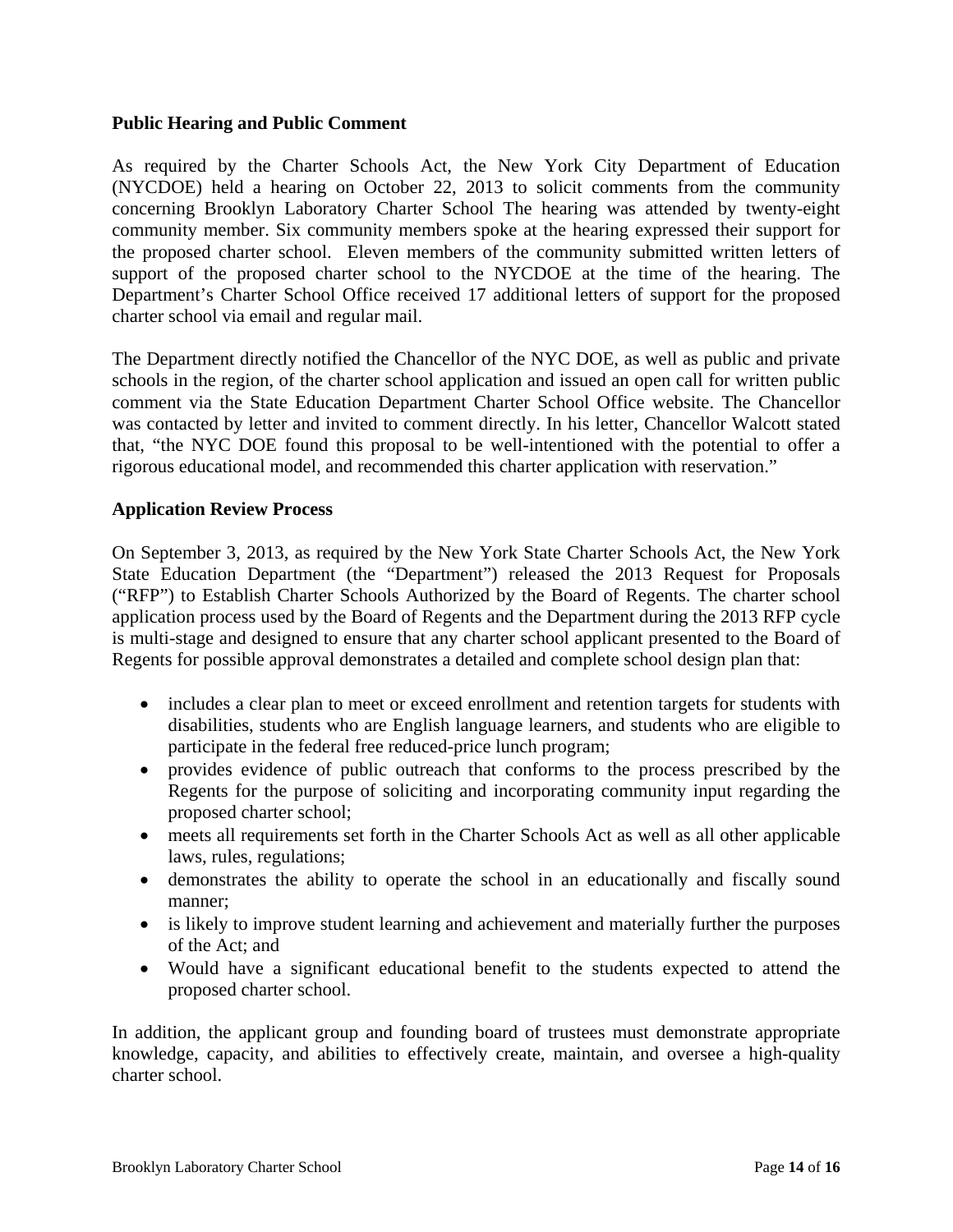During 2013, a total of 99 letters of intent were submitted in two rounds (February and September). After an initial review process, a total of 46 applications were evaluated in 2013, including the application for the Brooklyn Laboratory Charter School.

To assess whether to recommend approval or denial of the charter application to the Board of Regents, the Department established review panels to thoroughly evaluate each full application. Each panel was made up of professional expert consultants, peer reviewers who are school leaders and educators active in charter and public schools in New York, as well as qualified Department staff members. The review panel members reviewed, rated, and commented on each section of the application according to the criteria published in the Application Kit.

Department staff conducted a two-hour capacity interview with eleven members of the founding group, including seven members proposed for the initial board of trustees, the proposed school leader, and two other proposed school employees, on October 18, 2013. Questions posed to the proposed initial trustees included general questions around New York State Charter School Law, roles and responsibilities of the school community and the board to the community and various stakeholder groups as well to as the Board of Regents as authorizer. To fully understand the proposed academic program, governance role and fiscal viability of the proposed School, targeted questions were asked to clarify information provided in the full application.

The responses demonstrated adequate knowledge and grasp of key areas. Members of the applicant group as a whole and individually demonstrated knowledge of the charter school application and the proposed School. Structures, systems, protocols and procedures are in place to permit the board to effectively govern the School. The applicants addressed questions posed with specific and detailed information that presented a clear, realistic picture of how the School expects to operate.

#### **Findings**

Based on the comprehensive review of the application and of the applicant, founding group, and proposed board of trustees, the Department makes the following findings:

- 1. The charter school described in the application meets the requirements of Article 56 of the Education Law (as amended) and other applicable laws, rules, and regulations. $8$  This finding is based on the following (among other things):
	- the applicant has included in the application the information required by §2851(2)
	- the proposed charter school would meet or exceed enrollment and retention targets, as prescribed by the NYS Board of Regents,<sup>9</sup> of students with disabilities, English language learners, and students who are eligible applicants for the federal free and

 $\overline{a}$  $8$  Education Law  $$2852(2)(a)$ .

<sup>&</sup>lt;sup>9</sup> Note, the data upon which to base the enrollment and retention targets mandated by the amendments to the Act was not available at the time the statute mandated the RFP be issued. As a result, the Department evaluated the plans for student enrollment, recruitment, and retention plans of each class of student referenced in the amendments to the Act such that the Department could make the determination that the applicant would meet or exceed the enrollment and retention targets when developed. During the first year of the charter term, the Department will develop such targets and incorporate these targets into the school's charter agreement performance expectations.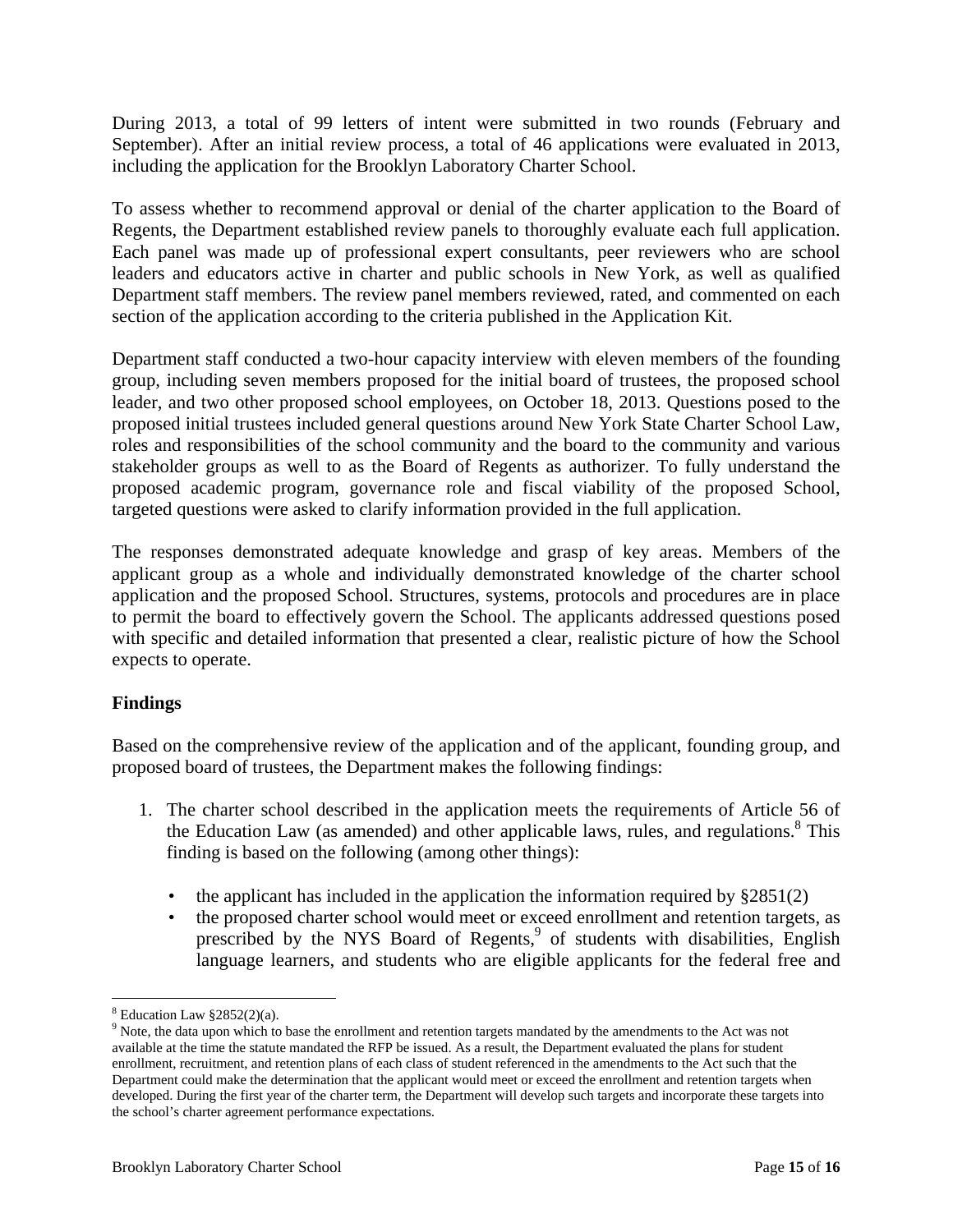reduced price lunch program as required by Education Law subdivision 2852(9  $a)(b)(i)$ 

- the applicant has conducted public outreach to solicit community input regarding the proposed charter school and to address comments received from the impacted community concerning the educational and programmatic needs of students in conformity with Education Law subdivision 2852(9-a)(b)(ii).
- 2. The applicant has demonstrated the ability to operate the proposed charter school in an educationally and fiscally sound manner.<sup>10</sup> This finding is based on the following (among other things):
	- The presentation in the application of a sound description of key features that are core to the school's overall design, and which rigorously addresses the criteria outlined in the Department's RFP in the areas of mission; key design elements; enrollment, recruitment and retention;, and community to be served.
	- The presentation in the application of a sound educational plan, which rigorously addresses the criteria outlined in the Department's RFP in the areas of achievement goals; school schedule and calendar; curriculum and instruction; assessment; school culture and climate; and special student populations and related services.
	- The presentation in the application of a sound organizational and fiscal plan, which rigorously addresses the criteria outlined in the Department's RFP in the areas of founding group capacity; board of trustees and governance; management and staffing; evaluation; professional development; facilities; insurance; health, food and transportation services; family and community involvement; financial management; budget and cash flow; pre-opening plan; and dissolution plan.
	- An understanding of the New York State Charter Schools Act, and the skill, will and capacity to successfully launch and operate a high quality public charter school.
- 3. Granting the proposed charter is likely to improve student learning and achievement, will materially further the purposes of the  $Act<sup>11</sup>$  and will have a significant educational benefit to the students expected to attend the charter school.<sup>12</sup> This finding is based on the totality of the information presented in the application and during the application review process, as summarized in this document.

# **Recommendation**

Based on the Department's review and findings, Commissioner John B. King, Jr. recommends that the New York State Board of Regents approve the proposal to establish the Brooklyn Laboratory Charter School to open in 2014 in New York City.

 $\overline{a}$  $10$  Education Law  $\S 2852(2)(b)$ .

<sup>&</sup>lt;sup>11</sup> Education Law  $\S 2852(2)(c)$ .

<sup>&</sup>lt;sup>12</sup> As applicable pursuant to  $\S 2852(2)(d)$ .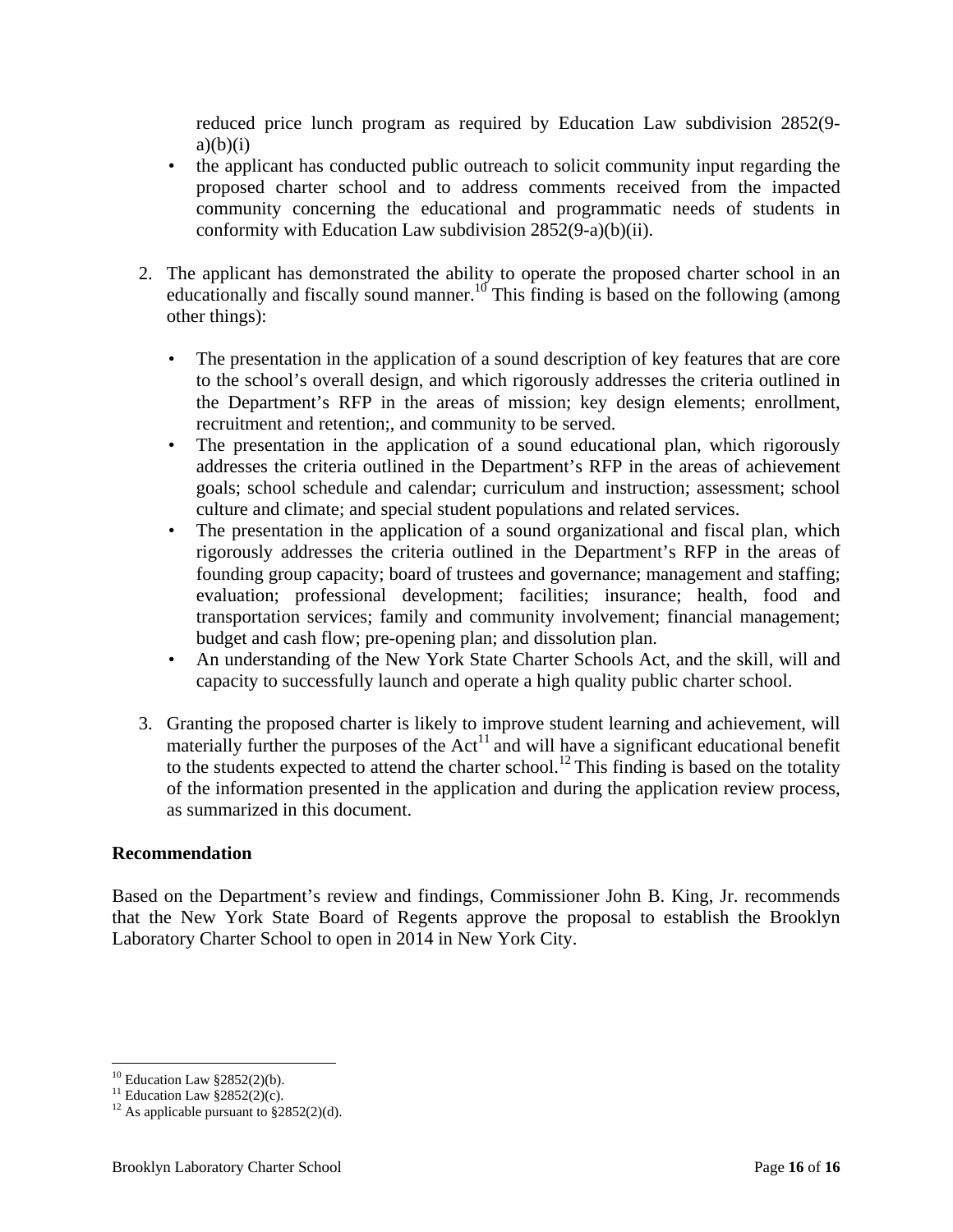

# New York State Education Department Charter School Office

# **Charter School Application Summary, Findings, and Recommendation**

Application in response to the New York State Education Department 2013 Request for Proposals to Establish Charter Schools Authorized by the Board of Regents to establish the proposed:

# **Charter High School for Law and Social Justice**

December 2013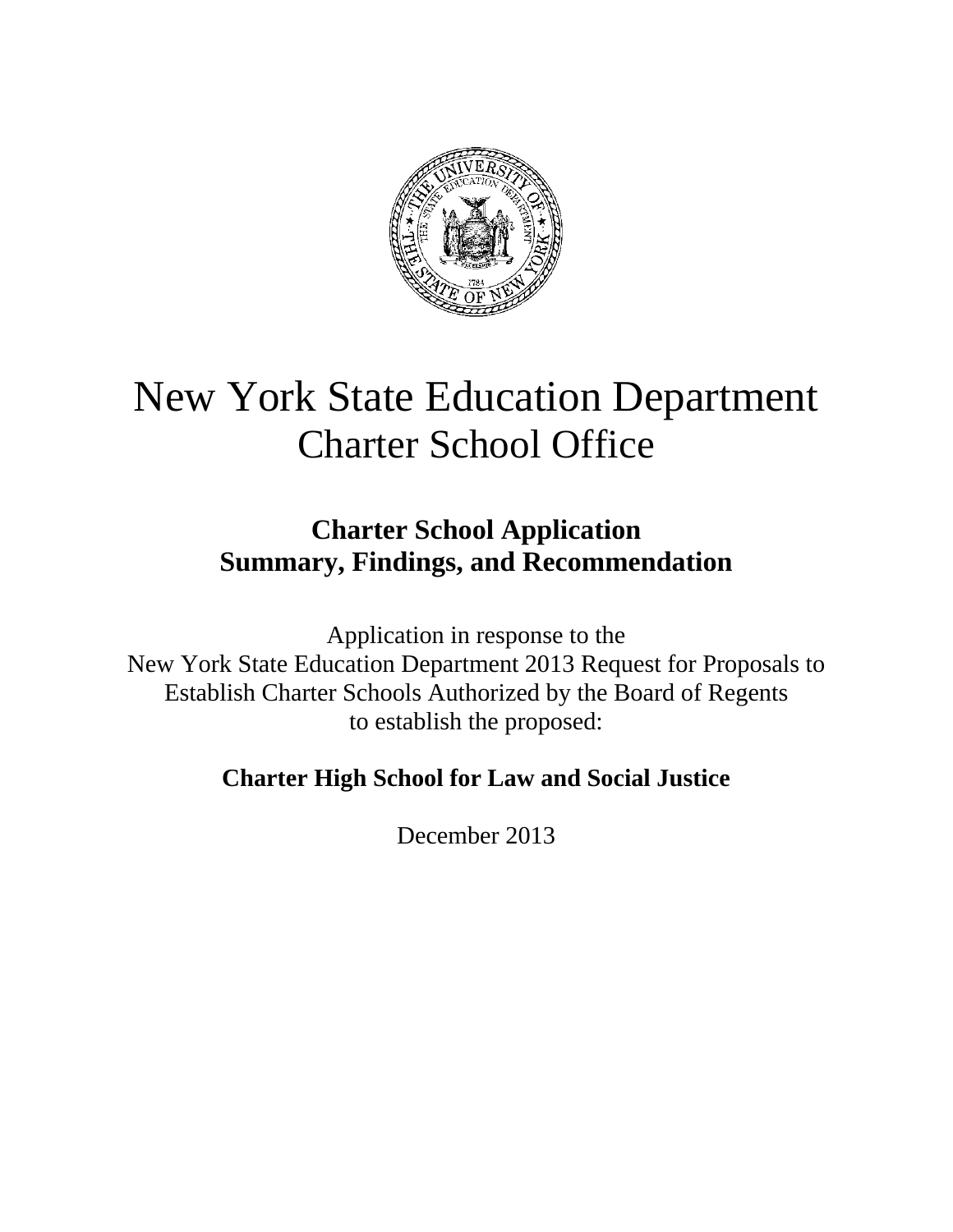| Name of Charter School                                        | Charter High School for Law and Social Justice                                                                                                                                                                                                                                                                                                                                                                                                                                                                                                                                                                                                                                                                                                                                                                                                                                                                                                            |
|---------------------------------------------------------------|-----------------------------------------------------------------------------------------------------------------------------------------------------------------------------------------------------------------------------------------------------------------------------------------------------------------------------------------------------------------------------------------------------------------------------------------------------------------------------------------------------------------------------------------------------------------------------------------------------------------------------------------------------------------------------------------------------------------------------------------------------------------------------------------------------------------------------------------------------------------------------------------------------------------------------------------------------------|
| Lead Applicant(s)                                             | Dr. Mary Ellen Sullivan<br>Richard D. Marsico, Esq.                                                                                                                                                                                                                                                                                                                                                                                                                                                                                                                                                                                                                                                                                                                                                                                                                                                                                                       |
| District of Location                                          | Bronx CSD 8, 9, or 12                                                                                                                                                                                                                                                                                                                                                                                                                                                                                                                                                                                                                                                                                                                                                                                                                                                                                                                                     |
| <b>Opening Date</b>                                           | September 2014                                                                                                                                                                                                                                                                                                                                                                                                                                                                                                                                                                                                                                                                                                                                                                                                                                                                                                                                            |
| <b>Projected Charter Term</b>                                 | December 17, 2013 – June 30, 2019                                                                                                                                                                                                                                                                                                                                                                                                                                                                                                                                                                                                                                                                                                                                                                                                                                                                                                                         |
| <b>Management Company</b>                                     | None                                                                                                                                                                                                                                                                                                                                                                                                                                                                                                                                                                                                                                                                                                                                                                                                                                                                                                                                                      |
| Partners                                                      | College of Mount Saint Vincent College<br>New York Law School                                                                                                                                                                                                                                                                                                                                                                                                                                                                                                                                                                                                                                                                                                                                                                                                                                                                                             |
| Facility                                                      | Private space                                                                                                                                                                                                                                                                                                                                                                                                                                                                                                                                                                                                                                                                                                                                                                                                                                                                                                                                             |
| Projected Enrollment and<br>Grade Span during Charter<br>Term | Opening with 120 students in Grade 9; growing to 450 students<br>in Grades 9 through 12                                                                                                                                                                                                                                                                                                                                                                                                                                                                                                                                                                                                                                                                                                                                                                                                                                                                   |
| Planned Grade Span (beyond<br><b>Initial Charter Term)</b>    | Grades 9 through 12, 450 students                                                                                                                                                                                                                                                                                                                                                                                                                                                                                                                                                                                                                                                                                                                                                                                                                                                                                                                         |
| <b>Mission Statement</b>                                      | "The Charter High School for Law and Social Justice will<br>provide students from the Southern Bronx with a comprehensive<br>high school education and lay the academic and social<br>groundwork for success in college and careers. Using a theme<br>of law and social justice, the School will engage, inspire, and<br>empower its students, and will equip them with the academic<br>skills to earn a Regents diploma and gain admission to the<br>college of their choice prepared for success. The School will<br>create a pathway for its students to law school and careers as<br>attorneys. The pathway will include mentoring opportunities<br>with law students and attorneys and partnerships with<br>institutions of higher learning. These institutions will offer<br>college and law school experiences to our students and share<br>with them the academic benchmarks and habits necessary to<br>gain entrance to college and law school." |

# **Table 1: Summary of the Proposed Charter High School for Law and Social Justice**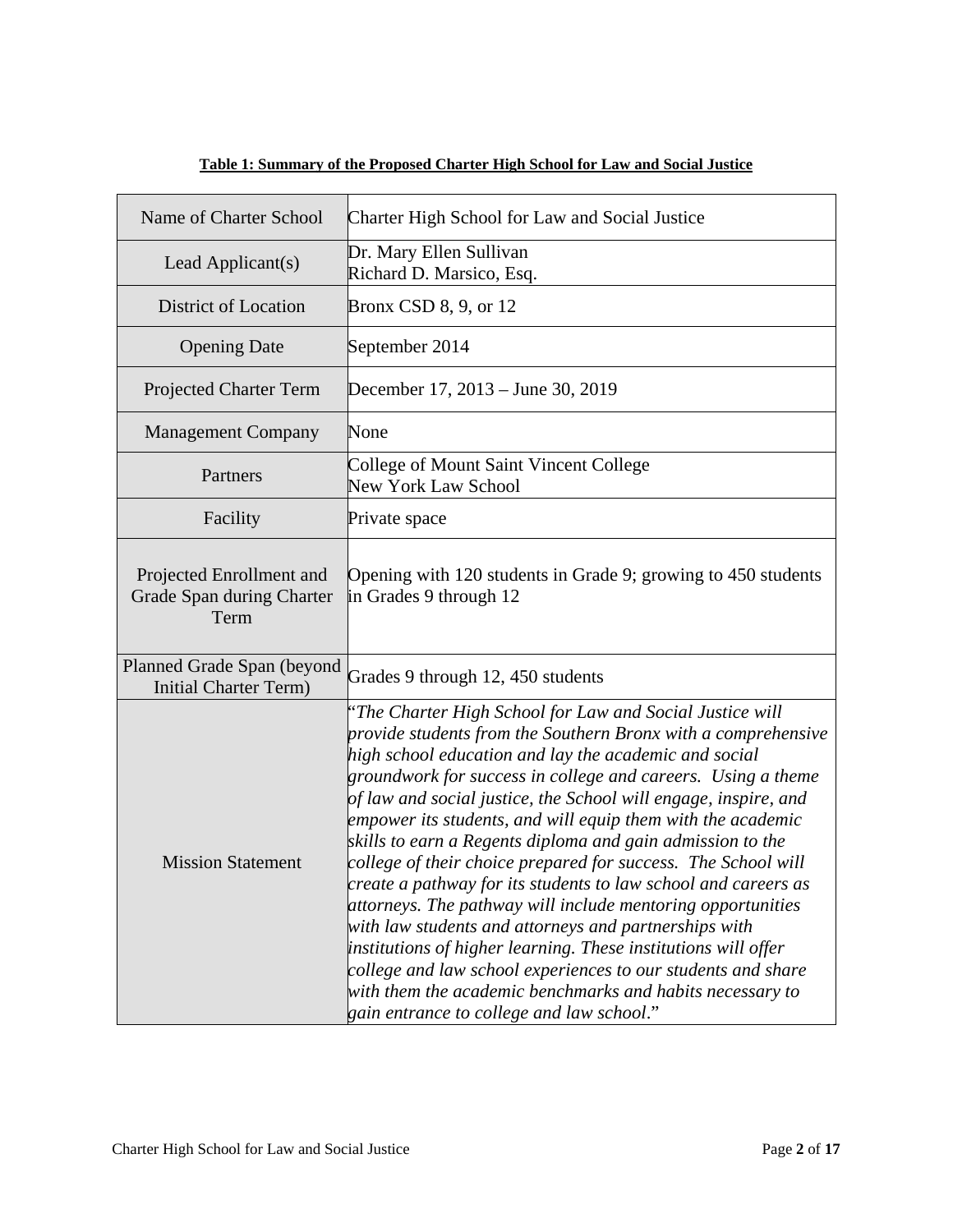The objective of the Charter High School for Law and Social Justice is to provide students from the southern Bronx with a high-quality comprehensive high school education focused on creating a pathway to college, law school, and careers as attorneys. The College of Mount Saint Vincent and New York Law School are partnering to combine resources to design and operate the School. Students will learn about the relationship between law and social justice, participate in service learning opportunities through social justice community service projects and law office internships. Additionally, students will acquire skills in trial and appellate advocacy, debate, critical thinking, and oral and written communication.

# **Key Design Elements**

- **A comprehensive high school curriculum that engages students and empowers them through the study of law and social justice:** The School's curriculum will be aligned with the New York State Common Core State Standards and College and Career Readiness Standards. The School will offer a four-year curriculum in law and social justice and will incorporate these themes into the core curriculum, elective courses, community service projects, law office internships, after-school clubs and activities, and the Summer Bridge program. The School will create an understanding of how law has been used to deny and promote social justice in society; empower students to play a role in promoting social justice, and support students' pathway to college, law school, and careers as attorneys.
- **Individualized academic supports, remediation, and acceleration efforts to meet the needs of all students:** Based on performance data of students residing in the community, the School expects to serve students representing a range of performance levels. A significant number of students are expected to enter the School at performance levels below grade level and/or to be English language learners or students with disabilities. The School will implement programs to meet the needs of all students and ensure timely graduation with a Regents diploma and the academic and social skills to attend and succeed in the college of their choice. These efforts will include:
	- 1. *Universal Design for Learning (UDL) and flexible grouping:* The School will develop its curriculum based on the principles of UDL, which recognizes that each student's learning style, interests, and ability level are unique and promotes multiple opportunities for students to access, use, and engage with information. Using these principles and the results of ongoing assessment data, teachers will differentiate instruction. Within heterogeneous classes, teachers will group students and provide instruction, based on their observations and assessment data.
	- 2. *Individual learning plans (ILP):* Each student will have an ILP designed to help them take ownership of their academic success by identifying goals and monitoring progress.
	- 3. *Small class sizes and low student-teacher ratios:* The School's student-teacher ratio at full enrollment will be approximately 14:1. This ratio will support class sizes of approximately twenty students in common core courses and allow for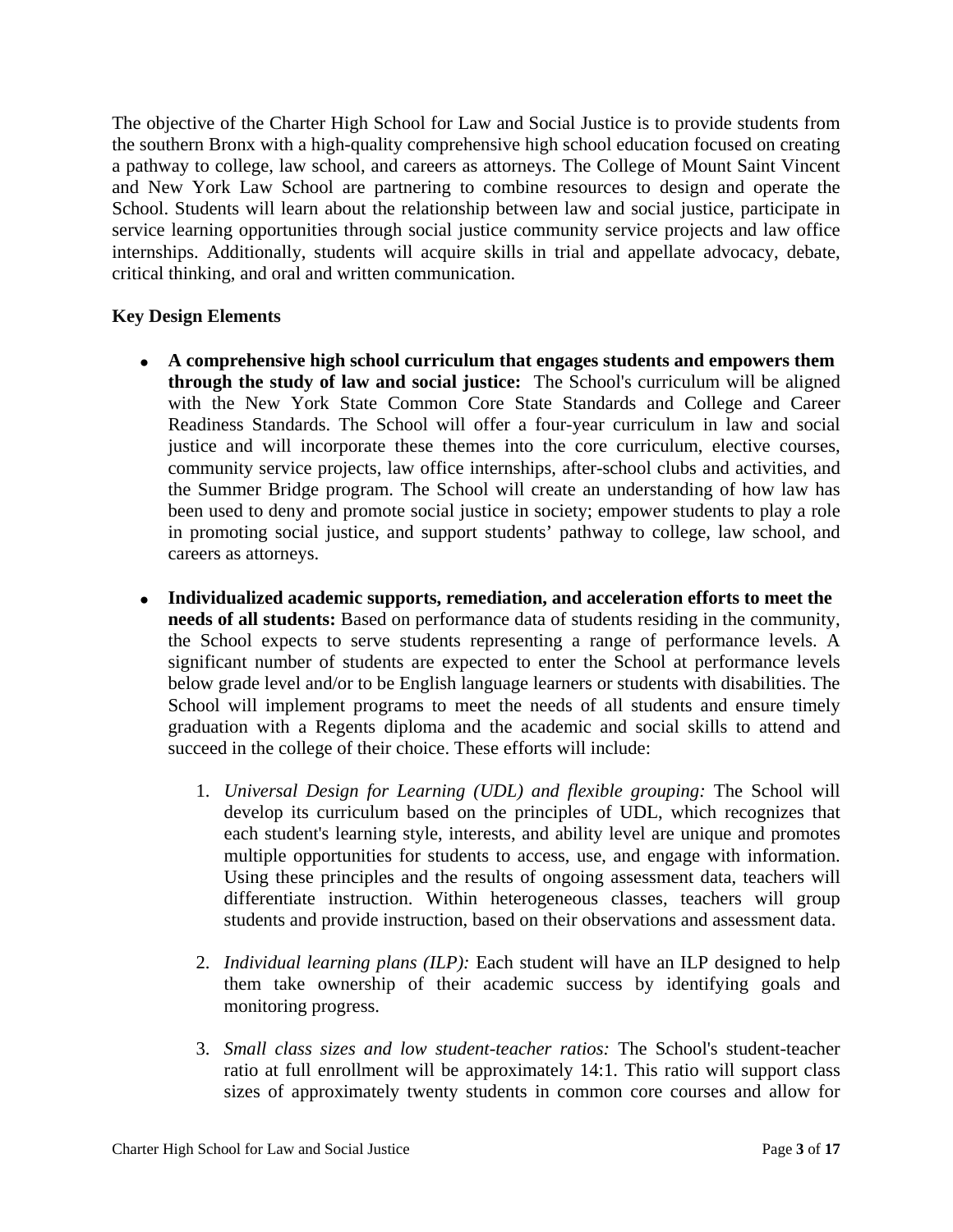individual attention, remediation, acceleration, and learning opportunities for all students.

- 4. *Teaching assistants:* The School will hire teaching assistants who are graduate students in the College of Mount Saint Vincent's Urban Residence Program. The teaching assistants will assist in providing differentiated instruction and academic support to all students.
- 5. *Support for English language learners (ELL) and students with disabilities:* The School will integrate ELLs and students with disabilities into all of its curricular and extracurricular programs. The School will provide sufficient special education and ESL faculty to meet the needs of its students through sheltered instruction, integrated co-teaching and special education teacher support services.
- 6. *An extended school day:* The school day will extend from 8:30 a.m. to 4:00 p.m. two days a week and to 5:00 p.m. three days a week. The principal and assistant principals will use student assessment data to target after-school education efforts and assign students to general education, special education, ESL teachers, teaching assistants, or volunteer tutors.
- 7. *A second ELA class for Grade 9 and Grade 10 students:* All Grade 9 and Grade 10 students will take a second ELA class, offering an additional 230 minutes each week in ELA instruction. The class will focus on academic literacy skills with an emphasis on written and oral communication, language structure, and academic vocabulary.
- 8. *Mandatory summer bridge programs for incoming Grade 9 and rising Grade 10 students (Summer Bridge):* The School's Summer Bridge Program is modeled after and incorporates components of the Summer Law Institute and College Bound program sponsored by Legal Outreach, a non-profit organization that prepares urban youth in Grades 8 through 12 from underserved communities in New York City to compete at high academic levels. Summer Bridge will introduce students to the School's culture and expectations, and its theme of law and social justice. It will provide educators with the opportunity to assess students' skill levels, offer supplemental instruction and support in math and literacy, and begin the process of developing Individual Learning Plans.
- 9. *The Advisory Program (Advisory):* The School's schedule includes a 30 minute small-group advisory period for all students four days per week. The Advisory curriculum will focus on academics, social/emotional learning and career development.
- 10. *Looping in academic courses from Grade 9 to Grade 10:* Looping will help develop a stable and consistent learning environment and establish continuity in skills development.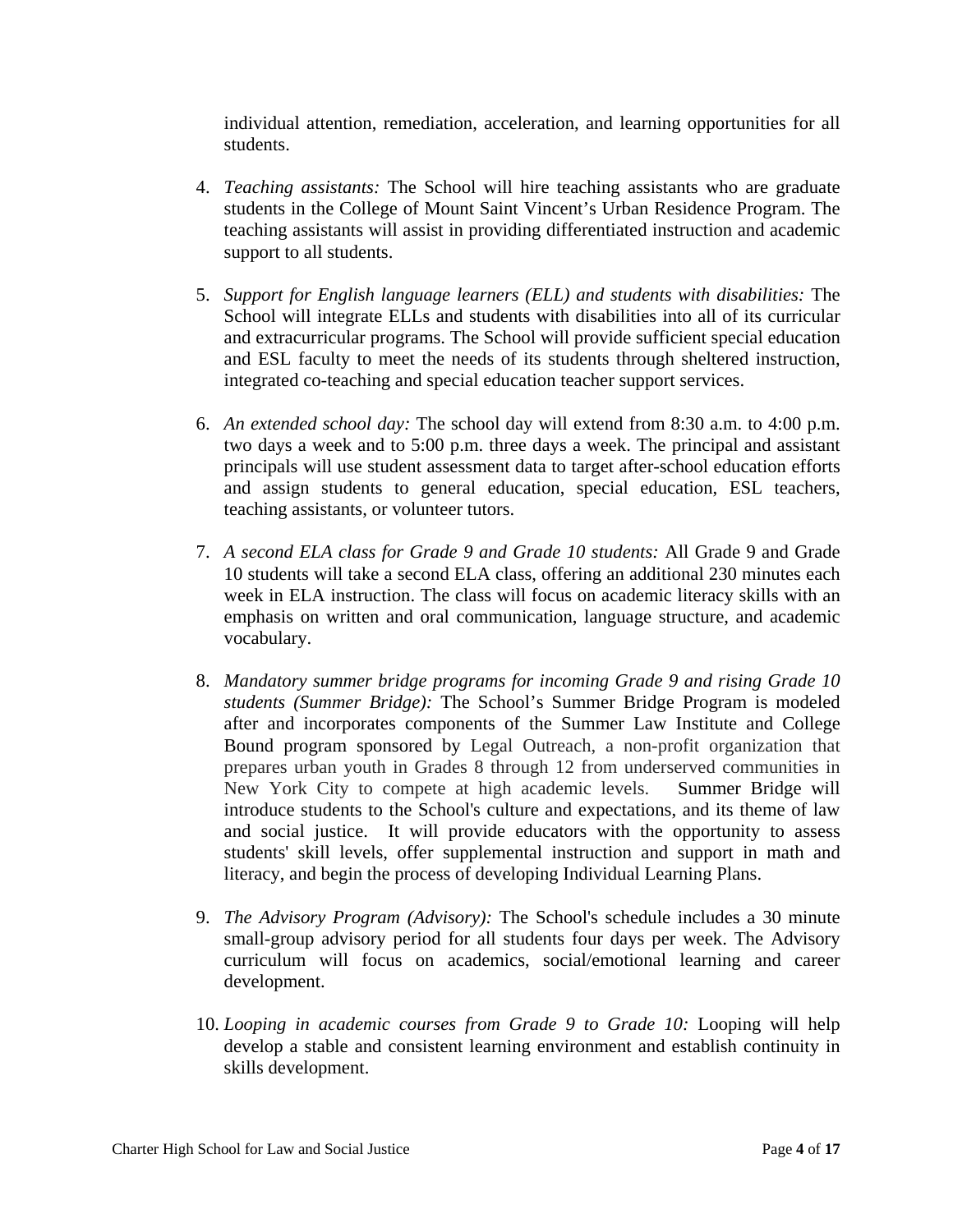- 11. *College experiences:* The School will offer all students the opportunity for college experiences and advisory. This may include AP courses in English, Spanish, and Social Studies, as well as freshman level core academic courses through the Taste of College Program. Students will also have access to a college preparatory program for eleventh graders on the campus of the College, a college planning course for seniors, and peer mentoring with College students.
- **Data-based decision-making and extended time for planning and professional development:** The School recognizes that its comprehensive approach to educating students will require significant planning and professional development. The School schedule includes two blocks each week, totaling 3.5 hours, during which all administrators, teachers and professional staff will engage in professional development and planning. The school calendar includes two days of professional development at the end of each semester and a week-long professional development institute in August. The School will engage in a cyclical process of student assessment, data analysis, and implementation of instructional and curricular decisions based on the results of the data analysis. The School will establish a schedule for diagnostic, formative, interim, and summative assessments. A team of administrators and teachers will collect, analyze, and report on the data, then teachers and administrators will utilize the data to target instruction, monitor Individual Learning Plans, and make decisions about curricular and instructional practices.

# **Education Plan**

The Charter High School for Law and Social Justice's academic calendar consists of 181 days of instruction. Students will arrive for breakfast between 7:50-8:25 a.m. with class instruction to begin at 8:30 a.m. The School will offer more core instructional time than a traditional public school as ELA, Math, Social Studies, and Spanish will meet three times a week each for a total of 230 minutes. This exceeds the New York State requirement by 50 minutes each week for each subject area. In  $9<sup>th</sup>$  and  $10<sup>th</sup>$  grades, a second ELA class "ELA Fundamentals," will meet three times a week for a total of 230 minutes. Students, teachers, and professional staff will participate in 30 minute, small group Advisory sessions four times a week.

The School has established mandatory extended school days from 4:00-5:00 p.m. on Mondays, Wednesdays, and Thursdays for supplemental instruction. Based on a 36 week academic year, the extended days will provide an additional 108 hours of supplemental, data-driven, targeted individual and small group instruction. From 5:00-6:00 p.m. on Monday through Thursday, students will participate in extracurricular activities, including debate, moot court, trial advocacy, and sports.

In addition to supplemental instruction during the extended school day, Summer Bridge, and the second ELA class, the School schedule will support students with disabilities and English language learners. The School will adopt an integrated co-teaching model and offer special education teacher support services to students in accordance with their respective IEPs. In addition, during the second ELA class, a special education teacher will provide small group special education teacher support services to those students who require it. A similar approach or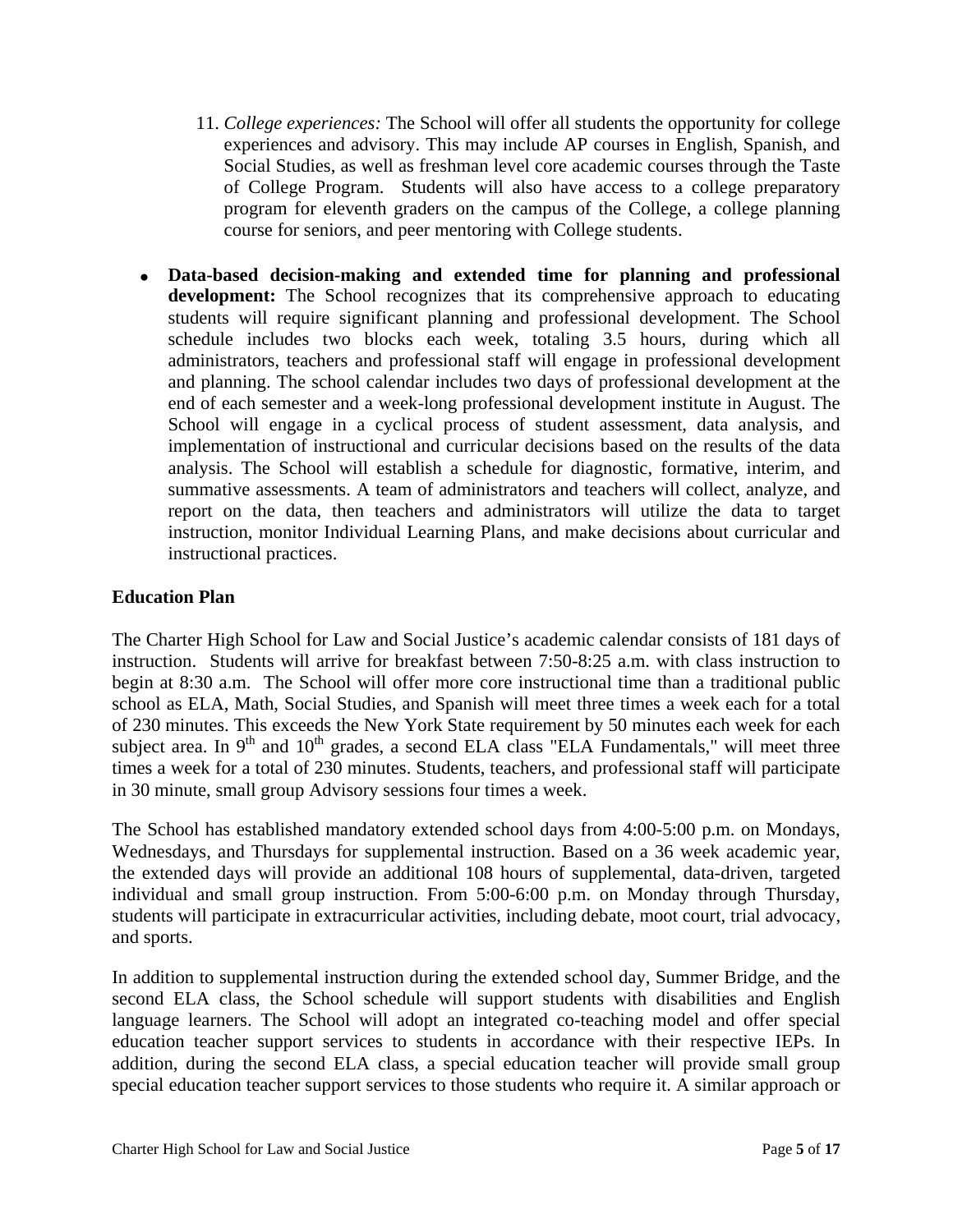model will be implemented to support English Language Learners, who will be instructed by an ESL teacher.

Although the School will not offer electives in the traditional sense, students will have choices. In 10th grade, students may choose to remain in Spanish or begin a sequence of law-related courses. In eleventh grade, students will choose between United States History and Government and AP United States History. In twelfth grade, students will choose from regular and AP courses in ELA, math, science and Spanish.

During the junior year, students will attend a college-readiness program on the campus of the College of Mount Saint Vincent and complete a college-level thematic workshop with a social justice focus led by members of the College faculty. Juniors and seniors will also participate in peer mentoring. Students in  $12<sup>th</sup>$  grade will take college readiness courses at the School which help them to develop organizational, time management, and study skills necessary for academic success. Qualified seniors will be able to register for free, freshman-level academic core curriculum courses at the College in place of the corresponding course at the School, through the College's "Taste of College" Program. The College students, with backgrounds similar to the School's students, will serve as role models of college success, thus emphasizing to the School's students that college success is an achievable goal.

The School will provide ongoing and high-quality professional development for administrators, teachers, and support staff via the establishment of Professional Learning Communities (PLCs) embedded into the weekly schedule and annual calendar. The PLCs will provide a structure for peer mentoring and sharing successful practices. Teachers will participate in classroom intervisitations, as well. A lead teacher for curriculum and instruction will open his or her classroom to serve as a laboratory in which teachers can observe lessons and examine student work. Additionally, these classroom observations and the reflective dialogue that ensues will help support the efforts to meet the needs of ELLs, students with IEPs and students at-risk of failure. School leaders will select peer mentors to serve in supportive roles to teachers.

Each week, a 90 minute period on Tuesday morning and a two-hour period on Friday afternoon (when students are not in attendance) will be devoted to professional development and schoolwide, departmental, and grade level planning meetings. Common planning time will enable teachers to plan instruction, monitor student performance, and determine intervention strategies. Faculty, staff, and administrators will participate in a week-long institute prior to the commencement of the school year during which teachers will develop their Professional Development Plans.

The School's assessment system will ensure that the School is meeting its goals for student academic achievement. Through regular assessment and dissemination of the data to all stakeholders, the School will ensure that assessment data will drive key decisions about educating individual students, grade levels, and the entire School. The School will cultivate a culture in which administrators, teachers, and students develop a shared understanding of the integral role of formative, diagnostic, interim, and summative assessment in the teaching and learning processes. The School will achieve a high level of internal accountability through a deliberate and thoughtful analysis and discussion of data. Data will be used to systematically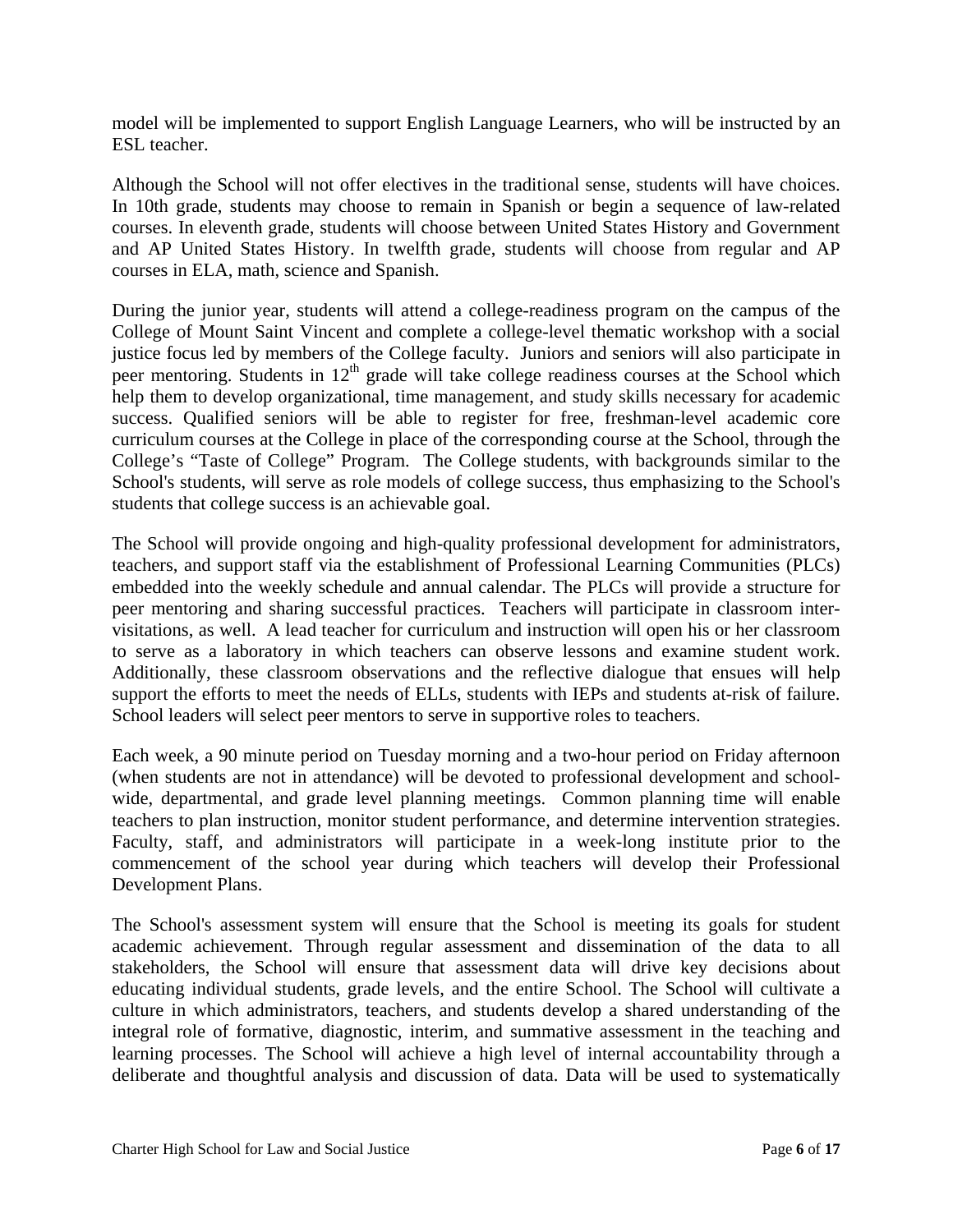monitor growth, guide learning, modify instruction, and assess the School's progress towards meeting its goals and objectives.

In the first year of operation, the principal will oversee the assessment system and ensure that data is analyzed and disseminated in a timely and efficient manner. In the second and third years, the assistant principal for curriculum and instruction will fulfill this role under the principal's supervision. In the fourth year, the assistant principal for administration, in collaboration with the assistant principal for curriculum and instruction, will be responsible for collecting, analyzing, and disseminating data. Data will be reviewed at Friday afternoon staff meetings allowing teachers and administrators to determine whether modification of curriculum and instructional practices is needed.

During the enrollment period, the School will administer a diagnostic exam, such as the NWEA MAP diagnostic exam, to all incoming students. The principal and teachers will analyze all available data to determine instructional needs to develop the Summer Bridge and to plan for the upcoming school year. The diagnostic exam will be administered again in the second half of the spring semester of freshman year. Teachers will identify areas of growth and develop targeted instruction for the Summer Bridge for rising Grade 10 students and subsequent instruction for  $10^{th}$  grade.

The School will adopt a disciplinary policy and Code of Conduct that ensure a safe and orderly climate to support student learning, growth, and development. The Code of Conduct will reflect the School's desire to create a culture and climate based on the principles of civility, mutual respect, citizenship, character, honesty, and integrity. The Code will set the expectation that all members of the School's community - parents, students, teachers, administrators, staff, and the Board - will work as partners to create this climate. The Code of Conduct will specifically identify the conduct that is expected of students, the conduct that is subject to discipline, the penalties for violations, and the procedures for resolving disciplinary issues. The code will comply with all laws regarding discipline of students with disabilities, including considering if the behavior was a manifestation of the child's disability. Consistent with the Dignity for All Students Act, the Code will contain a definition of harassment and bullying and prohibits both.

The Code of Conduct will approach discipline as a developmental matter rather than as a punitive issue, requiring School personnel to consider the child's age, record, and other factors to determine appropriate consequences. The Code will give the principal discretion to employ restorative justice procedures when appropriate and the Board will encourage this approach. The School is in a unique position to use the Code as a teaching tool. During Summer Bridge for incoming Grade 9 students, the School will introduce students to the Code as a legal document for them to understand and follow. Students will be taught about the Code using a traditional law school clinical teaching model, including discussion, analysis, and role playing. Additionally, the School will create a Youth Court to consider consequences for Code violations pursuant to the restorative justice strategies outlined in the Code.

The School will engage and collaborate with students, parents, and community residents in order to accomplish its mission and goals. Through an inclusive governance structure, the Board will ensure active family and community involvement. It will hold regular meetings with elected community officials and community leaders, conduct well-publicized and interactive Board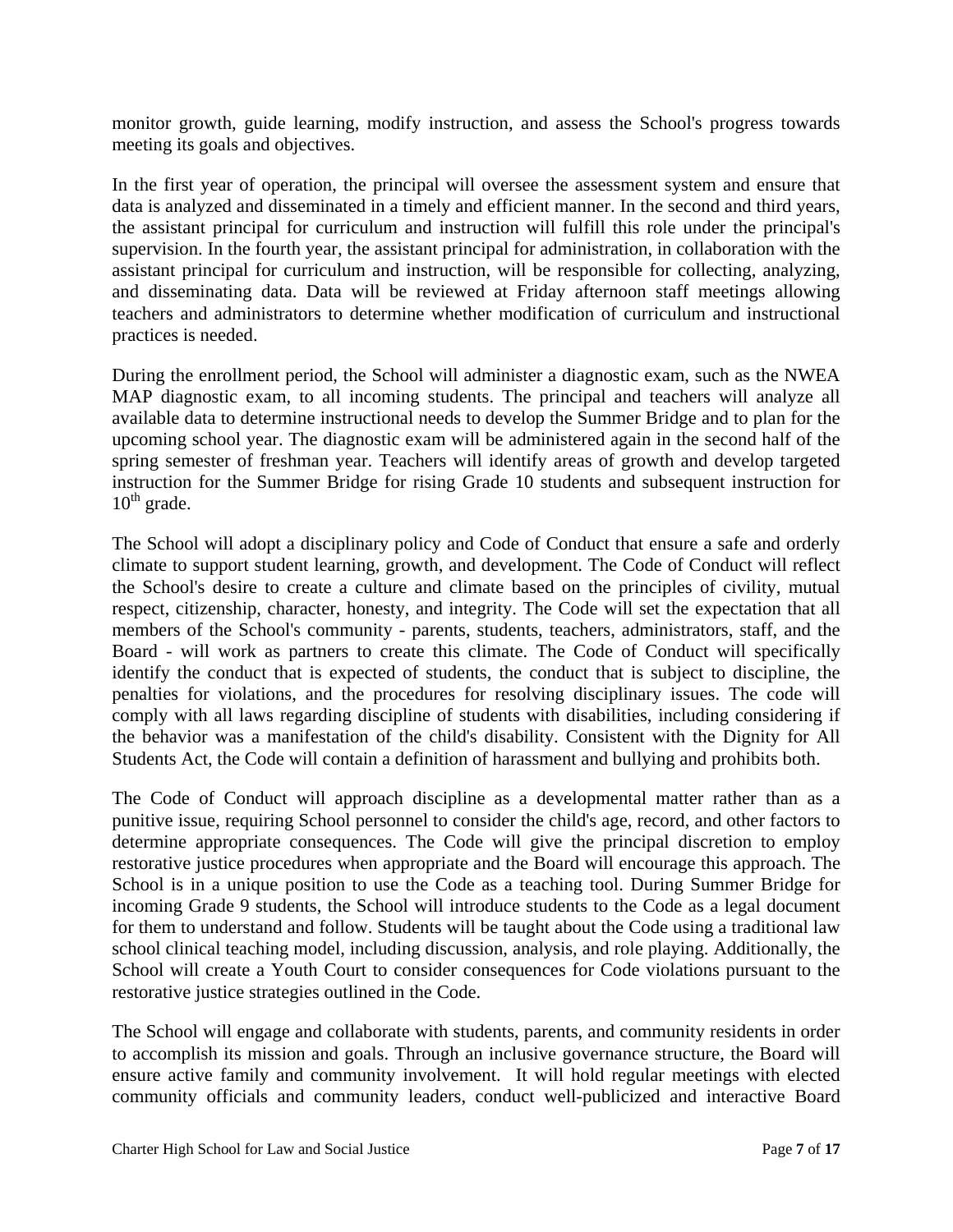meetings, and promote an active Parent/Teacher/Student Association. Board of trustees by-laws require that at least one board member be a parent of a current student and at least one board member be a community resident, both of whom will have all voting rights and powers as other members of the board. The School will publicize its board meetings and comply with all requirements of the Open Meetings Law.

# **Community Outreach**

The applicant group has engaged in rigorous, ongoing efforts of outreach to inform and solicit input from the communities in Bronx CSD 8, 9, and 12. The applicant group held a number of community forums, made presentations to community-based organizations and local public school officials, and met with legislative officials. They also distributed informational brochures in various locations throughout the community and invited the public to comment via the proposed school's website, email address, or phone. The applicant group solicited and considered community feedback regarding its school design through surveys from forum attendees. For example, as initially envisioned, the School planned its curriculum around the law and created a pathway to law school and a career as an attorney. These remain important parts of the mission and key design elements, but based in part on community and student input, the School's first priority is to provide a comprehensive high school curriculum that is tailored to all learners and that will prepare students for success in college and a variety of careers.

# **School Governance and Leadership**

Including the lead applicants Dr. Sullivan and Mr. Marsico, the planning team consists of seventeen individuals, eleven of whom will serve as members of the School's initial board of trustees. A School Trustee Background Information form, Statement of Assurance and resume or curriculum vitae was provided for each of the eleven individuals who will comprise the school's initial board of trustees. As required, the applicant group has provided a set of draft by-laws and a draft code of ethics. The initial members of the board of trustees are:

- **Dr. Mary Ellen Sullivan**, proposed trustee and co-lead applicant, is the chair of the Teacher Education Department and Assistant Professor of Teacher Education at the College of Mt. Saint Vincent. She previously taught fifth and sixth grade from 1986-1989 at St. Frances de Chantal, and from 1989-2002 at Saint Raymond High School for Boys, where she taught English and was department chairperson. She resides in the Bronx.
- **Richard Marsico,** proposed trustee and co-lead applicant**,** is a Professor of Law and the Director of the Justice Action Center at New York Law School. He served as a member of the Mamaroneck Union Free School District Board of Education from 2005-2011.
- **Janine Azriliant**, proposed trustee, is an administrative law judge, an arbitrator in New York County, a member of the Southern District's Mediation Panel, a litigation attorney, and a volunteer counselor for people who cannot afford attorneys.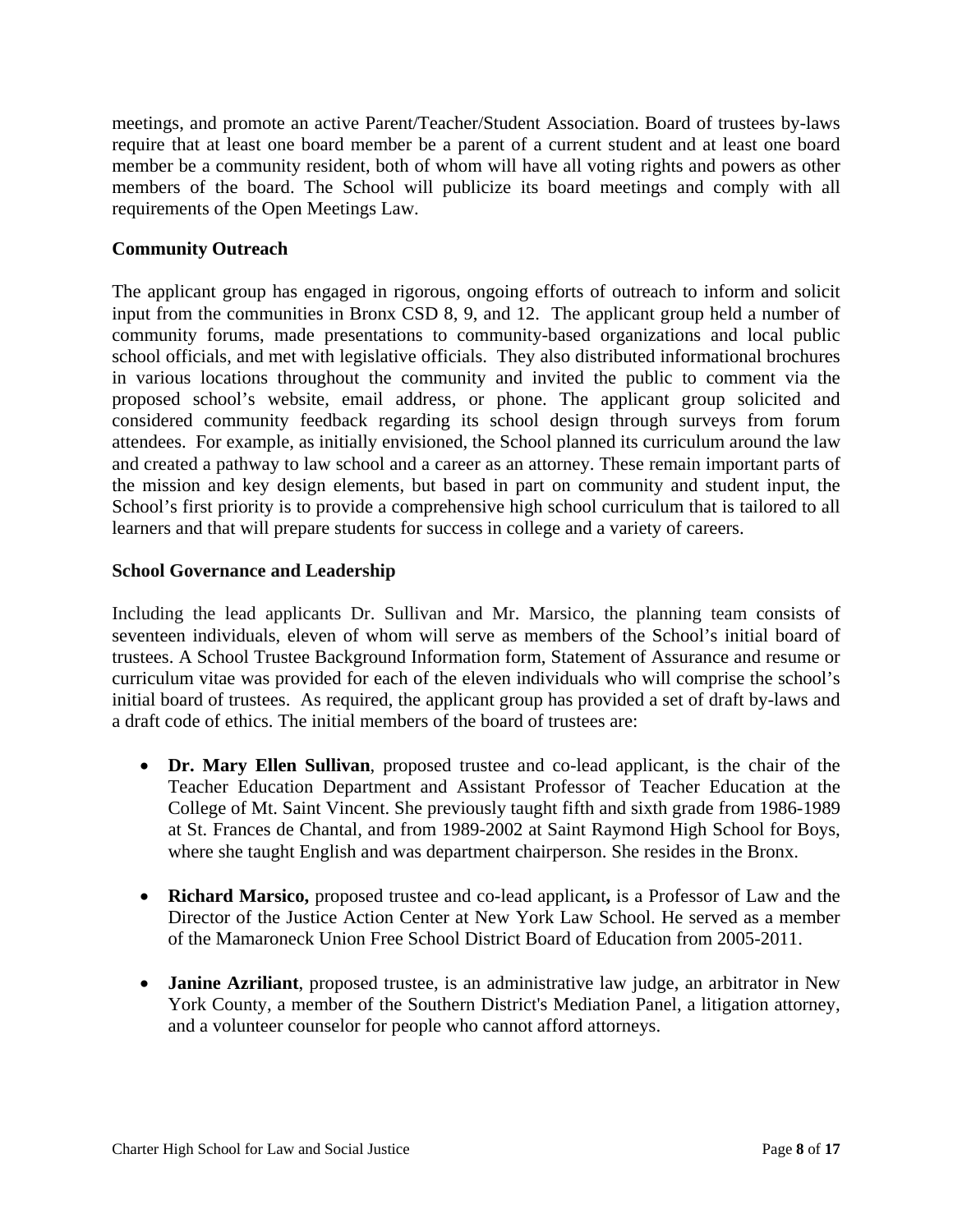- **Darren Johnson**, proposed trustee, teaches social studies at Queen of the Rosary Catholic Academy in Brooklyn. He has a Master of Science in Education in School Building Leadership and a Master of Education in Elementary Education.
- **Jennifer LaMarsh,** proposed trustee, holds a J.D. degree from New York Law School. She has an undergraduate degree in psychology and American Sign Language. Prior to attending law school, she was an Applied Behavioral Analysis therapist and teacher of children with autism.
- **Cynara McQuillan**, proposed trustee, is an Associate Professor of Law at New York Law School, where she teaches Legal Practice. Previously, she was a senior litigation associate at Proskauer Rose LLP.
- **James B. O'Neal**, proposed trustee, is an attorney and co-founder and Executive Director of Legal Outreach, a non-profit legal educational organization that uses law as a tool to teach students from underserved communities in New York City to develop the skills necessary to pursue higher education and professional careers.
- **Dr. Robert Shaps,** proposed trustee, is the Superintendent of the Mamaroneck Union Free School District. He was Superintendent of the Hastings-on-Hudson Union Free School District from 2006-2010 and the Manchester Essex Regional School District in Massachusetts from 2003-2006. Dr. Shaps served for four years as principal of the Manchester Essex Regional High School and as assistant principal of Londonderry High School in Londonderry, New Hampshire.
- **Katherine Smelas**, proposed trustee, is an attorney and recently completed a term as a graduate fellow of the Justice Action Center at New York Law School. She ran the Center's Street Law program at Middle School 22 in the Bronx in 2011 and 2012.
- Asha Smith, proposed trustee, is a staff attorney in the Bronx Criminal Defense Practice of the Legal Aid Society. In addition to her J.D. degree, she has a Master of Science degree in teaching. Her student teacher placement was at University Heights High School in the Bronx.
- **Linnet Tse** served as a member of the Mamaroneck Union Free School District Board of Education from 2003-2012, two of those years as president. She was formerly a financial executive at PepsiCo, responsible for business planning and analysis.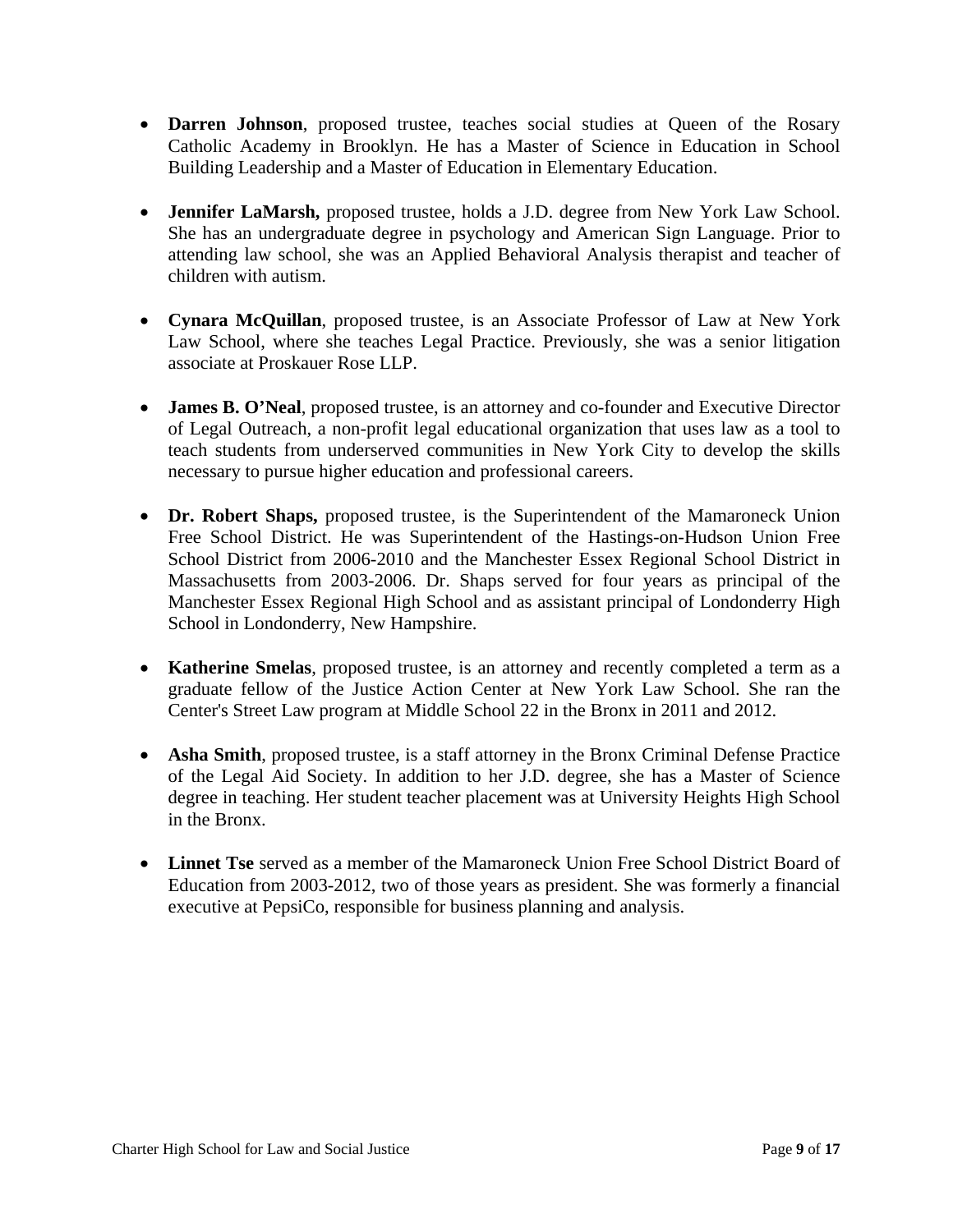Seven other individuals are named in the application as advisory board members, who will provide expert guidance and advice to the board and school leaders. The following individuals are named as members of the advisory board:

- **Amanda Chansingh** is a high school ELA teacher at Tech Academy in the Bronx. She also holds certification in Special Education.
- **Lawrence Grosberg** is a Professor of Law at New York Law School. He specializes in clinical and experiential teaching methodology and currently conducts clinics in mediation and elder law.
- **Eric C. Henry** is an attorney and legislative director for New York City Council member Andy King. He serves on the board of directors of the Wesley Parrot Youth Program and the Alpha Phi Alpha Senior Citizens Center.
- **Lisabeth Jorgensen** holds a J.D. degree from New York Law School and recently completed a term as a legislative fellow for the New York State Senate.
- **Sonia Tapryal** holds a J.D. degree from New York Law School.
- **Kelly Weiner** holds a J.D. degree from New York Law School and is a fellow at the Center for International Law at New York Law School.
- **Amanda Wichot** holds a J.D. degree from New York Law School and works at Bracewell & Giuliani LLP.

The School's staffing plan is aligned with its mission, objectives, key design elements, educational program, budget, and planned enrollment. The School will hire the principal and director of operations during the pre-opening period, adding key administrators as enrollment increases. The two key administrators will provide the necessary leadership and oversight for the instruction and curriculum, student support services, and business and financial operations of the School.

The principal will be responsible for all hiring decisions, subject to the board's ultimate approval. Key qualifications for the principal include previous experience in a leadership position in a high-performing public high school, preferably as the principal; a track record that demonstrates the ability to lead and inspire teaching staff; instructional leadership qualities; and familiarity with school finances and business operations. The Board will begin an extensive search for the principal, with the help of a search firm, immediately after the School's charter is authorized. The School has budgeted \$30,000 in the pre-opening period for administrator and teacher recruitment in each year of the five-year operating plan.

The School plans to attract and retain highly qualified staff members by offering competitive salaries for all positions. The School has budgeted \$130,000 for the principal and an average of \$68,000 for teachers which will enable the recruitment of teachers with a Master's degree and two to four years of experience. Yearly three percent salary increases have been included in the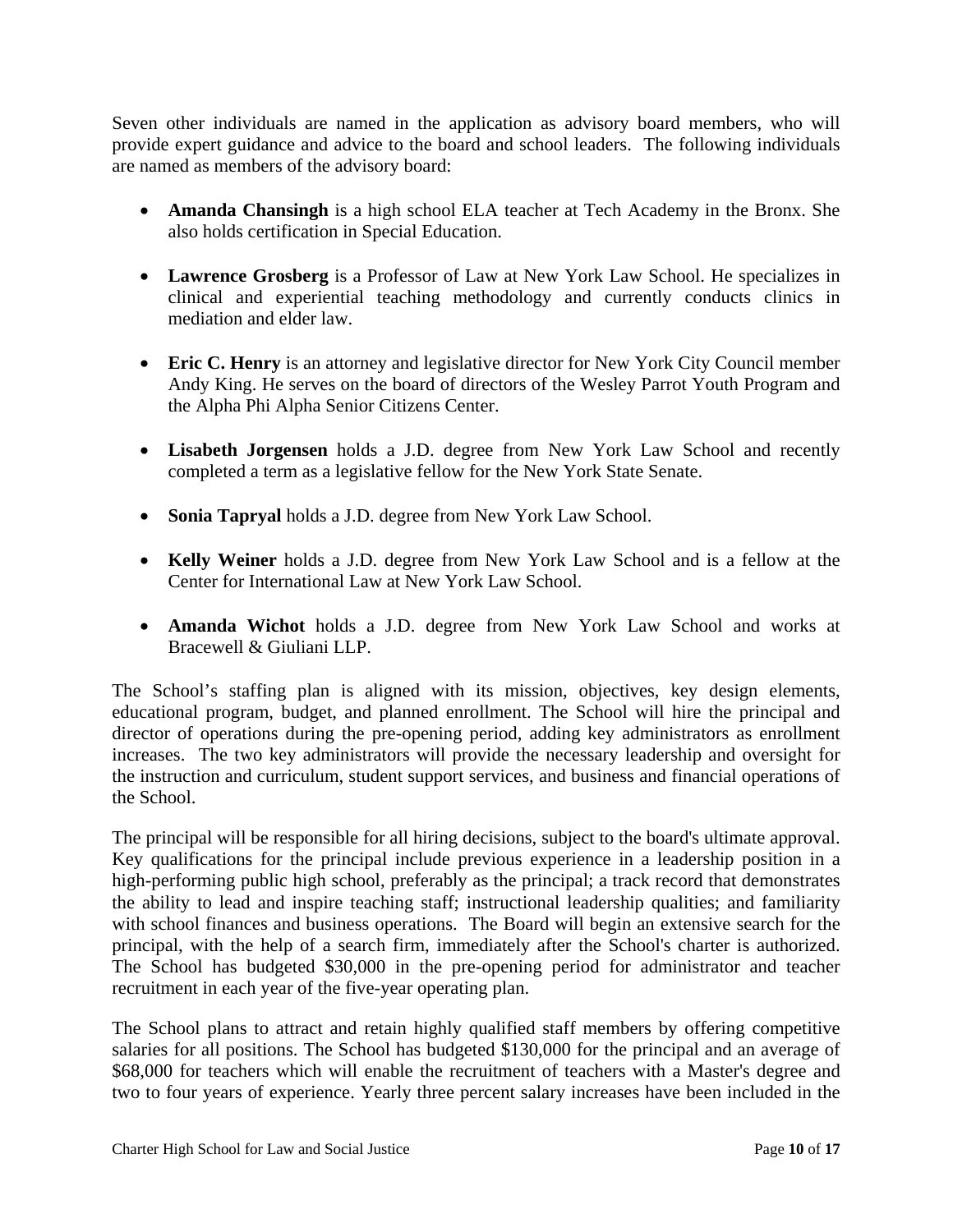operating budget as well as health care benefits and matching employee contributions to a 401(k) plan up to three percent of salary for employees who have completed two years of employment. The School will provide strong supports for staff by encouraging teachers to collaborate and scheduling ample time for preparation, professional development, mentoring, and academic meetings.

The School proposes New York Law School, 185 West Broadway, New York, New York, 10013, and the College of Mount Saint Vincent, 6301 Riverdale Ave., Riverdale, New York, 10471, as partner organizations. These accredited institutions of higher learning will help the School achieve its mission by offering expertise in law and high school education and resources in the form of students, faculty, alumni, and facilities. Neither institution will charge fees for its services. The services to be provided are consistent with their respective missions and proven commitment to promoting social justice and expanding opportunities to students from underserved communities.

# **Facility**

The applicant group submitted a request to the NYCDOE to co-locate its educational program within an existing public school facility in CSD 8, 9, or 12. The applicant group also presented plans in the application to secure a private facility. The NYCDOE has recommended, due to scarcity of public space, that the applicant pursue a private space option for the school.

# **Projected Fiscal and Programmatic Impact on District of Location**

The applicant group provided an analysis of the fiscal and programmatic impact of the proposed school on public and non-public schools in New York City, indicating that the fiscal impact of the Charter High School for Law and Social Justice on the New York City School District public schools is expected to be minimal.

The New York State Education Department ("Department") also conducted additional analysis on the projected fiscal impact of the School on its district of residence, the New York City School District ("NYCSD"), which is summarized in the following table.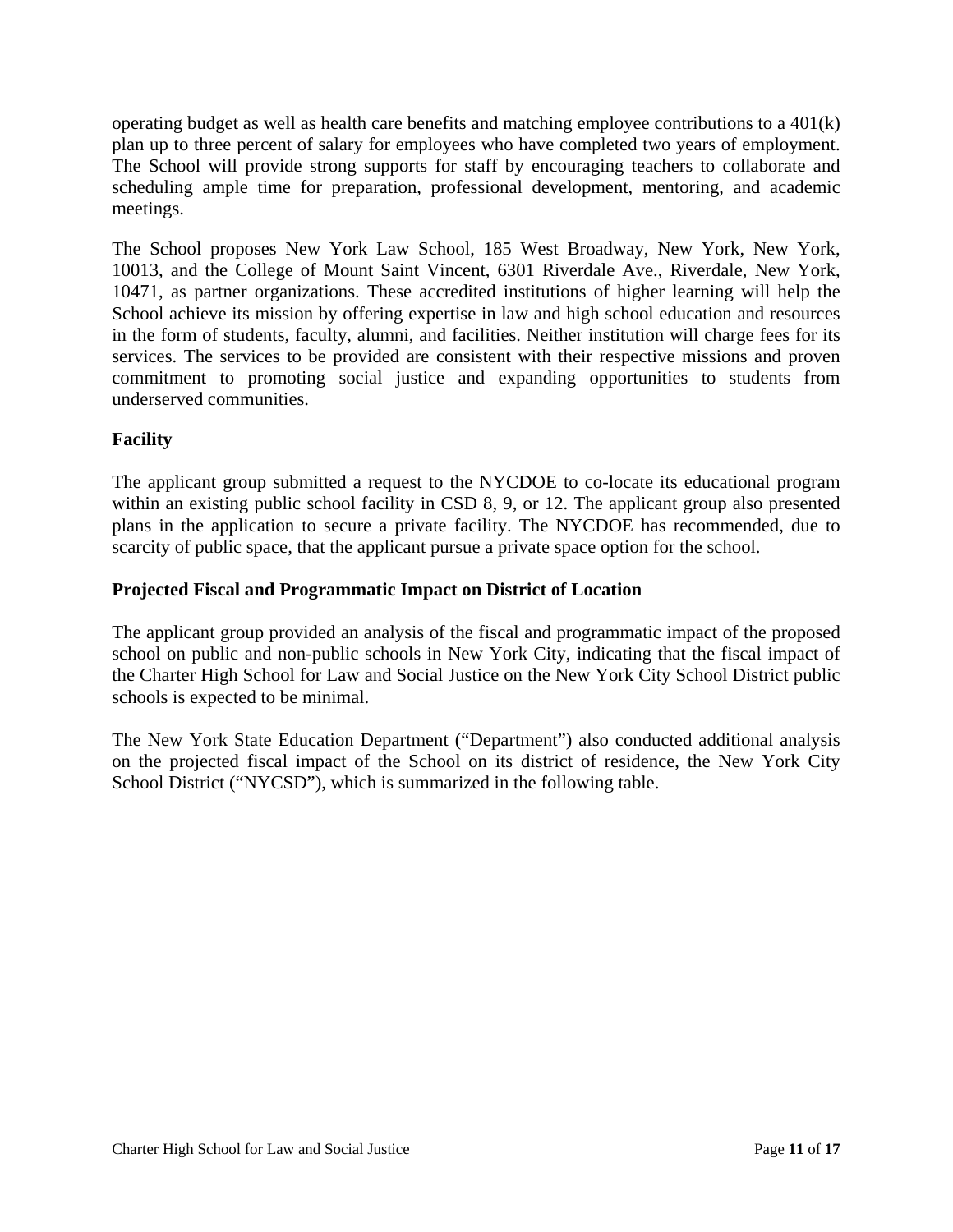| Year    | Number of<br><b>Students</b><br><b>Enrolled</b> in<br><b>Charter</b><br>School<br>Per Year <sup>1</sup> | <b>Charter School</b><br><b>Basic Tuition</b><br>Rate <sup>2</sup> | <b>Total Charter</b><br><b>School Basic</b><br><b>Tuition Only</b> | <b>Estimated</b><br><b>District Special</b><br><b>Education</b><br>Payment <sup>3</sup> | <b>Total District</b><br><b>General Fund</b><br>Budget <sup>4</sup> | <b>Percent of</b><br><b>District</b><br><b>Budget</b> |
|---------|---------------------------------------------------------------------------------------------------------|--------------------------------------------------------------------|--------------------------------------------------------------------|-----------------------------------------------------------------------------------------|---------------------------------------------------------------------|-------------------------------------------------------|
| 2014-15 | 120                                                                                                     | \$15,224                                                           | 1.826.880                                                          | \$246,629                                                                               |                                                                     | 0.010\%                                               |
| 2018-19 | 450                                                                                                     | \$17,754                                                           | \$7,989,300                                                        | \$1,078,556                                                                             | \$19,864,726,000                                                    | 0.046%                                                |

The calculations above assume charter school basic tuition rates in the charter period (2014-15 through 2018-19) based on a trend analysis calculated by the Charter School Office and approved by the Department's State Aid Office. In order to conservatively avoid underestimating the fiscal impact that the charter school will have on the district going forward, the Department is assuming no growth in the New York City School District budget during the duration of the school's charter.<sup>5</sup>

It should be noted that, given the nature of district-based per-pupil funding, the estimates made by the Department in conducting this analysis are subject to unpredictable financial fluctuations. For forecasting purposes, the fiscal impact of this charter school on the district in which it will be located assumes that:

- There will be no fluctuation in the grade levels served by existing charter schools over the course of the charter term;
- The charter school will be able to meet its projected maximum enrollment;
- All students will come from the district of location; and
- All students will attend every day for a 1.0 FTE.

The specifics of the school's enrollment composition are still unavailable; however, the Department acknowledges that the programmatic and fiscal impact of the proposed charter school on other public and private schools in the same area will also be influenced by the proportion of charter school enrollees that would have attended a same-district public or private school had it not been for the presence of this charter school.

 $\overline{a}$ 

<sup>&</sup>lt;sup>1</sup> Source: The Charter High School for Law and Social Justice Application  $\frac{2}{5}$  Source: Education Law  $\frac{$2656(1)(0)(iii)}{2}$  and NVS Education Department

<sup>&</sup>lt;sup>2</sup> Source: Education Law §2856(1)(a)(iii) and NYS Education Department Office of State Aid Charter School Basic Tuition Rate Analysis, Fall 2013

<sup>&</sup>lt;sup>3</sup> Based on most recently calculated special education classification rate for the district of location, as published by the Special Education Data Collection, Analysis and Reporting (SEDCAR) 4

<sup>&</sup>lt;sup>4</sup> Source: The City of New York Adopted Financial Plan, 2013-2017, http://www.nyc.gov/html/omb/downloads/pdf/adopt13\_fp.pdf 5

 $<sup>5</sup>$  Additional notes: While the school has included other federal grants and/or funds that may flow through the district to be</sup> received by the school in its proposed budget, this analysis does not account for these sources of potential revenue, nor does it include the value of certain services (e.g. transportation) that the district is required to provide the charter school. However, the analysis also does not account for district per-pupil expense and overall resource savings that are likely to result from a reduction in the number of students attending district public schools as a result of students attending nonpublic schools located in the school district.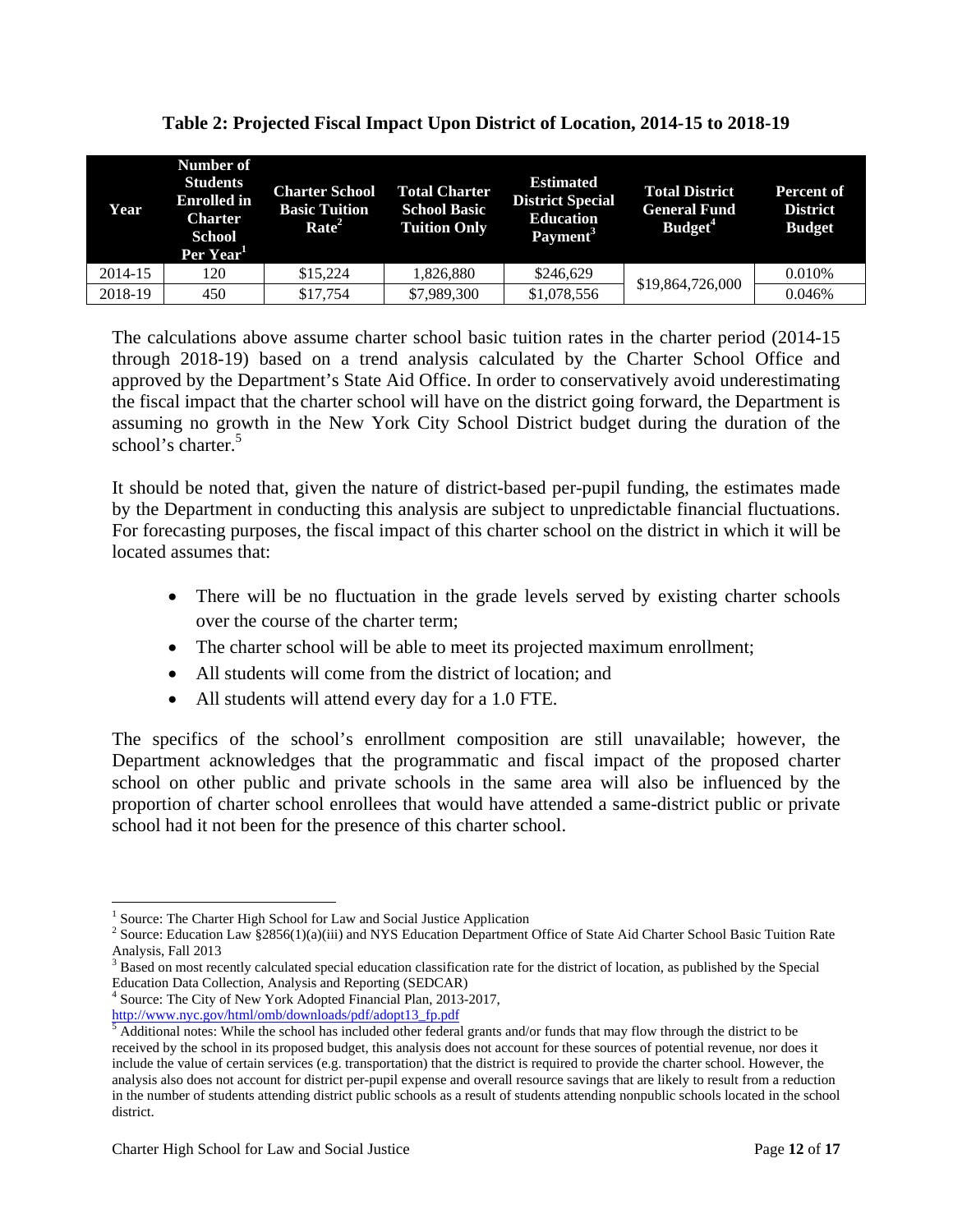# **Table 3: 2011-12 Demographic Detail for Proposed District of Location: New York City Geographic District # 8 - Bronx6**

*Charter Term Year 1 Grade Configuration Based on 2011-12 District Demographics* 

|                                   | <b>Total District Enrollment</b> |         | Grade 9 |         |
|-----------------------------------|----------------------------------|---------|---------|---------|
| All Students                      | 31,693                           |         | 3,157   |         |
| American Indian/Alaska Native     | 173                              | 0.5%    | 20      | $0.6\%$ |
| Asian/Pacific Islander            | 1,494                            | 4.7%    | 90      | $2.9\%$ |
| <b>Black</b>                      | 7.956                            | 25.1%   | 903     | 28.6%   |
| Hispanic                          | 20.123                           | 63.5%   | 1.997   | 63.3%   |
| <i>Multiracial</i>                | 34                               | $0.1\%$ |         | $0.0\%$ |
| White                             | 1.913                            | $6.0\%$ | 146     | $4.6\%$ |
| <b>Economically Disadvantaged</b> | 27,584                           | 87.0%   | 2.709   | 85.8%   |
| Limited English Proficient        | 3.705                            | 11.7%   | 451     | 14.3%   |
| <b>Students with Disabilities</b> | 6,352                            | 20.0%   | 868     | 27.5%   |

# **Table 4: 2011-12 Demographic Detail for Proposed District of Location: New York City Geographic District # 9 - Bronx7**

*Charter Term Year 1 Grade Configuration Based on 2011-12 District Demographics* 

|                                   | <b>Total District Enrollment</b> |         | Grade 9 |         |
|-----------------------------------|----------------------------------|---------|---------|---------|
| All Students                      | 36,321                           |         | 2,711   |         |
| American Indian/Alaska Native     | 155                              | $0.4\%$ | 18      | $0.7\%$ |
| Asian/Pacific Islander            | 474                              | $1.3\%$ | 32      | $1.2\%$ |
| <b>Black</b>                      | 11,477                           | 31.6%   | 913     | 33.7%   |
| Hispanic                          | 23,976                           | 66.0%   | 1,730   | 63.8%   |
| <i>Multiracial</i>                | 15                               | $0.0\%$ |         | $0.0\%$ |
| White                             | 224                              | 0.6%    | 18      | $0.7\%$ |
| <b>Economically Disadvantaged</b> | 34,207                           | 94.2%   | 2,592   | 95.6%   |
| Limited English Proficient        | 8.793                            | 24.2%   | 564     | 20.8%   |
| <b>Students with Disabilities</b> | 6,489                            | 17.9%   | 659     | 24.3%   |

 $\overline{a}$ 

<sup>&</sup>lt;sup>6</sup> Source: Student Information Repository System (SIRS) 2011-12 Report 303 BEDS Day Enrollment Verification Report by

Location of Enrollment & Student Subgroup<br><sup>7</sup> Source: Student Information Repository System (SIRS) 2011-12 Report 101 High School Accountability Data Verification Report; 2011-12 Report 102 Elementary/Middle-Level Accountability Data Verification Report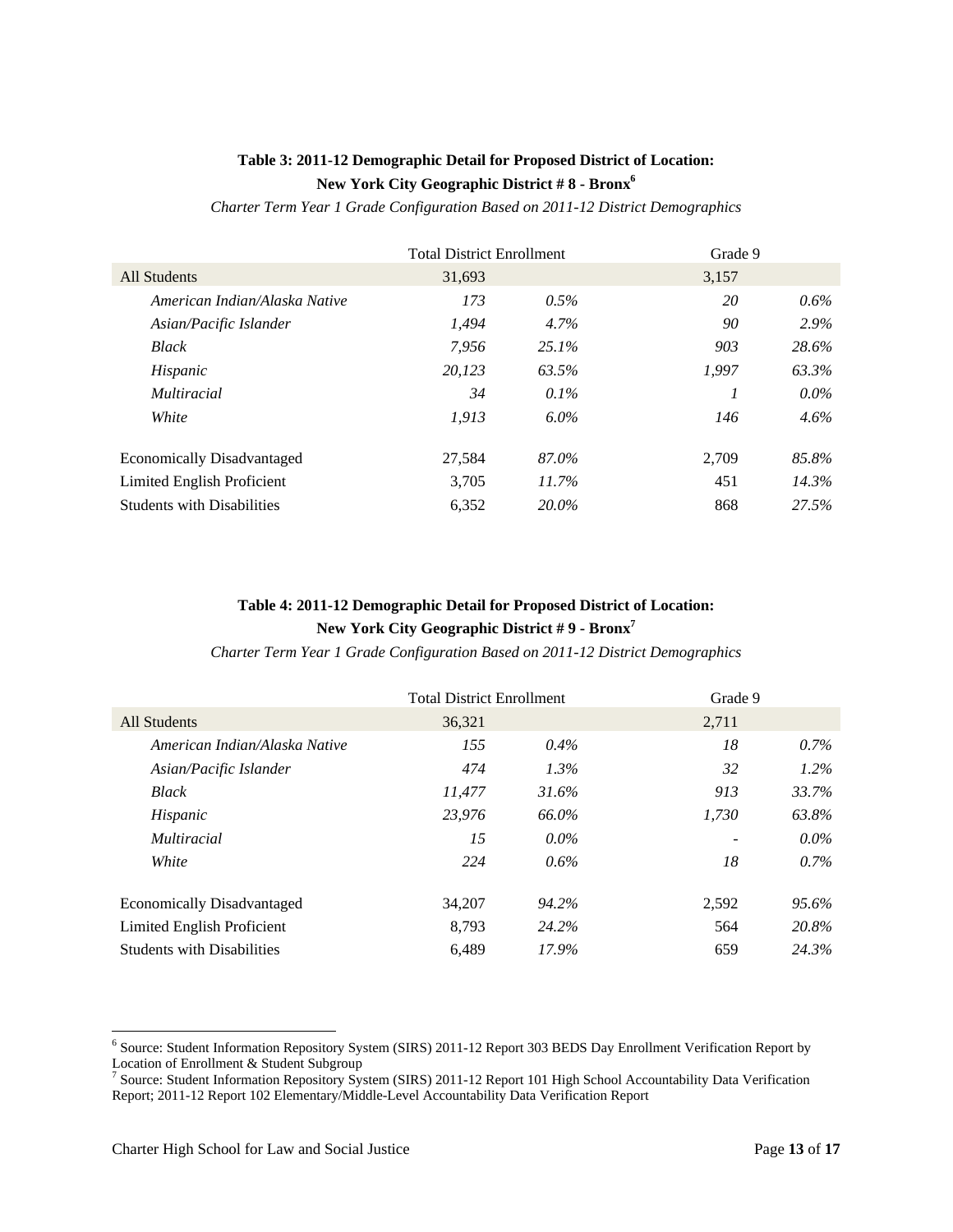# **Table 5: 2011-12 Demographic Detail for Proposed District of Location: New York City Geographic District # 12 - Bronx**

*Charter Term Year 1 Grade Configuration Based on 2011-12 District Demographics* 

|                                   | <b>Total District Enrollment</b> |          | Grade 9 |         |
|-----------------------------------|----------------------------------|----------|---------|---------|
| All Students                      | 24,077                           |          | 1,910   |         |
| American Indian/Alaska Native     | 181                              | $0.8\%$  | 9       | $0.5\%$ |
| Asian/Pacific Islander            | 468                              | $1.9\%$  | 35      | 1.8%    |
| Black                             | 6.649                            | 27.6%    | 569     | 29.8%   |
| Hispanic                          | 16.508                           | 68.6%    | 1,280   | 67.0%   |
| <i>Multiracial</i>                | 12                               | $0.0\%$  |         | 0.1%    |
| White                             | 259                              | $1.1\%$  | 16      | $0.8\%$ |
| <b>Economically Disadvantaged</b> | 22,403                           | 93.0%    | 1.757   | 92.0%   |
| Limited English Proficient        | 4,617                            | 19.2%    | 409     | 21.4%   |
| <b>Students with Disabilities</b> | 4.609                            | $19.1\%$ | 415     | 21.7%   |

#### **Table 6: 2011-12 High School Academic Proficiency Rates on NYS Regents Exams Based on Grade Configurations for Proposed School**

|                                                   | Proficiency |            | Proficiency |            | Proficiency <sup>8</sup> |
|---------------------------------------------------|-------------|------------|-------------|------------|--------------------------|
| $\boldsymbol{N} \boldsymbol{Y} \boldsymbol{C}$ #8 |             | $NYC$ #9   |             | NYC#12     |                          |
| <b>ELA</b>                                        | 64%         | ELA        | 68%         | ELA        | 57%                      |
| Math                                              | 44%         | Math       | 53%         | Math       | 50%                      |
| <b>NYS</b>                                        |             | <b>NYS</b> |             | <b>NYS</b> |                          |
| <b>ELA</b>                                        | 82%         | ELA        | 82%         | ELA        | 82%                      |
| Math                                              | 71%         | Math       | 71%         | Math       | 71%                      |

<sup>&</sup>lt;sup>8</sup><br>Note: The Charter High School for Law and Social Justice may be located in one of three NYC DOE locations. Academic comparisons were made using all three districts to ensure the future location of the school would be accounted. High School Regents Exam proficiency rates based on 2011-12 English Composition and Integrated Algebra Regents Exams.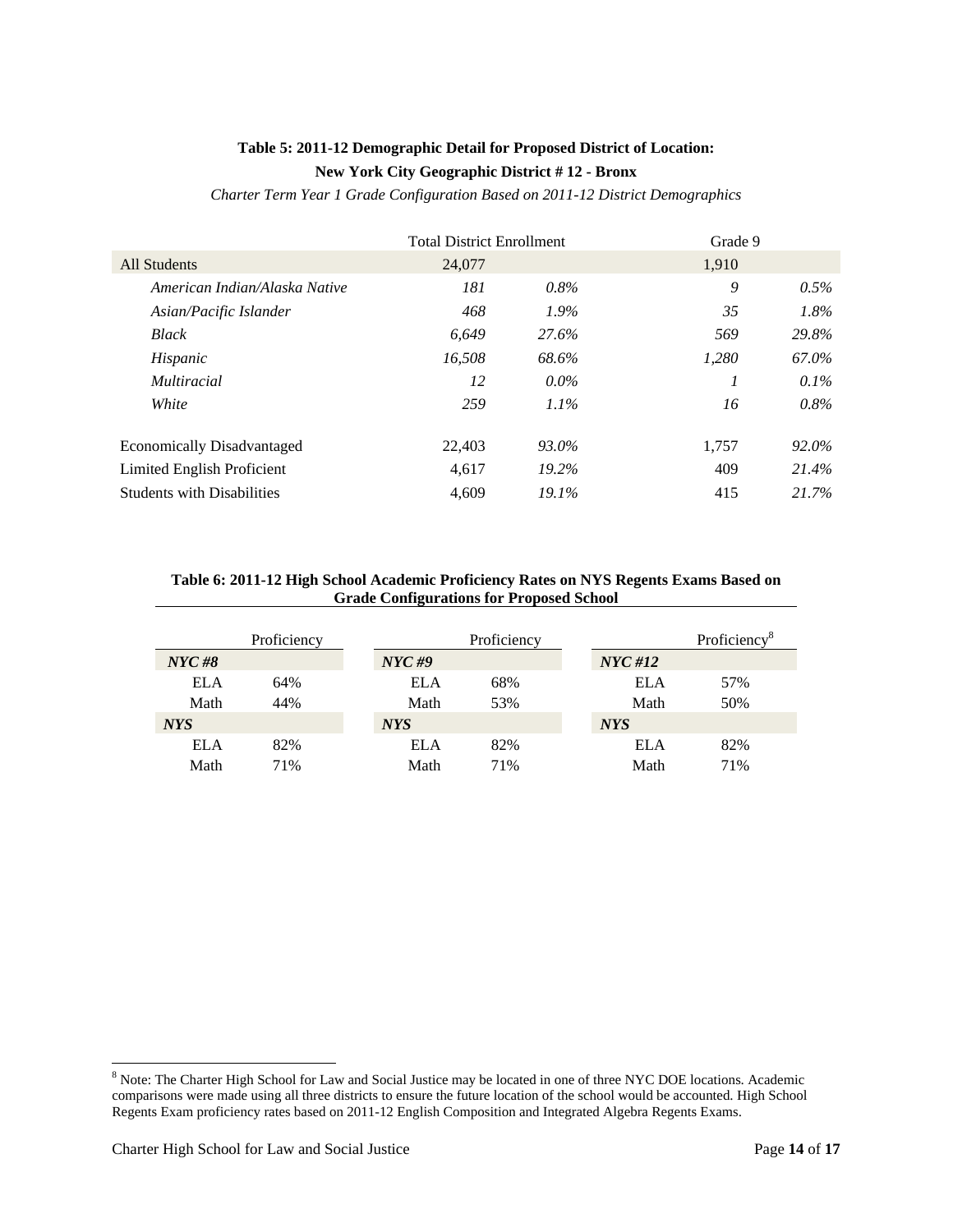### **Public Hearing and Public Comment**

As required by the Charter Schools Act, the New York City Department of Education (NYCDOE) held a hearing on October 24, 2013 to solicit comments from the community concerning the proposed Charter High School for Law and Social Justice. The hearing was attended by fourteen representatives from two charter schools, seven students and nine community members. One person spoke in favor the two charter school applications presented at the hearing. No one spoke or commented in opposition to the proposed charter school applications.

The Department directly notified the Chancellor of the NYCDOE, as well as public and private schools in the region, of the charter school application and issued an open call for written public comment via the State Education Department Charter School Office website. The Chancellor was contacted by letter and invited to comment directly. Chancellor Walcott recommends this charter application to support the children of New York City stating that, "The NYC DOE found this proposal to be well-designed, offering a rigorous educational model."

# **Application Review Process**

On September 3, 2013, as required by the New York State Charter Schools Act, the New York State Education Department (the "Department") released the 2013 Request for Proposals ("RFP") to Establish Charter Schools Authorized by the Board of Regents. The charter school application process used by the Board of Regents and the Department during the 2013 RFP cycle is multi-staged and designed to ensure that any charter school applicant presented to the Board of Regents for possible approval demonstrates a detailed and complete school design plan that:

- includes a clear plan to meet or exceed enrollment and retention targets for students with disabilities, students who are English language learners, and students who are eligible to participate in the federal free and reduced-price lunch program;
- provides evidence of public outreach that conforms to the process prescribed by the Regents for the purpose of soliciting and incorporating community input regarding the proposed charter school;
- meets all requirements set forth in the Charter Schools Act as well as all other applicable laws, rules, regulations;
- demonstrates the ability to operate the school in an educationally and fiscally sound manner;
- is likely to improve student learning and achievement and materially further the purposes of the Act; and
- would have a significant educational benefit to the students expected to attend the proposed charter school.

In addition, the applicant group and founding board of trustees must demonstrate appropriate knowledge, capacity, and abilities to effectively create, maintain, and oversee a high-quality charter school.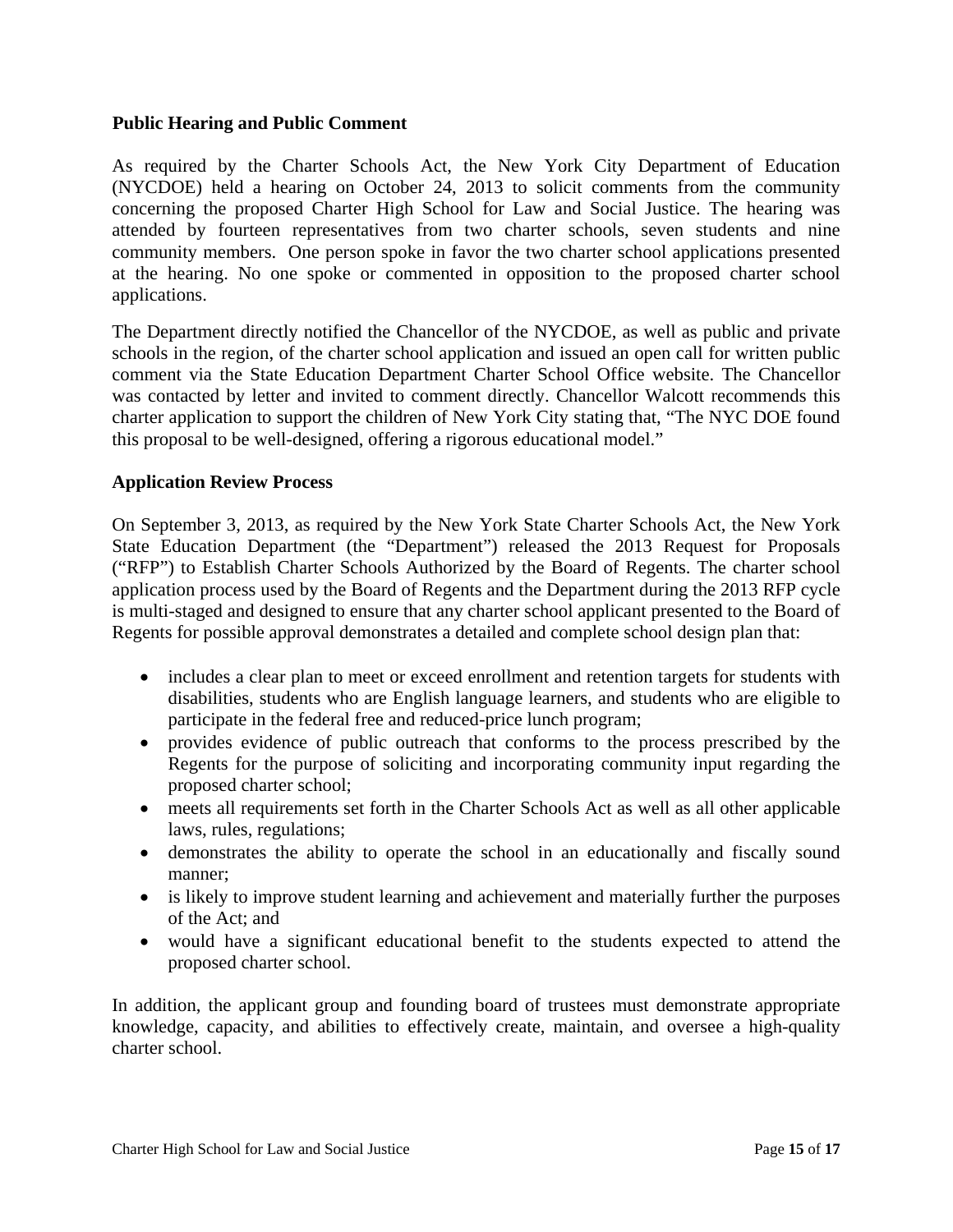During 2013, a total of 99 letters of intent were submitted in two rounds (February and September). After an initial review process, a total of 46 applications were evaluated in 2013, including the application for the Charter School for Law and Social Justice.

To assess whether to recommend approval or denial of the charter application to the Board of Regents, the Department established review panels to thoroughly evaluate each full application. Each panel was made up of professional expert consultants, peer reviewers who are school leaders and educators active in charter and public schools in New York, as well as qualified Department staff members. The review panel members reviewed, rated, and commented on each section of the application according to the criteria published in the Application Kit.

Department staff conducted a two-hour capacity interview with eight of the eleven initial board members proposed for the Charter School for Law and Social Justice on Tuesday, October 29, 2013. Questions posed to the proposed initial trustees included general questions around New York State Charter School Law, the roles and responsibilities of components of the school community, and accountability to stakeholder groups as well to as the Board of Regents as authorizer. To fully understand the proposed academic program, governance role and fiscal viability of the proposed School, staff asked targeted questions of the applicant group.

The responses demonstrated adequate knowledge and grasp of key areas. Members of the applicant group as a whole and individually demonstrated knowledge of the charter school application and the proposed School. Structures, systems, protocols and procedures are in place to permit the board to effectively govern the School. The applicants addressed questions posed with specific and detailed information that presented a clear, realistic picture of how the School expects to operate.

# **Findings**

Based on the comprehensive review of the application and of the applicant, founding group, and proposed board of trustees, the Department makes the following findings:

- 1. The charter school described in the application meets the requirements of Article 56 of the Education Law (as amended) and other applicable laws, rules, and regulations.<sup>9</sup> This finding is based on the following (among other things):
	- the applicant has included in the application the information required by  $\S 2851(2)$
	- the proposed charter school would meet or exceed enrollment and retention targets, as prescribed by the NYS Board of Regents, $^{10}$  of students with disabilities, English language learners, and students who are eligible applicants for the federal free and

 $\overline{a}$  $9$  Education Law  $§2852(2)(a)$ .

<sup>&</sup>lt;sup>10</sup> Note, the data upon which to base the enrollment and retention targets mandated by the amendments to the Act was not available at the time the statute mandated the RFP be issued. As a result, the Department evaluated the plans for student enrollment, recruitment, and retention plans of each class of student referenced in the amendments to the Act such that the Department could make the determination that the applicant would meet or exceed the enrollment and retention targets when developed. During the first year of the charter term, the Department will develop such targets and incorporate these targets into the school's charter agreement performance expectations.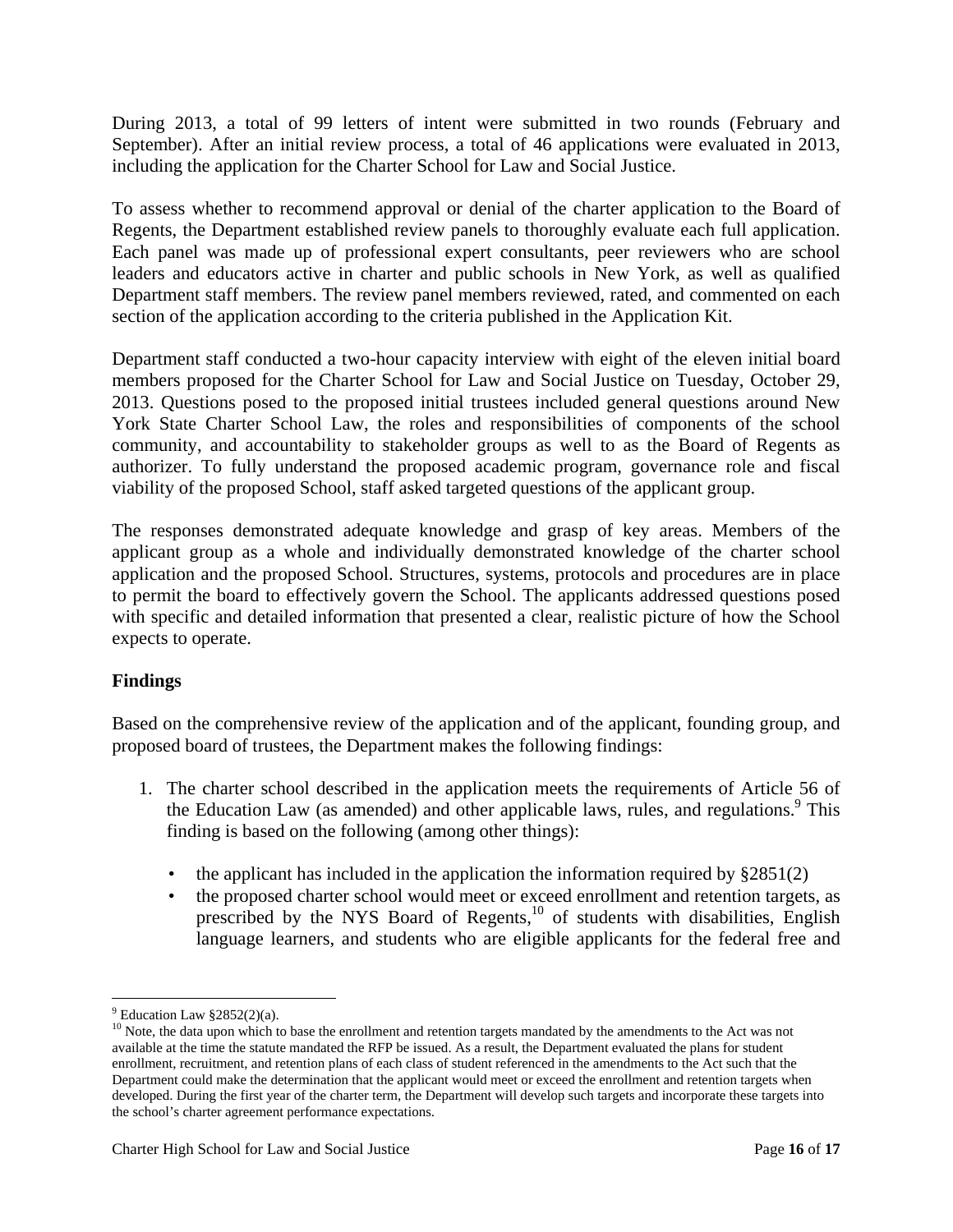reduced price lunch program as required by Education Law subdivision 2852(9  $a)(b)(i)$ 

- the applicant has conducted public outreach to solicit community input regarding the proposed charter school and to address comments received from the impacted community concerning the educational and programmatic needs of students in conformity with Education Law subdivision 2852(9-a)(b)(ii).
- 2. The applicant has demonstrated the ability to operate the proposed charter school in an educationally and fiscally sound manner.<sup>11</sup> This finding is based on the following (among other things):
	- The presentation in the application of a sound description of key features that are core to the school's overall design, and which rigorously addresses the criteria outlined in the Department's RFP in the areas of mission; key design elements; enrollment, recruitment and retention;, and community to be served.
	- The presentation in the application of a sound educational plan, which rigorously addresses the criteria outlined in the Department's RFP in the areas of achievement goals; school schedule and calendar; curriculum and instruction; assessment; school culture and climate; and special student populations and related services.
	- The presentation in the application of a sound organizational and fiscal plan, which rigorously addresses the criteria outlined in the Department's RFP in the areas of founding group capacity; board of trustees and governance; management and staffing; evaluation; professional development; facilities; insurance; health, food and transportation services; family and community involvement; financial management; budget and cash flow; pre-opening plan; and dissolution plan.
	- An understanding of the New York State Charter Schools Act, and the skill, will and capacity to successfully launch and operate a high quality public charter school.
- 3. Granting the proposed charter is likely to improve student learning and achievement, will materially further the purposes of the  $Act^{12}$  and will have a significant educational benefit to the students expected to attend the charter school.<sup>13</sup> This finding is based on the totality of the information presented in the application and during the application review process, as summarized in this document.

# **Recommendation**

Based on the Department's review and findings, Commissioner John B. King, Jr. recommends that the New York State Board of Regents approve the proposal to establish the Charter High School for Law and Social Justice to open in 2014 in New York City.

 $\overline{a}$  $11$  Education Law §2852(2)(b).

<sup>&</sup>lt;sup>12</sup> Education Law  $\S 2852(2)(c)$ .

<sup>&</sup>lt;sup>13</sup> As applicable pursuant to  $\frac{\sqrt{2852}}{20}$ (d).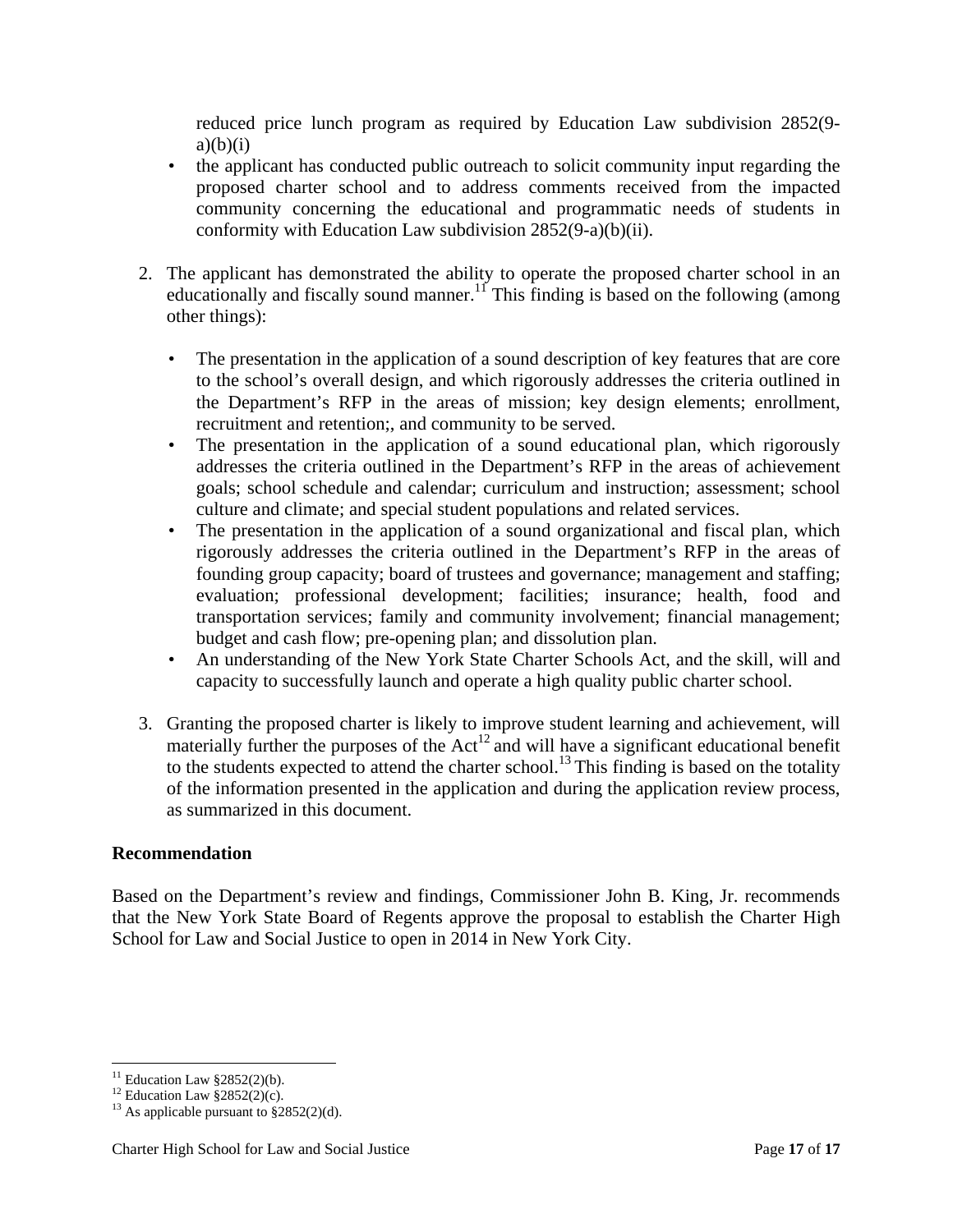

# New York State Education Department Charter School Office

# **Charter School Application Summary, Findings, and Recommendation**

Application in response to the New York State Education Department 2013 Request for Proposals to Establish Charter Schools Authorized by the Board of Regents To establish the proposed:

**Collegiate Academy for Mathematics and Personal Awareness Charter School (CAMPA)** 

December 2013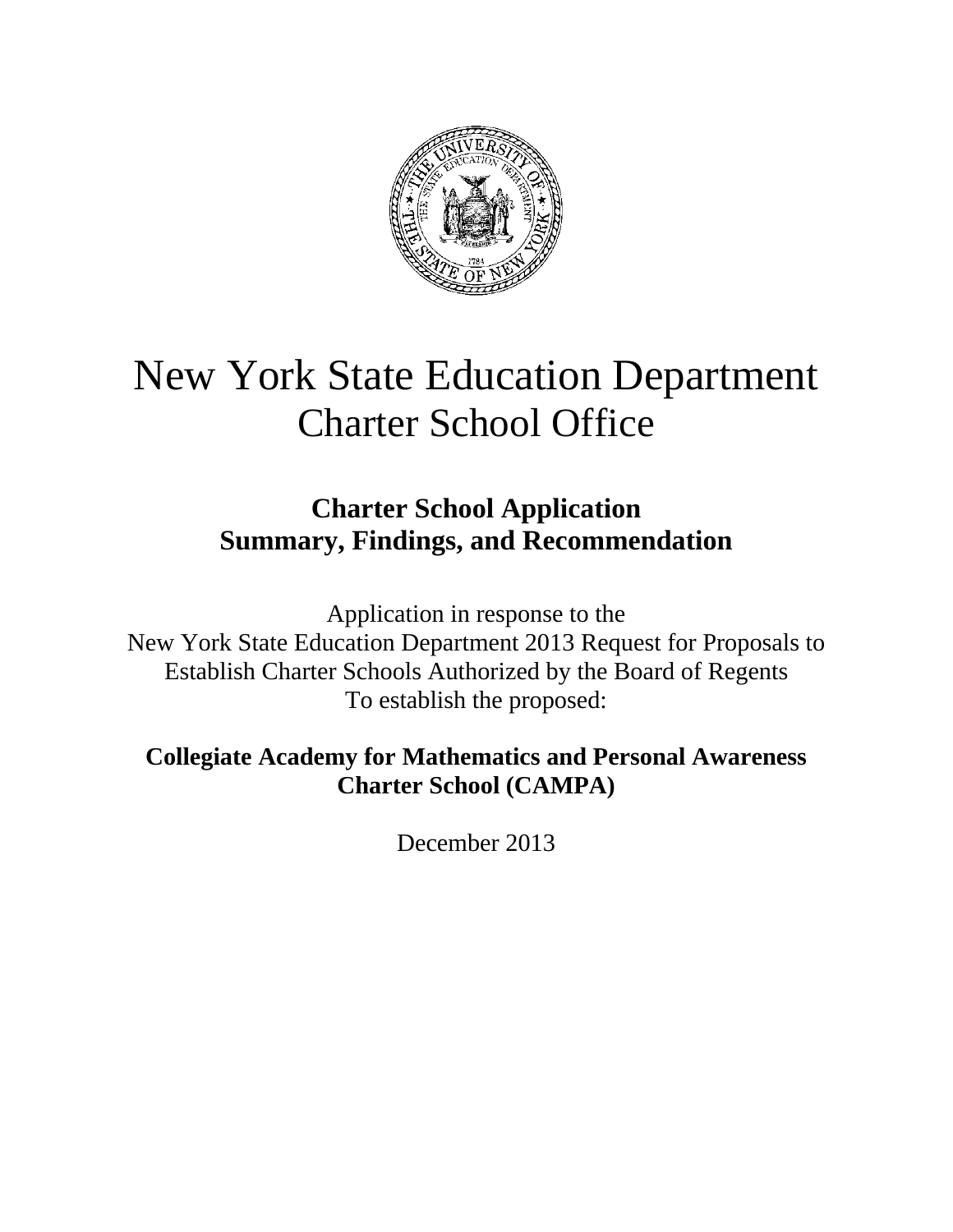| Name of Charter School                   | Collegiate Academy for Mathematics and Personal Awareness<br>Charter School (CAMPA)                                                                                                                                                                                                                                                                                                                                                                                                  |
|------------------------------------------|--------------------------------------------------------------------------------------------------------------------------------------------------------------------------------------------------------------------------------------------------------------------------------------------------------------------------------------------------------------------------------------------------------------------------------------------------------------------------------------|
| Lead Applicant(s)                        | Viola Abbott<br>Daryl Rock                                                                                                                                                                                                                                                                                                                                                                                                                                                           |
| District of Location                     | NYC CSD 19                                                                                                                                                                                                                                                                                                                                                                                                                                                                           |
| <b>Opening Date</b>                      | August 2014                                                                                                                                                                                                                                                                                                                                                                                                                                                                          |
|                                          | Projected Charter Term December 17, 2013 – June 30, 2019                                                                                                                                                                                                                                                                                                                                                                                                                             |
| <b>Management Company None</b>           |                                                                                                                                                                                                                                                                                                                                                                                                                                                                                      |
| Partners                                 | None                                                                                                                                                                                                                                                                                                                                                                                                                                                                                 |
| Facility                                 | Private facility                                                                                                                                                                                                                                                                                                                                                                                                                                                                     |
| Grade Span during<br><b>Charter Term</b> | Projected Enrollment and Opening with 125 students in Grade 5; growing to 455 students in<br>Grades 5 through 8                                                                                                                                                                                                                                                                                                                                                                      |
| <b>Planned Grade Span</b><br>Term)       | (beyond Initial Charter 455 students in Grade 5 through Grade 8                                                                                                                                                                                                                                                                                                                                                                                                                      |
| <b>Mission Statement</b>                 | "The Collegiate Academy for Mathematics and Personal Awareness<br>Charter School (CAMPA) will ensure that our students achieve<br>academic success and engage in practices that lead to self-confidence<br>and physical and mental health. Students will not only leave CAMPA<br>with a command of the skills necessary to perform at a high level in<br>high school and college, but will also develop the social tools<br>required to thrive in our ever-changing global society." |

#### **Table 1: Summary of the Proposed Collegiate Academy for Mathematics and Personal Awareness Charter School (CAMPA)**

The Collegiate Academy for Mathematics and Personal Awareness Charter School (CAMPA) is designed around two unique focus areas: high school-level mathematics in middle school, and personal awareness and wellness. The CAMPA founding group designed the school around these two areas in response to an extensive joint planning process with community members in East New York.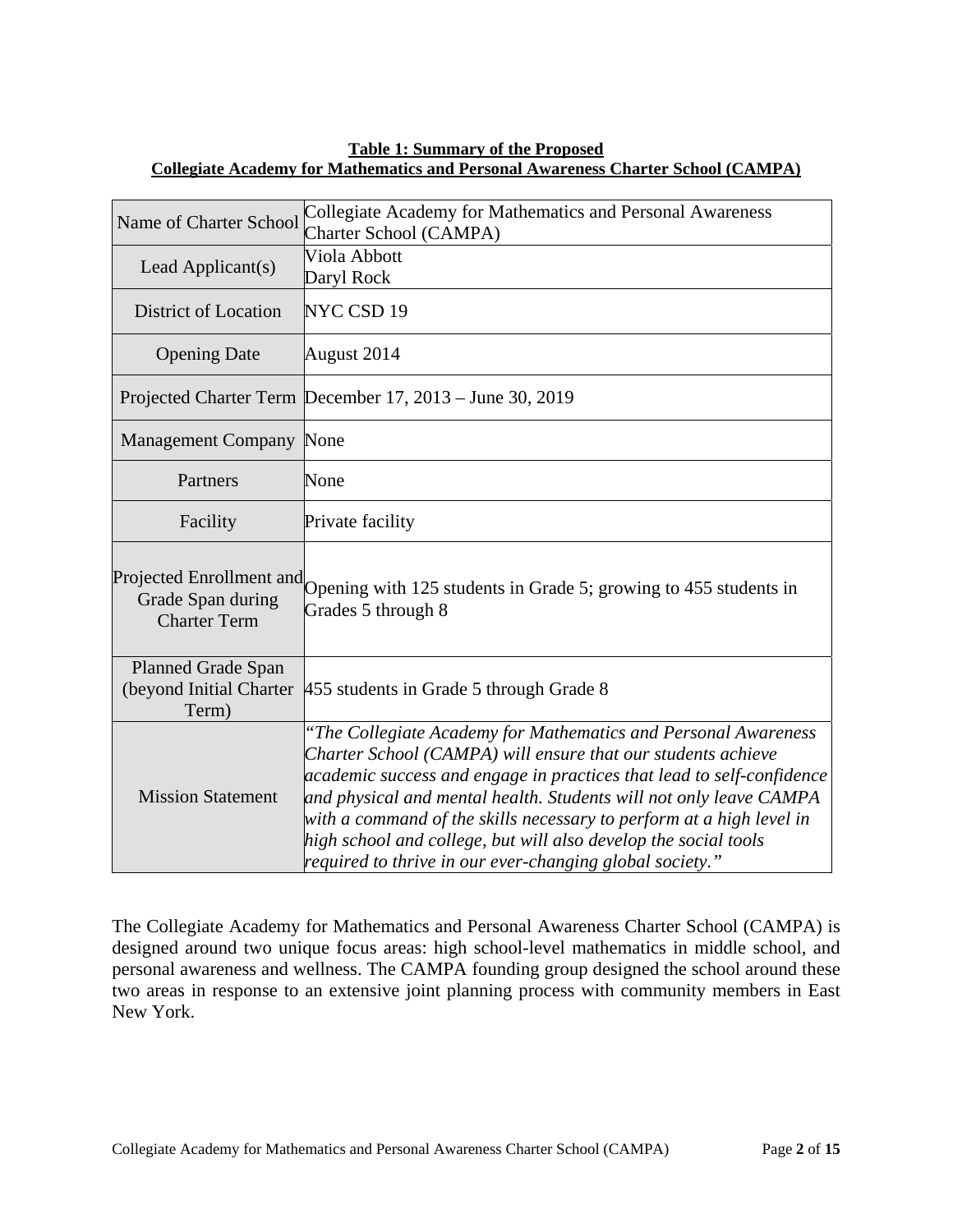# **Key Design Elements**

- **High School Level Mathematics in Middle School***:* A study by the College Board, "Changing the Odds," indicates that the two predictors for school success are mastery of Algebra and Geometry in high school, and aspirations of attending college formed by the eighth grade. The mathematics course content in high school, more than any other subject, proves the most accurate predictor of college success. A student who takes a Calculus course in high school is eight times more likely to graduate from college than a student who completed Algebra I, and, every step up the math ladder (Algebra I, Geometry, Trigonometry, Algebra 2, Pre-Calculus, and Calculus) increases the likelihood of earning a Bachelor's degree by roughly 50%. CAMPA will purposefully create the supportive environment necessary (strong teachers, high expectations, rigorous curriculum that fosters a love for mathematics, peer tutoring, etc.) to ensure students are on course to complete high school Algebra in middle school.
- **Personal Awareness and Wellness***:* Core to CAMPA's mission to address middle school-age student development, CAMPA will use the research-based Social Emotional Learning (SEL) programs developed by Morningside Center to address personal awareness, in particular the Reading, Writing, Respect & Resolution (4Rs Program), the Resolving Conflict Creatively Program (RCCP) and Peer Mediation. The CAMPA wellness program will consist of physical education, nutrition, and community health and will be paired with CAMPA's SEL programs to develop the whole child.
- **More instructional time:** CAMPA's calendar and daily schedule provide for the equivalent of 200 instructional days per year. Additionally, students will have an extended day, with fifth and sixth grade students receiving 90 minutes more per day of instruction and seventh and eighth grade students receiving 135 minutes more per day. Another 60 minutes within the daily schedule will be dedicated to enrichment, which will be determined on an individual student basis. All incoming fifth grade students will attend a 20 day Summer Bridge program to prepare them for CAMPA's rigorous middle school program. Students who are struggling academically, particularly those who meet the promotion in doubt criteria, will be required to attend a 20 day Summer Academy before advancing to Grades 6-8.
- **Peer tutoring by high school students:** Grade 11 and 12 students from partner high schools will serve as peer tutors and mentors to CAMPA students. The peer tutors will have completed the Math Regents, having demonstrated exemplary work, and serve as academic role models. Providing middle school students with high school peer tutors also provides them a mentor who can provide insight and preparation for the high school experience.
- **Co-planning instruction and co-teaching with high school in mind:** CAMPA fifth grade classroom teachers and sixth-eighth grade ELA and math teachers will partner with a content area specialist. The goal is twofold. First, with a high school certified content area specialist co-teacher, the team will remain focused on preparing students for high school level content and rigor through common planning and specialist classroom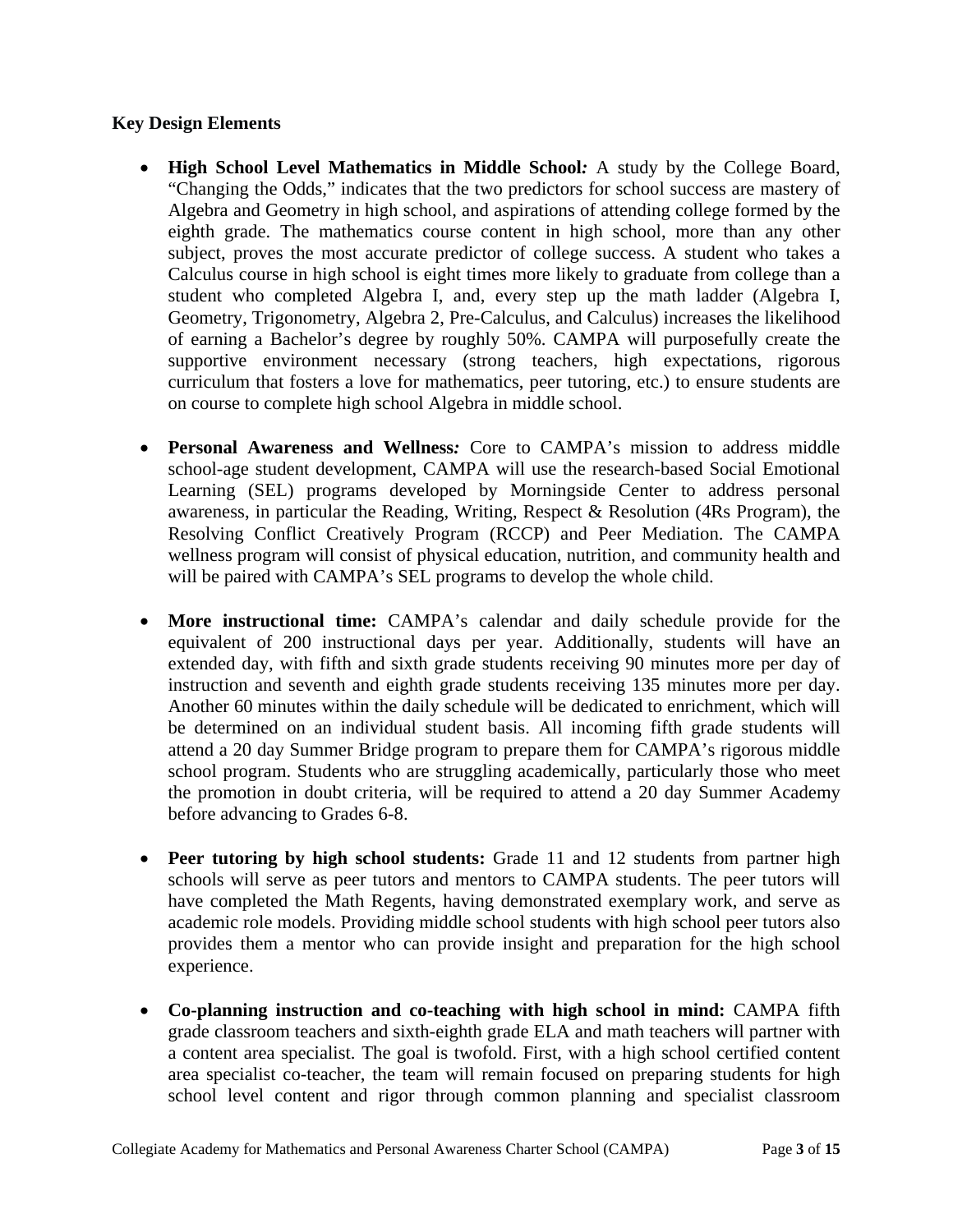modeling. Secondly, the co-teaching model facilitates a greater level of differentiated instruction and small group instruction in a class of heterogeneous learners, particularly in a school community expected to serve a large percentage of at-risk students.

- **SEL to Support Student Achievement:** CAMPA will use the 4Rs Program, RCCP and Peer Mediation programs from the Morningside Center to integrate literacy.
- **Partnering with the Community:** CAMPA seeks to partner with students, parents and the community on its wellness programming. CAMPA is in conversations with the *Live Light Live Right* program at Brookdale University Hospital and the Brownsville Recreation Center about partnering on wellness initiatives.
- **Organizational Structure and Capacity:** CAMPA's organizational structure is designed to maximize support for teachers. The School will employ a robust operations team that will allow the instructional leadership to focus entirely on instruction, including observing and coaching teachers, developing curriculum, and planning professional development.

# **Educational Plan**

The CAMPA Charter School calendar consists of 200 days of instruction; 191 full school days of instruction and 18 days of instruction attending Saturday school. Students will arrive at 7:45 a.m. for breakfast, supervised by school aides and the operations staff, until 8:15 a.m. Students begin their instructional day with a homeroom advisory from 8:15-8:30 a.m. which incorporates the SEL program developed by Morningside Center delivered by the classroom teacher. With the exception of the advisory teachers, all other teachers will have a 7:45-8:15 a.m. prep time. Additionally, CAMPA's teacher schedules provide for dedicated Coaching periods when the class is divided for small group instruction in ELA or mathematics.

All students, whether academically struggling or those who are at grade level in all subjects, will be eligible for enrichment programming and will receive more attention via a daily enrichment period. Specifically, core instruction ends for students at 3:15 p.m. for students in grades 5 and 6 and at 3:45 p.m. for students in grades 7 and 8 at which time all students will transition to one hour of enrichment Monday through Thursday. Students will be placed in small groups with ratios of 1:1, 3:1, 5:1 and 10:1 utilizing teachers and peer tutors to deliver instruction.

Saturday Academy occurs the first and second Saturday of each month. Saturday Academy, like the daily enrichment period, is mandatory for all students regardless of achievement level. Saturday Academy will occur from 10:00 a.m. to 1:00 p.m., and provides students with another opportunity to engage and to overcome academic deficits, address current academic challenges, or continue on an accelerated pace.

During Saturday Academy, peer tutors will co-teach with CAMPA teachers, planning lessons during weekly meetings with teachers for students they support. The initial focus of the partnership with high school will be to employ peer tutors with demonstrated content area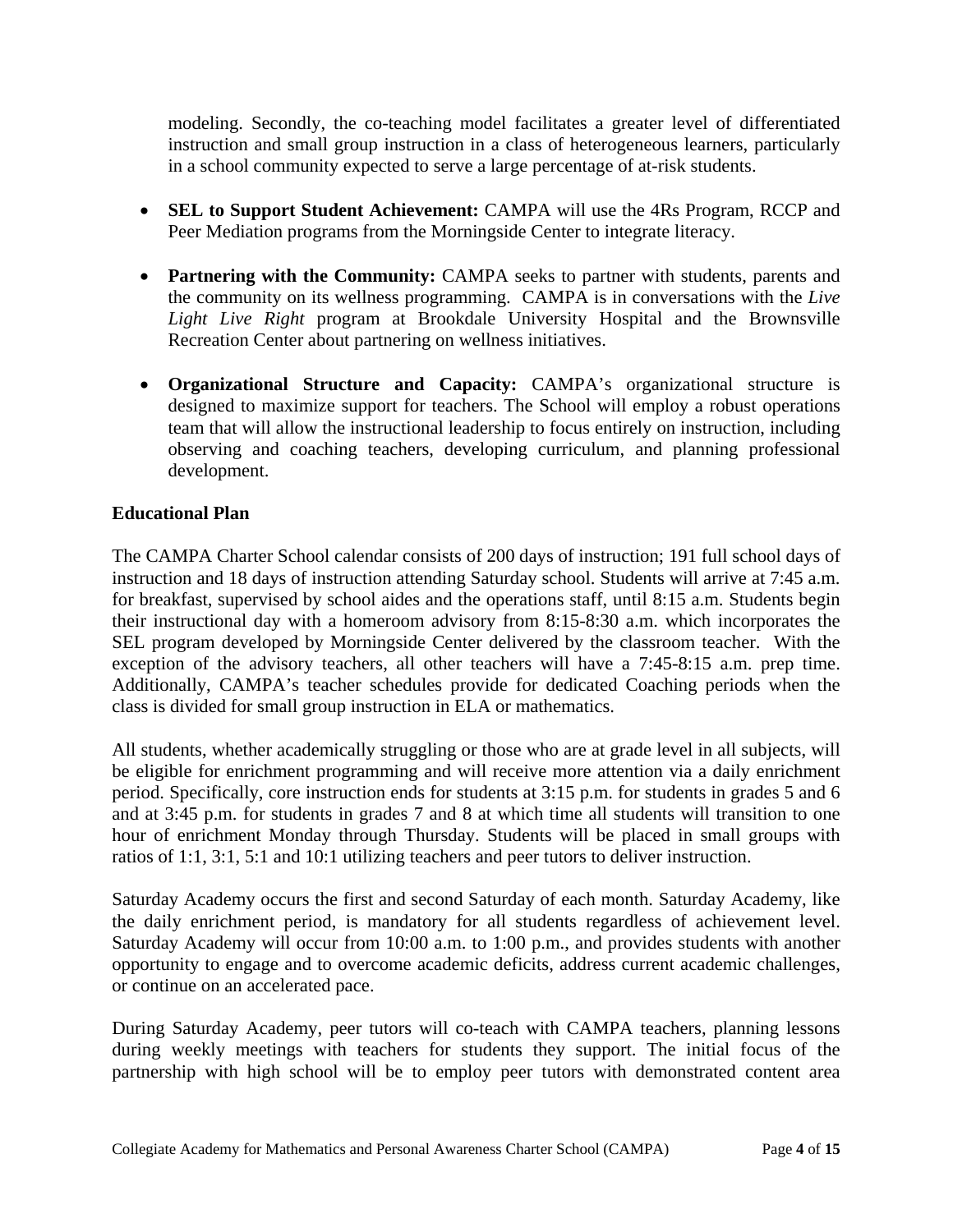expertise in ELA and mathematics to partner with 5th grade students who will enter CAMPA with a diversity of experience and skill level.

The school schedule and calendar will provide time for teacher support, common planning, and professional development. For example, the Math Specialist, licensed for high school mathematics, will co-plan and co-teach with the Grade 5 classroom teachers and with the Grade 6-8 math teachers to model the high school mathematics rigor and depth of content. Daily common planning time will be scheduled for all math and ELA teachers on grade level to meet with each other and the content area specialist. The ELA Specialist will have a similar schedule. The impact of this schedule on Grade 5 classroom teachers and Grade 6 through 8 ELA and Math teachers is that they receive 60-90 minutes of professional development while teaching *daily* and 60 minutes of common planning time with the Specialist and their grade level ELA or math teacher peers *daily*. On Fridays, students will be dismissed an hour earlier to provide teachers with an hour once a week for professional development. There will be an additional three full days during the school year when school is not in session that will be dedicated to teacher professional development.

For one week prior to the beginning of the Summer Bridge for students, the teachers will participate in professional development. Subsequent to this one week, teachers will participate in two weeks of professional development prior to the beginning of the school year. Additionally, teachers and the peer tutors will meet for an hour after every Saturday Academy to analyze the effectiveness of the peer tutoring program and to provide professional development to the peer tutors. Teachers and peer tutors will also meet weekly during teacher prep time at least 60 minutes a week.

To increase teacher engagement in the school's academic decision-making, teachers and leadership will annually engage in a rigorous in-house curriculum development process. It is vital that the process be educator-driven from within CAMPA, rather than simply involve the adoption of off the-shelf programs. Like many successful schools, CAMPA will leverage Wiggins and McTighe's influential *Understanding by Design* concept for curricular design. Research has shown that authentic pedagogy and higher-order thinking and deep-knowledge approaches have significantly more impact on student performance. CAMPA will retain curriculum consultants to prepare the core maps for each subject area. Then, during the two week summer teacher training each year, instructors will be supported in translating grade-level Common Core State Standards (CCSS) and New York State Standards (NYSS) into a set of thematic units grouped around the enduring understandings that are most important for students. Facilitated by the Principal and Achievement Director and supported by subject-area expert consultants as needed, each teacher will start with the relevant CCSS and NYSS standards for his or her grade and subject and map out a sequence of units that address those standards. In later years, the training period will be used to revise and enhance curriculum maps.

CAMPA's ELA learning objectives will be aligned to CCSS and NYSS and focus on reading, writing, speaking, listening and grammar concepts across the content areas to ensure that students increase comprehension, build new knowledge about a variety of subjects and think critically about historical and current events, and technical and scientific issues. CAMPA will use a balanced literacy approach because it integrates various modalities for literacy instruction.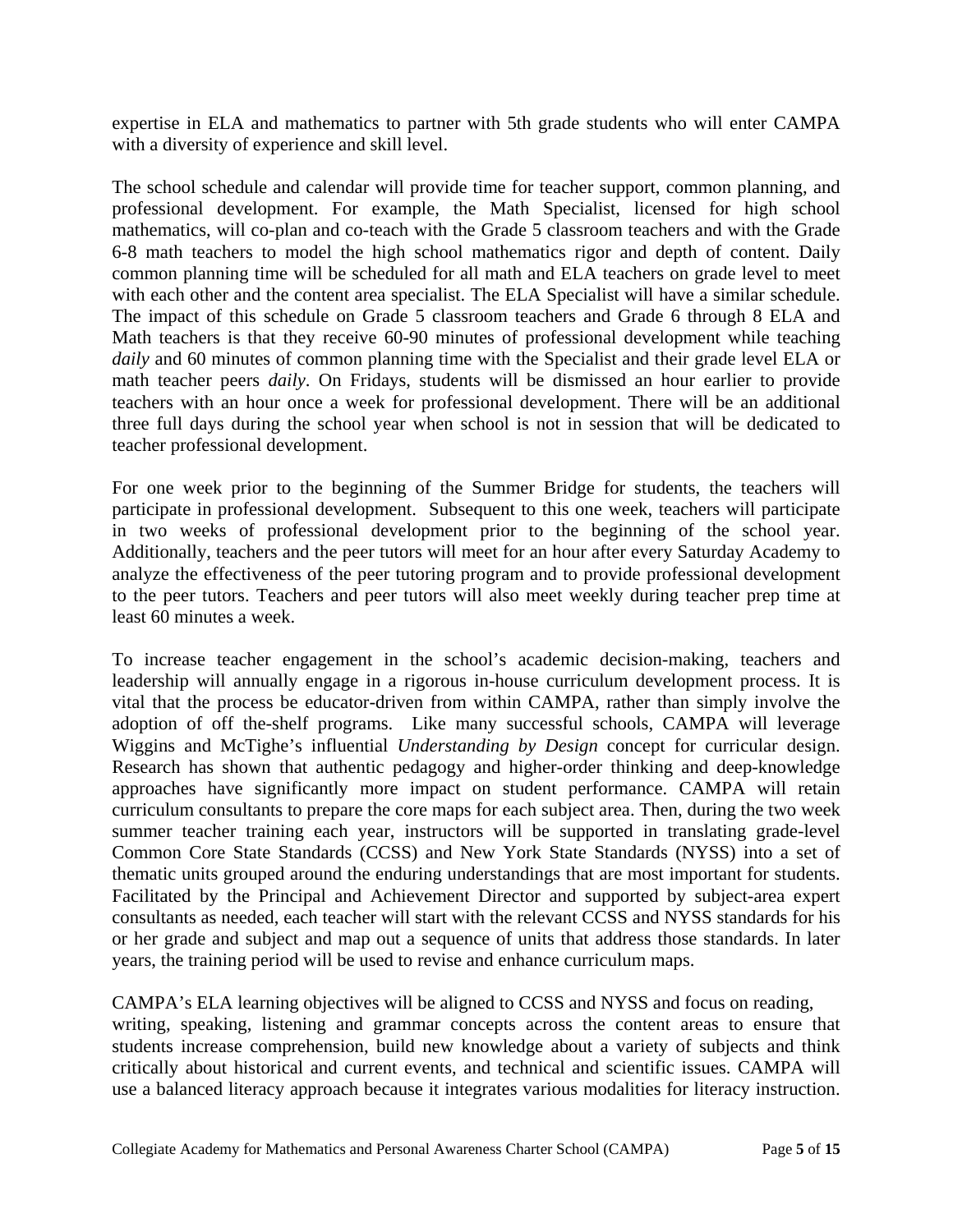In 5th grade, MacMillan/McGraw-Hill *Language Arts Series*, a balanced approach to grammar and writing, will be used as a resource to support instruction. In Grades 6 through 8, *Literature Common Core Bundle* from Glencoe/McGraw-Hill, a series that connects literature through single-focus meaningful questions and ideas, will be used as a resource in teaching the curriculum.

Part of CAMPA's mission is to instill a lifelong passion for mathematics in students that is carried out in high school and college. CAMPA will achieve this objective with a rigorous core mathematics program that fosters the college readiness skills of forming conjectures and drawing real-world connections to content, and begins skill building in preparation for students' study of Algebra. Students will hone problem-solving skills independently, as well as through collaboration and discussion of mathematical concepts—skills stressed in the National Council of Teachers of Mathematics (NCTM) standards. CAMPA will use *Connected Math* and *My Math* as resources in teaching the curriculum.

*Science:* Project-based learning will be applied in Grades 5 through 8. Students will have the opportunity to select topics of interest to investigate, and work collaboratively to develop projects. This method will support rigorous and engaging instruction using the following two resources for teaching science: FOSS and STEM. In the first year for Grade 5 students, CAMPA will use Harcourt, New York City Science textbook, which is supported by the New York City Science Core Curriculum as a resource for instruction. Since most publishers are in the process of developing textbooks for the science alignment to the CCSS, a decision for selecting a book for middle school grades 6 through 8 is pending. Integrated literacy will be used to enrich the learning process, including articles, internet, audio, video, digital literacy, nonfiction and realistic fiction. Students will be expected to read for information, use academic vocabulary, summarize and evaluate and write informative essays to demonstrate the ability to integrate information from multiple sources.

Teachers will learn ways to analyze data to determine student and programmatic needs through planned and purposeful professional development. They will work in grade level teams to determine what the data reveals about instruction and student achievement. Teachers will be expected to create action plans to address any areas of need. School leaders will analyze data from all levels to assess student achievement and programmatic success. Data will be used in a formative way to determine immediate needs to improve achievement as well as in a summative way to inform decision making for the future of the school. Teacher hiring, program development and scheduling are just a few aspects of the school community which will be predicated on the results of school wide data. The board of trustees will be presented a monthly data picture of the school's students and programs and use the data to consider implementation of staff recommendations for changes which will bolster the existing program or capitalize on areas of success that exist. Teachers will engage students in planning academic goals for themselves and discuss how they are progressing toward achieving them.

Project-based learning is an approach designed to engage students in investigations of their choosing because it is interdisciplinary and the responsibility of learning is released from the teacher and gradually given to the student. The Social Studies themes of history, geography, economics, civics, citizenship and government, which are woven into the fiber of each region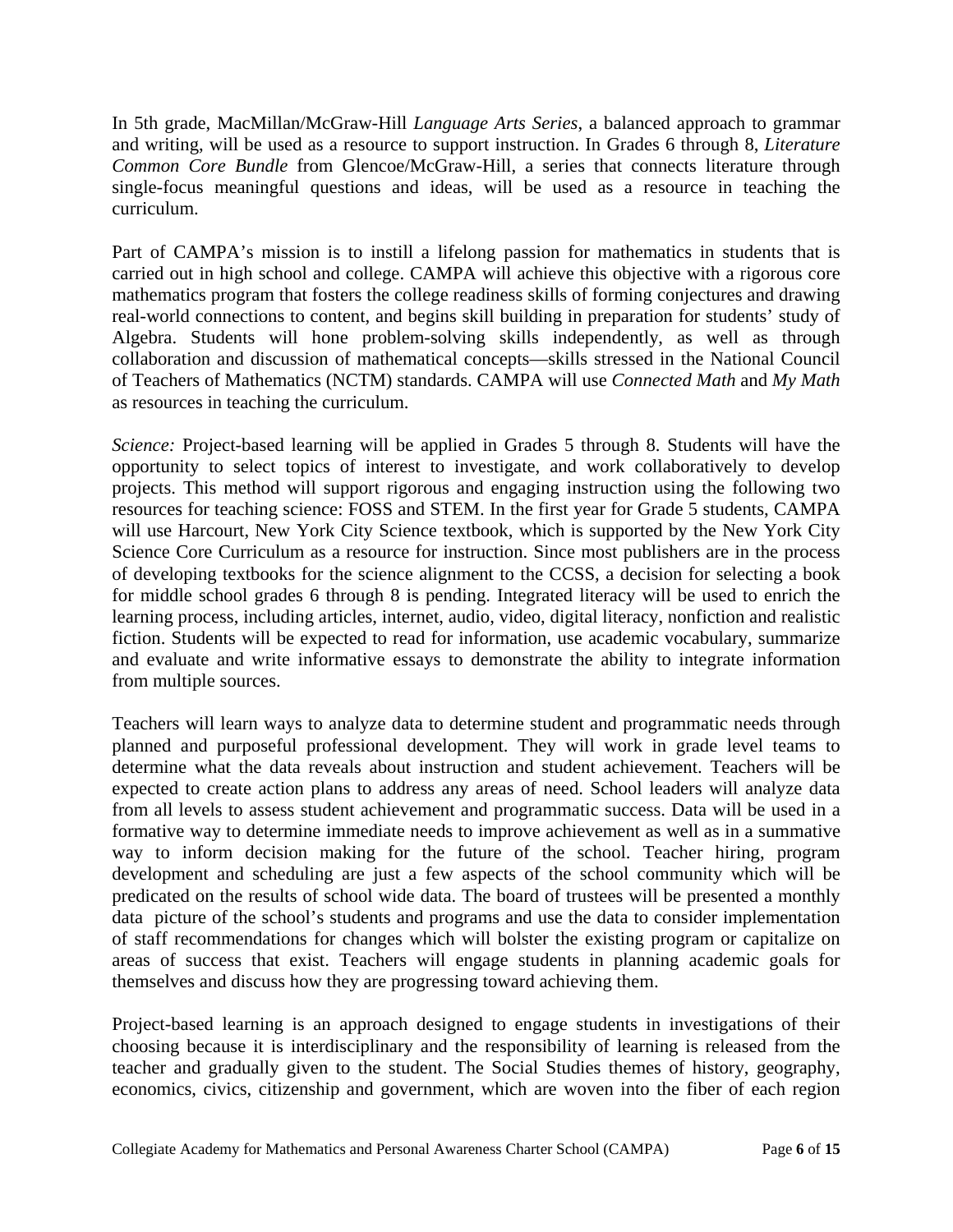studied, will be evident in each project. Students will be expected to debate, form opinions, present facts in a sequential logical manner (verbally and in writing with the use of technology), cite sources, evaluate facts, participate in conversations, think and write critically. Students will read varied texts, documents, DBQ's, trade books and articles on the themes to assist in formulating understanding of the big ideas.

CAMPA will administer formative, summative, and norm-referenced assessments; analyze assessment data, and develop action plans for students. The Principal in the first year and the Achievement Director in future years will manage the assessment. The Principal and Achievement Director will be responsible for ensuring assessments are administered and scored with validity and will prepare analyses of student data for review by the school leaders and teachers. Friday afternoons will be reserved for all-school professional development each week, and a key recurring feature of these weekly meetings will be time for all staff to review data from interim assessments and coursework grades. These data reviews, facilitated by the Principal or Achievement Director will serve to identify concepts for re-teaching and to identify standards where a teacher may need to try a different approach. In addition, these data reviews will identify standards at the student-level that should become a priority for academic intervention.

Additionally, CAMPA teachers will use assessments to revise pacing, differentiate lessons, remediate skills or content, group students, select students for interventions, assess professional growth and progress, and communicate with students, parents, and families. The Principal and Assistant Principal will use assessments to design, review, and revise curriculum, evaluate teachers and instructional methods, and make decisions about PD and assess its efficacy. Assessment data will also be used to inform decisions about student promotion and determine school progress towards student achievement goals.

Parents and students will be made aware of student achievement data through a variety of mechanisms, including weekly newsletters or teacher phone calls (once per week on average) to inform parents of both positive and negative developments. More formally, four times per year students will receive a Report Card with course grades for each class. For subsequent Report Cards, any parent whose student who is on track to fail a course will meet with the teacher. At those conferences, teachers will discuss the student's data and indicate areas of improvement and school and parent strategies for providing support. The board of trustees will receive regular reports on student achievement data at each monthly meeting. Data presented will include baseline data, interim and end of unit assessment data, NYS practice test data and NYS standardized test data. The data will be presented against charter goals. The board will review assessment results throughout the year as they are generated and will also take a holistic look at the school's achievement data prior to the beginning of the following school year as a way of evaluating the Principal and setting strategic priorities for the school.

CAMPA's mission can only be achieved if classrooms are safe and teaching is uninterrupted. The School's board, leadership and staff are committed to establishing a positive school culture and will collaboratively solve problems and continually share best practices across the organization in order to maintain it. CAMPA will maintain a safe and orderly environment by incorporating respect, integrity and honesty into its educational program. Teachers will strive to encourage all students to develop a sense of self-control and respect for themselves and others.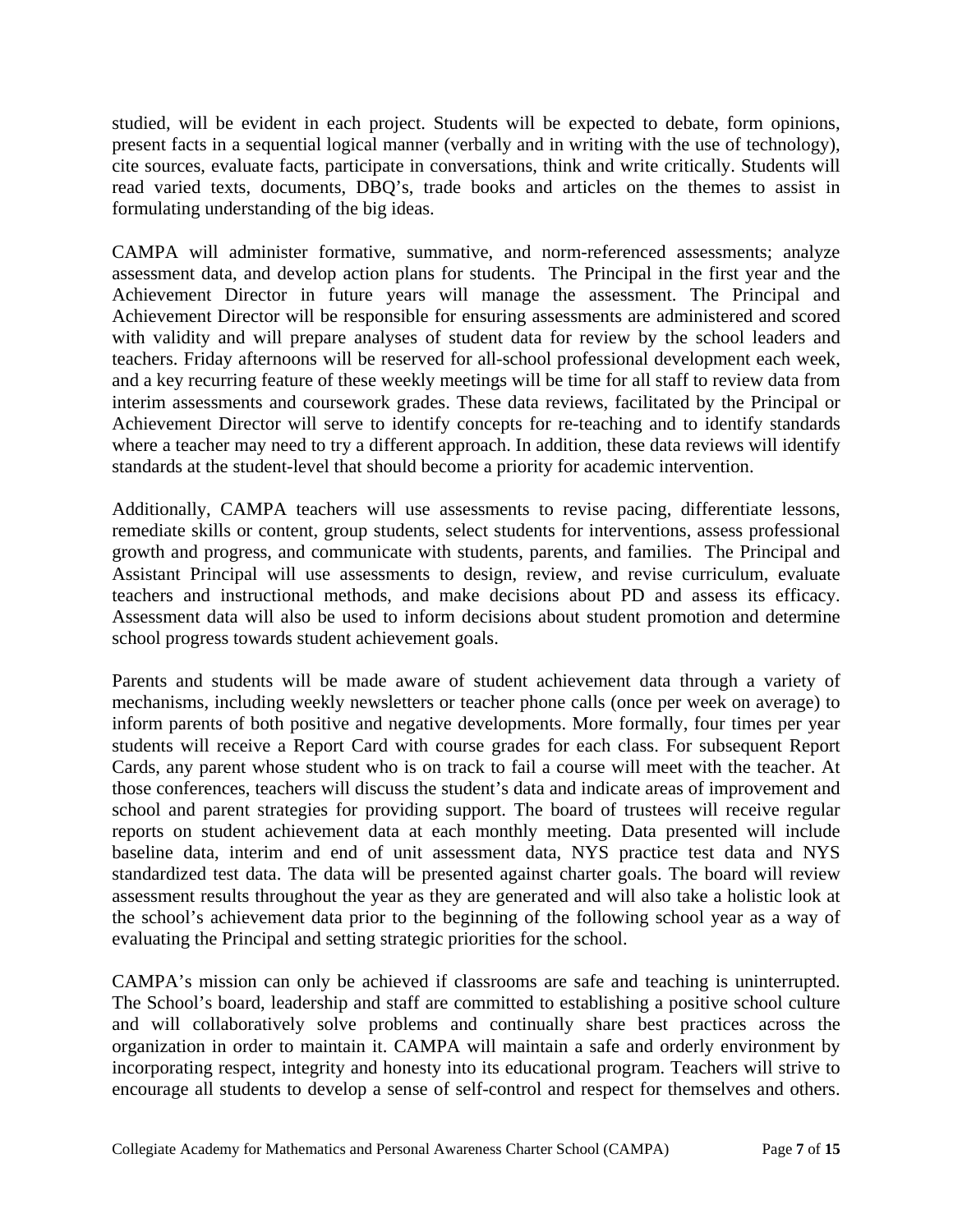Infractions will be dealt with gently but firmly, in accordance with the CAMPA Student Discipline Code. CAMPA leadership and its board will regularly review attendance and suspension data alongside anecdotal data gathered from teachers, parents and students to evaluate the effectiveness of the discipline policy and make amendments as necessary.

# **Community Outreach**

The applicant group has engaged in rigorous, ongoing efforts of outreach to inform and solicit input from the Brooklyn CSD 19 community regarding how the proposed School intends to address the educational and programmatic needs of students. The applicant group held a number of community forums, distributed informational brochures in various locations throughout the community, made presentations to community based organizations and local public school officials, met with members of State and local legislatures, and invited the public to comment via the proposed school's website, email address, or phone. The applicant group has considered community feedback in its school design.

# **School Governance and Leadership**

Including the lead applicants, Ms. Viola Abbott and Mr. Daryl Rock, the planning team consists of twelve individuals representing experienced educators, professionals in law, management, and finances, community members, and students. Eleven of the individuals are named in the application as proposed members of the initial board of trustees, and each has provided a completed School Trustee Background Information form, Statement of Assurance and resume or curriculum vitae. As required, the applicant group has provided a set of draft by-laws and a draft code of ethics.

The proposed initial members of the board of trustees are described below:

- **Viola Abbott**, Co-founder and Co-Lead Applicant, is currently an educational consultant with the New York City Department of Education's Leadership Program. She is a member of the East New York community member with over 30 years experience as a NYCDOE teacher, math coordinator, principal and superintendent in Brooklyn. She taught at Bank Street and Columbia University's Principal Academy.
- **Daryl Rock,** Co-founder and Co-Lead Applicant, is currently an educational consultant. He has 25 years of experience as a NYCDOE and charter school teacher, principal, and superintendent. Mr. Rock is a former Superintendent of the Harlem Children Zone Promise Academy Charter Schools.
- **Deborah Knight** is a Principal Mentor with the New York City Department of Education. She has 35 plus years experience as teacher, math coordinator, reading teacher, assistant principal and principal. Ms. Knight is the founding principal of a new school in Bedford Stuyvesant.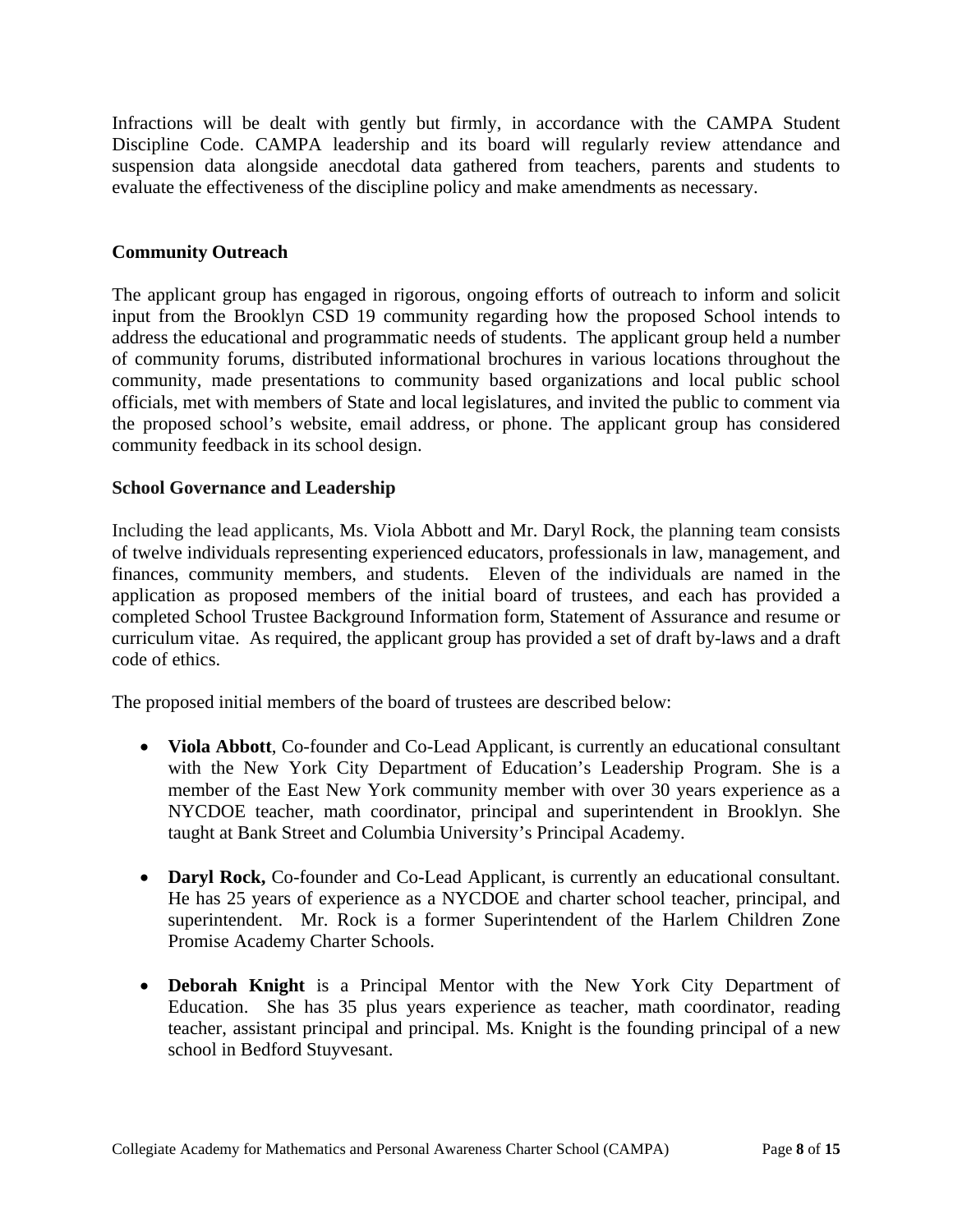- **Jeannie Lopez, Esq.** is a Deputy Bureau Chief of the Brooklyn District Attorney's Office. She graduated from Brooklyn Law School.
- **Julia McDonald** is had 35 years of experience as a Human Resources Professional with Bank of New York. She is lifelong community member of East New York.
- **Joan Ramsey** is a Professor of Education at Mercy College Co-founder. She has over 30 years of experience as a NYCDOE teacher, principal and professional developer.
- **JoAnne Challenger** is a Senior Consultant with ENSYNC Diversified Management Services. She has more than 30 years of experience as a NYCDOE teacher and principal. Ms. Challenger is also an Assistant Professor at Mercy College.
- **Larry Hughes** is a Certified Financial Planner with the American Portfolios Financial Services. He Certified Financial Planner with 15 years experience on Wall Street and with American Portfolios Financial Services, Inc.
- **Lori Bennett** is an Education Consultant, with 35 years of experience as a NYCDOE teacher, math coordinator, principal and middle school superintendent. She is also a founding principal of a new school and a former NYCDOE Director of Middle School Initiatives.
- **Michele Weekes** is a lifelong resident of Bedford Stuyvesant with 35 years of experience as a NYCDOE teacher, assistant principal and principal. She was 15 year principal of the elementary school she attended as a child.
- **Rana Khan** is a Vice President of Policy and New Schools at the Newark Charter Schools Fund. She is a former Chief of Staff and Director of Space Planning at the New York City School Construction Authority and also has experience as a charter authorizer with the NYC DOE.

**Nordia Messam** served as a planning team member but will not continue on as a member of the board of trustees. She is a 2013 graduate of Brooklyn Technical High School in Media Communications, and is interested in filmmaking and animation.

CAMPA has established clearly defined roles and lines of authority, so each staff member has have a clear understanding of his or her responsibilities. CAMPA will rely on a strong centralized leader overseeing all aspects of the organization as Principal, supported by an Assistant Principal, Achievement Coordinator and a Coordinator of Student and Community Affairs. The instructional staff includes a range of classroom and specialized teachers and, on the operations side, the Finance and Human Resources Director leads the operations staff.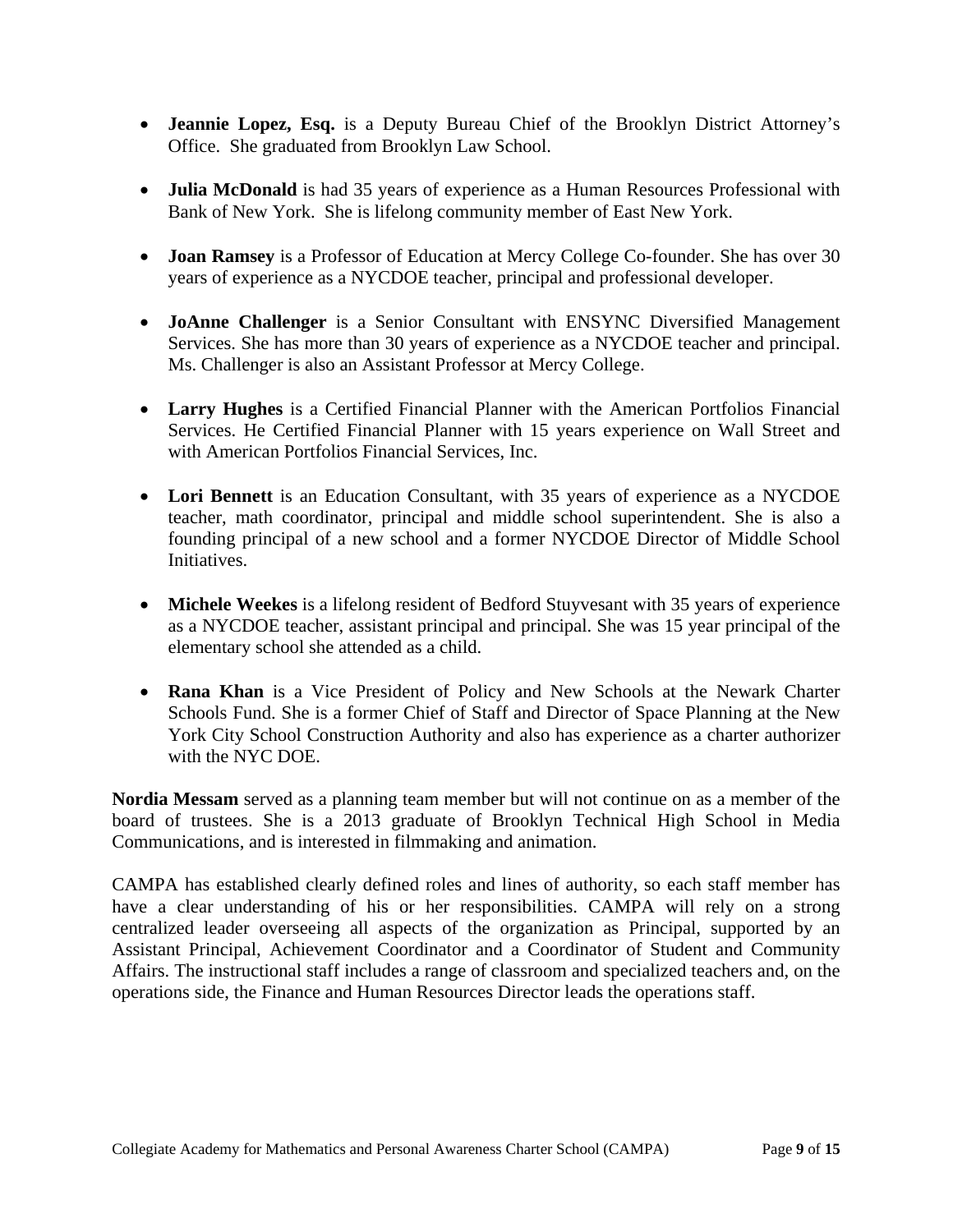# **Facility**

<u>.</u>

CAMPA has identified a private facility in which to house the proposed charter school. The founders seek to occupy the proposed charter school in three modular classroom buildings, which are owned by the Bethlehem Baptist Church (the Church). The Church has committed to lease the space to CAMPA at a favorable rate. Each of the modular units contains approximately 9,000 square feet and includes 10 classrooms, office space and bathrooms. In its first year, CAMPA will utilize one modular and expand to all three modules by Year 3.

# **Projected Fiscal and Programmatic Impact on District of Location**

The applicant group provided an analysis of the fiscal and programmatic impact of the proposed school on public and non-public schools in York City, indicating that the fiscal impact of the CAMPA Charter School on the New York City School District public schools is expected to be nominal.

The New York State Education Department ("Department") also conducted additional analysis on the projected fiscal impact of the School on its district of residence, the New York City School District ("NYCSD"), which is summarized below.

# **Table 2: Projected Fiscal Impact upon District of Location, 2014-15 to 2018-19**

| Year    | Number of<br><b>Students</b><br><b>Enrolled</b> in<br><b>Charter School</b><br>Per Year <sup>1</sup> | <b>Charter School</b><br><b>Basic Tuition</b><br>Rate <sup>2</sup> | <b>Total Charter</b><br><b>School Basic</b><br><b>Tuition Only</b> | <b>Estimated</b><br><b>District Special</b><br><b>Education</b><br>Payment <sup>3</sup> | <b>Total District</b><br><b>General Fund</b><br>Budget <sup>4</sup> | Percent of<br><b>District</b><br><b>Budget</b> |
|---------|------------------------------------------------------------------------------------------------------|--------------------------------------------------------------------|--------------------------------------------------------------------|-----------------------------------------------------------------------------------------|---------------------------------------------------------------------|------------------------------------------------|
| 2014-15 | 125                                                                                                  | \$15.224                                                           | \$1,903,000                                                        | \$284,752                                                                               |                                                                     | $0.011\%$                                      |
| 2018-19 | 455                                                                                                  | \$17,754                                                           | \$8,078,070                                                        | \$1,208,746                                                                             | \$19,864,726,000                                                    | 0.047%                                         |

The calculations above assume charter school basic tuition rates in the charter period (2014-15 through 2018-19) based on a trend analysis calculated by the Charter School Office and approved by the Department's State Aid Office. In order to conservatively avoid underestimating the fiscal impact that the charter school will have on the district going forward, the Department is assuming no growth in the New York City School District budget during the duration of the school's charter.<sup>5</sup>

<sup>&</sup>lt;sup>1</sup> Source: The Collegiate Academy for Mathematics and Personal Awareness Application

<sup>&</sup>lt;sup>2</sup> Source: Education Law §2856(1)(a)(iii) and NYS Education Department Office of State Aid Charter School Basic Tuition Rate Analysis, Fall 2013

<sup>&</sup>lt;sup>3</sup> Based on 2012-13 calculated special education classification rate for the district of location, as collected by NYSED Information and Report Services

<sup>4</sup> Source: The City of New York Adopted Financial Plan, 2013-2017, http://www.nyc.gov/html/omb/downloads/pdf/adopt13\_fp.pdf 5

 $\frac{1}{2}$  Additional notes: While the school has included other federal grants and/or funds that may flow through the district to be received by the school in its proposed budget, this analysis does not account for these sources of potential revenue, nor does it include the value of certain services (e.g. transportation) that the district is required to provide the charter school. However, the analysis also does not account for district per-pupil expense and overall resource savings that are likely to result from a reduction in the number of students attending district public schools as a result of students attending nonpublic schools located in the school district.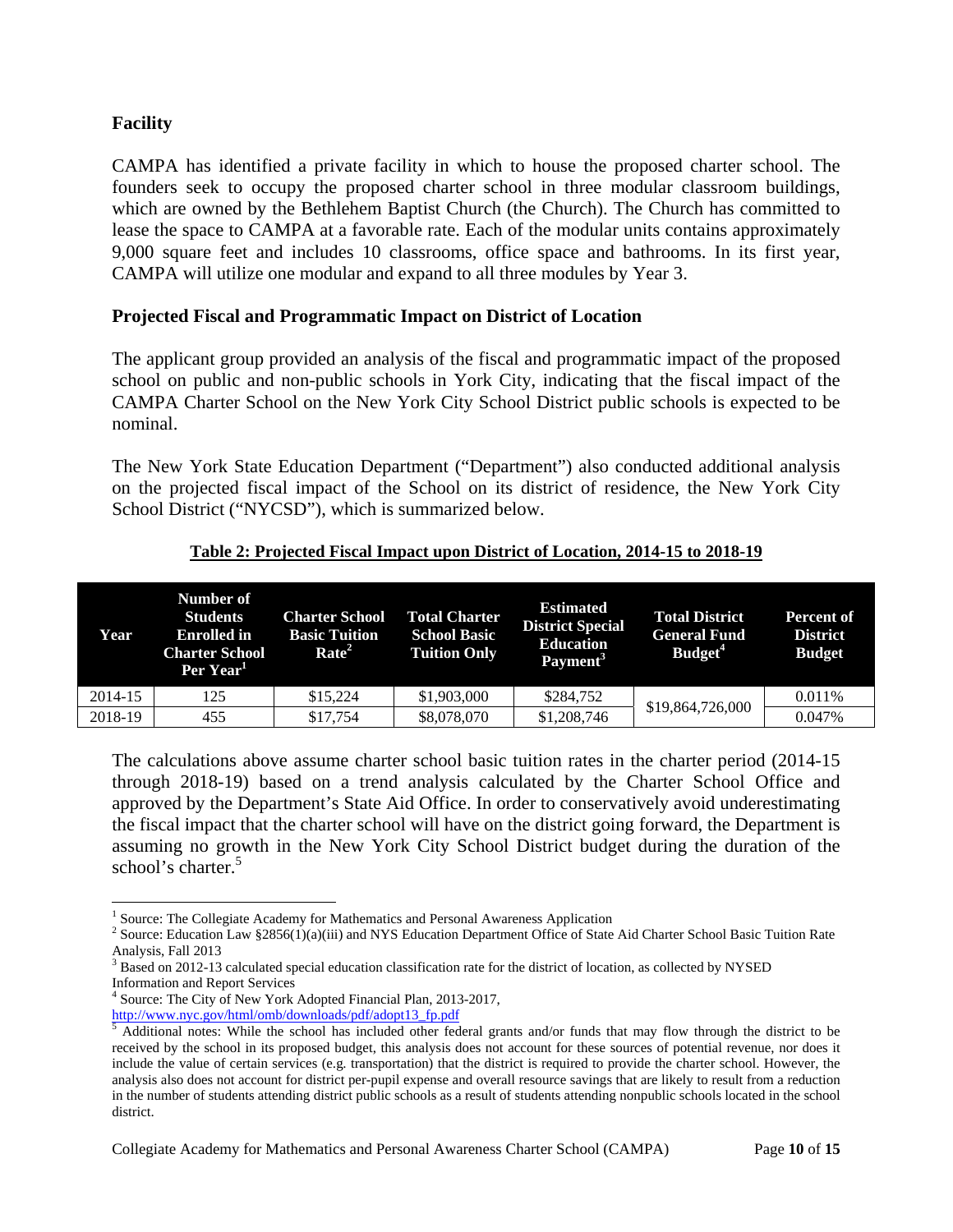It should be noted that, given the nature of district-based per-pupil funding, the estimates made by the Department in conducting this analysis are subject to unpredictable financial fluctuations. For forecasting purposes, the fiscal impact of this charter school on the district in which it will be located assumes that:

- There will be no fluctuation in the grade levels served by existing charter schools over the course of the charter term;
- The charter school will be able to meet its projected maximum enrollment;
- All students will come from the district of location; and
- All students will attend every day for a 1.0 FTE.

The specifics of the school's enrollment composition are still unavailable; however, the Department acknowledges that the programmatic and fiscal impact of the proposed charter school on other public and private schools in the same area will also be influenced by the proportion of charter school enrollees that would have attended a same-district public or private school had it not been for the presence of this charter school.

Below, for reference, please find additional data on New York City Community School District 19.

| Table 3: 2011-12 Demographic Detail for Proposed District of Location: |
|------------------------------------------------------------------------|
| New York City Geographic District #19 - Brooklyn <sup>6</sup>          |

|                                   | <b>Total District Enrollment</b> |         | Grade 5 |          |
|-----------------------------------|----------------------------------|---------|---------|----------|
| <b>All Students</b>               | 25,440                           |         | 1,969   |          |
| American Indian/Alaska Native     | 205                              | $0.8\%$ | 15      | $0.8\%$  |
| Asian/Pacific Islander            | 1,586                            | $6.2\%$ | 163     | 8.3%     |
| <b>Black</b>                      | 13.049                           | 51.3%   | 924     | 46.9%    |
| Hispanic                          | 10.254                           | 40.3%   | 852     | 43.3%    |
| <i>Multiracial</i>                | 17                               | $0.1\%$ |         | $0.0\%$  |
| White                             | 329                              | $1.3\%$ | 15      | $0.8\%$  |
| <b>Economically Disadvantaged</b> | 23,207                           | 91.2%   | 1,907   | 96.9%    |
| Limited English Proficient        | 3,007                            | 11.8%   | 234     | 11.9%    |
| <b>Students with Disabilities</b> | 3.796                            | 14.9%   | 304     | $15.4\%$ |

*Charter Term Year 1 Grade Configuration Based on 2011-12 District Demographics* 

 6 Source: Student Information Repository System (SIRS) 2011-12 Report 303 BEDS Day Enrollment Verification Report by Location of Enrollment & Student Subgroup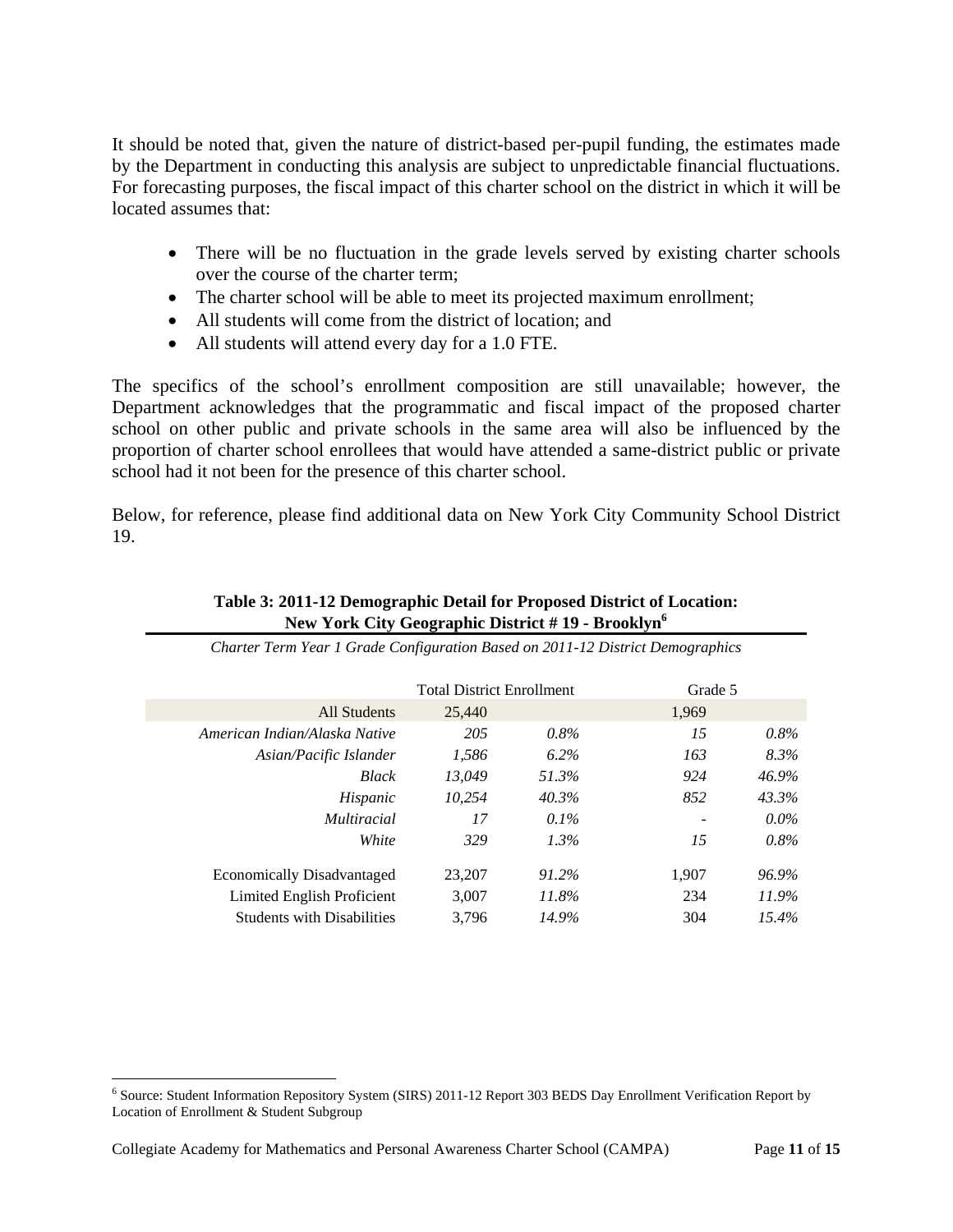| $NYC$ #19  |     |     |     |     |
|------------|-----|-----|-----|-----|
| ELA        | 39% | 30% | 31% | 24% |
| Math       | 53% | 43% | 38% | 34% |
| <b>NYS</b> |     |     |     |     |
| ELA        | 58% | 56% | 52% | 50% |
| Math       | 67% | 65% | 65% | 61% |

**Table 4: 2011-12 Academic Proficiency Rates on NYS Exams Based on Grade Configurations for Proposed School7**

# **Public Hearing and Public Comment**

As required by the Charter Schools Act, the New York City Department of Education (NYCDOE) held a hearing on October 24, 2013 to solicit comments from the community concerning CAMPA Charter School. The hearing was attended by ten members of the community. No comments were received concerning the proposed charter school application.

The Department directly notified the Chancellor of the NYC DOE, as well as public and private schools in the region, of the charter school application and issued an open call for written public comment via the State Education Department Charter School Office website. The Chancellor was contacted by letter and invited to comment directly. Chancellor Walcott recommends this charter application to support the children of New York City stating that, "The NYC DOE found this proposal to be well-designed, offering a rigorous educational model."

# **Application Review Process**

1

On September 3, 2013, as required by the New York State Charter Schools Act, the New York State Education Department (the "Department") released the 2013 Request for Proposals ("RFP") to Establish Charter Schools Authorized by the Board of Regents. The charter school application process used by the Board of Regents and the Department during the 2013 RFP cycle is multi-stage and designed to ensure that any charter school applicant presented to the Board of Regents for possible approval demonstrates a detailed and complete school design plan that:

- includes a clear plan to meet or exceed enrollment and retention targets for students with disabilities, students who are English language learners, and students who are eligible to participate in the federal free reduced-price lunch program;
- provides evidence of public outreach that conforms to the process prescribed by the Regents for the purpose of soliciting and incorporating community input regarding the proposed charter school;

<sup>&</sup>lt;sup>7</sup> Source: Student Information Repository System (SIRS) 2011-12 Report 101 High School Accountability Data Verification Report; 2011-12 Report 102 Elementary/Middle-Level Accountability Data Verification Report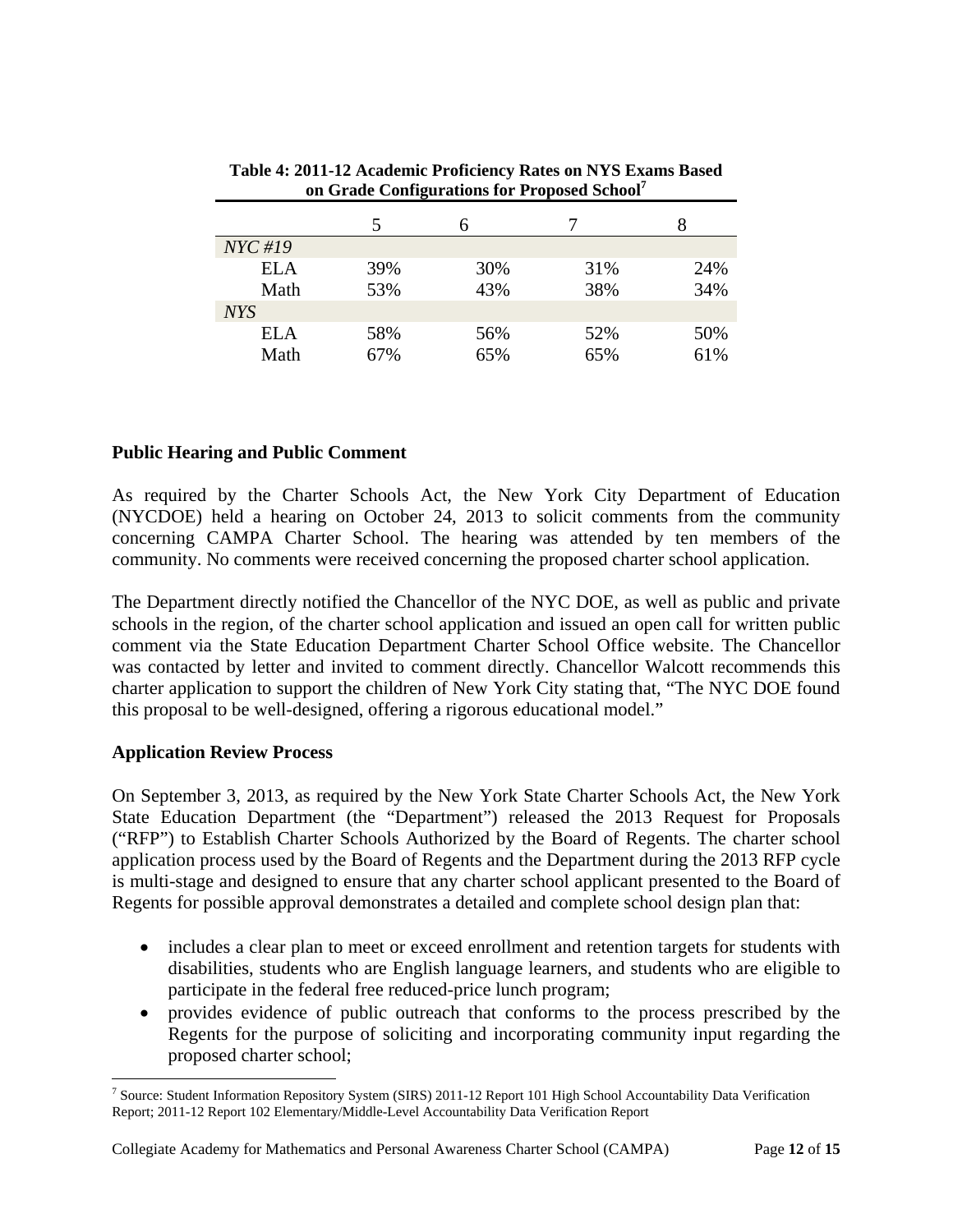- meets all requirements set forth in the Charter Schools Act as well as all other applicable laws, rules, regulations;
- demonstrates the ability to operate the school in an educationally and fiscally sound manner;
- is likely to improve student learning and achievement and materially further the purposes of the Act; and
- would have a significant educational benefit to the students expected to attend the proposed charter school.

In addition, the applicant group and founding board of trustees must demonstrate appropriate knowledge, capacity, and abilities to effectively create, maintain, and oversee a high-quality charter school.

During 2013, a total of 99 letters of intent were submitted in two rounds (February and September). After an initial review process, a total of 46 applications were evaluated in 2013, including the application for the Collegiate Academy for Mathematics and Personal Awareness (CAMPA) Charter School.

To assess whether to recommend approval or denial of the charter application to the Board of Regents, the Department established review panels to thoroughly evaluate each full application. Each panel was made up of professional expert consultants, peer reviewers who are school leaders and educators active in charter and public schools in New York, as well as qualified Department staff members. The review panel members reviewed, rated, and commented on each section of the application according to the criteria published in the Application Kit.

Department staff conducted a two-hour capacity interview with twelve members of the founding group, eleven of whom will serve on the initial board of trustees for the proposed CAMPA Charter School, on May 22, 2013. Questions posed to the proposed initial trustees included general questions around New York State Charter School Law, roles and responsibilities of the school community and the board to the community and various stakeholder groups as well to as the Board of Regents as authorizer. To fully understand the proposed academic program, governance role and fiscal viability of the proposed School, targeted questions were asked to clarify information provided in the full application.

The responses demonstrated adequate knowledge and grasp of key areas. Members of the applicant group as a whole and individually demonstrated knowledge of the charter school application and the proposed School. Structures, systems, protocols and procedures are in place to permit the board to effectively govern the School. The applicants addressed questions posed with specific and detailed information that presented a clear, realistic picture of how the School expects to operate.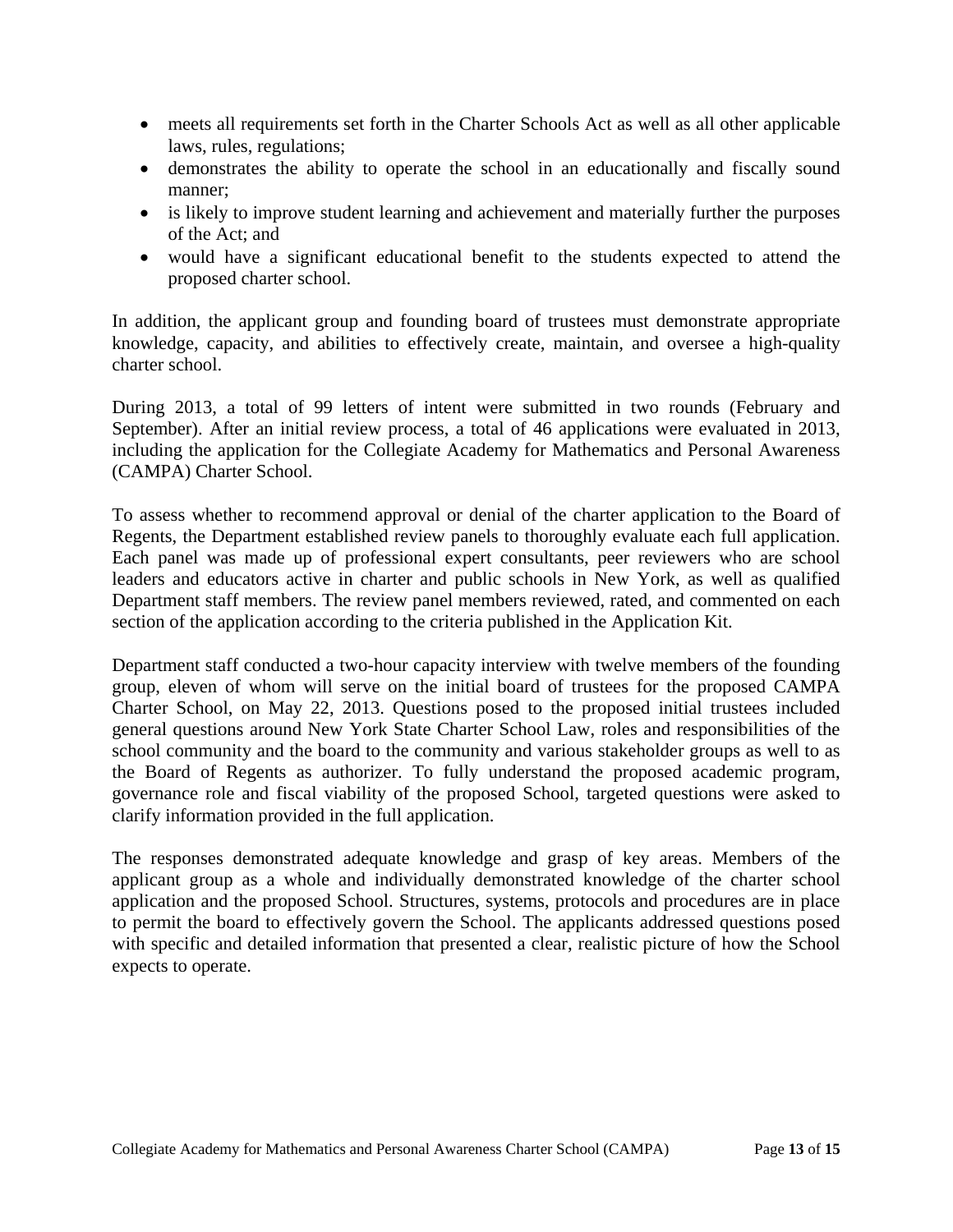# **Findings**

Based on the comprehensive review of the application and of the applicant, founding group, and proposed board of trustees, the Department makes the following findings:

- 1. The charter school described in the application meets the requirements of Article 56 of the Education Law (as amended) and other applicable laws, rules, and regulations.<sup>8</sup> This finding is based on the following (among other things):
	- the applicant has included in the application the information required by  $\S 2851(2)$
	- the proposed charter school would meet or exceed enrollment and retention targets, as prescribed by the NYS Board of Regents,<sup>9</sup> of students with disabilities, English language learners, and students who are eligible applicants for the federal free and reduced price lunch program as required by Education Law subdivision 2852(9  $a)(b)(i)$
	- the applicant has conducted public outreach to solicit community input regarding the proposed charter school and to address comments received from the impacted community concerning the educational and programmatic needs of students in conformity with Education Law subdivision 2852(9-a)(b)(ii).
- 2. The applicant has demonstrated the ability to operate the proposed charter school in an educationally and fiscally sound manner.<sup>10</sup> This finding is based on the following (among other things):
	- The presentation in the application of a sound description of key features that are core to the school's overall design, and which rigorously addresses the criteria outlined in the Department's RFP in the areas of mission; key design elements; enrollment, recruitment and retention;, and community to be served.
	- The presentation in the application of a sound educational plan, which rigorously addresses the criteria outlined in the Department's RFP in the areas of achievement goals; school schedule and calendar; curriculum and instruction; assessment; school culture and climate; and special student populations and related services.
	- The presentation in the application of a sound organizational and fiscal plan, which rigorously addresses the criteria outlined in the Department's RFP in the areas of founding group capacity; board of trustees and governance; management and staffing; evaluation; professional development; facilities; insurance; health, food and transportation services; family and community involvement; financial management; budget and cash flow; pre-opening plan; and dissolution plan.

<u>.</u>

 $8$  Education Law  $$2852(2)$  (a).

<sup>&</sup>lt;sup>9</sup> Note, the data upon which to base the enrollment and retention targets mandated by the amendments to the Act was not available at the time the statute mandated the RFP be issued. As a result, the Department evaluated the plans for student enrollment, recruitment, and retention plans of each class of student referenced in the amendments to the Act such that the Department could make the determination that the applicant would meet or exceed the enrollment and retention targets when developed. During the first year of the charter term, the Department will develop such targets and incorporate these targets into the school's charter agreement performance expectations.

<sup>10</sup> Education Law §2852(2) (b).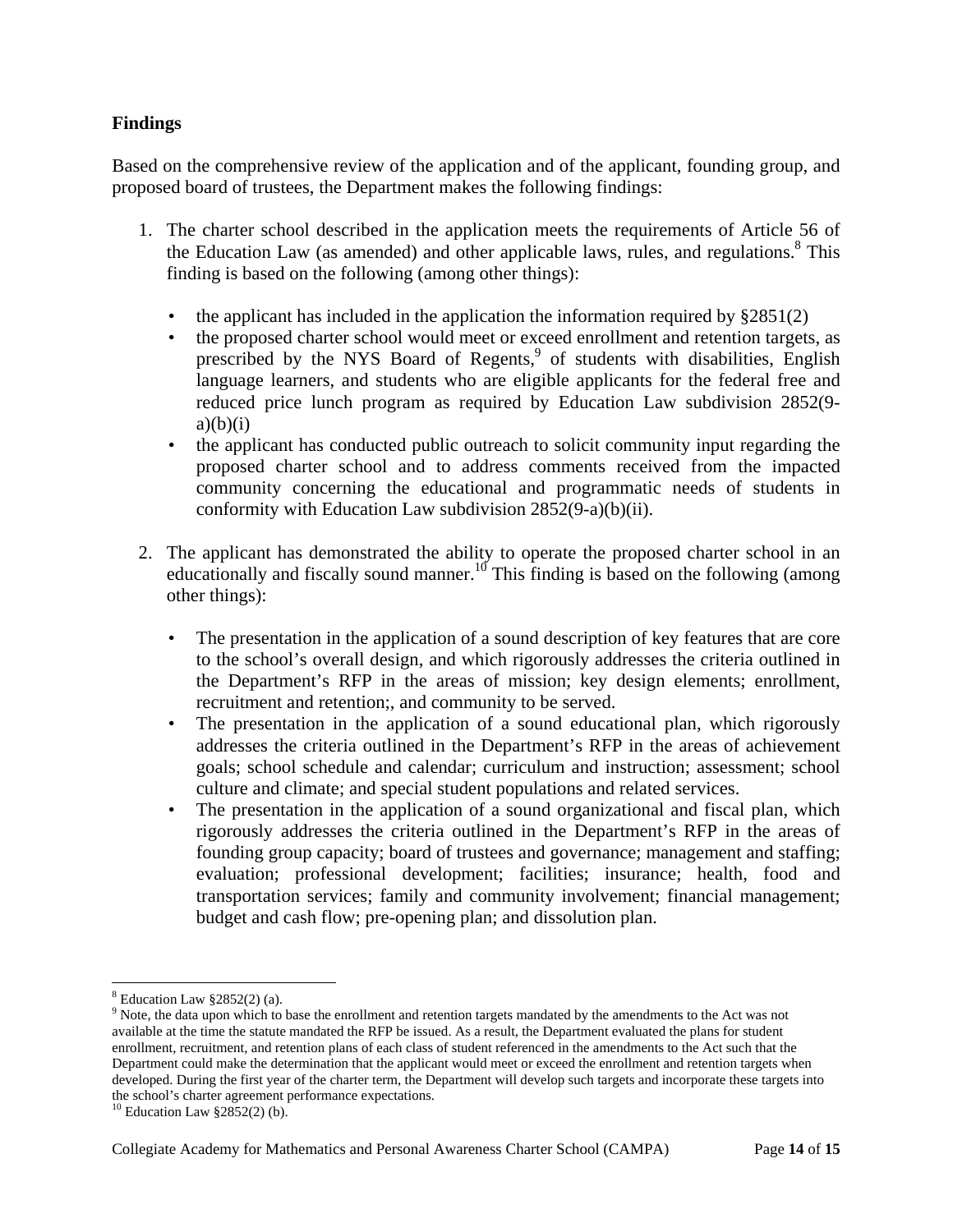- An understanding of the New York State Charter Schools Act, and the skill, will and capacity to successfully launch and operate a high quality public charter school.
- 3. Granting the proposed charter is likely to improve student learning and achievement, will materially further the purposes of the Act<sup>11</sup> and will have a significant educational benefit to the students expected to attend the charter school.<sup>12</sup> This finding is based on the totality of the information presented in the application and during the application review process, as summarized in this document.

# **Recommendation**

Based on the Department's review and findings, Commissioner John B. King, Jr. recommends that the New York State Board of Regents approve the proposal to establish the Collegiate Academy for Mathematics and Personal Awareness (CAMPA) Charter School to open in 2014 in New York City.

 $\overline{a}$ 

<sup>&</sup>lt;sup>11</sup> Education Law  $§2852(2)$  (c).

<sup>&</sup>lt;sup>12</sup> As applicable pursuant to  $\S 2852(2)$  (d).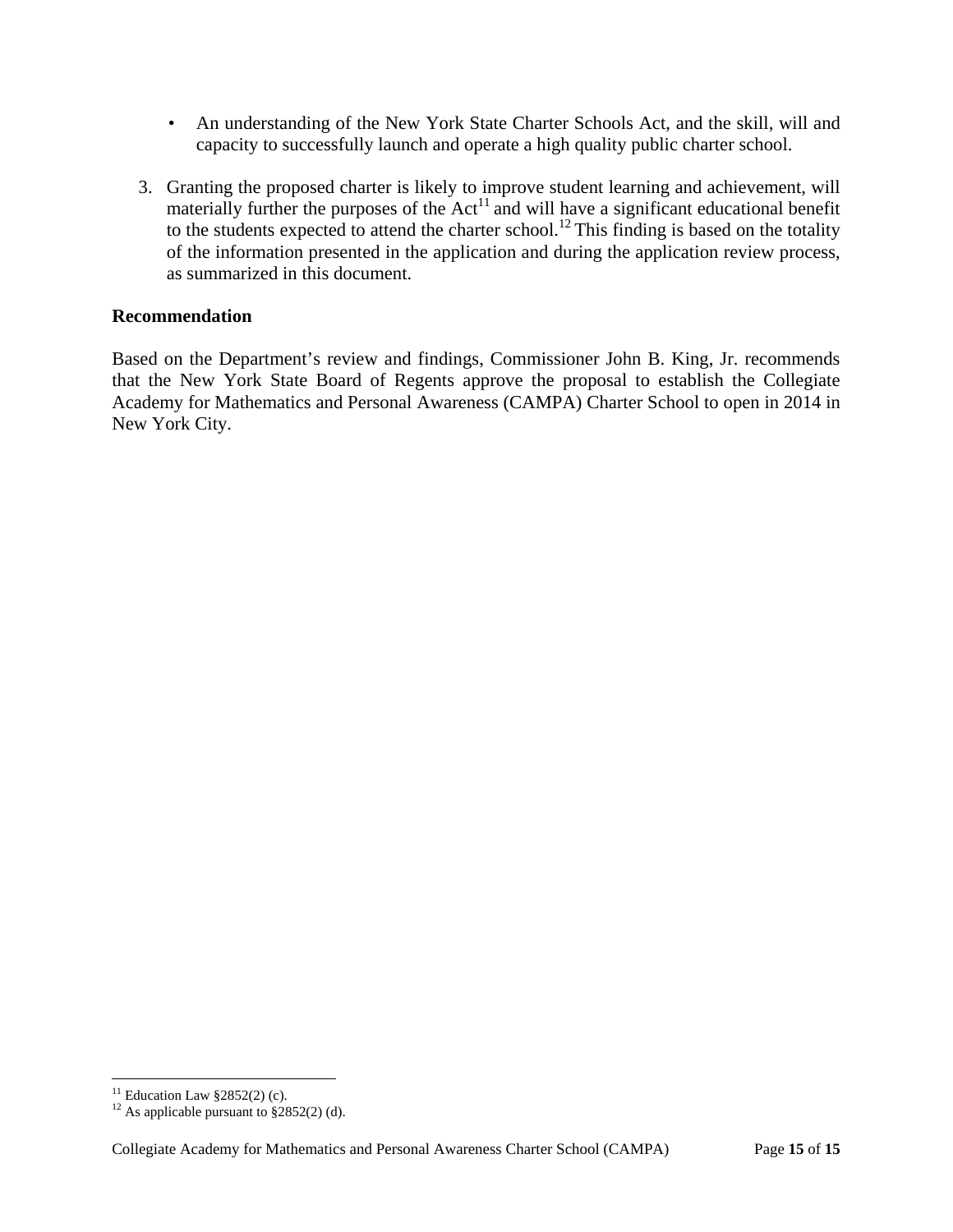

# New York State Education Department Charter School Office

# **Charter School Application Summary, Findings, and Recommendation**

Application in response to the New York State Education Department 2013 Request for Proposals to Establish Charter Schools Authorized by the Board of Regents to establish the proposed:

# **Compass Charter School**

**December 2013**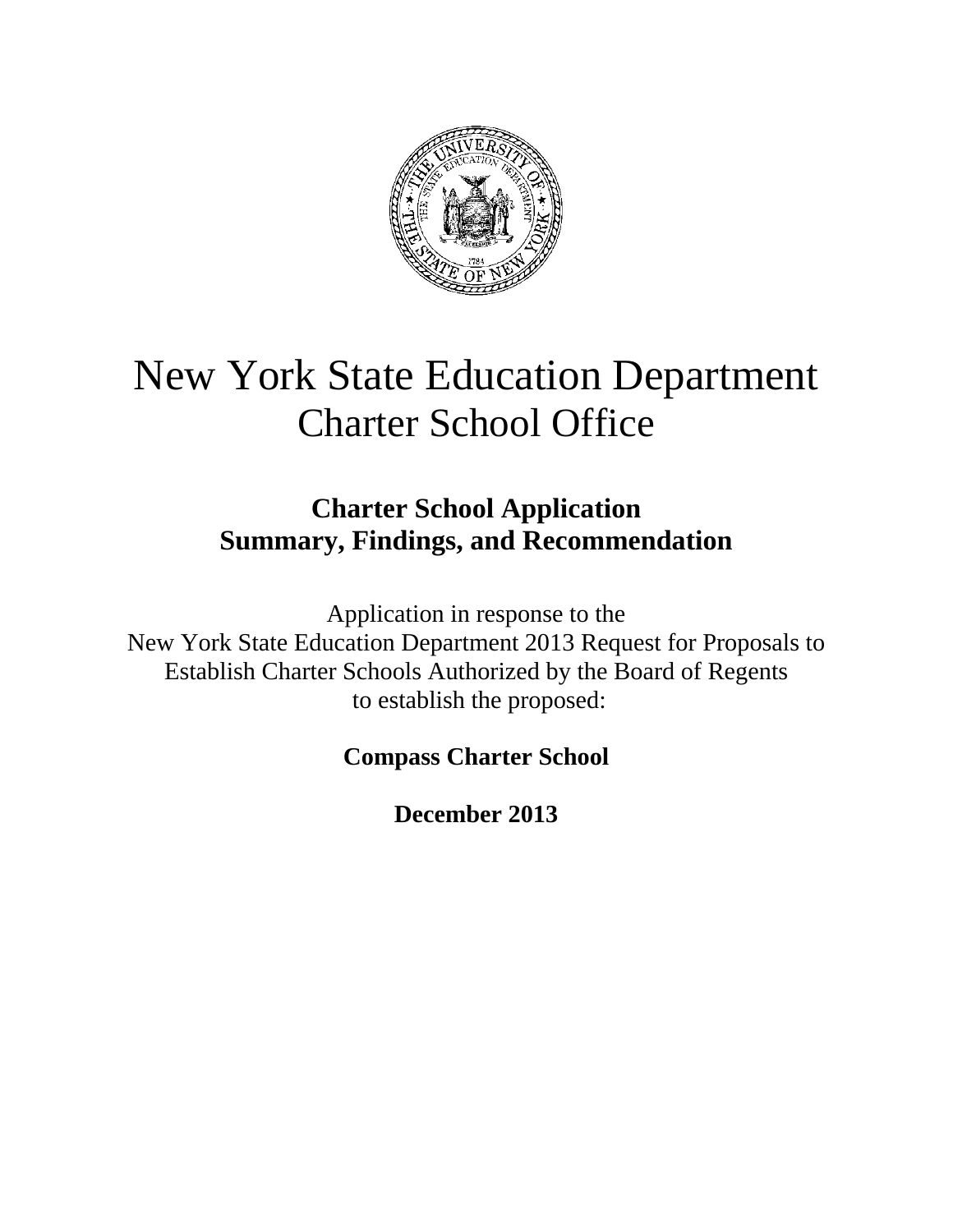| Name of Charter School      | <b>Compass Charter School</b>                                                                                        |
|-----------------------------|----------------------------------------------------------------------------------------------------------------------|
| Lead Applicant(s)           | Michelle Healy                                                                                                       |
|                             | <b>Brooke Peters</b>                                                                                                 |
| <b>District of Location</b> | Brooklyn, CSD 13                                                                                                     |
| <b>Opening Date</b>         | Summer/Fall 2014                                                                                                     |
| Projected Charter Term      | December 17, 2013 – June 30, 2019                                                                                    |
| <b>Management Company</b>   | None                                                                                                                 |
| Partners                    | None                                                                                                                 |
| Facility                    | Co-location in Building K113, 300 Adelphi Street, Brooklyn was                                                       |
|                             | approved in October, 2013; applicant has provided a fiscal and site<br>contingency plan for private space if needed. |
| Projected Enrollment        | Opening with 132 students in Grades K through 1 in 2014-2015;                                                        |
| and Grade Span during       | growing to 396 students in Grades K through 5 by the end of the                                                      |
| <b>Charter Term</b>         | initial charter term, 2018-19.                                                                                       |
| <b>Planned Grade Span</b>   |                                                                                                                      |
| (beyond Initial Charter     | 396 students in Kindergarten through Grade 5                                                                         |
| Term)                       |                                                                                                                      |
| <b>Mission Statement</b>    | "Compass Charter School (CCS) is a safe and nurturing educational                                                    |
|                             | environment that honors the individuality of each learner. By                                                        |
|                             | engaging in a process of inquiry, our graduates will be equipped with                                                |
|                             | the necessary skills to lead fulfilling personal and professional lives,                                             |
|                             | including a developed sense of self, the ability to think in innovative                                              |
|                             | and flexible ways, and the inspiration to make a positive impact on                                                  |
|                             | their community."                                                                                                    |

#### **Table 1: Summary of the Proposed Compass Charter School**

The proposal for Compass Charter School was developed by a team of three experienced educators (New York City and South Central Los Angeles) who founded The Odyssey Initiative for the purpose of identifying successful practices from all types of schools across the nation. Their goal was to use what they learned to inform the design of a model elementary school to be launched in New York City.

# **Key Design Elements**

# *Programs and Structures to Promote Student Achievement*

- **Inquiry-driven, Project-Based Learning**: All students will engage in inquiry-based interdisciplinary projects, as well as participate in a variety of research practices, including observations, question development, interviews, artifact collection, field visits, note-taking and hands-on experiments.
- **Sustainability education and sustainable practices** will be infused through the daily practices and curriculum of Compass Charter School (CCS). Interdisciplinary units of study will provide students with opportunities to examine the concepts of environmental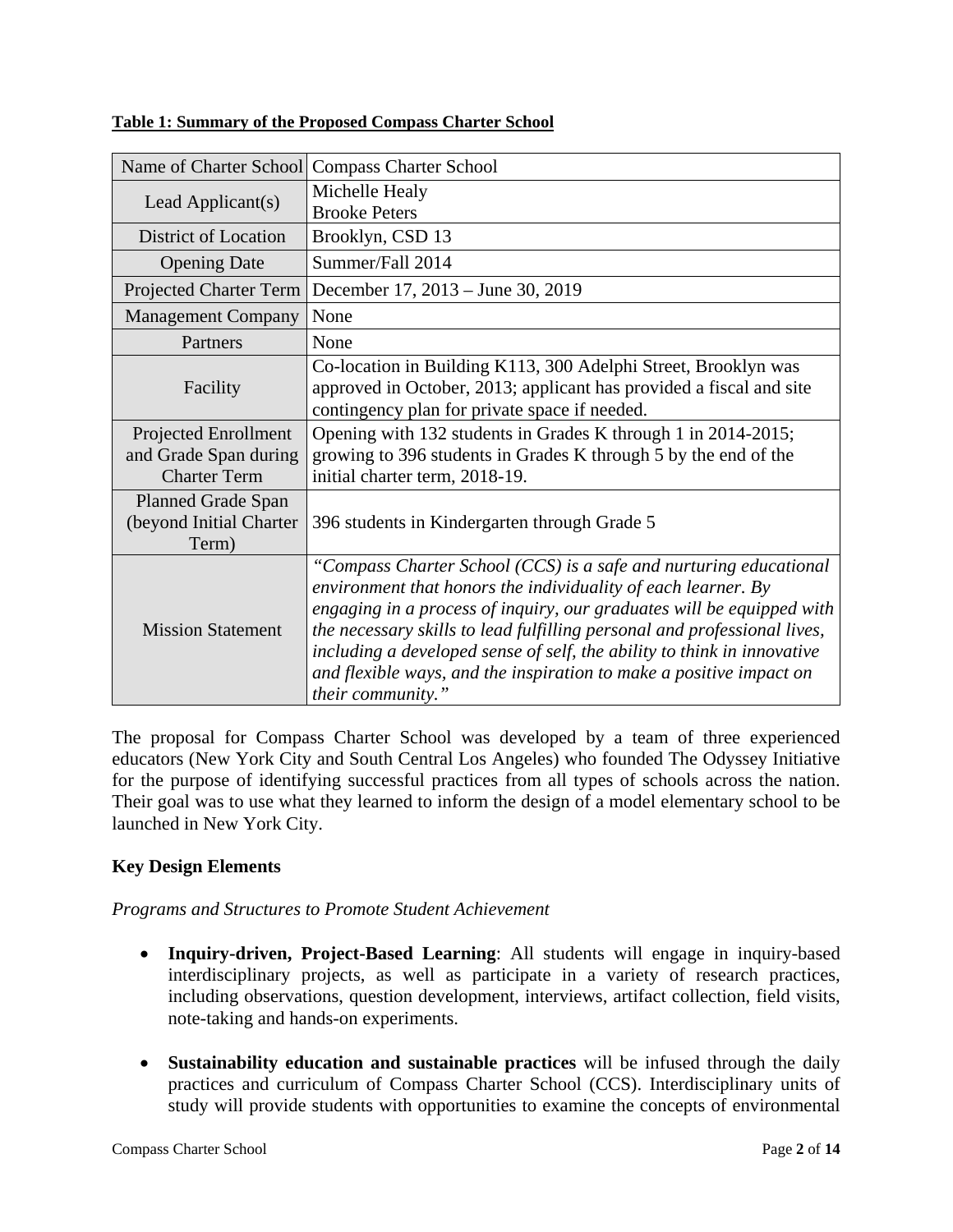stewardship, resource management, social justice, and economic justice. Sustainable practices such as recycling, serving responsibly sourced food, and using energy efficient products in the school environment will be incorporated into daily routines and structures. Students, families, and staff will be encouraged to adopt these practices in their lives outside of school.

- **Arts Education**: The School will use the arts as a form of communication and expression. Visual arts, music, and movement/dance will be incorporated into the CCS model. Arts specialists will plan lessons and co-teach with classroom educators to fully integrate the arts into core subjects.
- **Assessment practices:** Formative and summative assessments will be administered to students giving CCS educators a wide range of data to inform daily instruction.
- Integrated Co-Teaching: Various models will be implemented across all classrooms to promote an inclusive educational environment. Having two teachers in a classroom will allow a smaller student-to-teacher ratio and can offer a supportive least-restrictive environment for students with Individual Education Plans (IEPs).
- Looping: This practice will provide an opportunity for teachers to form strong personal relationships with their students as well as their families. Co-teaching teams will loop, or move up, with the same group of students for two years (K-1, 2-3, 4-5).
- **Extended school day:** The school day will be from 8 a.m. to 4 p.m. four days per week, allowing for approximately three weeks more instructional time than the district average. One day per week, school will be in session from 8:00 a.m. until 1:00 p.m. A plan to develop an after school program or partner with after school programs for students is in place.

# *Professional Learning Community*

- **Early Release for Students:** One day per week students will be dismissed at 1 pm. to allow teachers to participate in a four-hour professional development block. During this time, teachers will participate in a host of learning activities, including collaborative team planning, peer coaching partnerships, professional literature circles, and student data analysis sessions.
- **Clinical Supervision:** This cycle will be used by all instructional staff to support individual teaching practice and reflection.
- **The Danielson Framework:** This framework will be used to evaluate teacher performance and provide standardized feedback for educators to use in their professional goal-setting practice.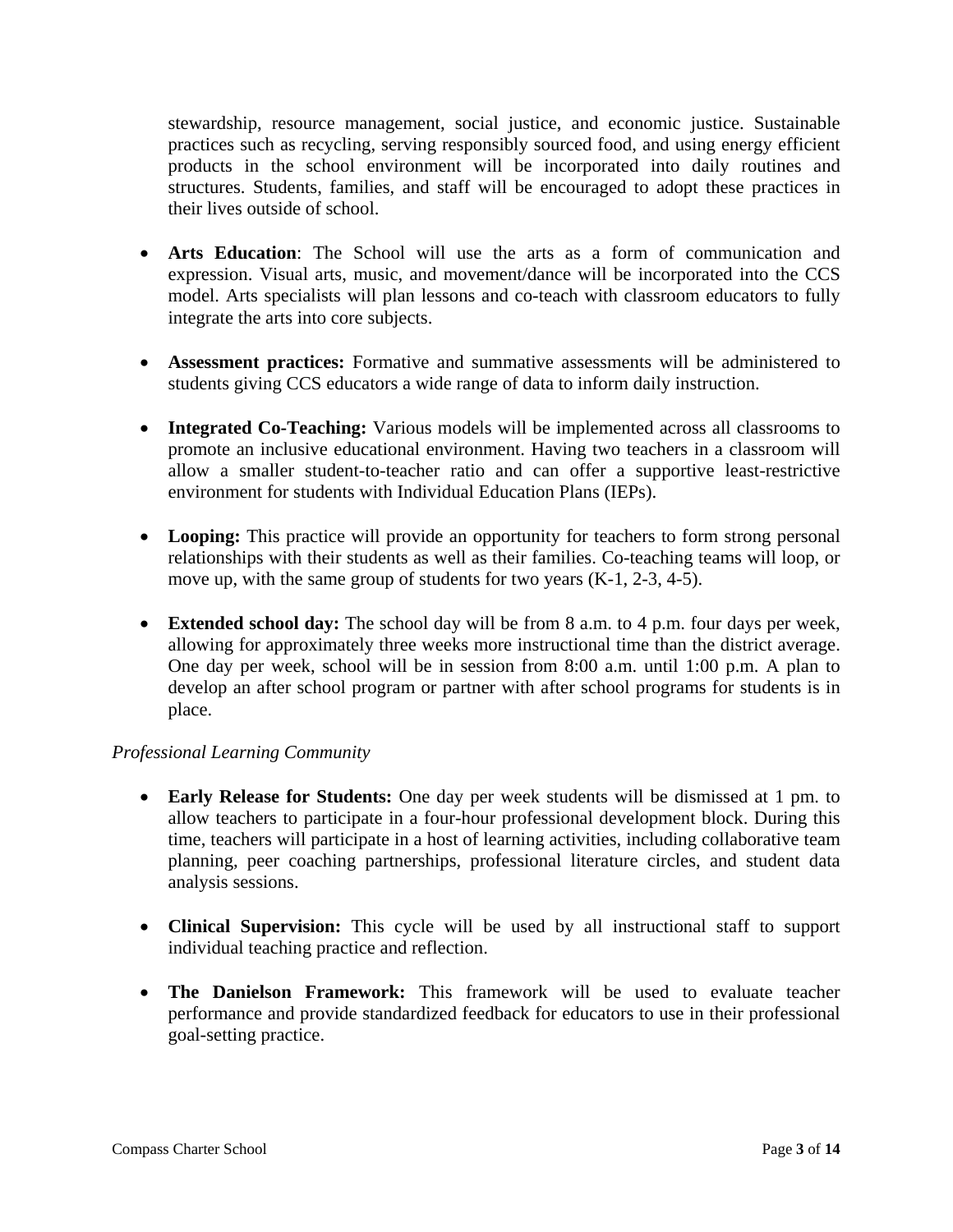**Summer Teachers' Institute and Fall/Winter Planning Days:** This plan will add twenty-two days of professional development and planning time to each teacher's schedule.

#### **Education Plan**

The founding group has modeled the school schedule and elements of the professional development plan on their observations and conversations with staff at a successful charter school in California. They have proposed a school calendar that includes 180 days of instruction. With the longer school day students will receive the equivalent of fourteen additional school days each academic year compared to the public schools in the district of location. Instruction will begin daily at 8:00 a.m., concluding at 4:00 p.m. four days per week and at 1:00 p.m. one day per week. This schedule will allow early release time for staff professional development. The founding board is in the planning stages of creating an after-school program.

Building a professional learning community is a key design element of the school. One day per week, teachers will have four hours on the day that students have an early release for grade level planning, individualized professional development sessions, and school-wide meetings and professional development. Teachers will also have one hour on each of the other four days during the school week to plan with their co-teacher, meet with the Directors of Curriculum and Instruction (DCIs), analyze data to inform instruction, prepare for upcoming lessons, and communicate student progress with families. Teachers will have a duty free lunch period and an additional forty minutes of preparation time twice a week. During the month of August, staff will convene for a Summer Institute where they will develop curriculum, establish and revisit school culture and community norms, set up their classrooms, meet with families, and write their individual professional development goals for the year.

During the planning year, the proposed three member administrative team, Co-Directors of Curriculum and Instruction (2) and the Director of Operations will create a comprehensive curricular scope and sequence for each subject area that is aligned with New York State and Common Core State Standards. The founders will form planning teams comprised of one to three educators in addition to themselves. The volunteer educators invited to participate will be coaches, professors, curriculum specialists, and classroom teachers who have a deep knowledge of the New York State and Common Core State Standards and a minimum of five years of experience in curriculum design and teaching in the subject area.

Based on observations at successful schools across the country, personal experiences as teachers in elementary classrooms, and current research in literacy, the founding group plans to create and implement a balanced literacy curriculum. It will be guided by the Common Core Learning Standards along with several current, evidence-based resources. The teaching of reading and writing will align closely with the Reading and Writing workshop model developed at Teachers College Reading and Writing Project. Additionally, the team will use the experiences of Richard Allington, Ellin Oliver Keene, Irene Fountas and Gay Su Pinnell, Carl Anderson, and Katie Wood Ray to guide the creation and implementation of the balanced literacy framework.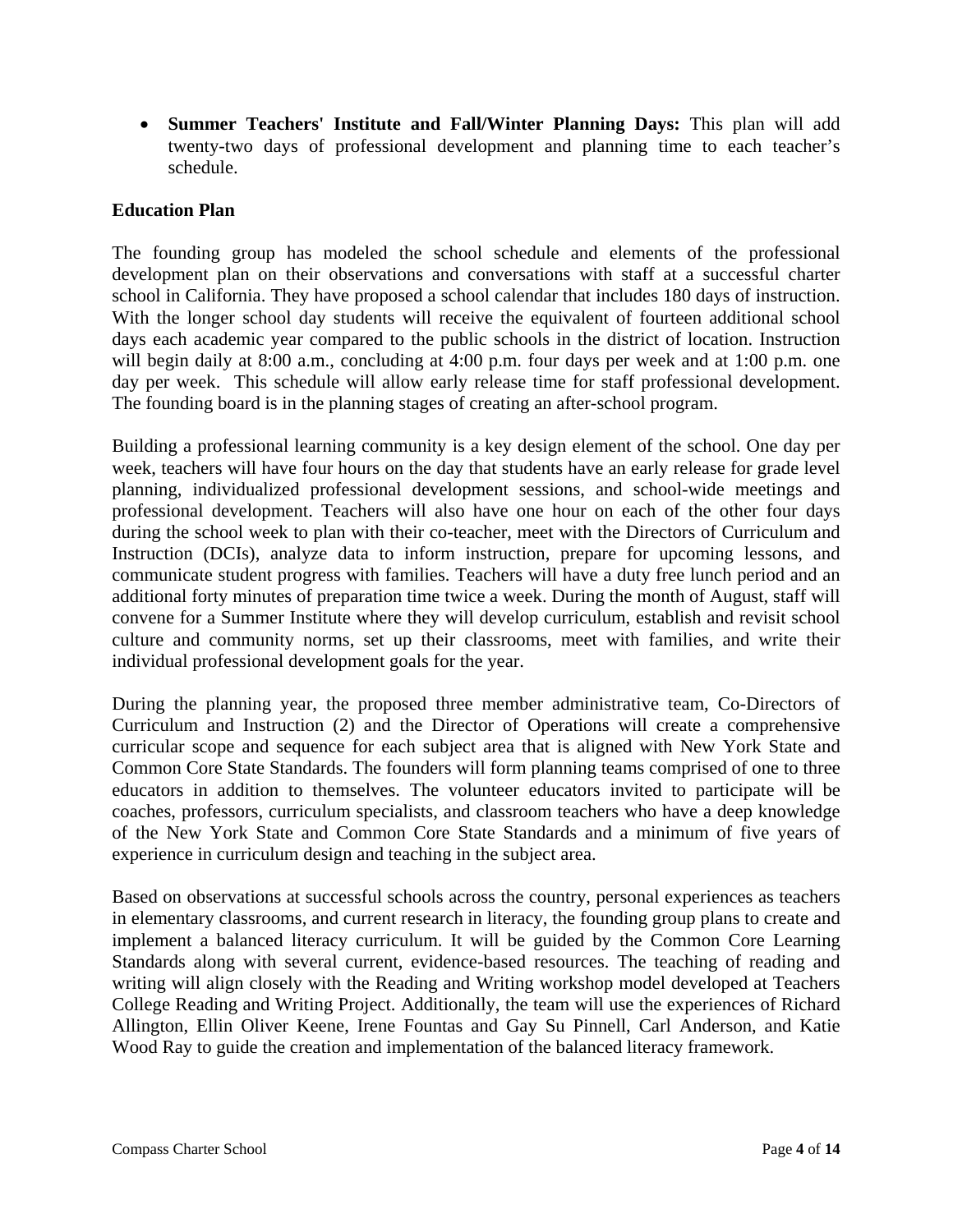Teachers will use the components of a balanced literacy framework along with the Common Core State Standards to plan units of study and differentiated lessons to meet the needs of the students in their classrooms. To successfully incorporate a balanced literacy model, the following components will be included within the daily and weekly schedule: reading workshop daily for 60 minutes; writing workshop 5.5 hours per week as a stand alone class or as part of project time; integrated writing opportunities, daily read aloud; word study for 30 minutes daily; guided reading, shared reading, interactive writing, and Visual Thinking Strategies.

The math curriculum will be developed utilizing resources and lessons from a variety of curricular sources that emphasize a constructivist, problem-based approach to mathematics. Materials will be blended together to create units of study that meet the benchmarks, skills, and practices detailed in the New York State Common Core Learning Standards for Mathematical Practice. When developing the scope and sequence, the proposed administrative team plans to design a coherent spiral. Tasks and lessons will be designed to give children space to create, invent, experiment with, and make sense of mathematical ideas and truths through exploration, collaboration with others, and reflection on their own practices. Curricular resources that will inform this work are *TERC Investigations, Contexts for Learning,* and Marilyn Burn's *Math Solutions* materials.

As a school with a curricular model guided by an inquiry approach to teaching and learning, students will engage in inquiry-based projects that make them problem-posers and developers of authentic research questions to explore. Teachers will use the New York State Standards for Science and Social Studies to plan units of study, while keeping in mind topics of interest to the students in each class. Projects will integrate social studies, science, reading, and writing.

A key design element of the school includes sustainability education and sustainable practices. Science and social studies will be learned in tandem through the lens of sustainability as part of in-class project work. The school will hire a sustainability coordinator in Year One who will teach science and work with classroom teachers to incorporate the tenets of sustainability into the curriculum. In addition to the work of the sustainability coordinator, Compass Charter School staff will build capacity for sustainability education through a consulting partnership with The Cloud Institute for Sustainability Education.

Arts education is a central component of the school's mission and vision. The arts will be included in the educational program in two ways: through weekly discipline-based art classes taught by an art teacher and through arts integration which will be incorporated into interdisciplinary class projects. Visual art will also be integrated into the literacy program through the use of Visual Thinking Strategies (VTS). All students will participate in one VTS lesson each month.

Based on their experience as educators and researchers, the founders concluded that every positive school culture is founded on a set of common beliefs or core values. As in other positive school cultures, the Compass Charter School Habits for Living and Learning will influence all aspects of the school, and will put the mission and vision to work purposefully inside of each classroom.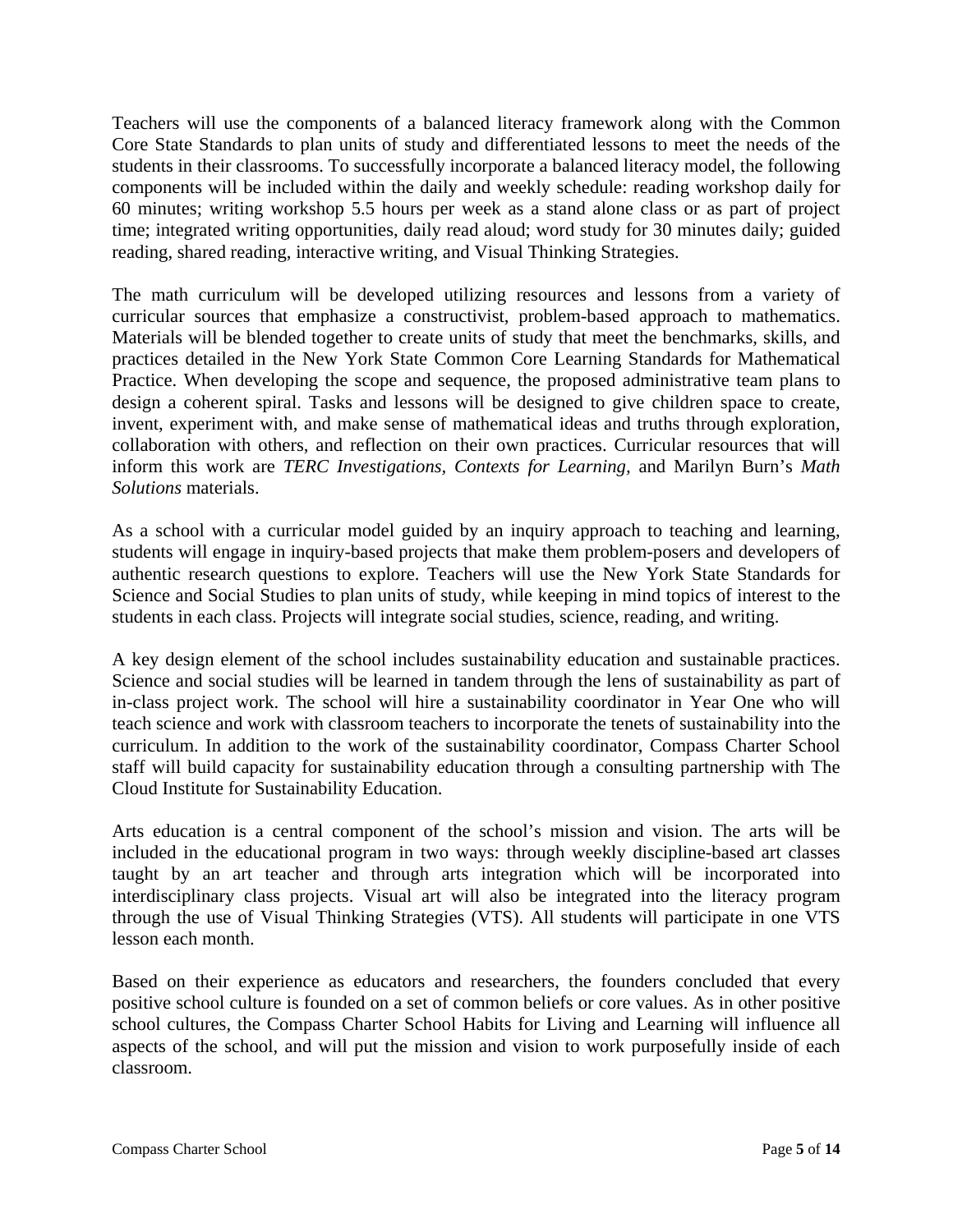Compass Charter School is committed to using data as a key lever for improving student achievement. The founders have designed the assessment system to meet the following objectives: determine progress/mastery of the Common Core Learning Standards; identify individual student needs to determine appropriate interventions and differentiation; plan upcoming instruction; and measure whether the school is meeting its goals, in particular those related to student achievement.

The School plans to implement a combination of commercial, state mandated and teacherdeveloped measures. Examples of commercial assessments include *Brigance K-1 Screen III* and *Fountas and Pinnell Benchmark Assessments* for diagnostic use, *First Performance Fox in a Box Literacy Assessment* and *First Performance Fox Adds Up Mathematics Assessment* for formative assessments, and *Terra Nova 3* as a summative tool. Teachers will also use on demand writing samples, anecdotal observations, conference notes and rubrics to inform instructional decisions.

## **Community Outreach**

The founding group will be located in Brooklyn CSD 13, which encompasses Brooklyn Heights, Fort Green, Clinton Hill, West Bedford Stuyvesant and much of Prospect Heights. It is a rapidly changing and diverse district with the majority of children living in poverty.

The applicant group has reached out to multiple stakeholders in Brooklyn, CSD 13, all of whom continues to provide input and have pledged to support the opening of Compass Charter School. The team has met with elected officials, the New York City Department of Education, the CSD 13 Community School District Superintendent, tenant associations, faith-based organizations, small business owners, child care providers, the Community Education Council for CSD 13, various community-based organizations, and community residents and families of young children. The application includes many emails and letters of support.

The draft admission and enrollment policy submitted with the written application establishes enrollment preferences in accordance with NYS Education Law. The School is committed to meeting the established enrollment and retention targets for English language learners (ELLs), students with disabilities (SWDs), and economically disadvantaged youth, by leveraging the experiences of the founding group, through outreach by board of trustee members, and by implementing a proactive and targeted recruitment initiative each year. If, over time, the board of trustees and school leadership notice that the student population does not reflect the demographics of the neighborhood, they plan to re-evaluate the recruitment practices and incorporate new strategies to attract the target populations.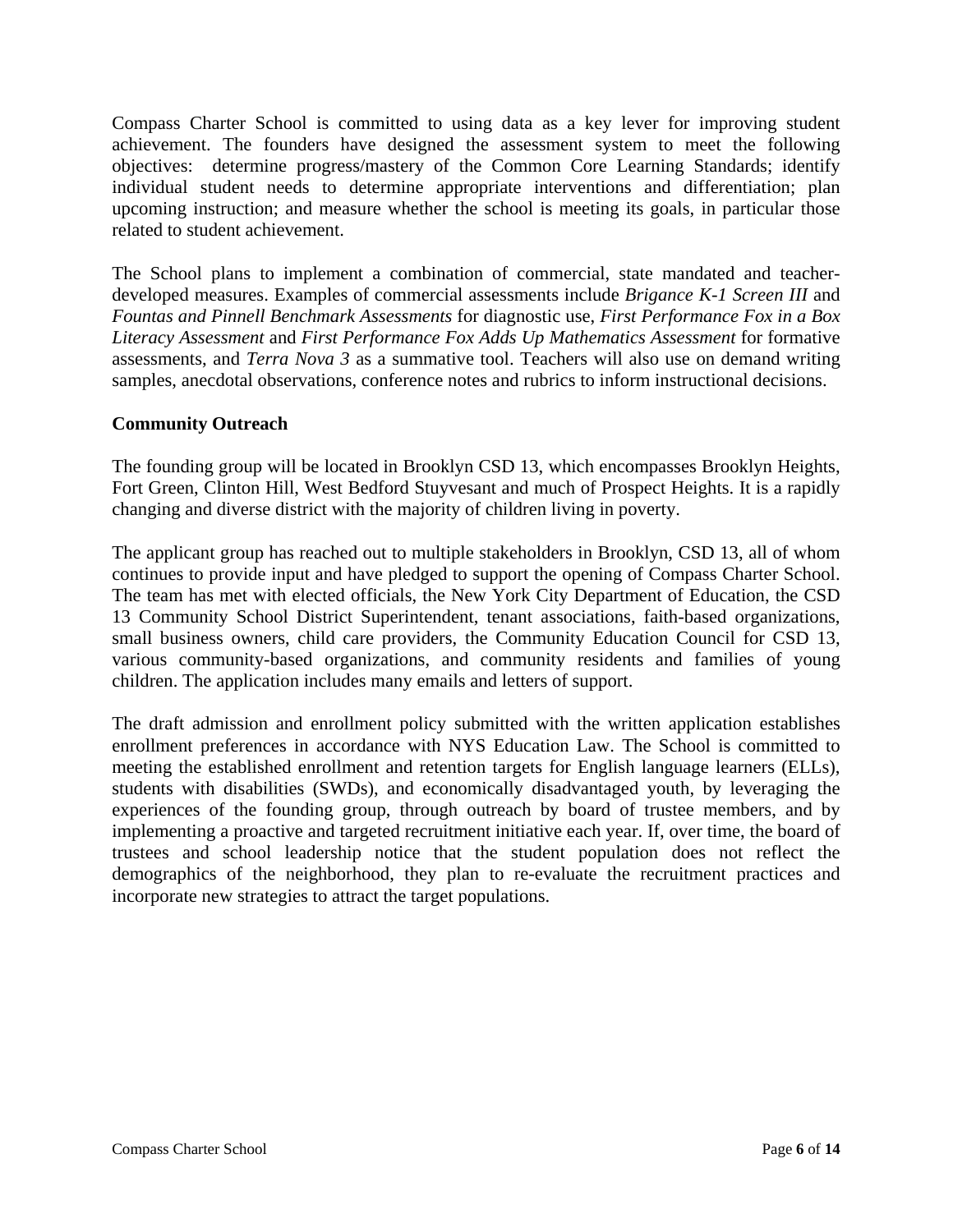#### **School Governance and Leadership**

The planning team consists of nine individuals with a broad range of expertise in elementary education, higher education, business administration, grant-writing, legal compliance, financial management, not-for-profit governance/management, community engagement, and family involvement. Six individuals are named in the application as proposed members of the initial board of trustees, and each has provided a completed School Trustee Background Information form, Statement of Assurance, and resume or vitae. As required, the applicant group has provided a set of draft by-laws and a draft code of ethics.

The six proposed initial members of the board of trustees are described below:

- Nancy Cardwell is currently Professor of Child Development and Educational Advocacy at Bank Street College of Education. Her expertise and experience include Adjunct Lecturer at City College, City University of New York, and Education Consultant who facilitated professional development sessions in urban, suburban and rural communities with pre-kindergarten through 12th grade educators and parents in Massachusetts, New York and South Africa.
- **Jason Horowitz** is founder and CEO of Skedj, an on-line mobile social scheduling application. Prior experiences include: lead transactions and operations attorney; oversight of internal and external governance functions, including management of the Board governance process for CKX, Inc.; ten years of experience on the advisory committee for Stepping Stone Day School, a not-for profit school for special needs babies and preschoolers.
- **Dorian Muller** is employed by the Brooklyn Community Housing Services and has a child attending public school in CSD 13. She has community organizer experience.
- **James Patchett** is employed by Goldman Sachs where he is responsible for community development projects across the United States, focusing on charter school facilities.
- **Eric "Wally" Gingold** is currently serving as the CEO of NES Energy, Inc. His experiences include: owner of a multi-million dollar supplier of lighting energy conservation projects; and a former 5th grade teacher within the NYC Department of Education.
- **Eliza Spang** is currently working at the Institute of Play and Quest2Learn School. Her experiences include: responsible for strategizing and managing development of products based on the game-like learning model pioneered by the Institute of Play; designed, developed and taught a course in curriculum planning and arts integration to beginning teachers at Relay Graduate School of Education; and science teacher for Novato Unified School and Hamilton-Wenham Regional School Districts.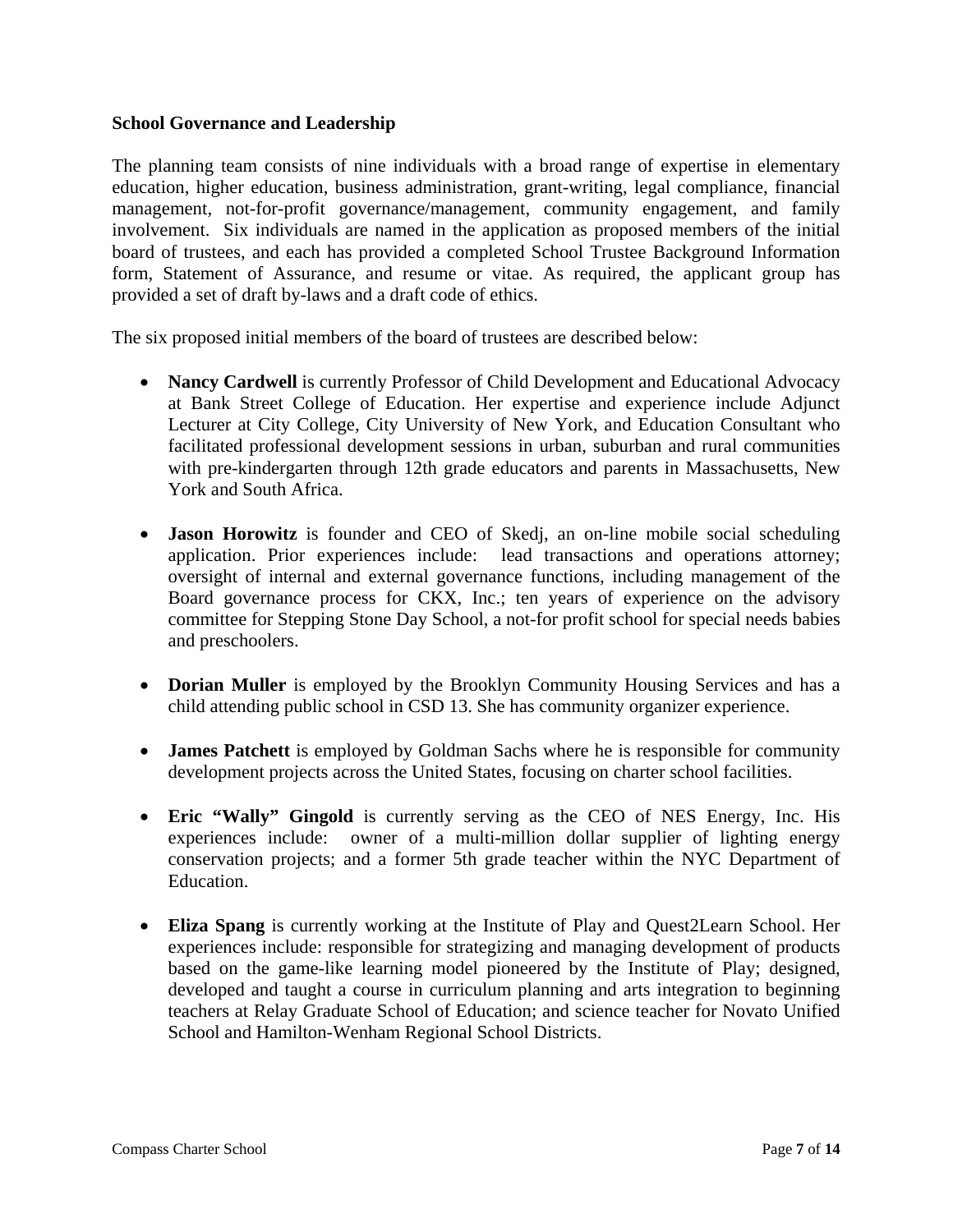The remaining three members of the applicant group are proposed as school employees. **Michelle Healy** and **Brooke Peters** are the Co-Directors of Curriculum and Instruction. Founding member and Media Contact, **Todd Sutler**, is the proposed Director of Operations. All three are also founders and employees of The Odyssey Initiative.

The three applicant group members who are proposed employees are described below:

- **Michelle Healy**: As lead applicant, Ms. Healy is the proposed Co-Director of Curriculum and Instruction. She is currently a teacher at Community Roots Charter School and the Future Leaders Institute. She holds special education certification and did graduate work at Bank Street College in the Education's Math Leadership Program. She is a co-founder of the Odyssey Initiative.
- **Brooke Peters**: As co-lead applicant, Ms. Peters is the proposed Co-Director of Curriculum and Instruction. She is currently a teacher at Community Roots Charter School in the Bronx and Arco Iris Primary Center. She holds National Board Certification in Literacy and has served as Arts Program Coordinator and Bilingual Coordinator responsible for managing all mandated assessments for English language learners. She is a co-founder of the Odyssey Initiative.
- **Todd Sutler**: Mr. Sutler's experience includes teaching at Community Roots Charter School, the Bank Street School for Children and Manhattan County School. As Executive director of the Odyssey Initiative, he secures funding, manages the budget and supervises staff. He negotiated partnerships with the Center for Teaching Quality and Educators' Travel Network. He has also served as the director of an after-school program. As Vice President, of Debt Markets for Merrill Lynch in Tokyo, Toronto and New York City, he analyzed and captured profitable trading.

The Compass Charter School model aims to provide a shared school leadership structure with two Co-Directors of Curriculum and Instruction who separate management responsibilities between the lower  $(K-2)$  and upper  $(3-5)$  grades. The administrative team will be rounded out by the Director of Operations. All three individuals report directly to the Board of Trustees. Members of the administrative team have staff who report directly to them. The school will open with twenty-one staff, with all positions but one beginning in year one. A learning specialist will be hired to work with the Learning Support Coordinator beginning in year three.

# **Facility**

The founding group met with representatives from the New York City Department of Education, Office of Portfolio Planning, to request public space. On October 24, 2013 a public hearing was held to discuss the co-location of the proposed charter school to be sited in Building K113 located at 300 Adelphi Street, Brooklyn. The Panel for Education Policy (PEP) solicited public comments until October 30 and subsequently formally approved the co-location of the proposed elementary charter school with M.S. 113 Ronald Edmonds Learning Center and P372K @K113, a District 75 Program. In the event that the co-location does not go into effect, the founding group has submitted a viable contingency plan in a private facility.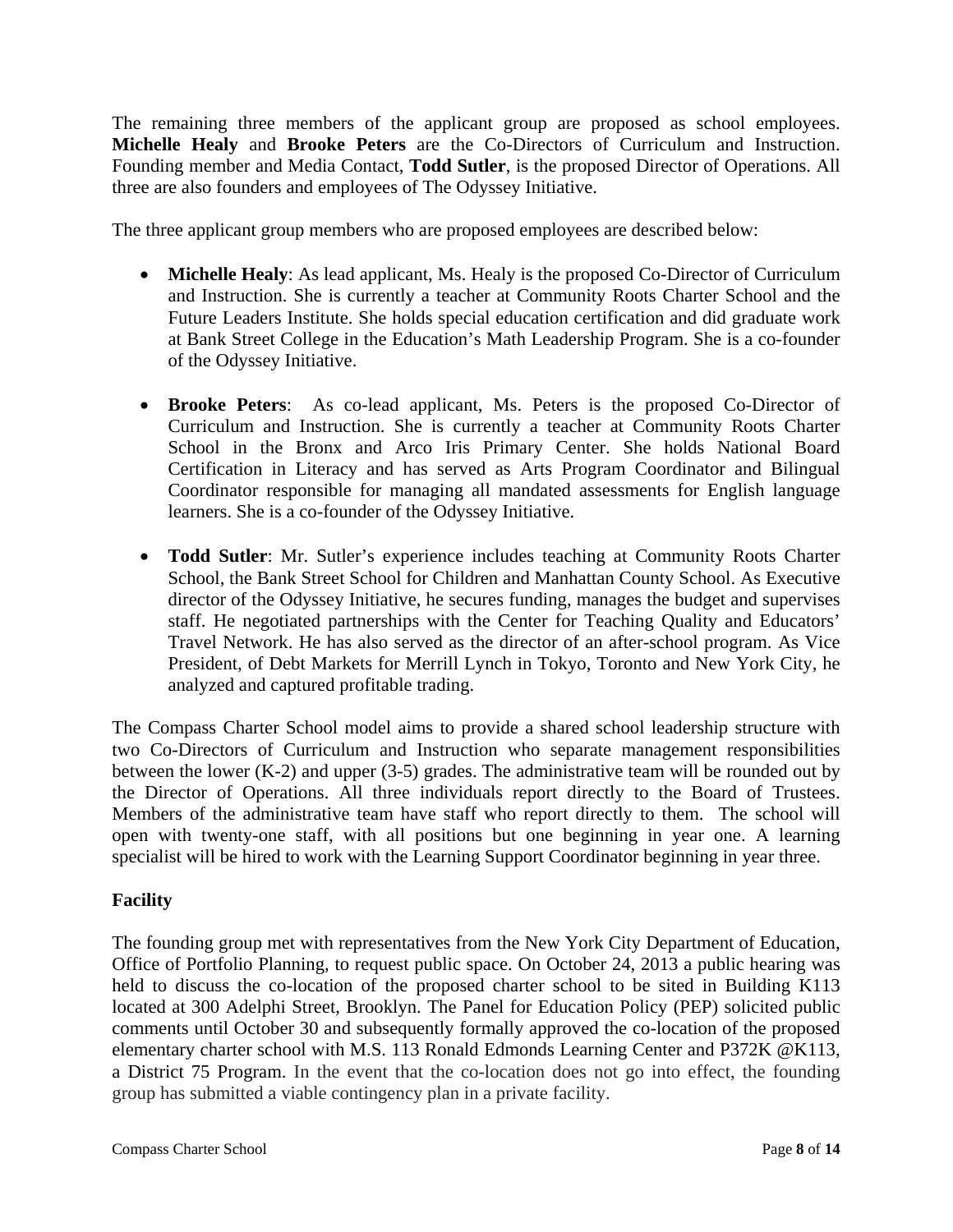#### **Projected Fiscal and Programmatic Impact on District of Location**

The applicant group provided an analysis of the fiscal and programmatic impact of the proposed school on public and non-public schools in New York City, indicating that the fiscal impact of the Compass Charter School on the New York City School District public schools is expected to be nominal.

The New York State Education Department ("Department") also conducted additional analysis on the projected fiscal impact of the School on its district of residence, the New York City School District ("NYCSD"), which is summarized below.

| Year    | Number of<br><b>Students</b><br><b>Enrolled</b> in<br><b>Charter School</b><br>Per Year <sup>1</sup> | <b>Charter School</b><br><b>Basic Tuition</b><br>Rate <sup>2</sup> | <b>Total Charter</b><br><b>School Basic</b><br><b>Tuition Only</b> | <b>Estimated</b><br><b>District Special</b><br><b>Education</b><br>Payment <sup>3</sup> | <b>Total District</b><br><b>General Fund</b><br>Budget <sup>4</sup> | Percent of<br><b>District</b><br><b>Budget</b> |
|---------|------------------------------------------------------------------------------------------------------|--------------------------------------------------------------------|--------------------------------------------------------------------|-----------------------------------------------------------------------------------------|---------------------------------------------------------------------|------------------------------------------------|
| 2014-15 | 132                                                                                                  | \$15.224                                                           | \$2,009,568                                                        | \$300,698                                                                               |                                                                     | 0.012%                                         |
| 2018-19 | 396                                                                                                  | \$17,754                                                           | \$7,030,584                                                        | \$1,052,007                                                                             | \$19,864,726,000                                                    | 0.041\%                                        |

#### **Table 2: Projected Fiscal Impact Upon District of Location, 2014-15 to 2018-19**

The calculations above assume charter school basic tuition rates in the charter period (2014-15 through 2018-19) based on a trend analysis calculated by the Charter School Office and approved by the Department's State Aid Office. In order to conservatively avoid underestimating the fiscal impact that the charter school will have on the district going forward, the Department is assuming no growth in the New York City School District budget during the duration of the school's charter.<sup>5</sup>

It should be noted that, given the nature of district-based per-pupil funding, the estimates made by the Department in conducting this analysis are subject to unpredictable financial fluctuations. For forecasting purposes, the fiscal impact of this charter school on the district in which it will be located assumes that:

- There will be no fluctuations in the grade levels served by existing charter schools over the course of the charter term;
- The charter school will be able to meet its projected maximum enrollment;

<sup>-&</sup>lt;br><sup>1</sup> Source: Compass Charter School Application <sup>1</sup> Source: Compass Charter School Application  $\frac{2}{3}$  Source: Education Law \$2856(1)(c)(iii) and N

<sup>&</sup>lt;sup>2</sup> Source: Education Law §2856(1)(a)(iii) and NYS Education Department Office of State Aid Charter School Basic Tuition Rate Analysis, Fall 2013

<sup>&</sup>lt;sup>3</sup> Based on 2012-13 calculated special education classification rate for the district of location, as collected by NYSED Information and Report Services

<sup>4</sup> Source: The City of New York Adopted Financial Plan, 2013-2017, http://www.nyc.gov/html/omb/downloads/pdf/adopt13\_fp.pdf <sup>5</sup>

 $\frac{5}{3}$  Additional notes: While the school has included other federal grants and/or funds that may flow through the district to be received by the school in its proposed budget, this analysis does not account for these sources of potential revenue, nor does it include the value of certain services (e.g. transportation) that the district is required to provide the charter school. However, the analysis also does not account for district per-pupil expense and overall resource savings that are likely to result from a reduction in the number of students attending district public schools as a result of students attending nonpublic schools located in the school district.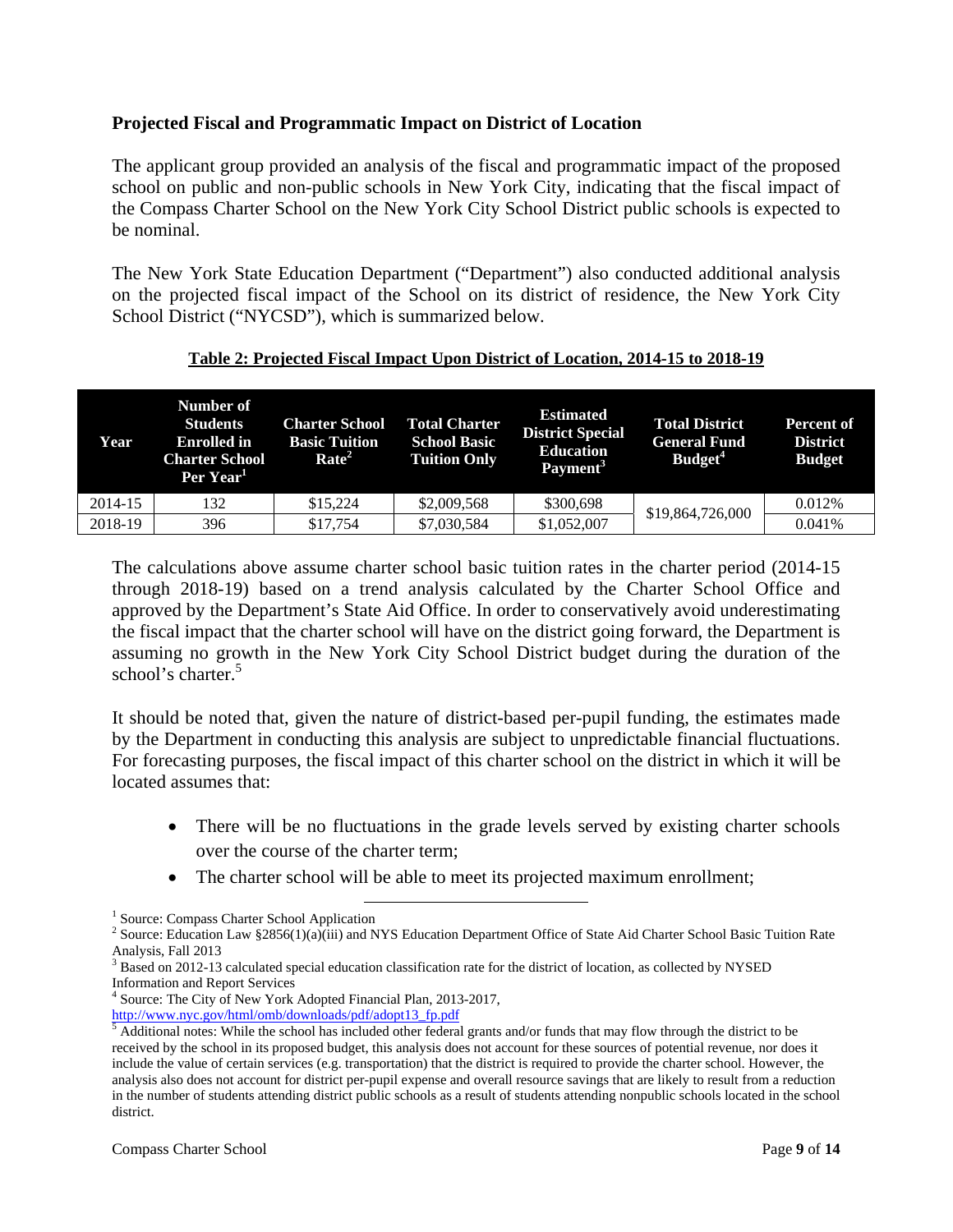- All students will come from the district of location; and
- All students will attend every day for a 1.0 FTE.

The specifics of the school's enrollment composition are still unavailable; however, the Department acknowledges that the programmatic and fiscal impact of the proposed charter school on other public and private schools in the same area will also be influenced by the proportion of charter school enrollees that would have attended a same-district public or private school had it not been for the presence of this charter school.

Below, for your reference, please find additional data on New York City Community School District 13.<sup>6</sup>

| Charter Term Year 1 Grade Configuration Based on 2011-12 District Demographics |                                     |       |         |         |                |         |
|--------------------------------------------------------------------------------|-------------------------------------|-------|---------|---------|----------------|---------|
|                                                                                | <b>Total District</b><br>Enrollment |       | Grade K |         | Grade 1        |         |
| <b>All Students</b>                                                            | 23,039                              |       | 1,233   |         | 1,160          |         |
| American<br>Indian/Alaska Native<br>Asian/Pacific                              | 126                                 | 0.5%  | 13      | $1.1\%$ | $\overline{2}$ | 0.2%    |
| <i>Islander</i>                                                                | 4,024                               | 17.5% | 64      | 5.2%    | 56             | 4.8%    |
| <b>Black</b>                                                                   | 13,047                              | 56.6% | 683     | 55.4%   | 692            | 59.7%   |
| Hispanic                                                                       | 3,538                               | 15.4% | 246     | 20.0%   | 229            | 19.7%   |
| <i>Multiracial</i>                                                             | 109                                 | 0.5%  | 14      | $1.1\%$ | 21             | 1.8%    |
| White                                                                          | 2,195                               | 9.5%  | 213     | 17.3%   | 160            | 13.8%   |
| Economically<br>Disadvantaged                                                  | 17,461                              | 75.8% | 882     | 71.5%   | 842            | 72.6%   |
| Limited English Proficient                                                     | 1,021                               | 4.4%  | 72      | 5.8%    | 77             | $6.6\%$ |
| <b>Students with Disabilities</b>                                              | 2,669                               | 11.6% | 101     | 8.2%    | 136            | 11.7%   |

#### **Table 3: 2011-12 Demographic Detail for Proposed District of Location: New York City Geographic District # 13 - Brooklyn**

<sup>6</sup><br>
Source: Student Information Repository System (SIRS) 2011-12 Report 303 BEDS Day Enrollment Verification Report by Location of Enrollment & Student Subgroup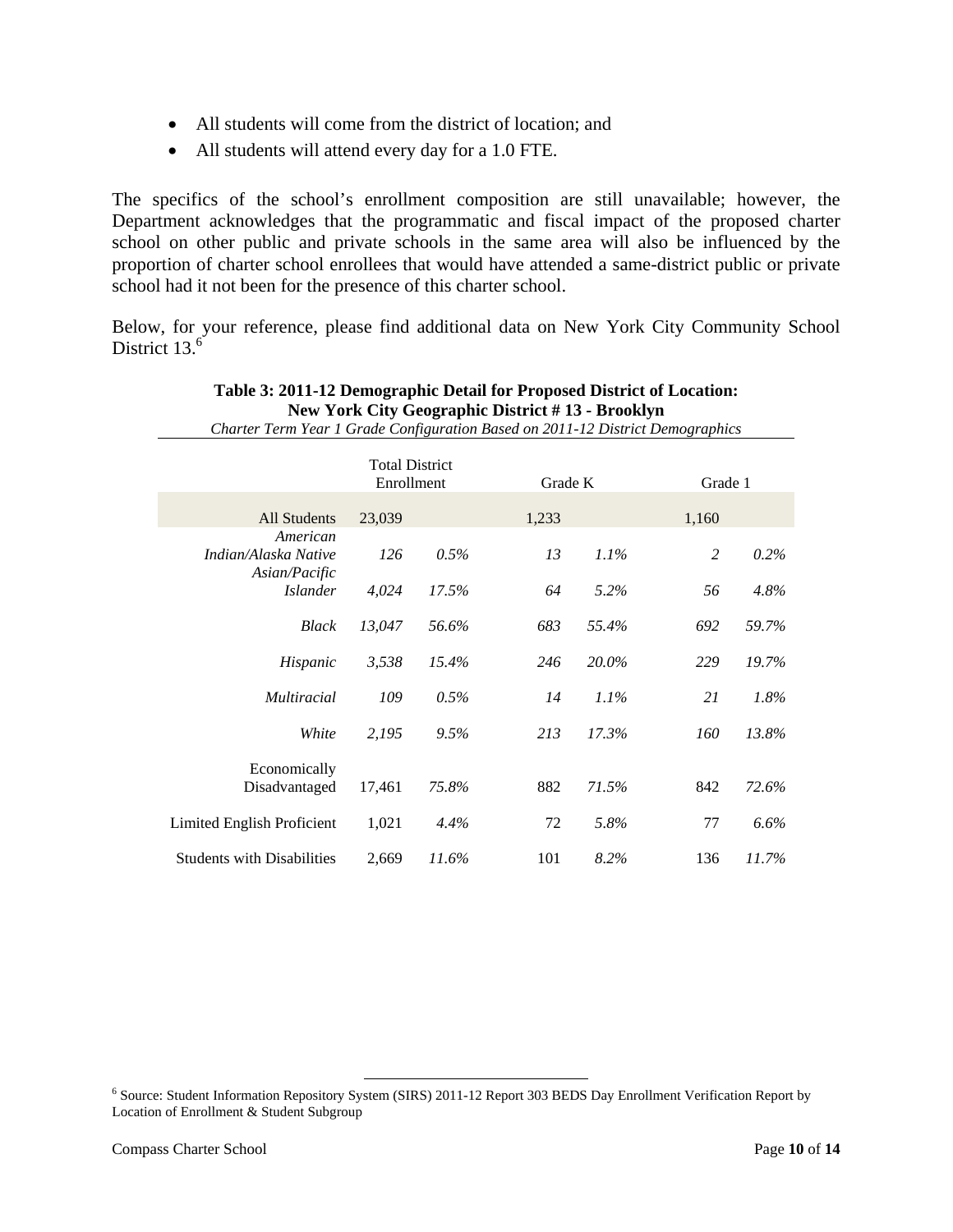| $NYC \#13$ |     |     |     |
|------------|-----|-----|-----|
| <b>ELA</b> | 43% | 43% | 42% |
| Math       | 47% | 55% | 55% |
| <b>NYS</b> |     |     |     |
| <b>ELA</b> | 56% | 59% | 58% |
| Math       | 61% | 69% | 67% |

#### **Table 4: 2011-12 Academic Proficiency Rates on NYS Exams Based on Grade Configurations for Proposed School7**

## **Public Hearing and Public Comment**

As required by the Charter Schools Act, the New York City Department of Education (NYCDOE) held a hearing on Tuesday, October 22, 2013, to solicit comments from the community regarding Compass Charter School. Two other charter applicant groups were also discussed at this meeting. Nine members of the public signed up to speak; one person decided not to speak, two people spoke against the hearing process, one spoke in opposition to colocations in general (including Compass Charter School) and six spoke in support of a different charter school proposal. At the co-location hearing conducted at Building K113, 300 Adelphi Street, Brooklyn, on Thursday, October 24, 38 individuals provided testimony. Concerns primarily included the loss of space and resources for the middle school program. Individuals expressed additional concerns about opening another elementary school in the district, as other high-quality options already exist within CSD13. Many speakers spoke in support of Compass Charter School, as well. Community members noted that they were eager to have another elementary option in the neighborhood. Speakers also expressed gratitude for the school leaders and spoke to their character and dedication to their students.

The Department directly notified the Chancellor of the NYCDOE, as well as public and private schools in the region, of the charter school application and issued an open call for written public comment via the State Education Department Charter School Office website. The Chancellor was contacted by letter and invited to comment directly. Chancellor Walcott submitted a letter in support of Compass Charter School, stating "The NYCDOE found this proposal to be well, offering a rigorous educational model. Chancellor Walcott recommends this charter application to support the children of New York City."

#### **Application Review Process**

On September 3, 2013, as required by the New York State Charter Schools Act, the New York State Education Department (the "Department") released the 2013 Request for Proposals ("RFP") to Establish Charter Schools Authorized by the Board of Regents. The charter school

<sup>&</sup>lt;sup>7</sup> Source: Student Information Repository System (SIRS) 2011-12 Report 101 High School Accountability Data Verification Report; 2011-12 Report 102 Elementary/Middle-Level Accountability Data Verification Report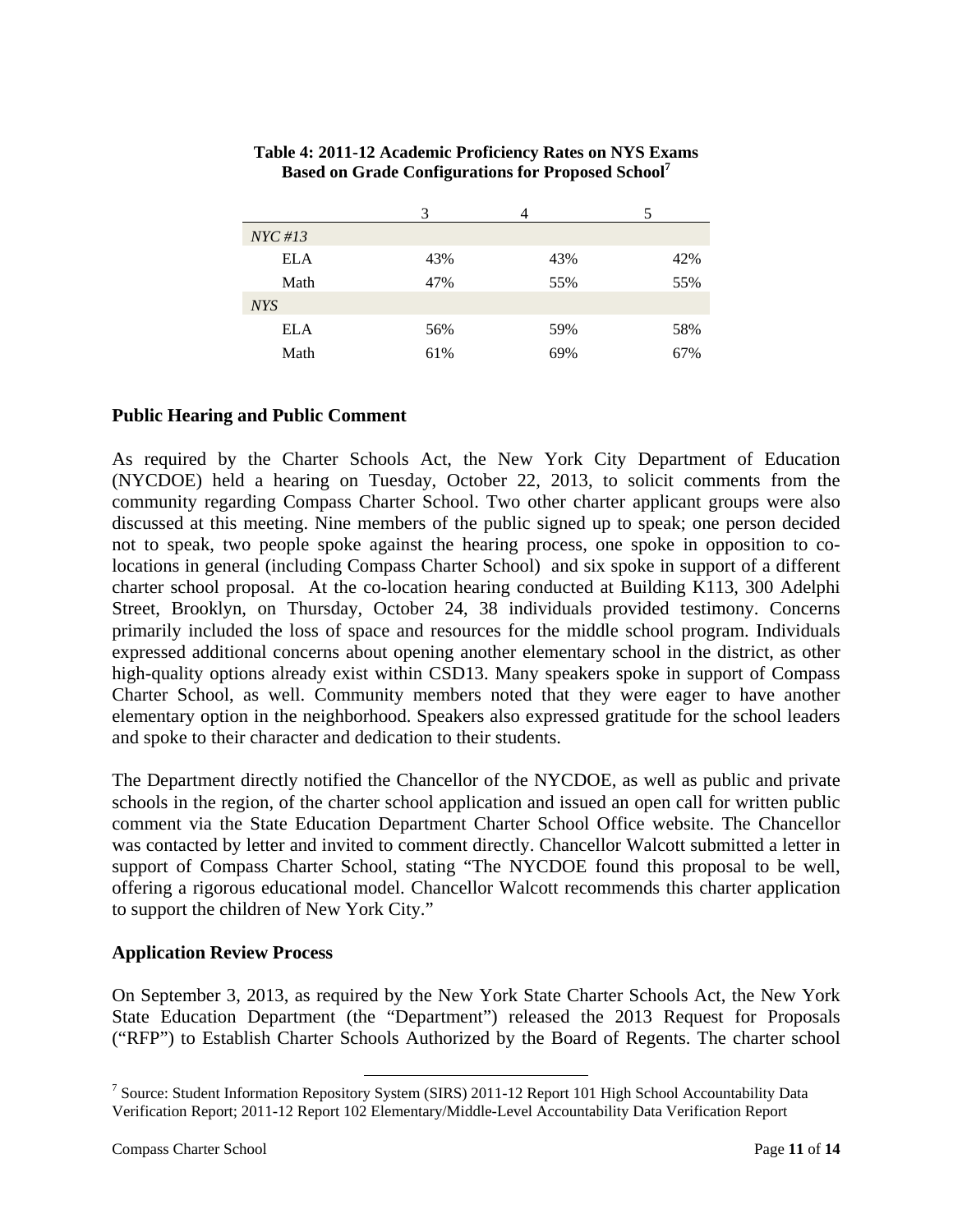application process used by the Board of Regents and the Department during the 2013 RFP cycle is multi-stage and designed to ensure that any charter school applicant presented to the Board of Regents for possible approval demonstrates a detailed and complete school design plan that:

- includes a clear plan to meet or exceed enrollment and retention targets for students with disabilities, students who are English language learners, and students who are eligible to participate in the federal free reduced-price lunch program;
- provides evidence of public outreach that conforms to the process prescribed by the Regents for the purpose of soliciting and incorporating community input regarding the proposed charter school;
- meets all requirements set forth in the Charter Schools Act as well as all other applicable laws, rules, regulations;
- demonstrates the ability to operate the school in an educationally and fiscally sound manner;
- is likely to improve student learning and achievement and materially further the purposes of the Act; and
- would have a significant educational benefit to the students expected to attend the proposed charter school.

In addition, the applicant group and founding board of trustees must demonstrate appropriate knowledge, capacity, and abilities to effectively create, maintain, and oversee a high-quality charter school.

During 2013, a total of 99 letters of intent were submitted in two rounds (February and September). After an initial review process, a total of 46 applications were evaluated in 2013, including the application for the Compass Charter School.

To assess whether to recommend approval or denial of the charter application to the Board of Regents, the Department established review panels to thoroughly evaluate each full application. Each panel was made up of professional expert consultants, peer reviewers who are school leaders and educators active in charter and public schools in New York, as well as qualified Department staff members. The review panel members reviewed, rated, and commented on each section of the application according to the criteria published in the Application Kit.

Department staff conducted a two-hour capacity interview with four of the proposed initial board members and three founding team members for the proposed Compass Charter School, on May 13, 2013. Questions posed to the proposed initial trustees included general questions around New York State Charter School Law, roles and responsibilities of the school community and the board to the community and various stakeholder groups as well to as the Board of Regents as authorizer. To fully understand the proposed academic program, governance role and fiscal viability of the proposed School, targeted questions were asked to clarify information provided in the full application.

The responses demonstrated adequate knowledge and grasp of key areas. Members of the applicant group as a whole and individually demonstrated knowledge of the charter school application and the proposed School. Structures, systems, protocols and procedures are in place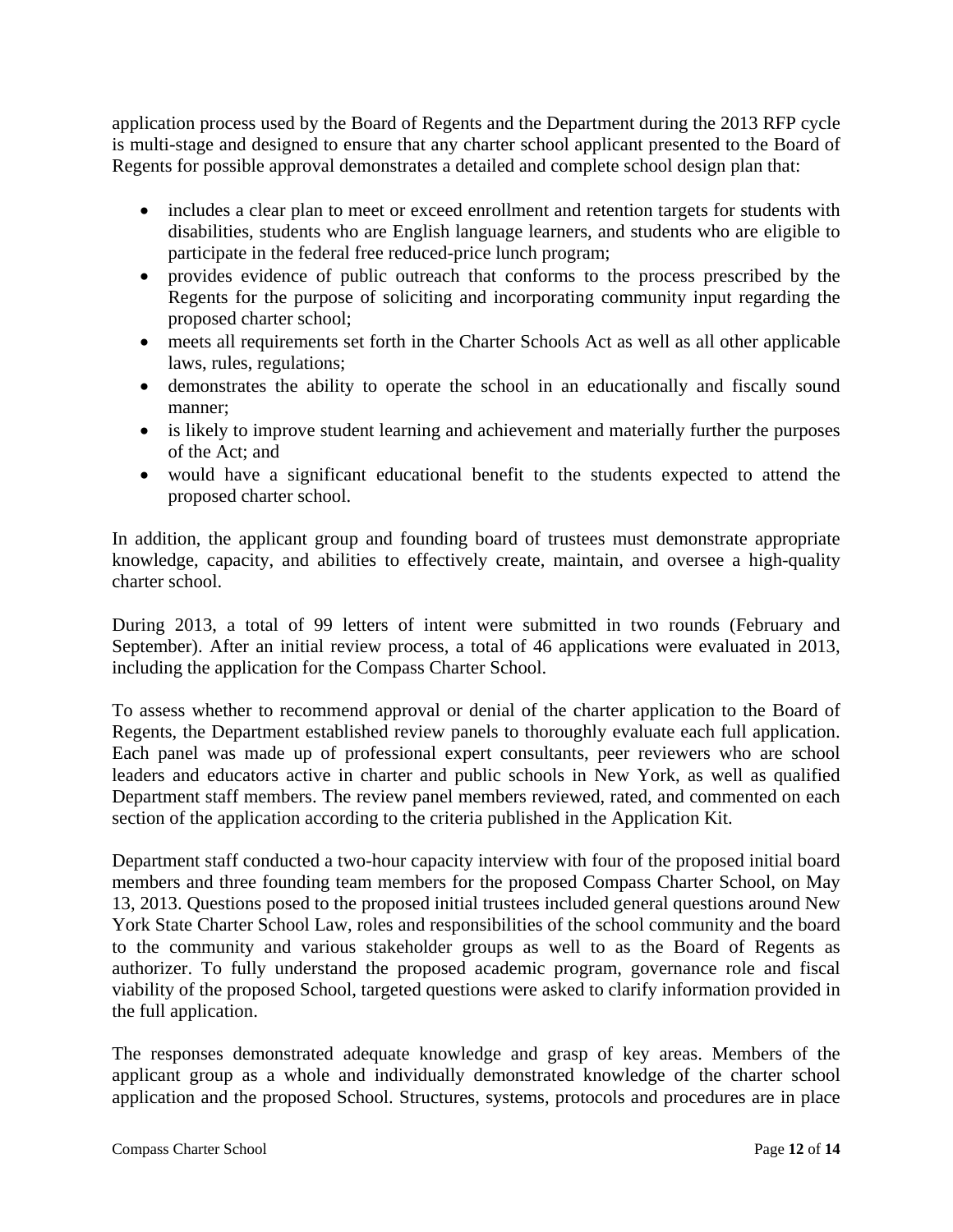to permit the board to effectively govern the School. The applicants addressed questions posed with specific and detailed information that presented a clear, realistic picture of how the School expects to operate.

## **Findings**

Based on the comprehensive review of the application and of the applicant, founding group, and proposed board of trustees, the Department makes the following findings:

- 1. The charter school described in the application meets the requirements of Article 56 of the Education Law (as amended) and other applicable laws, rules, and regulations.<sup>8</sup> This finding is based on the following (among other things):
	- the applicant has included in the application the information required by  $\S 2851(2)$
	- the proposed charter school would meet or exceed enrollment and retention targets, as prescribed by the NYS Board of Regents,<sup>9</sup> of students with disabilities, English language learners, and students who are eligible applicants for the federal free and reduced price lunch program as required by Education Law subdivision 2852(9  $a)(b)(i)$
	- the applicant has conducted public outreach to solicit community input regarding the proposed charter school and to address comments received from the impacted community concerning the educational and programmatic needs of students in conformity with Education Law subdivision 2852(9-a)(b)(ii).
- 2. The applicant has demonstrated the ability to operate the proposed charter school in an educationally and fiscally sound manner.<sup>10</sup> This finding is based on the following (among other things):
	- The presentation in the application of a sound description of key features that are core to the school's overall design, and which rigorously addresses the criteria outlined in the Department's RFP in the areas of mission; key design elements; enrollment, recruitment and retention;, and community to be served.
	- The presentation in the application of a sound educational plan, which rigorously addresses the criteria outlined in the Department's RFP in the areas of achievement goals; school schedule and calendar; curriculum and instruction; assessment; school culture and climate; and special student populations and related services.
	- The presentation in the application of a sound organizational and fiscal plan, which rigorously addresses the criteria outlined in the Department's RFP in the areas of founding group capacity; board of trustees and governance; management and staffing;

 $8^8$  Education Law §2852(2) (a).

<sup>&</sup>lt;sup>9</sup> Note, the data upon which to base the enrollment and retention targets mandated by the amendments to the Act was not available at the time the statute mandated the RFP be issued. As a result, the Department evaluated the plans for student enrollment, recruitment, and retention plans of each class of student referenced in the amendments to the Act such that the Department could make the determination that the applicant would meet or exceed the enrollment and retention targets when developed. During the first year of the charter term, the Department will develop such targets and incorporate these targets into the school's charter agreement performance expectations.

<sup>10</sup> Education Law §2852(2) (b).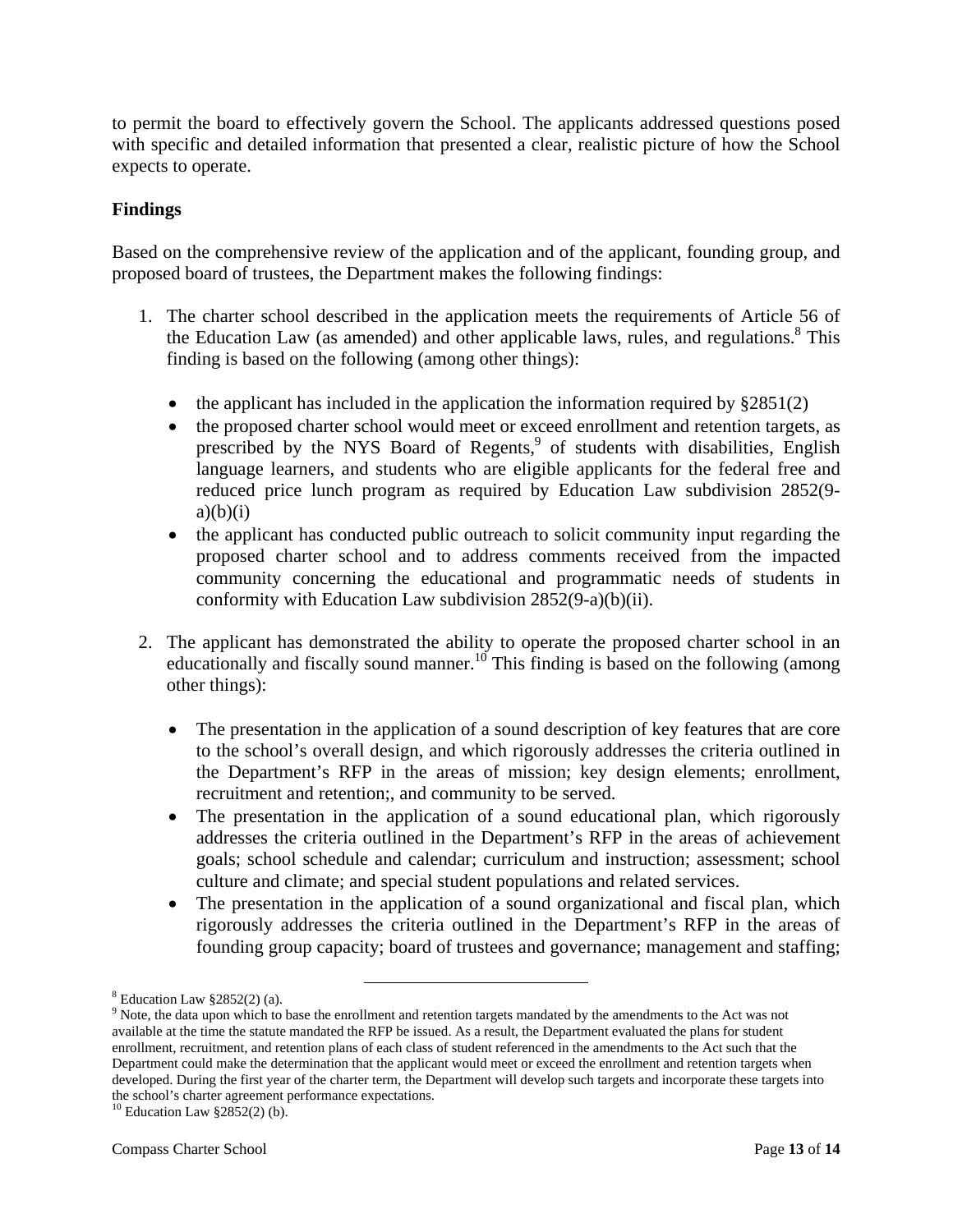evaluation; professional development; facilities; insurance; health, food and transportation services; family and community involvement; financial management; budget and cash flow; pre-opening plan; and dissolution plan.

- An understanding of the New York State Charter Schools Act, and the skill, will and capacity to successfully launch and operate a high quality public charter school.
- 3. Granting the proposed charter is likely to improve student learning and achievement, will materially further the purposes of the  $Act<sup>11</sup>$  and will have a significant educational benefit to the students expected to attend the charter school.<sup>12</sup> This finding is based on the totality of the information presented in the application and during the application review process, as summarized in this document.

#### **Recommendation**

Based on the Department's review and findings, Commissioner John B. King, Jr. recommends that the New York State Board of Regents approve the proposal to establish Compass Charter School to open in 2014 in New York City.

<sup>&</sup>lt;sup>11</sup> Education Law §2852(2) (c).

<sup>&</sup>lt;sup>12</sup> As applicable pursuant to  $\S 2852(2)$  (d).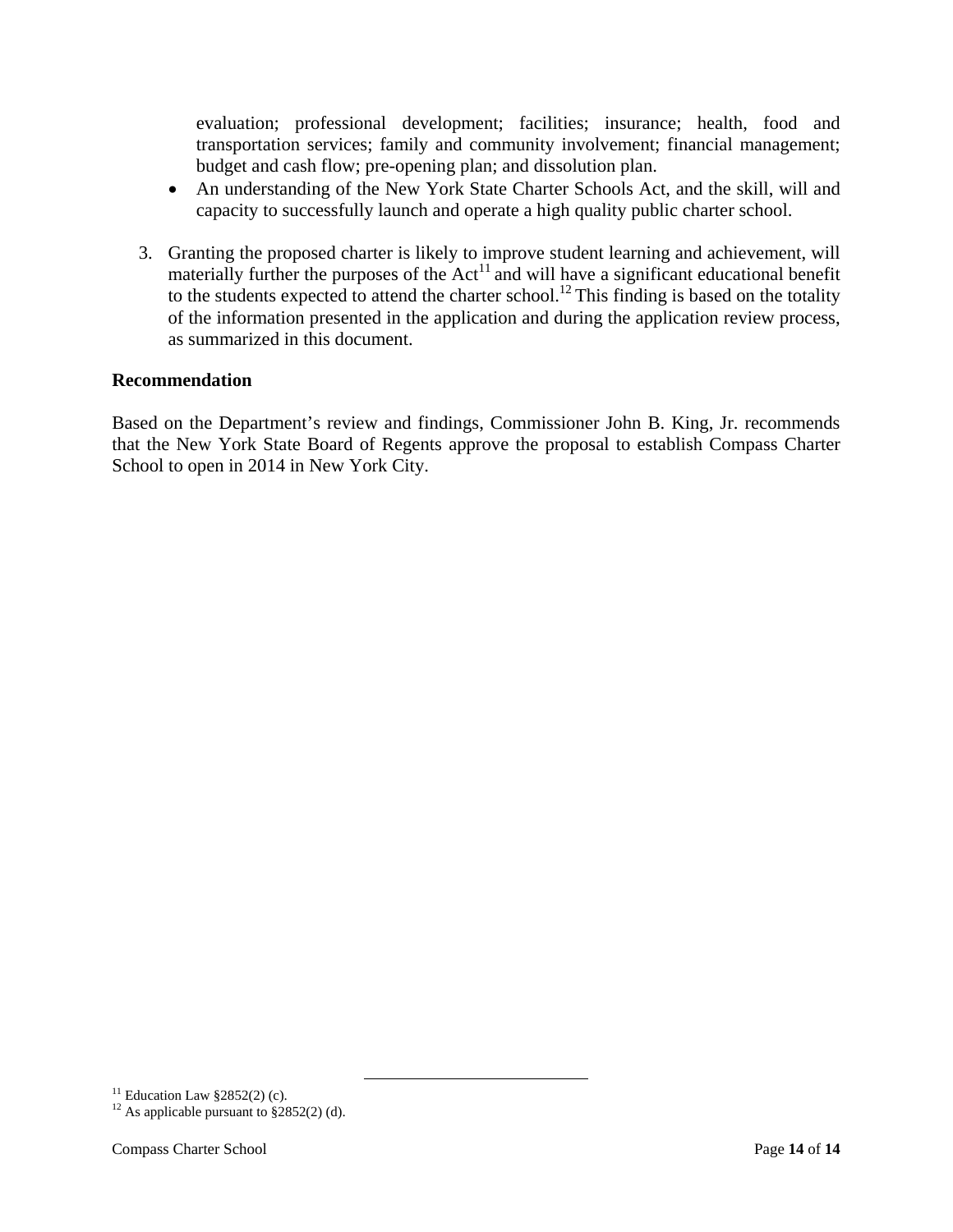

# New York State Education Department Charter School Office

# **Charter School Application Summary, Findings, and Recommendation**

*Application in response to the New York State Education Department 2013 Request for Proposals to Establish Charter Schools Authorized by the Board of Regents to establish the proposed:* 

# **South Bronx Early College Academy Charter School**

December 2013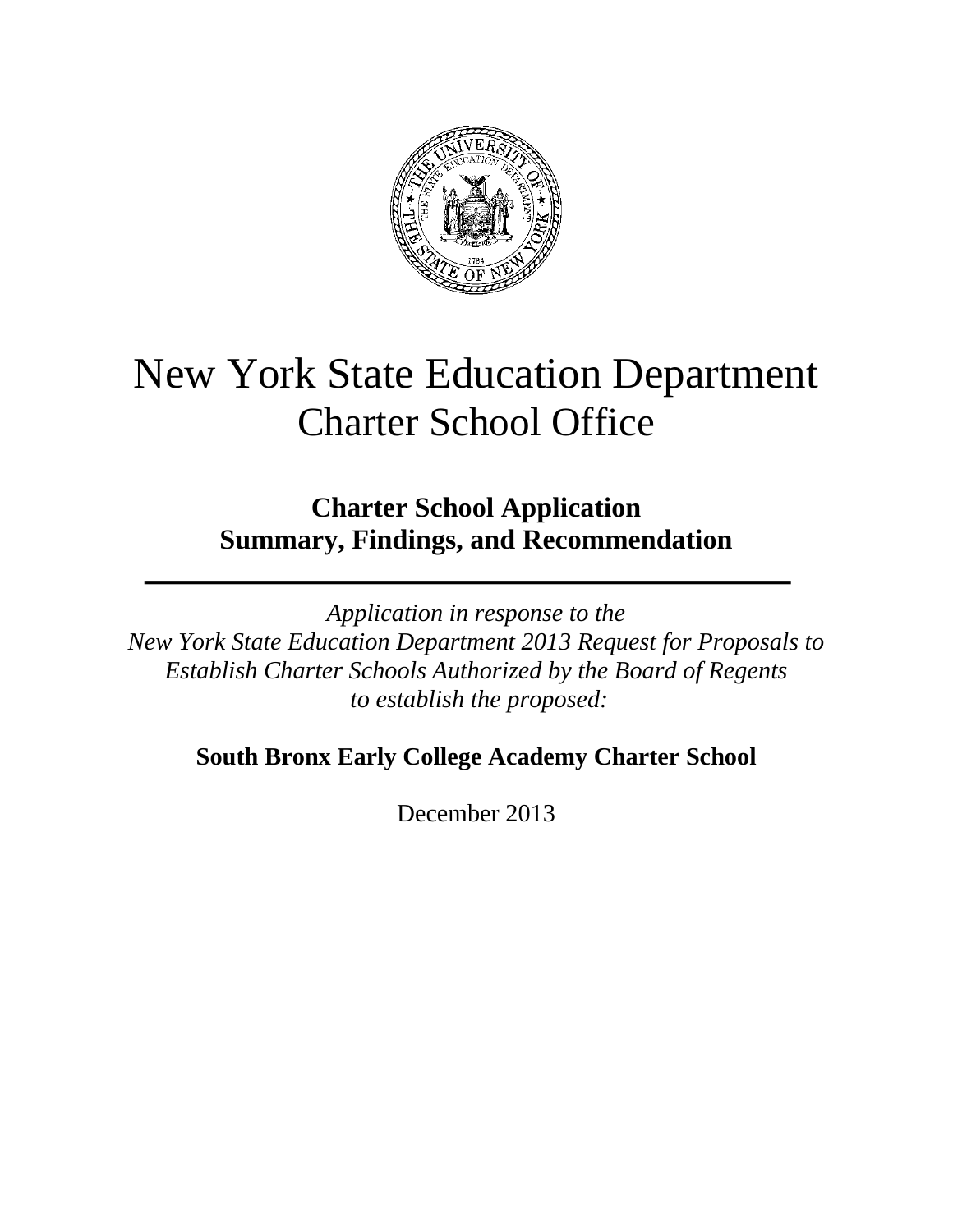| Name of Charter School                                               | South Bronx Early College Academy Charter School                                                                                                                                                                                                                                                                                                                                                                                                                                                                                                                                                                                                 |
|----------------------------------------------------------------------|--------------------------------------------------------------------------------------------------------------------------------------------------------------------------------------------------------------------------------------------------------------------------------------------------------------------------------------------------------------------------------------------------------------------------------------------------------------------------------------------------------------------------------------------------------------------------------------------------------------------------------------------------|
| Lead Applicant(s)                                                    | Ric Campbell, Ed.D<br>Davon Russell                                                                                                                                                                                                                                                                                                                                                                                                                                                                                                                                                                                                              |
| <b>District of Location</b>                                          | Bronx, CSD 7                                                                                                                                                                                                                                                                                                                                                                                                                                                                                                                                                                                                                                     |
| <b>Opening Date</b>                                                  | Summer/Fall 2014                                                                                                                                                                                                                                                                                                                                                                                                                                                                                                                                                                                                                                 |
| <b>Projected Charter Term</b>                                        | December 17, 2013 – June 30, 2019                                                                                                                                                                                                                                                                                                                                                                                                                                                                                                                                                                                                                |
| <b>Management Company</b>                                            | None                                                                                                                                                                                                                                                                                                                                                                                                                                                                                                                                                                                                                                             |
| Partners                                                             | WHEDco and Bard College MAT Program                                                                                                                                                                                                                                                                                                                                                                                                                                                                                                                                                                                                              |
| Facility                                                             | Seeking private space                                                                                                                                                                                                                                                                                                                                                                                                                                                                                                                                                                                                                            |
| Projected Enrollment<br>and Grade Span during<br><b>Charter Term</b> | Opening with 166 students in Grades 6 and 7 in 2014-2015; growing<br>to 396 students in Grades 6 through 8 in 2018-2019                                                                                                                                                                                                                                                                                                                                                                                                                                                                                                                          |
| <b>Planned Grade Span</b><br>(beyond Initial Charter<br>Term)        | The applicant's vision is to expand the school to serve Grades 6<br>through 12                                                                                                                                                                                                                                                                                                                                                                                                                                                                                                                                                                   |
| <b>Mission Statement</b>                                             | "The South Bronx Early College Academy Charter School (Early<br>College Academy) will provide a rigorous and comprehensive liberal<br>arts education to students in the South Bronx through a challenging,<br>New York State (NYS) Common Core standards-aligned curriculum.<br>The Early College Academy will establish a learning environment that<br>emphasizes differentiation and personalization of instruction and a<br>student-centered and fully inclusive approach to teaching and<br>learning. Students will graduate from the Early College Academy<br>prepared for success in college and for active and thoughtful<br>citizenship" |

**Table 1: Summary of the Proposed South Bronx Early College Academy Charter School** 

The intent of the South Bronx Early College Academy Charter School (the School, or Early College Academy) is to provide students with differentiated instruction, using a comprehensive, standards-aligned educational program to prepare graduates for success in college and for active and thoughtful citizenship. Accordingly, each aspect of the School design is built upon the foundation of three principles, which will foster academic rigor and promote student learning.

The three philosophical principles at the heart of the School include:

- 1. A student-centered approach to teaching and learning with instructional supports, advisories and other structures that will support identification and addressing of student learning needs;
- 2. A belief that literacy is the basis of all learning and a commitment to literacy instruction across the curriculum; and
- 3. A belief that learning emerges from authentic work and a commitment to project-based instruction and assessments that include portfolios and exhibitions.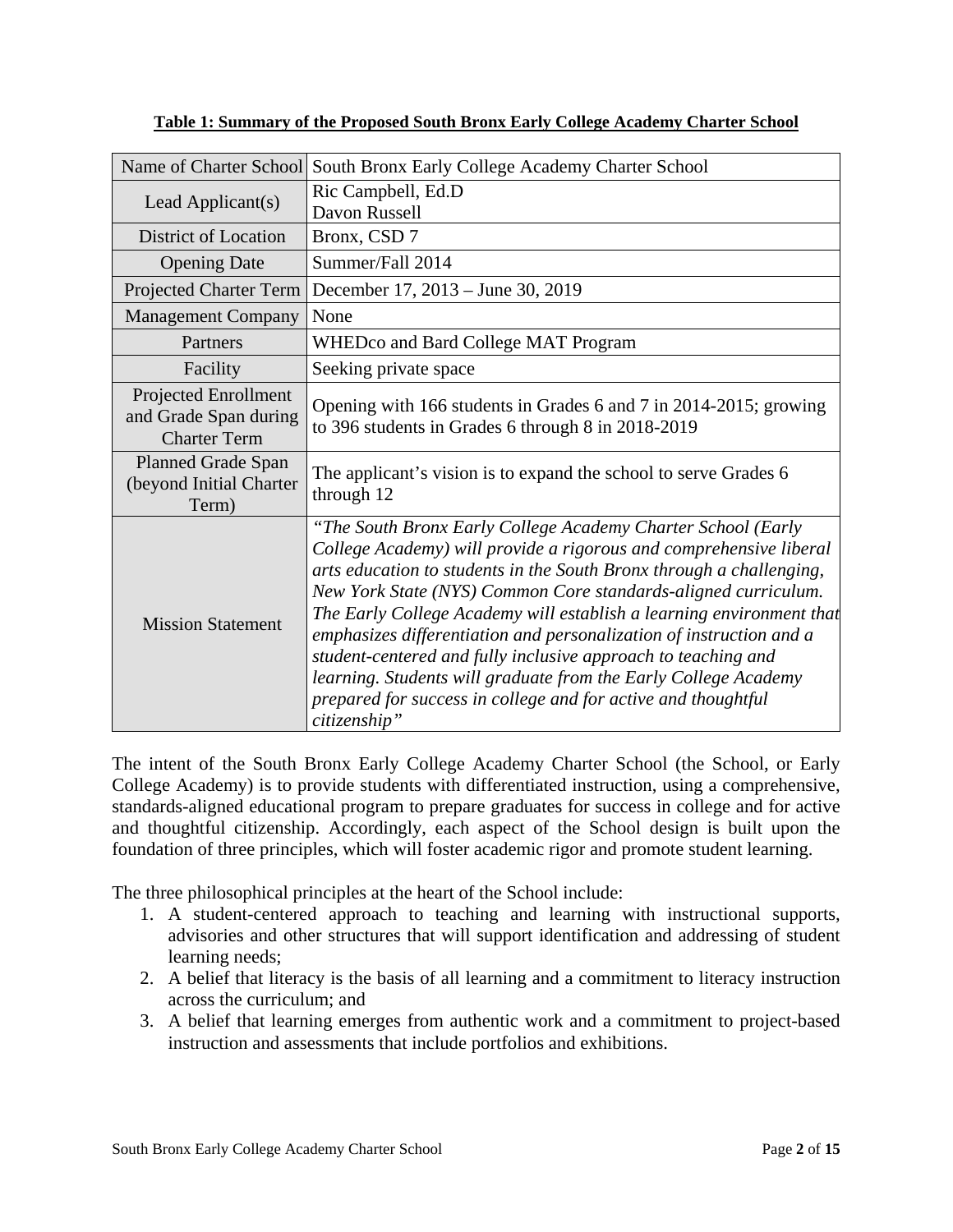## **Key Design Elements**

Key elements of the School's design include:

- **Small school culture and extended day/year**: South Bronx Early College Academy Charter School plans to serve a maximum enrollment of 396 students during the first charter term. Average class sizes will be 20 or fewer students. An extended school day and year allow for increased instructional time, as well as opportunities for alternative approaches to assessment (e.g. portfolio presentations and exhibitions) and a variety of instructional supports.
- **Differentiated and personalized instruction**: Staff will differentiate instruction in order to address student needs and learning styles. The School will establish a data culture through ongoing assessment and review of data in professional learning communities (PLCs). Teachers will be trained and empowered to use data effectively to design and implement standards-aligned instructional units.
- **Use of research-based, standards-aligned curricula and instructional strategies**: South Bronx Early College Academy will use a variety of strategies and tools to design curricula, to establish rigorous Student Learning Objectives (SLOs) in all subjects and to ensure alignment with NYS Common Core Learning Standards (CCLS). Specific practices to support literacy instruction include those developed by Bard College's Institute for Writing and Thinking, the frameworks from the Teachers College-Columbia University Reading and Writing Project, and the Strategic Literacy Initiative at WestEd.
- **Comprehensive advisory and classroom supports**: Students will participate in daily advisory group meetings during which Early College Academy faculty members will meet with small groups of students to support their success. This may take the form of monitoring student progress, providing counsel and advocacy, and supporting effective school-home connections. Students will also receive increased instructional supports in the classroom from resident MAT program graduate students who will provide tutoring and give other assistance to teachers.
- **Comprehensive college preparation and opportunities for early college**: Early College Academy will prepare students for entry into and success in college by providing a strong educational foundation as well as ongoing support and assistance in researching, selecting and applying for college. The School will also provide opportunities for students to take credit-bearing college courses while in high school as dual enrollment courses satisfying high school and college requirements.
- **Parent and family support:** The school will work with its partner, WHEDco, to develop and sustain internal capacity to provide a variety of family supports. Social workers and school counselors from WHEDco will provide training and work with School staff to provide ongoing support to students and parents.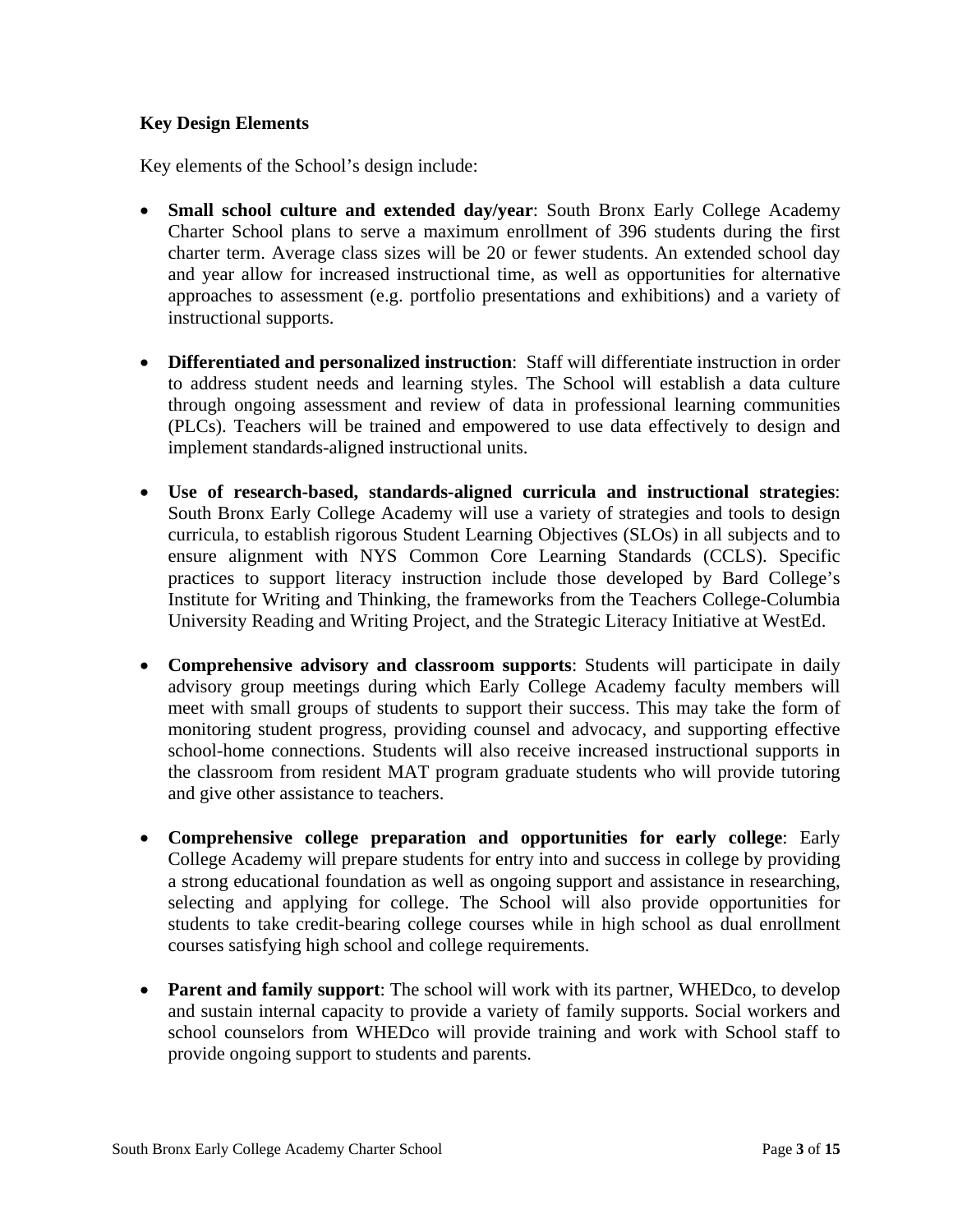#### **Education Plan**

The proposed calendar for the Early College Academy Charter School includes 190 days of instruction. The instructional day begins at 8:00 a.m. and concludes at 5:00 p.m. The extended school day is designed around instructional blocks of 60 minutes with some shorter 40-minute blocks to allow for flexibility. The annual calendar, including holidays, will be adapted from the local school district calendar to the greatest degree possible. Teachers will have a minimum of three 60-minute periods per day for planning, assessment, home/family contact, peer coaching/observation sessions, instructional/child study team meetings, and grade level/departmental curriculum design and data analysis team meetings.

With a student population of 166 in the first year, the proposed School will establish structures that promote and facilitate peer support, foster supportive faculty-student relationships and set the tone for the growth of the school. Concurrently, the proposed School will establish within a relatively small learning environment the practices and protocols that will promote data-driven instruction, professional learning communities for teachers and additional supports for students. The proposed School will provide consistent instruction and support to students throughout middle school, as well as individualized support to middle school students as they prepare for the transition to high school.

The founding group plans to devote a considerable amount of time to the planning and preparation needed to develop the instructional program and pedagogy by intensive professional development for staff, beginning in April 2014. The initial curriculum design process for the middle level program for Grades 6-8 includes implementing a "backwards design" approach that mirrors the CCLS modules for English Language Arts (ELA) and mathematics published on the NYSED website, EngageNY.org. Anchoring the academic program will be the prototypes for the CCLS aligned assessments in both ELA and mathematics found on the PARCC website. Curriculum will be designed following the principles and practices of the Universal Design for Learning (UDL).

The Middle Level Program designed for Grades 6 through 8 has five key features that include:

- 1. Individual Learning Plans (ILPs) for all students based on data analysis which informs an ongoing Response to Intervention (RTI) model for measuring students' present levels of performance and monitoring their progress/growth toward course and grade level content and skill goals;
- 2. An emphasis on academic literacy and commitment to a framework for literacy instruction in all disciplines;
- 3. Hour-long instructional periods and other master schedule structures to allow for differentiated instruction, inclusive special education (co-teaching) and academic intervention ("push-in") services to be incorporated regularly within all core disciplines and "pull-aside" services to be provided at alternate and individualized periods of the day;
- 4. A flexible block schedule to permit two-hour interdisciplinary blocks for English-Social Studies (Humanities) and Math-Science (STEM) investigations; and,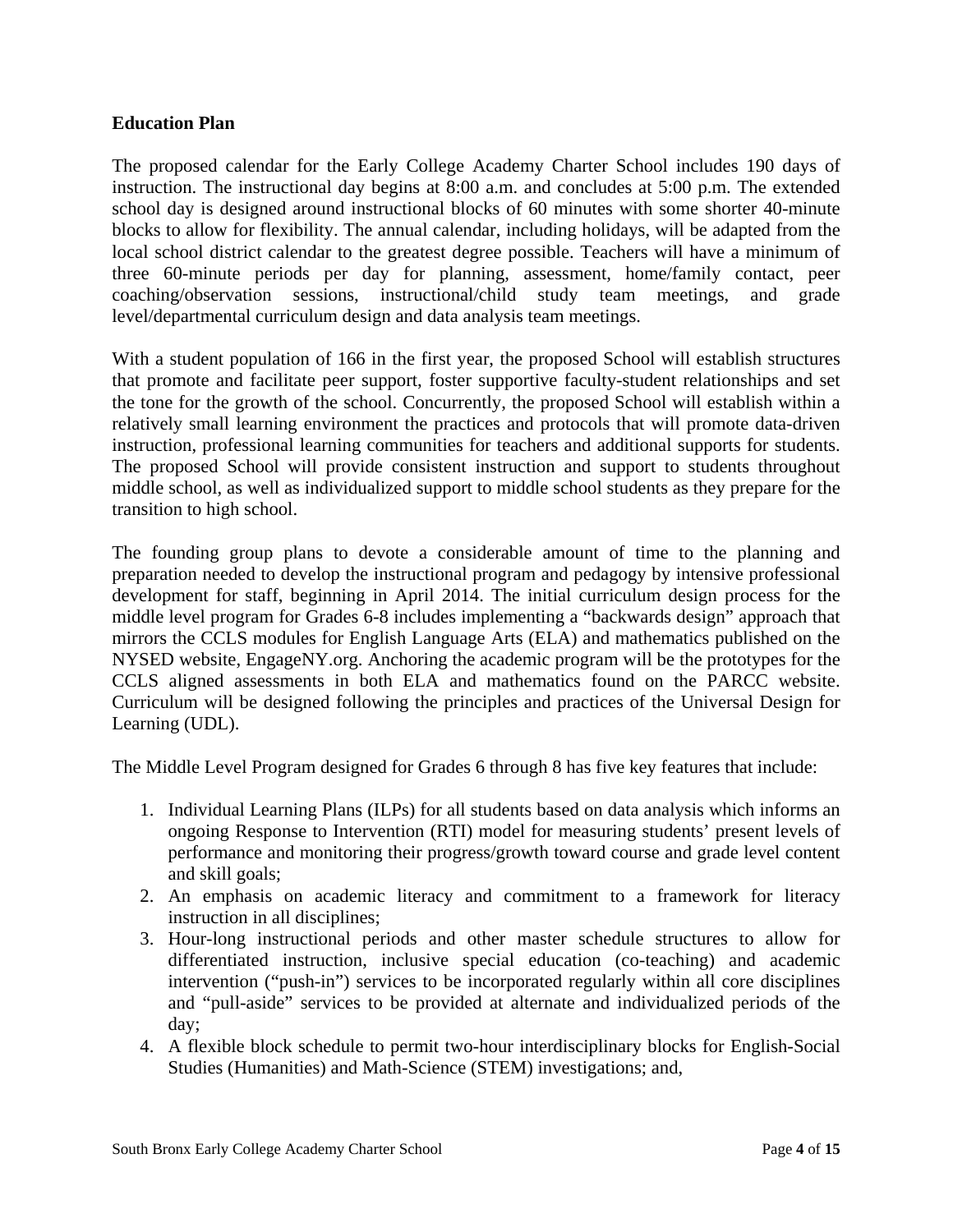5. Strong congruence among course syllabi, instructional materials and the rigorous "shifts" called for in instructional practice within the CCLS.

Students will be engaged in an integrated approach to technological literacy beginning at the middle school level. Using various technologies in the context of regular classroom instruction, such as online databases, computing technologies, modeling software, word processing, and communication/ presentation programs, students will develop technological fluency. Students will have access to laptop computers in classrooms and desktop computers in a dedicated computer room.

The planned curriculum includes instruction in fine arts, music, and the dramatic arts. The middle school fine arts curriculum is designed for deep immersion across a range of subjects with the idea that a student will begin to choose a more focused area of study in high school. The design of the program will be completed by drawing on the resources of Bard College's undergraduate arts faculty and other arts institutions in NYC with which Bard and WHEDco routinely collaborate. The high school curriculum will provide multiple pathways by offering course sequences that respond to student interests, similar to a liberal arts college course of study.

All students in Grades 6 through 8 will participate in music classes, which include regularly scheduled courses in instrumental and vocal music as part of an El Sistema-inspired program directed by faculty from the Longy School of Music at Bard College. Beginning in the second year of operation, students will have an opportunity to engage in aspects of theater production, staging plays and creating performances that connect to various areas of the academic curriculum.

Early College Academy will provide daily physical fitness/education activities integrated with health education which will be coordinated with WHEDco social workers and family services to provide appropriate instruction in human sexuality and drug and alcohol abuse.

In order to meet the needs of students, some of whom may not have achieved grade level mastery prior to enrollment in the charter school, both the sixth and seventh grade levels have been designed as intensive core subject instructional years focusing on the four major subject disciplines (English, social studies, math and science). Longer instructional periods (60 minutes) are planned to include opportunities for intensive Response to Intervention (RTI) to be delivered within each course. The purpose of this schedule is, in part, to accelerate learning and achievement in these disciplines to enable each student to enter ninth grade ready to challenge Regents level programming. As a result, all sixth and seventh grade students will defer formal study of Languages Other Than English (LOTE) until grade 8.

The applicant group seeks to expand in subsequent renewal periods to include Grades 9 through 12, and has described in this application a plan to transition its middle school students into high school. For example, freshman will begin with a first year seminar entitled, "Self and Society in the Liberal Arts." The intent of the seminar is to provide the framework for core courses, which include interdisciplinary explorations correlated with the NYSED K-12 Common Core Social Studies Framework, as well as appropriate inquiries in the STEM integrated courses of math and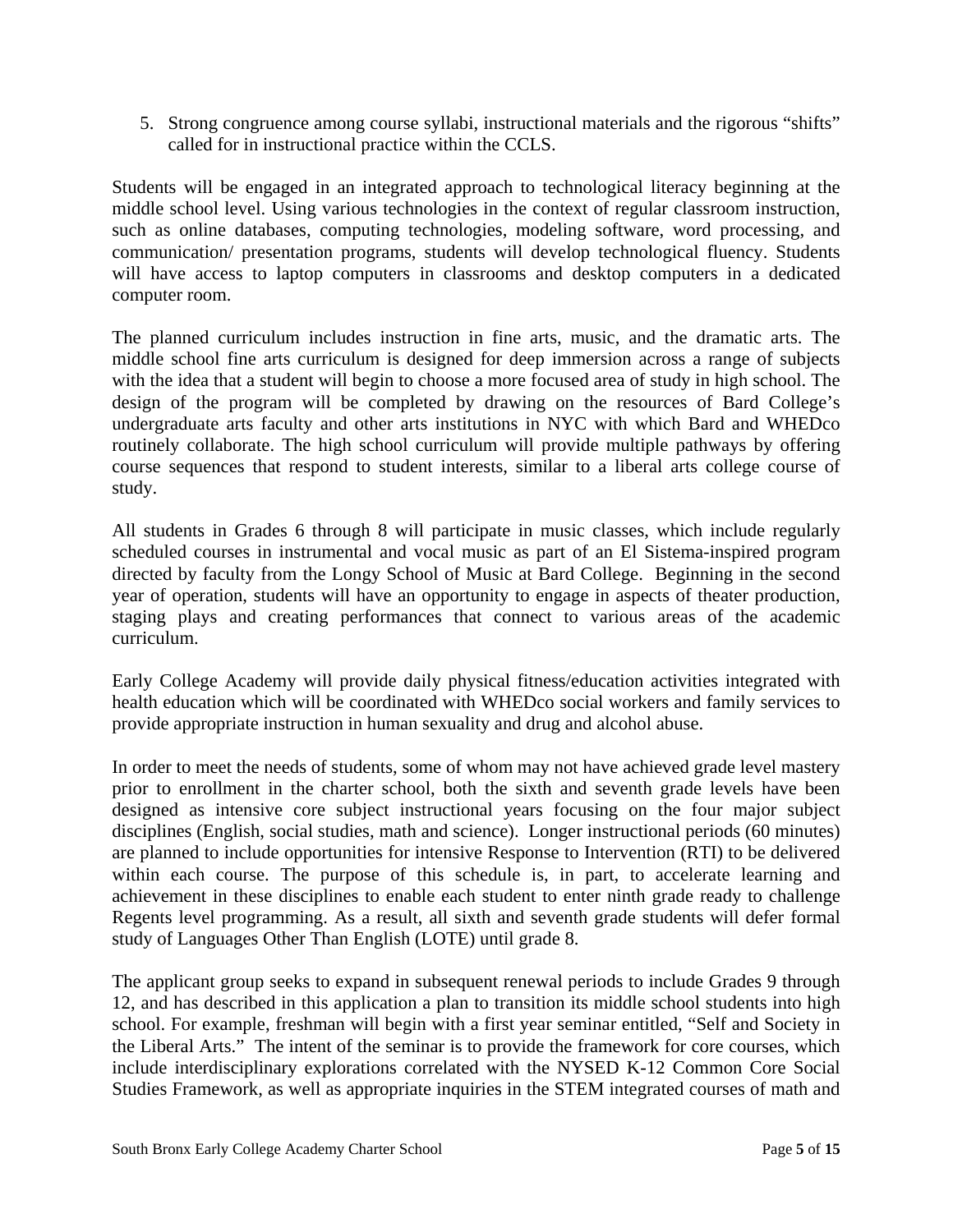science. The High School Program for students follows NYS Commissioner's Regulations Section 100.5.C.3 and requires students to earn twenty-two credits in order to graduate. Credits will generally be earned during grades 9-12, with the potential of a second language unit of credit and an accelerated study unit of credit being earned in Grade 8 based on a student's ILP.

The Early College Academy plans to have most students pass the minimum five requisite Regents examinations (i.e., English, math, a lab science, global studies, and United States History), by the conclusion of Grade 10. These major disciplines, supplemented by other required subject studies in second languages, art and/or music, physical education/health, and a second lab science will form the primary program blocks of grades 9 and 10. The school, in partnership with Bard College and at least one other local New York City College, will offer a range of college courses to students in grades 11 and 12 that will allow dual enrollment. Students may prepare for Regents exams and concurrently earn high school and/or college credits. Course offerings will be identified based on the needs, career aspirations and interests of the student body as they matriculate from middle school. Ultimately, the goal is to have all students earn a New York State Regents diploma with Advanced Designation and complete twelve college credits.

The School plans to implement a combination of standardized assessments, state mandated testing and teacher-developed measures to inform instruction, assess academic progress and determine college readiness. Instructional Child Study Teams will meet weekly and analyze data to determine if modifications are needed to support teaching and learning. These teams will also take a lead role in developing and reviewing ILPs. Twice a year, or as modified in an individual student's Individual Education Plan (IEP) students will have an opportunity to assemble a portfolio of their semester's work which will be presented to a panel of teachers, peers, and community members as an exhibition of their learning accomplishments.

# **Community Outreach**

The school intends to be located in Community School District 7, in the Melrose community of the South Bronx. The community is ethnically and linguistically diverse. Fifty-eight percent of the residents are Latino and 45% are African American. The most common language spoken in Melrose is Spanish, spoken by 74.7% of households. The community is challenged by high poverty with 38% of the adult residents and 49% of the children living below the poverty level. Among adult residents, only 28% graduated high school and 23% did not attend high school at all. Only 7% of adult residents have a college bachelor's degree. The community school district has consistently failed to make adequate yearly progress (AYP) in English language arts (ELA) and mathematics at any level, or to meet graduation rate targets.

The applicant group has reached out to multiple stakeholders in Community School District 7 over the past two years, including elected officials, the CSD 7 School Superintendent, the Bronx Police, small business owners, tenant associations, childcare providers and community residents. The founding group has also worked with one of the School's partners, WHEDco, participating in various community events and soliciting community comments via a survey. The written application includes a letter of support from the Community Education Council (CEC) District 7 President.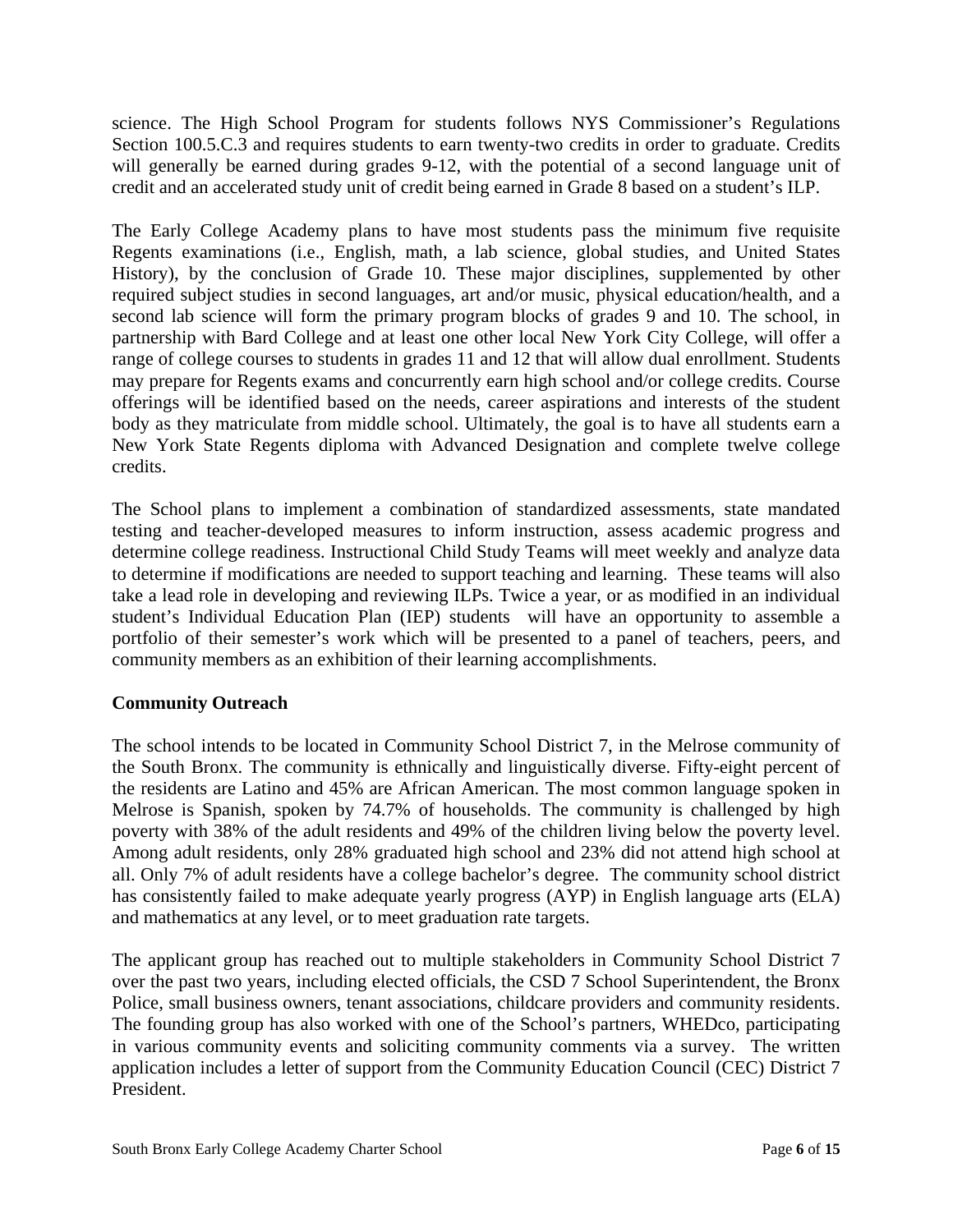Admission and enrollment policies submitted with the written application establish enrollment preferences in accordance with NYS Education Law. The School is committed to meeting the established enrollment and retention targets for English language learners (ELLs), students with disabilities (SWDs), and economically disadvantaged youth by leveraging the experiences of their partner WHEDco, Board of Trustees member outreach, and implementing a proactive and targeted recruitment initiative each year.

#### **School Governance and Leadership**

The applicant group for the Early College Academy Charter School includes fifteen individuals, seven of whom will transition to the initial board of trustees and eight who will serve as advisors. Lead applicant **Dr. Ric Campbell**, currently serves as the Dean of Teacher Education at Bard College. Co-lead applicant, **Davon Russell**, serves as the Executive Vice President of WHEDco. Both will transition to the initial Board of Trustees for two and three years, respectively.

A School leader has not been identified. The board will establish a Principal Selection Committee, with representation from the Personnel Committee and the founding representatives of CEI-PEA and/or JPS Solutions, to seek and select a principal with proven experience in educational leadership and in improving academic achievement of low-income and/or minority students.

The proposed founding board of trustees includes seven members with a broad range of expertise in education, administration, grant writing, legal compliance, financial planning, fundraising, facilities development, not-for profit governance/management, community engagement, family involvement and charter school start-up, and governance. As required, the applicant has provided a set of draft by-laws and a draft code of ethics. Additionally, a School Trustee Background Information form, Statement of Assurance and resume or curriculum vitae is provided for each of the seven individuals who will compose the school's initial board of trustees.

The proposed members of the initial board of trustees are described below:

- **Nancy Biberman, Esq.** has experience in law, administration, building effective organizations and facilities development. She founded and oversaw the growth of WHEDco into an organization with a \$14 million budget and 275 employees, and serves as President.
- **Ric Campbell, E.D.** has more than 25 years of experience in classroom teaching and in administration, teacher development and fundraising. He founded the Bard College MAT Program in 2004 and founded the Paramount Bard Academy, a charter school in Delano, California.
- **Valerie Capers, Ed.D** is a world-renowned jazz pianist/composer and lifelong Bronx resident. She served as a faculty member of the Manhattan School of Music, and as Department Chair of Music and Art at Bronx Community College (CUNY). Blind since childhood, Dr. Capers is a role model for students facing challenges and has expertise in K-12 and college classroom teaching and music education.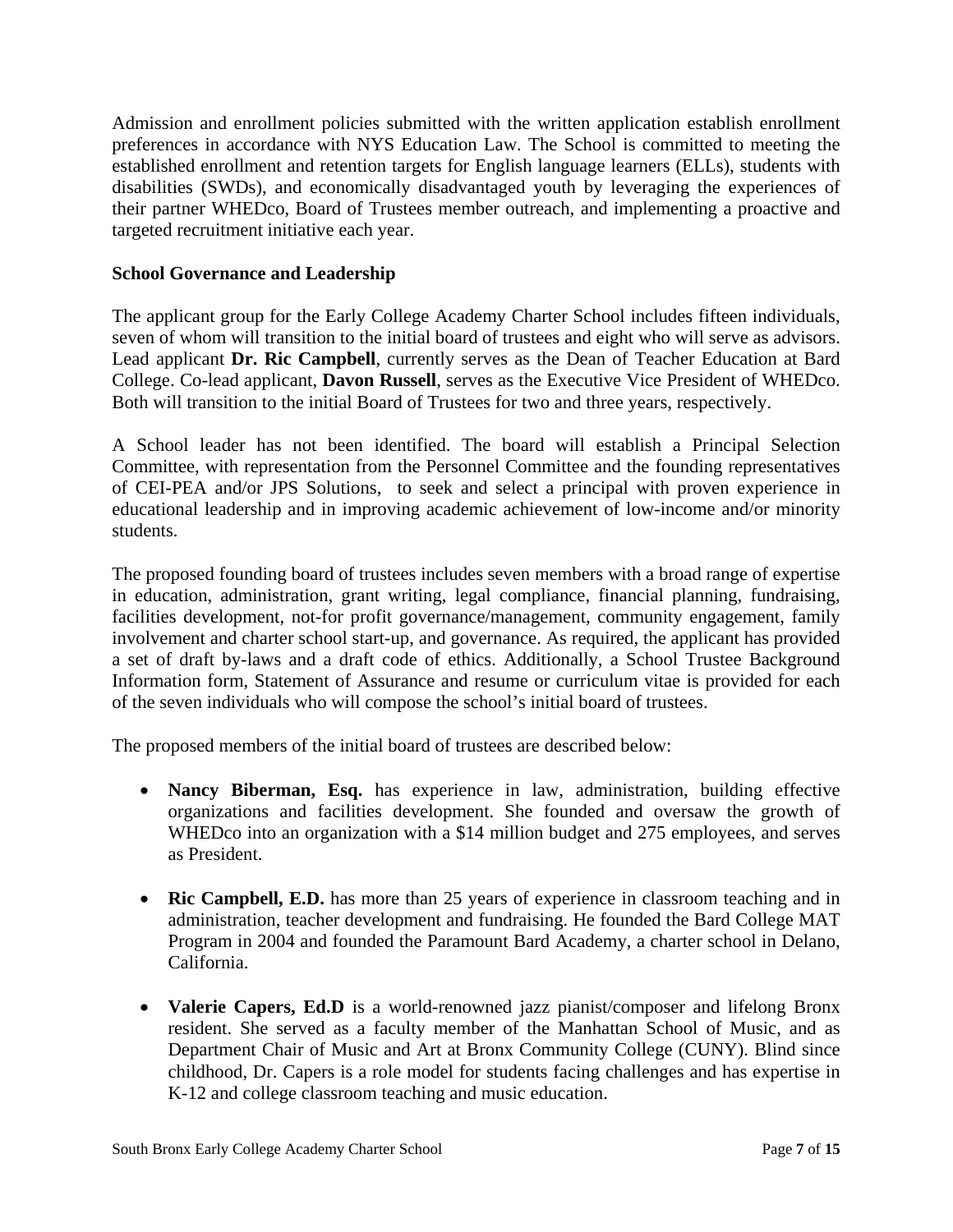- **Eric Nadelstern** served as Deputy Chancellor for the Division of School Support and Instruction for the NYC Department of Educations (DOE) 1,700 schools. As founding Principal of the International High School at LaGuardia Community College, he created a school for English Language Learners (ELLs) that became the model for the International High Schools across NYC and the nation.
- **Harvey Newman** has served for more than 30 years as a successful NYC public school teacher and principal and is currently Director of CEI-PEA's Charter School Technical Assistance Center and Charter School Coalition and the Co-Director of the national Network of Independent Charter Schools.
- **Davon Russell** has experience in administration, fundraising, community engagement and family involvement. He oversees WHEDco's community service programs, including Head Start, and youth and teen initiatives.
- **Deborah Taylor, MSW** is a member of the PS 449 PTA and Principalship Team and has experience in school social work, parent engagement and school improvement.

Founding team members who will serve as advisors include:

- **Elise DeBoard** has experience in curriculum design, teaching and ELL instruction. She is teaching at International Community High School (ICHS).
- **Kristin Erat** founded PS 449 and has experience in starting and running a successful school. She is currently serving as school Principal.
- **Stacey Gauthier** is the current principal at The Renaissance Charter School in Queens, where she has led the school through two renewals and has been the recipient of numerous awards and grants.
- **Maryann Hedaa** is a trustee at the Brilla College Preparatory Charter School and the founder and former teacher and Principal of the St. Ignatius School. She has experience in student recruitment and school management. She is currently the Founder and Managing Director of Hunts Point Alliance for Children.
- **Stephanie Lane** has experience in science instruction and, as a curriculum consultant for the Bridges Project, a NYCDOE program for students with low native language literacy or interrupted formal education in ELL student education. She is currently a teacher at the International Community High School (ICHS).

The board of trustees will oversee the principal who is responsible for the day-to-day management and instructional leadership of the School. In coordination with the Board, the principal will oversee the deployment and oversight of Bard MAT Program faculty and Teaching Assistants (TAs). The administrative team also includes an assistant principal, a special education coordinator and an operations/business/data manager.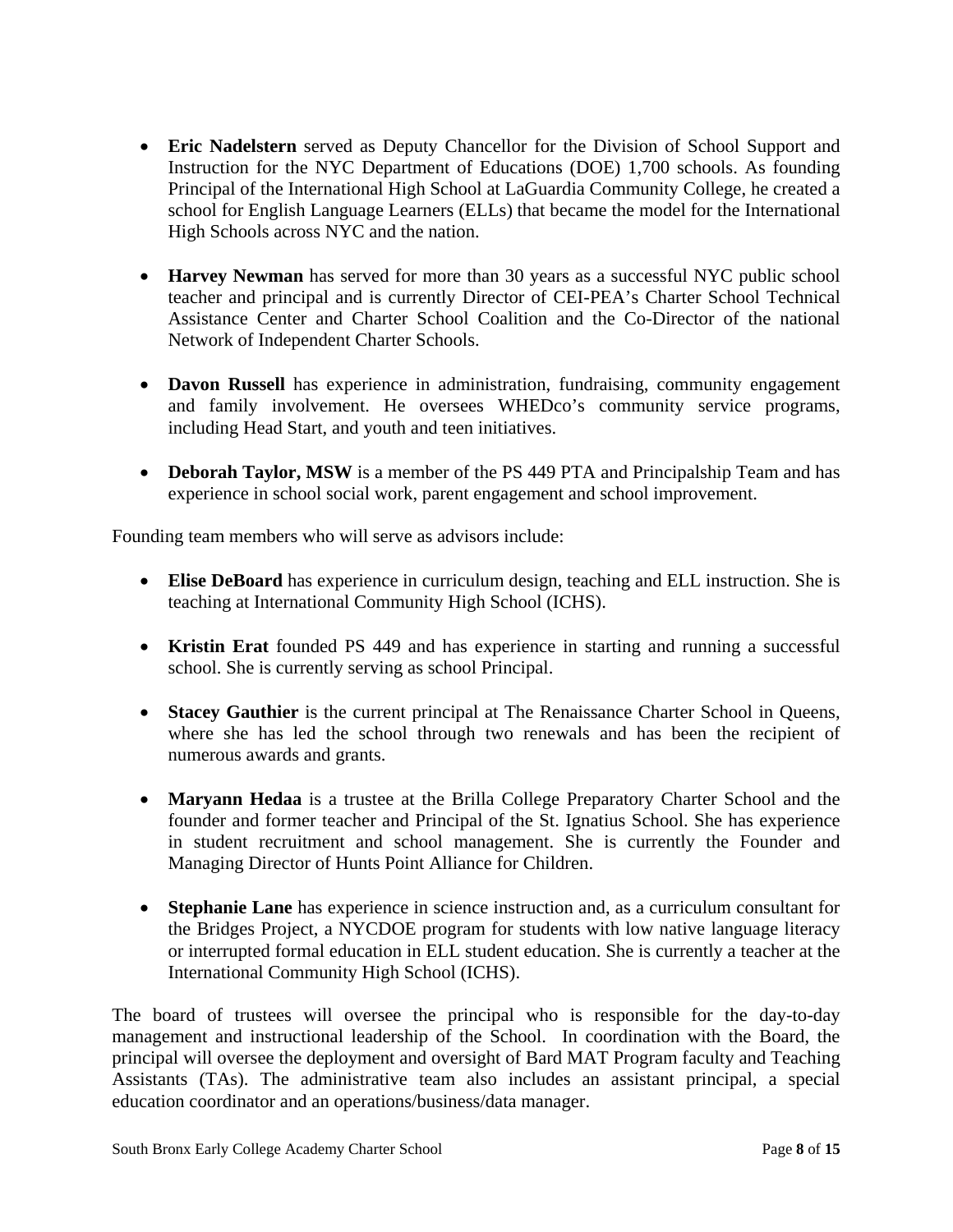In seeking teaching candidates, the School's strategy during its early development (i.e. the first two-to-three years of operations) will be to hire only teachers with at least three years of experience working effectively in an urban K-12 School. Expertise in instruction, curriculum development, alignment of curricula with CCLS and NYS standards, and effective classroom management are skills that will be sought.

## **Partnerships**

The school's management and staff will be supported with permanent commitments of staff and resources by its partners: Bard MAT Program and WHEDco. The commitments are outlined in the Memoranda of Understanding, and include the following:

- **The Bard MAT Program** will provide the time and expertise of its faculty members, who will provide ongoing professional development, advise the principal and teachers regarding curriculum and instructional strategies, and support the School in planning, teacher recruitment, and teacher development. It will also provide at least 30 Master's level graduate students to work on-site at the School for 3 to 5 days per week, 30 weeks per year as teaching assistants and tutors.
- **WHEDco** will support the School in building in-house capacity to provide a variety of student and family supports and will provide WHEDco personnel to implement student and family supports and train Early College Academy staff, including a parent/family engagement coordinator, a health and wellness coordinator, a guidance counselor, a School-based social worker and additional professional support, as needed.

#### **Facility**

The School is currently in negotiations for privately owned leased space located in CSD 7. The budget includes adequate funding to lease the Bronx Borough Courthouse, located at 513 East  $161<sup>st</sup>$  Street in the Bronx.

#### **Technical Modification**

The applicant group provided a technical modification to the application, in order to bring the proposed first charter term grade configuration into alignment with NYCDOE district school grade configurations. South Bronx Early College Academy will enroll students in Grades 6 through 7 during its first year and will grow to serve students in Grades 6 through 8 during its first charter term. Enrollment during the first charter term is projected in the following table.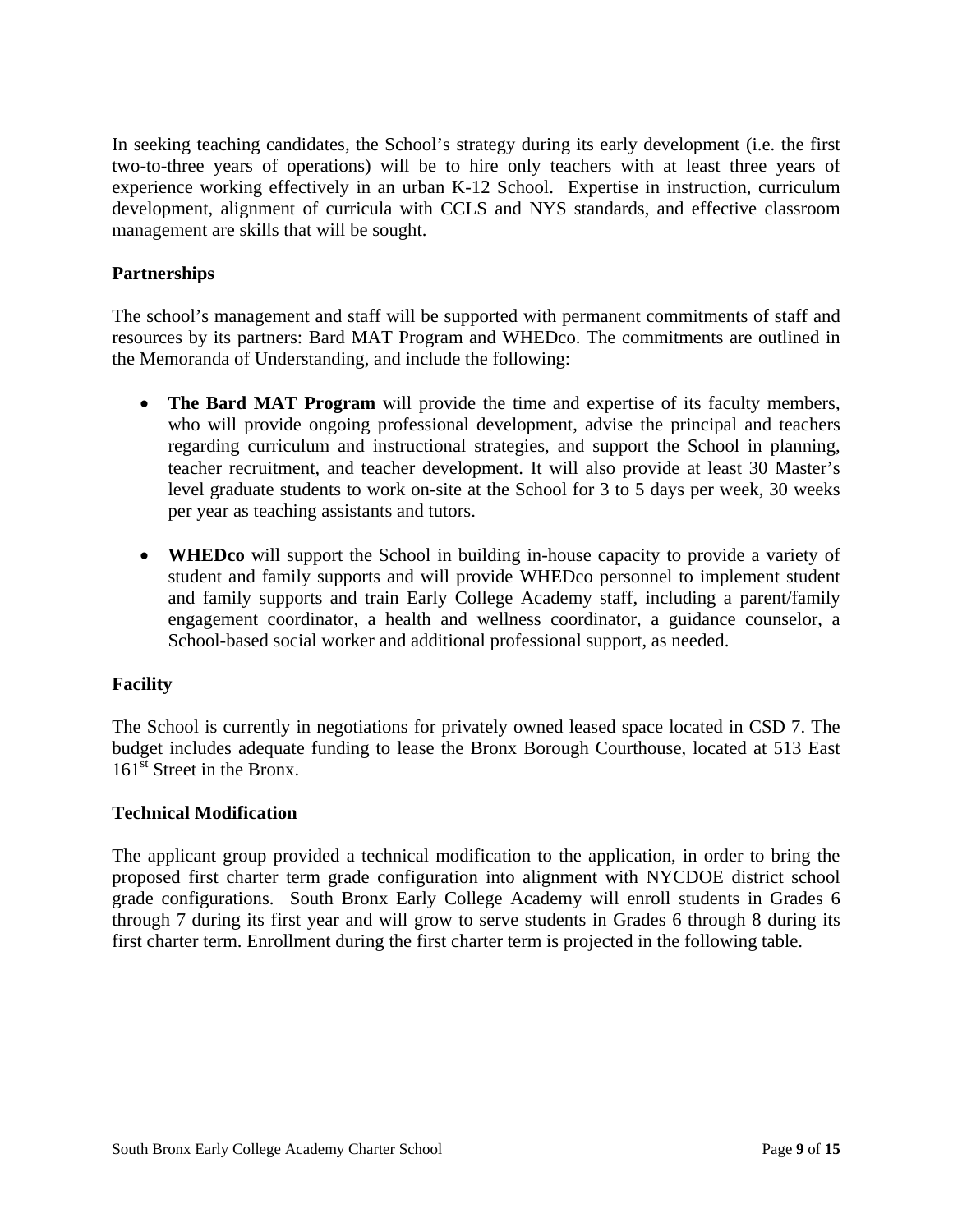|              | 2014-15 | 2015-16 | 2016-17 | 2017-18 | 2018-19 |
|--------------|---------|---------|---------|---------|---------|
| Grade 6      | 83      | 83      | 132     | 132     | 132     |
| Grade 7      | 83      | 83      | 83      | 132     | 132     |
| Grade 8      |         | 83      | 83      | 83      | 132     |
| <b>Total</b> | 166     | 249     | 298     | 347     | 396     |

**Table 2: Proposed Enrollment, 2014-15 to 2018-19** 

**Rationale for Selecting Enrollment Size and Growth Strategy**: The proposed School will enroll 83 Grade 6 students and 83 Grade 7 students in its opening year. In 2015, another class of 83 Grade 6 students will enter. Thereafter, each entering class will consist of 132 6th grade students. At the end of the charter term, the School will serve a total of 396 middle school students.

The enrollment plan assumes a relatively low annual attrition rate, with available seats being filled immediately from the waiting list, through additional recruitment and/or the next enrollment lottery.<sup>1</sup> The proposed enrollment targets allow for small class sizes, which in turn allow for targeted intervention in middle school when a large percentage of students are expected to enter the school significantly behind grade level in ELA, math and other subjects. In designing its enrollment strategy, the founding group has considered the research demonstrating that class size has the greatest positive impact on academic achievement when classes have 20 or fewer students.<sup>2</sup> The Early College Academy's enrollment plan will enable it to keep class enrollment as close as possible to this optimal level while maintaining sufficient numbers to meet budgetary expectations, recognizing the possible loss of some students to family mobility and other factors during the academic year. Small class size, combined with high-quality teaching and extensive in-classroom instructional support, will ensure that each student receives personal attention and individualized instruction.

# **Projected Fiscal and Programmatic Impact on District of Location**

The applicant group provided an analysis of the fiscal and programmatic impact of the proposed School on public and non-public schools in New York City, indicating that the fiscal impact of South Bronx Early College Academy Charter School on the New York City School District public schools is expected to be nominal.

The New York State Education Department ("Department") also conducted additional analysis on the projected fiscal impact of the School on its district of residence, the New York City School District ("NYCSD"), which is summarized in the following table.

<sup>&</sup>lt;sup>1</sup> The founders of the Early College Academy recognize that new students who replace students leaving the school during the  $\frac{1}{2}$ academic year may need additional instructional and counseling supports and interventions to help them adapt to the school's culture and meet the school's rigorous academic standards and expectations. Diagnostic tests will help identify specific student needs, and plans for providing targeted support will be developed. In addition to supporting such students through advisories, each such student will be assigned a faculty mentor to provide academic support and encouragement.

<sup>&</sup>lt;sup>2</sup> For instance, Muennig, P. & Woolf, S. H. (2007) Health and Economic Benefits of Reducing the Number of Students per Classroom in US Primary Schools *American Journal of Public Health,* September 27, 2007; also Kim Connor and Rosemary Day. "Class Size: When Less Can Be More," Sacramento, California: 1988. Senate Office of Research.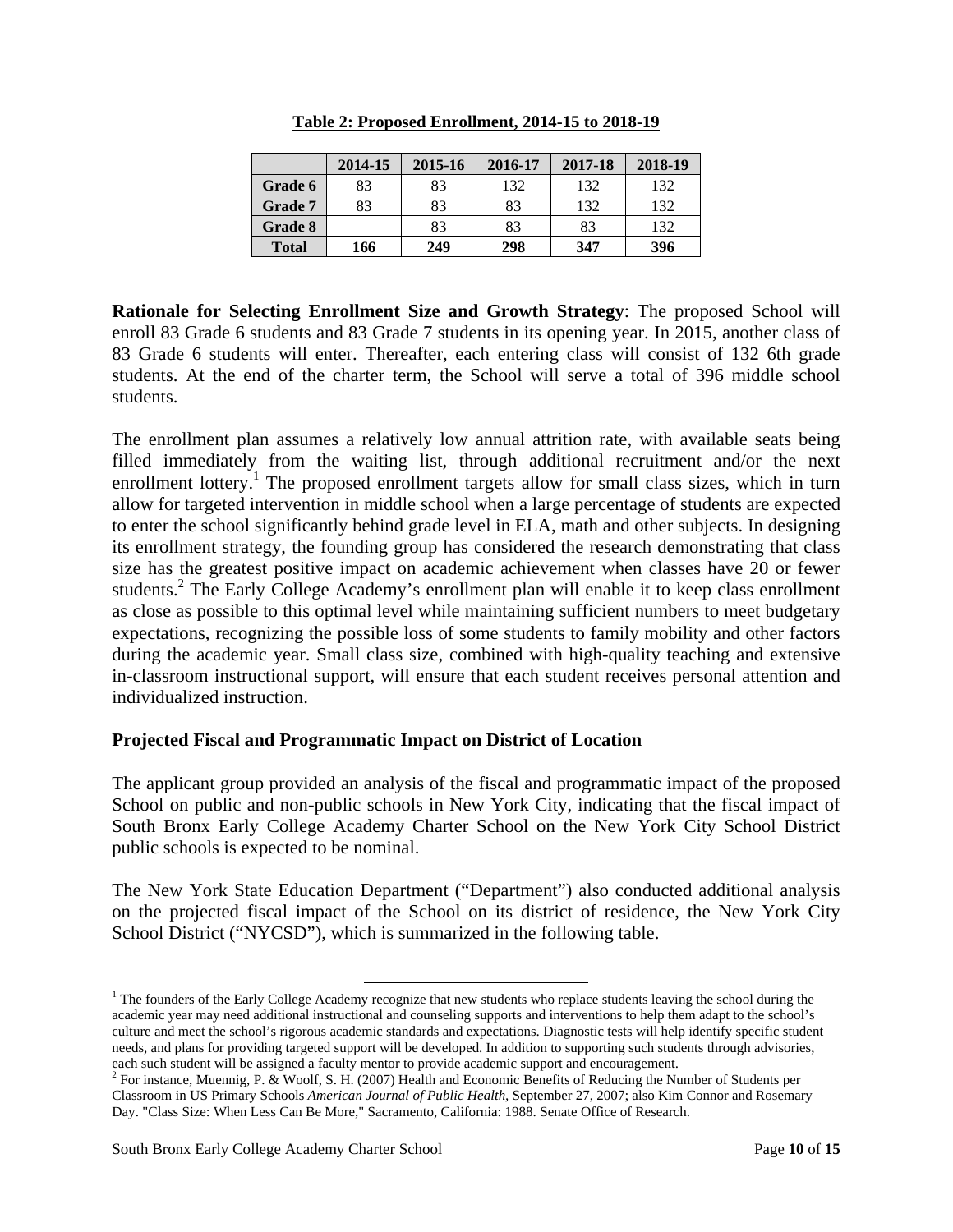| Year    | Number of<br><b>Students</b><br><b>Enrolled</b> in<br><b>Charter School</b><br>Per Year <sup>3</sup> | <b>Charter School</b><br><b>Basic Tuition</b><br>Rate <sup>4</sup> | <b>Total Charter</b><br><b>School Basic</b><br><b>Tuition Only</b> | <b>Estimated</b><br><b>District Special</b><br><b>Education</b><br>Payment <sup>5</sup> | <b>Total District</b><br><b>General Fund</b><br>Budget <sup>6</sup> | Percent of<br><b>District</b><br><b>Budget</b> |
|---------|------------------------------------------------------------------------------------------------------|--------------------------------------------------------------------|--------------------------------------------------------------------|-----------------------------------------------------------------------------------------|---------------------------------------------------------------------|------------------------------------------------|
| 2014-15 | 166                                                                                                  | \$15.224                                                           | \$2,527,184                                                        | \$378,150                                                                               |                                                                     | 0.015%                                         |
| 2018-19 | 396                                                                                                  | \$17,754                                                           | \$7,030,584                                                        | \$1,052,007                                                                             | \$19,864,726,000                                                    | 0.041%                                         |

**Table 3: Projected Fiscal Impact upon District of Location, 2014-15 to 2018-19**

The calculations above assume charter school basic tuition rates in the charter period (2014-15 through 2018-19) based on a trend analysis calculated by the Charter School Office and approved by the Department's State Aid Office. In order to conservatively avoid underestimating the fiscal impact that the charter school will have on the district going forward, the Department is assuming no growth in the New York City School District budget during the duration of the school's charter.<sup>7</sup>

It should be noted that, given the nature of district-based per-pupil funding, the estimates made by the Department in conducting this analysis are subject to unpredictable financial fluctuations. For forecasting purposes, the fiscal impact of this charter school on the district in which it will be located assumes that:

- There will be no fluctuation in the grade levels served by existing charter schools over the course of the charter term;
- The charter school will be able to meet its projected maximum enrollment;
- All students will come from the district of location; and
- All students will attend every day for a 1.0 FTE.

The specifics of the school's enrollment composition are still unavailable; however, the Department acknowledges that the programmatic and fiscal impact of the proposed charter school on other public and private schools in the same area will also be influenced by the proportion of charter school enrollees that would have attended a same-district public or private school had it not been for the presence of this charter school.

<sup>-&</sup>lt;br><sup>3</sup> Source: South Propy Forly College Academ <sup>3</sup> Source: South Bronx Early College Academy Charter School Application  $\frac{4}{3}$  Source: Education Law  $\frac{82856(1)(0)(iii)}{2}$  and NVS Education Department G

<sup>&</sup>lt;sup>4</sup> Source: Education Law §2856(1)(a)(iii) and NYS Education Department Office of State Aid Charter School Basic Tuition Rate Analysis, Fall 2013

 $<sup>5</sup>$  Based on 2012-13 calculated special education classification rate for the district of location, as collected by NYSED</sup> Information and Report Services

<sup>6</sup> Source: The City of New York Adopted Financial Plan, 2013-2017, http://www.nyc.gov/html/omb/downloads/pdf/adopt13\_fp.pdf <sup>7</sup>

 $^7$  Additional notes: While the school has included other federal grants and/or funds that may flow through the district to be received by the school in its proposed budget, this analysis does not account for these sources of potential revenue, nor does it include the value of certain services (e.g. transportation) that the district is required to provide the charter school. However, the analysis also does not account for district per-pupil expense and overall resource savings that are likely to result from a reduction in the number of students attending district public schools as a result of students attending nonpublic schools located in the school district.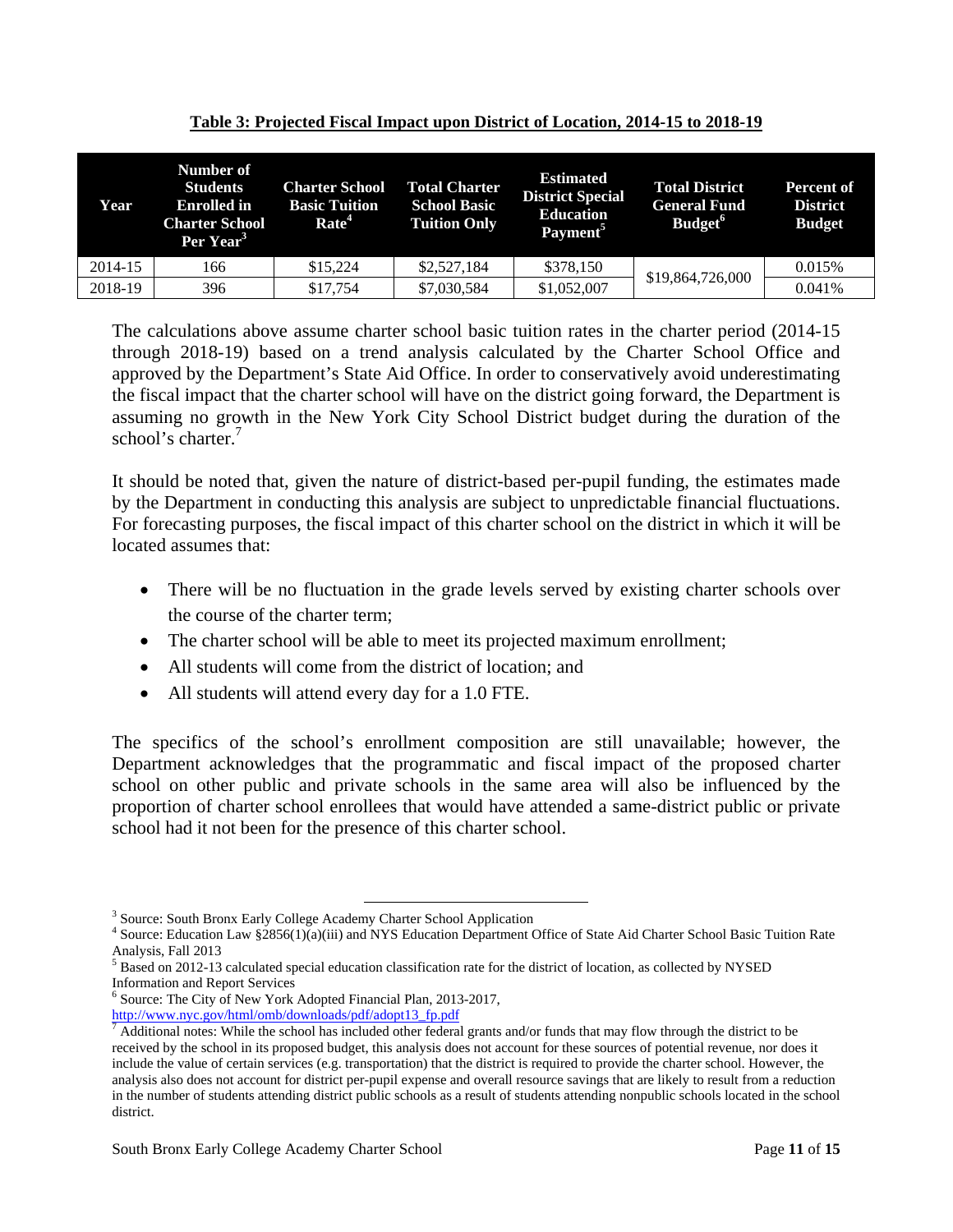Below, for reference, please find additional data on New York City Community School District 7.8

## **Table 4: 2011-12 Demographic Detail for Proposed District of Location: New York City Geographic District # 7 - Bronx**

*Charter Term Year 1 Grade Configuration Based on 2011-12 District Demographics* 

| 19,074 |         | 1,330                            |         | 1,381          |         |
|--------|---------|----------------------------------|---------|----------------|---------|
| 96     | $0.5\%$ | 1                                | $0.1\%$ | $\mathfrak{Z}$ | $0.2\%$ |
| 190    | $1.0\%$ | 11                               | 0.8%    | 5              | $0.4\%$ |
| 5.375  | 28.2%   | 356                              | 26.8%   | 398            | 28.8%   |
| 13.226 | 69.3%   | 948                              | 71.3%   | 968            | 70.1%   |
| 13     | $0.1\%$ | $\overline{\phantom{a}}$         | $0.0\%$ |                | $0.0\%$ |
| 174    | $0.9\%$ | 14                               | $1.1\%$ | 7              | $0.5\%$ |
| 17,352 | 91.0%   | 1.272                            | 95.6%   | 1.290          | 93.4%   |
| 3,526  | 18.5%   | 241                              | 18.1%   | 258            | 18.7%   |
| 4,002  | 21.0%   | 336                              | 25.3%   | 330            | 23.9%   |
|        |         | <b>Total District Enrollment</b> |         | Grade 6        | Grade 7 |

#### **Table 5: 2011-12 Academic Proficiency Rates on NYS Exams Based on Grade Configurations for Proposed School<sup>9</sup>**

|            | 6   |     | 8   | High School $10$ |
|------------|-----|-----|-----|------------------|
| $NYC \#7$  |     |     |     |                  |
| <b>ELA</b> | 21% | 23% | 18% | 63%              |
| Math       | 36% | 35% | 36% | 49%              |
| <b>NYS</b> |     |     |     |                  |
| <b>ELA</b> | 56% | 52% | 50% | 82%              |
| Math       | 65% | 65% | 61% | 71%              |

<sup>&</sup>lt;sup>8</sup><br>Bource: Student Information Repository System (SIRS) 2011-12 Report 303 BEDS Day Enrollment Verification Report by

Location of Enrollment & Student Subgroup<br><sup>9</sup> Source: Student Information Repository System (SIRS) 2011-12 Report 101 High School Accountability Data Verification Report; 2011-12 Report 102 Elementary/Middle-Level Accountability Data Verification Report

<sup>&</sup>lt;sup>10</sup> Note: High School Regents Exam proficiency rates based on 2011-12 English Composition and Integrated Algebra Regents Exams.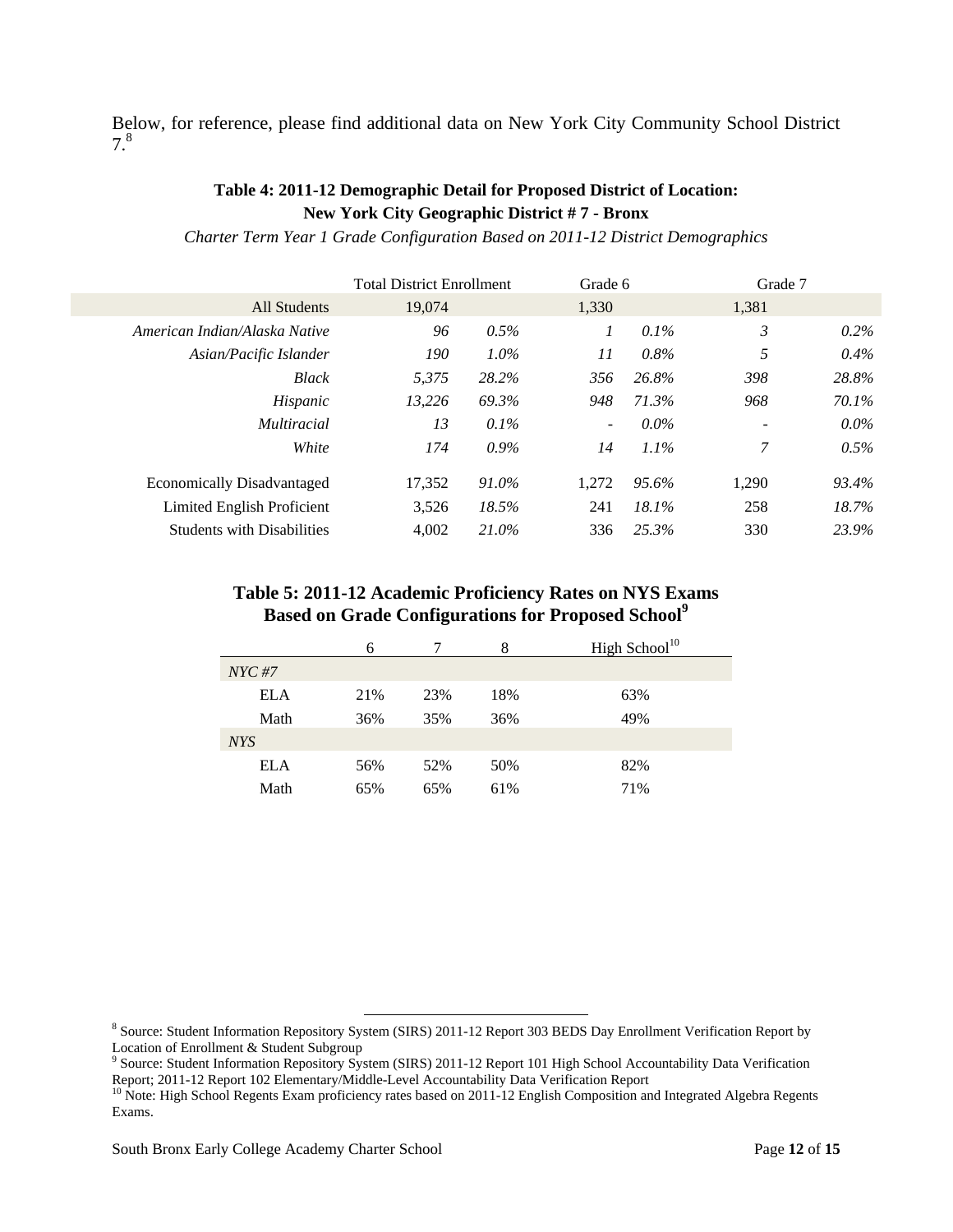#### **Public Hearing and Public Comment**

As required by the Charter Schools Act, the New York City Department of Education (NYCDOE) held a hearing on October 24, 2013 to solicit comments from the community concerning South Bronx Early College Academy Charter School along with one other charter school proposed for the community school district. Twelve members of the public attended; three of them spoke in support, commenting that both proposals will serve the needs of the community including English language learners. Both plans offered flexible school schedules and opportunities for students to earn college credit. The Charter School Office has not received any additional negative or supportive public comment.

The Department directly notified the Chancellor of the NYCDOE, as well as public and private schools in the region, of the charter school application and issued an open call for written public comment via the State Education Department Charter School Office website. The NYC DOE found this proposal to be well intentioned with the potential to offer a rigorous educational model. Chancellor Walcott recommends this charter application "with reservation" and advises the applicant group to "pursue private options" in which to house the proposed school.

#### **Application Review Process**

On September 3, 2013, as required by the New York State Charter Schools Act, the New York State Education Department (the "Department") released the 2013 Request for Proposals ("RFP") to Establish Charter Schools Authorized by the Board of Regents. The charter school application process used by the Board of Regents and the Department during the 2013 RFP cycle is multi-staged and designed to ensure that any charter school applicant presented to the Board of Regents for possible approval demonstrates a detailed and complete school design plan that:

- includes a clear plan to meet or exceed enrollment and retention targets for students with disabilities, students who are English language learners, and students who are eligible to participate in the federal free reduced-price lunch program;
- provides evidence of public outreach that conforms to the process prescribed by the Regents for the purpose of soliciting and incorporating community input regarding the proposed charter school;
- meets all requirements set forth in the Charter Schools Act as well as all other applicable laws, rules, regulations;
- demonstrates the ability to operate the school in an educationally and fiscally sound manner;
- is likely to improve student learning and achievement and materially further the purposes of the Act; and
- would have a significant educational benefit to the students expected to attend the proposed charter school.

In addition, the applicant group and founding board of trustees must demonstrate appropriate knowledge, capacity, and abilities to effectively create, maintain, and oversee a high-quality charter school.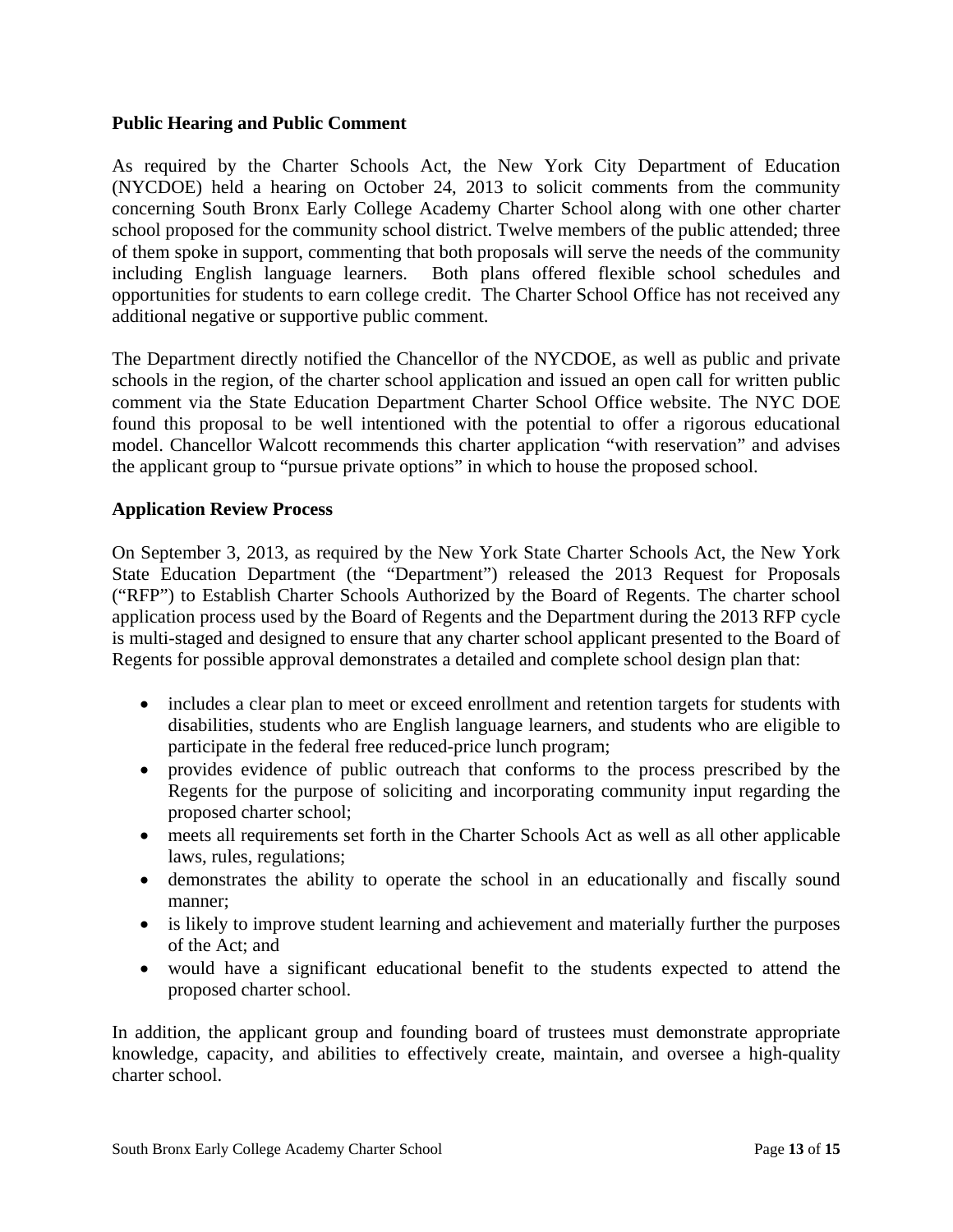During 2013, a total of 99 letters of intent were submitted in two rounds (February preliminary review and September formal review). After an initial review process, a total of 46 applications were assessed in 2013, including the application for South Bronx Early College Academy Charter School.

To assess whether to recommend approval or denial of the charter application to the Board of Regents, the Department established review panels to thoroughly evaluate each full application. Each panel was made up of professional expert consultants, peer reviewers who are school leaders and educators active in charter and public schools in New York, as well as qualified Department staff members. The review panel members reviewed, rated, and commented on each section of the application according to the criteria published in the Application Kit.

Department staff conducted a two-hour capacity interview with the eight of the proposed initial board members of South Bronx Early College Academy Charter School, on Tuesday, May 21, 2013 and a second capacity interview on Thursday, October 31, 2013. Questions posed to the proposed initial trustees included general questions around New York State Charter School Law, roles and responsibilities of the school community and the board to the community and various stakeholder groups as well to as the Board of Regents as authorizer. To fully understand the proposed academic program, governance role and fiscal viability of the proposed School, targeted questions were asked to clarify information provided in the full application.

The responses demonstrated adequate knowledge and grasp of key areas. Members of the applicant group as a whole and individually demonstrated knowledge of the charter school application and the proposed School. Structures, systems, protocols and procedures are in place to permit the board to effectively govern the School. The applicants addressed questions posed with specific and detailed information that presented a clear, realistic picture of how the School expects to operate.

# **Findings**

Based on the comprehensive review of the application and of the applicant, founding group, and proposed board of trustees, the Department makes the following findings:

- 1. The charter school described in the application meets the requirements of Article 56 of the Education Law (as amended) and other applicable laws, rules, and regulations.<sup>11</sup> This finding is based on the following (among other things):
	- the applicant has included in the application the information required by  $\S 2851(2)$
	- the proposed charter school would meet or exceed enrollment and retention targets, as prescribed by the NYS Board of Regents, $^{12}$  of students with disabilities, English

<sup>&</sup>lt;sup>11</sup> Education Law  $82852(2)$  (a).

<sup>&</sup>lt;sup>12</sup> Note, the data upon which to base the enrollment and retention targets mandated by the amendments to the Act was not available at the time the statute mandated the RFP be issued. As a result, the Department evaluated the plans for student enrollment, recruitment, and retention plans of each class of student referenced in the amendments to the Act such that the Department could make the determination that the applicant would meet or exceed the enrollment and retention targets when developed. During the first year of the charter term, the Department will develop such targets and incorporate these targets into the school's charter agreement performance expectations.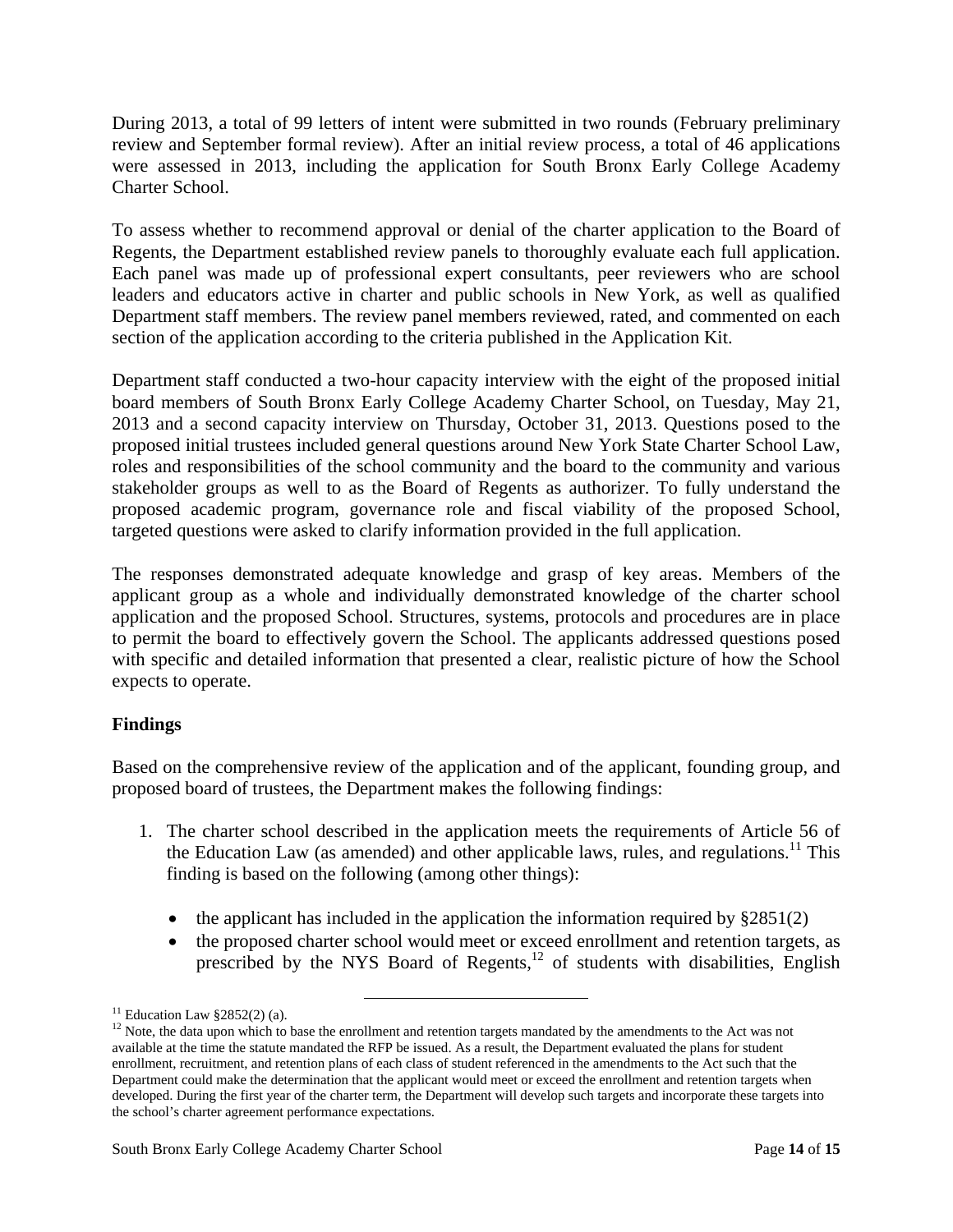language learners, and students who are eligible applicants for the federal free and reduced price lunch program as required by Education Law subdivision 2852(9  $a)(b)(i)$ 

- the applicant has conducted public outreach to solicit community input regarding the proposed charter school and to address comments received from the impacted community concerning the educational and programmatic needs of students in conformity with Education Law subdivision 2852(9-a)(b)(ii).
- 2. The applicant has demonstrated the ability to operate the proposed charter school in an educationally and fiscally sound manner.<sup>13</sup> This finding is based on the following (among other things):
	- The presentation in the application of a sound description of key features that are core to the school's overall design, and which rigorously addresses the criteria outlined in the Department's RFP in the areas of mission; key design elements; enrollment, recruitment and retention;, and community to be served.
	- The presentation in the application of a sound educational plan, which rigorously addresses the criteria outlined in the Department's RFP in the areas of achievement goals; school schedule and calendar; curriculum and instruction; assessment; school culture and climate; and special student populations and related services.
	- The presentation in the application of a sound organizational and fiscal plan, which rigorously addresses the criteria outlined in the Department's RFP in the areas of founding group capacity; board of trustees and governance; management and staffing; evaluation; professional development; facilities; insurance; health, food and transportation services; family and community involvement; financial management; budget and cash flow; pre-opening plan; and dissolution plan.
	- An understanding of the New York State Charter Schools Act, and the skill, will and capacity to successfully launch and operate a high quality public charter school.
- 3. Granting the proposed charter is likely to improve student learning and achievement, will materially further the purposes of the  $Act<sup>14</sup>$  and will have a significant educational benefit to the students expected to attend the charter school.<sup>15</sup> This finding is based on the totality of the information presented in the application and during the application review process, as summarized in this document.

#### **Recommendation**

Based on the Department's review and findings, Commissioner John B. King, Jr. recommends that the New York State Board of Regents approve the proposal to establish the South Bronx Early Academy Charter School to open in 2014 in New York City.

<sup>&</sup>lt;sup>13</sup> Education Law §2852(2) (b).

 $14$  Education Law §2852(2) (c).

<sup>&</sup>lt;sup>15</sup> As applicable pursuant to  $\S 2852(2)$  (d).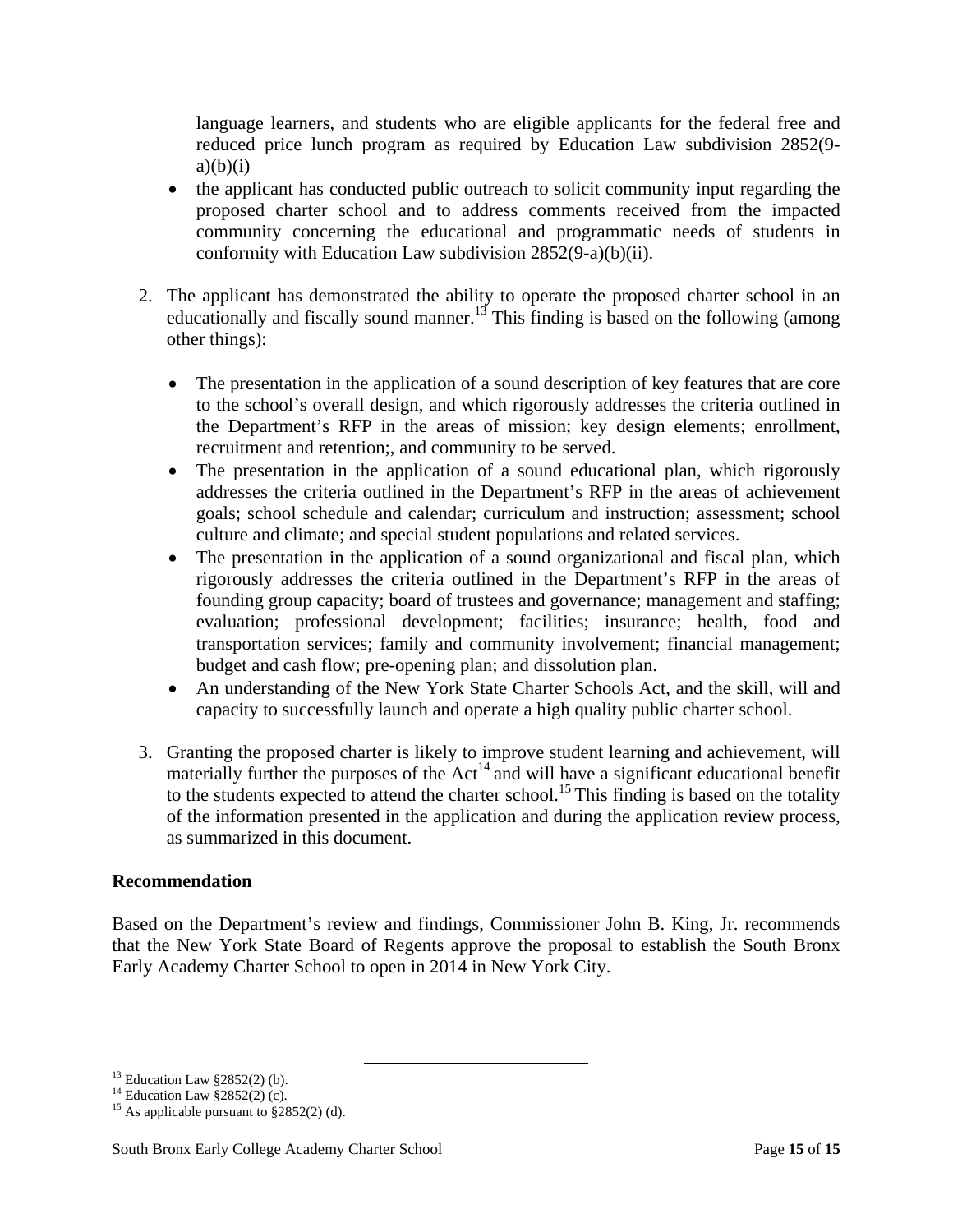

# New York State Education Department Charter School Office

# **Charter School Application Summary, Findings, and Recommendation**

Application in response to the New York State Education Department 2013 Request for Proposals to Establish Charter Schools Authorized by the Board of Regents to establish the proposed:

# **Renaissance Academy Charter School of the Arts**

December 2013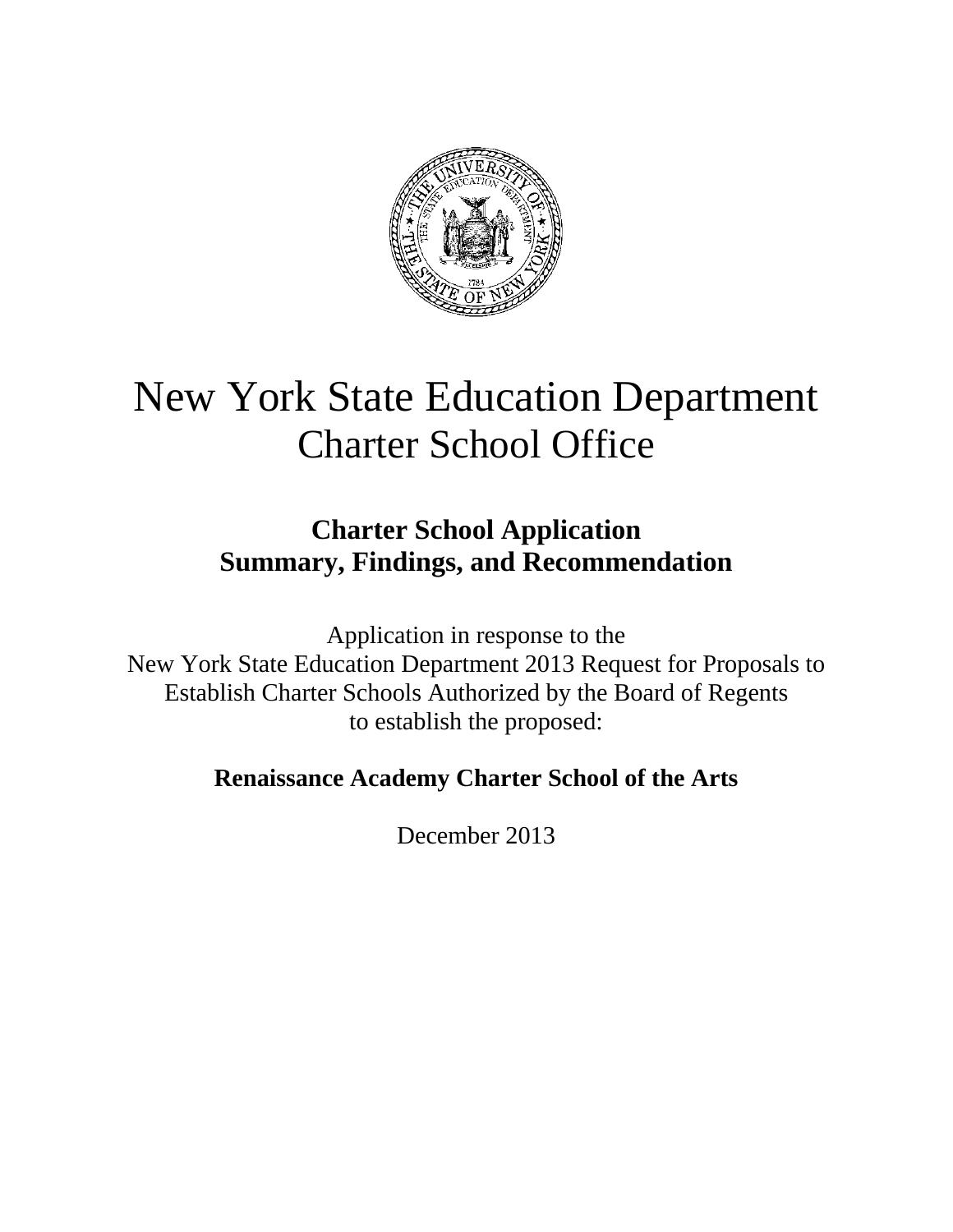|                                                               | Name of Charter School Renaissance Academy Charter School of the Arts                                                                                                                                                                                                     |
|---------------------------------------------------------------|---------------------------------------------------------------------------------------------------------------------------------------------------------------------------------------------------------------------------------------------------------------------------|
| Lead Applicant(s)                                             | David Silver                                                                                                                                                                                                                                                              |
| District of Location                                          | Rochester City School District                                                                                                                                                                                                                                            |
| <b>Opening Date</b>                                           | August 2014                                                                                                                                                                                                                                                               |
|                                                               | Projected Charter Term December 17, 2013 – June 30, 2019                                                                                                                                                                                                                  |
| <b>Management Company None</b>                                |                                                                                                                                                                                                                                                                           |
| Partners                                                      | None                                                                                                                                                                                                                                                                      |
| Facility                                                      | Private space                                                                                                                                                                                                                                                             |
| Grade Span during<br><b>Charter Term</b>                      | Projected Enrollment and Opening with 176 students in Kindergarten through Grade 2; growing<br>to 506 students in Kindergarten through Grade 6                                                                                                                            |
| <b>Planned Grade Span</b><br>(beyond Initial Charter<br>Term) | 506 students in grades Kindergarten through Grade 6                                                                                                                                                                                                                       |
| <b>Mission Statement</b>                                      | "Renaissance Academy Charter School of the Arts will provide<br>children an enriched and rigorous educational experience through the<br>infusion of the humanities and arts rooted in a culture of high<br>academic standards leading to success in college and careers." |

#### **Table 1: Summary of the Proposed Renaissance Academy Charter School of the Arts**

The founders of the Renaissance Academy Charter School of the Arts have designed a comprehensive educational program to ensure the attainment of high academic standards for the students to be served. The educational program is aligned to the objectives established in Education Law §2850(2). The School will:

- increase student achievement through rigorous curricula and instructional activities;
- ensure students are at (or above) grade level upon transition to middle school;
- decrease the achievement gap among learners while addressing their individual needs;
- provide extensive and focused classroom experiences, enriched with language experiences;
- provide a culture of self-awareness, responsibility and respect for all members of the community;
- use Habits of Mind to frame pedagogy and use the arts as a vehicle for student engagement, multi-modality opportunities of learning, and differentiated instruction; and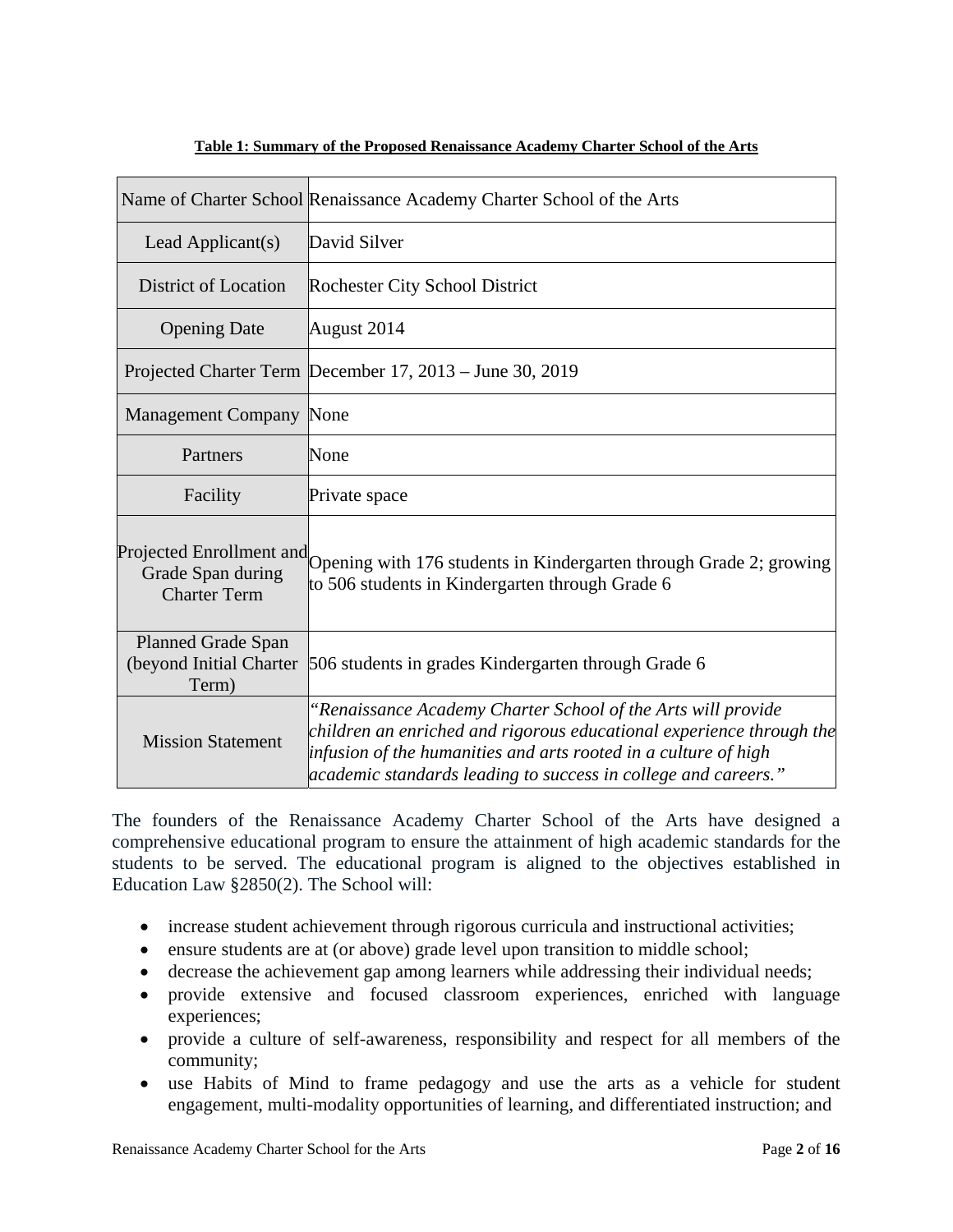provide opportunities for students to participate with artists, attend performances and field trips to arts and cultural institutions and create a learning-rich environment in which teachers are engaged in job-embedded professional development that will increase their instructional efficacy and student achievement results.

## **Key Design Elements**

Renaissance Academy Charter School of the Arts will serve elementary age students in Grades K through 4 and middle school age students in Grades 5 through 6. Enrollment will be open for all students regardless of race or ethnicity and inclusive of diverse student populations (i.e., students with disabilities, students who are limited English proficient, students who are eligible for free or reduced school lunch, and students who are gifted and talented). The Key Design Elements identified below are core aspects of the proposed Renaissance Academy Charter School of the Arts.

- **More Support for Instruction**: Every child will be taught by a team of professionals who will team teach and collaborate to provide students with a multifaceted approach to learning. Each child will have direct instruction by a reading specialist, a special educator, a speech and language therapist, and a drama coach as they team teach with the classroom teacher. Together, these educational professionals will work with students to consistently assess the best approaches individually tailored to each child's needs.
- **More Time on Task:** With a longer school day, there is time to build in blocks of uninterrupted instruction where in-depth learning can happen. For the K-2 student, time for has been built in for snack and all students will have ample time to explore the music, drama, movement/dance, and visual arts. The longer year, 191 days, provides ample time to integrate the arts into all areas, provide hands on learning opportunities, performances and field trips.
- **Addressing Dispositions for College:** A Habit of Mind means having a disposition toward behaving intelligently when confronted with problems, the answers to which are not immediately known: dichotomies, dilemmas, enigmas and uncertainties. Employing Habits of Mind requires drawing forth certain patterns of intellectual behavior that produce powerful results. These are critical skills students need to deal with life's challenges. These dispositions have been incorporated into the School's Key Design Elements because of the need for students to develop these Habits of Mind (dealing with failure, striving to complete a task, etc.) in order to be successful in life. The arts are viewed as a vehicle through which lessons can be structured to instill Habits of Mind and Character Education units.
- **The Arts:** In addition to complying with the New York State Learning Standards in the Arts (Music, Visual Arts, Dance, Theatre), the arts will be interwoven into all curricula an integrated arts education that connects to all areas of inquiry. Students will participate in workshops and residencies provided by professional artists, attend in-school performances by artists, and field trips to arts and cultural institutions. Integration of the arts will provide alternative modalities of expression and communication to support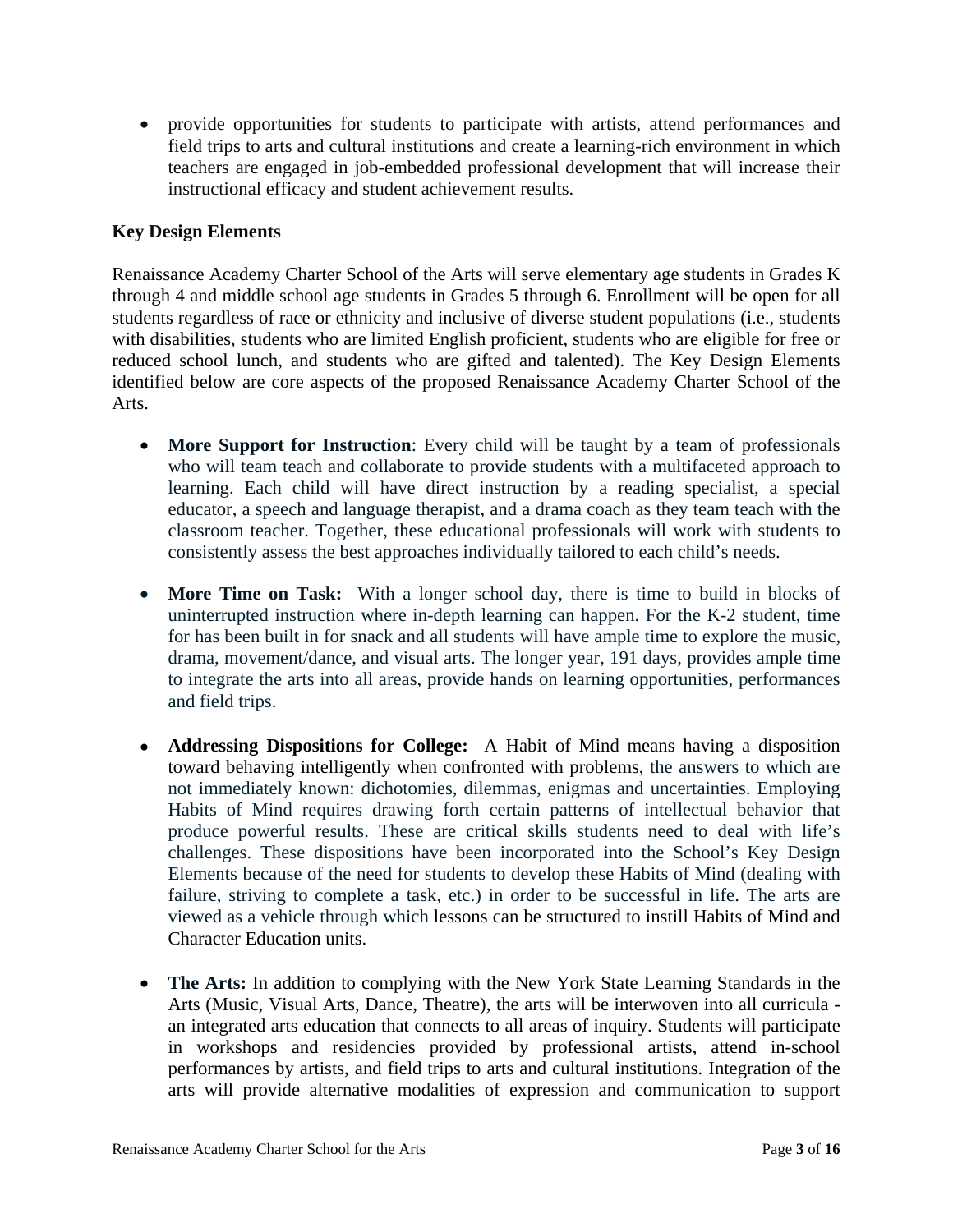important language and comprehension milestones. Arts education impacts positive cognitive, physical, emotional and social development. Teaching about and through the arts fosters positive emotional development by encouraging children to identify and analyze their feelings and develop a deeper understanding of themselves.

- **Faculty and Organization:** The staffing structure of Renaissance Academy Charter School of the Arts provides the school community with the ability to address core values. Along with a solid academic team, a full complement of staff will provide the network of comprehensive care, concern, and commitment for the success of each child. The coteaching model with a core teacher and a specialist results in low ratios of students to staff, which contributes to insuring student success. Student performance and achievement goals will drive staffing needs and affect recruitment, retention and key decisions about the programs to be offered. A comprehensive system of accountability is imbedded in the evaluation system for the program and for teacher, administrator, and board evaluations. Student achievement levels and meeting projected growth are key indicators to efficacy.
- **Connections/Potential Partnerships:** The Renaissance Academy sees itself as a new member in a vital and established arts community. Extensive conversations have been held with the following entities that have committed to join in serving the School's families:
	- o **Colleges and Universities:** Nazareth College, SUNY Brockport
	- o **Arts Organizations:** Young Audiences, Memorial Art Gallery, Rochester Children's Theater, Rochester Philharmonic, The Strong, GEVA, PUSH Physical Theater, Genesee Center for Arts and Education

# **Education Plan**

The school calendar established for Renaissance Academy Charter School of the Arts consists of 191 days of instruction. Renaissance Academy Charter School will begin each school day at 8:00 a.m. and end at 4:00 p.m. During this time, seven hours and 15 minutes (Grades K-2) and seven hours and 30 minutes (Grades 3-6) will be devoted to instruction, with a 30 minute lunch.

*A typical day for students*: The school day will begin with student participation and engagement in the morning rituals of the classroom, including breakfast. At 8:30 a.m., instruction will begin in the core academic areas. (Students in grades K-2 will have a 15-minute mid-morning snack each day). The K-2 program will focus heavily on language acquisition, vocabulary development and literacy as is age appropriate. This focus sets the foundation for strong student reading, thinking, and reasoning skills. Drama, speech, special education, and reading teachers will work with the students through the literacy blocks to develop their expressive/receptive language skills, readiness skills and emergent reader skills. K-6 classes will be heterogeneously grouped, except during Math and ELA when students will be grouped by level. During the remainder of the day, instruction will take place in math, science, social studies, library studies, art, music, dance and drama. Supplemental and intervention services will be supplied within the classroom through a co-teaching model and the inclusion of specialty teachers.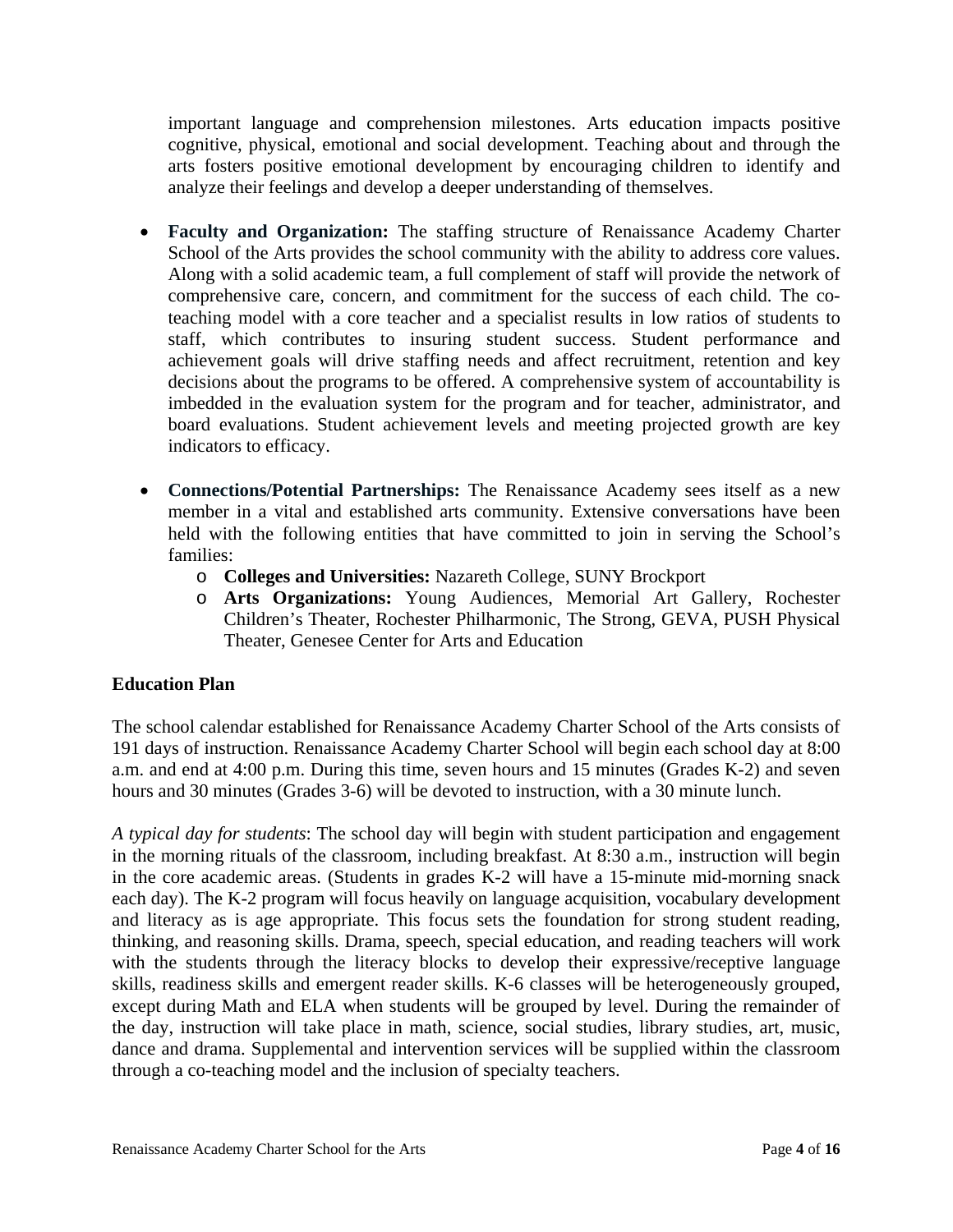*A typical teacher day*: Teachers will arrive at 7:30 a.m. to prepare for the day and for student arrival at 8:00 a.m. From 8:00-8:30 a.m., teachers will facilitate student breakfast and lead students in rituals and routines to promote identified aspects of character education, one of the School's key design elements. Core instruction will take place throughout the day, with intervention support integrated into the classroom with specialty teachers using a co-teaching model. A two-day rotation will allow for integration of various specialty teachers. During the day, teachers will have time to make home phone calls to check on students' daily attendance, conference with parents, return calls, and address issues. From 2:00-3:30 p.m., teachers will engage in a variety of professional development activities such as participation in professional obligations, professional learning communities, meetings with parents, and working on curricula committees. They may also observe students in arts classes, debrief colleagues after walkthrough visits and observations, meet with special area educators to co-plan, or meet with administration.

The Head of Arts and the Head of Academics will lead the professional development program with significant input from classroom teachers and, when necessary, outside consultants. The School will offer an intensive summer orientation for teachers and establish an ongoing professional development program embedded into the school day and year. Program topics will be based on the needs of the staff as determined from staff surveys, results of assessments and classroom observations. The effectiveness of the professional development program will be gauged by staff surveys, walk through data, lessons and unit plan review, classroom implementation of skills/techniques and student results.

The School will provide teachers with extensive ongoing professional development on Habits of Mind, Response to Intervention, and various other pedagogical strategies (differentiation of instruction, student behavioral management and establishing school culture) to meet diverse learning needs in the classroom. The School will establish a Response to Intervention team to work with teachers to address specific learning and behavioral issues in the classroom.

The founders of Renaissance Academy Charter School of the Arts plan to build organizational capacity and share resources and best practices by providing time at each faculty meeting for a staff member or team to share a best practice that has been successful in their classroom. The School will create a professional learning section of the library, including scholarly writings, model lesson/unit plans, and journals. Professional development opportunities will be shared with other charter schools and traditional schools.

Teachers will have planning time during each school day to analyze data to determine areas of need and areas of strength while reviewing student work against the state and national standards (Engage NY). They may also conduct lesson plan studies, meet as a critical friends group, function as a collegial circle that focuses on particular instructional strategies, and observe the practices of other colleagues. School-wide opportunities in which all staff will be able to learn together will be woven into the cultural fabric of the School.

The Renaissance Academy of the Arts Charter School will recruit and retain highly qualified teachers by offering salaries comparable to those in the Rochester area, with consideration of teacher experience and credentials. The School will hire highly qualified, non-certified special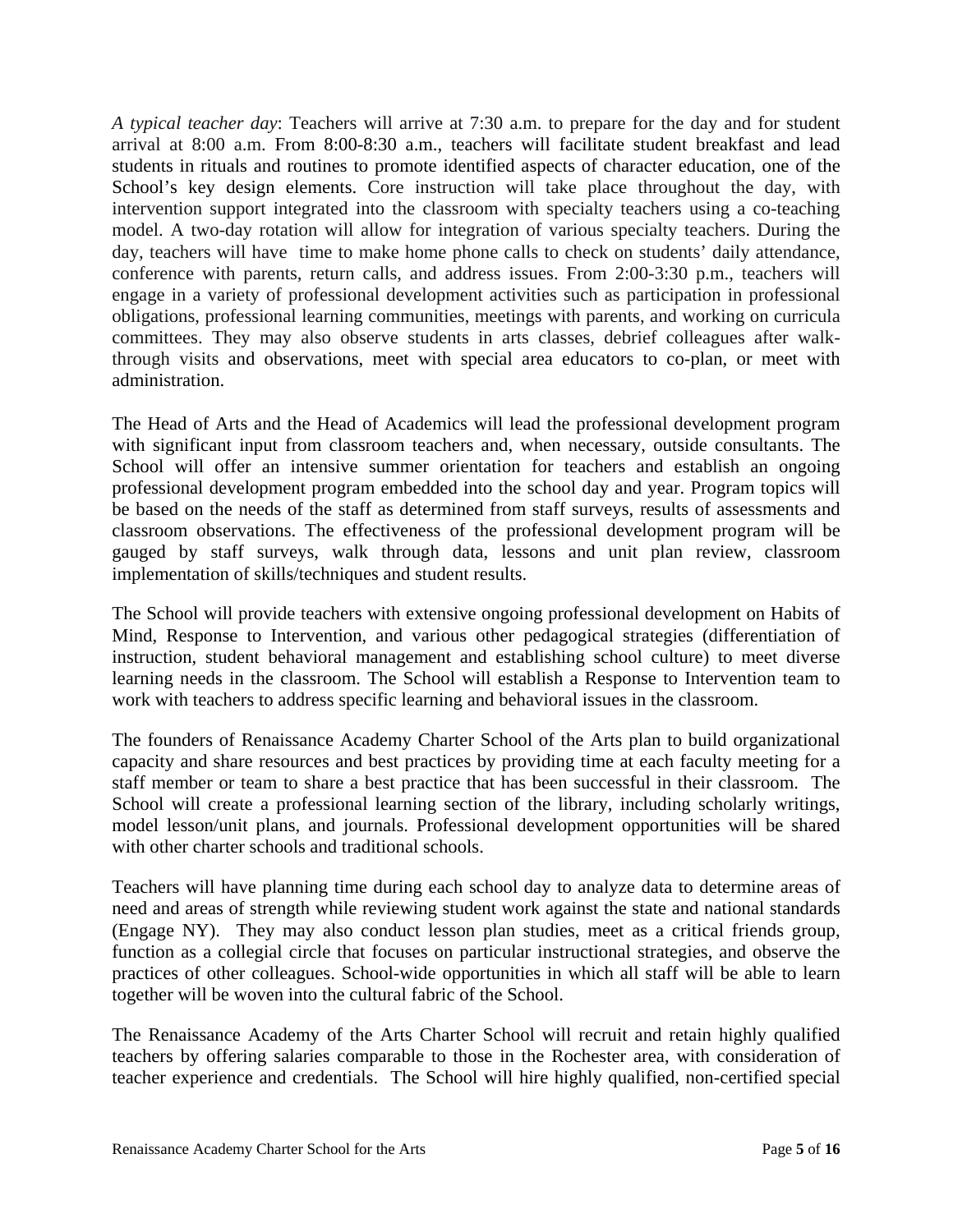area teaching staff, based on experience, as permitted by NYS Education Law, Article 56 Charter Schools Act.

The School will espouse the work of Danielson as its framework for teaching and learning. Because teaching is an extremely complex activity, this framework is useful in laying out the various areas of competence in which professional teachers need to develop expertise.

The ELA, social studies, science and mathematics curricula at the School will be based on best practices and aligned with the New York State Common Core Learning Standards. In the core content areas, in-depth alignment and incorporation of the Common Core Learning Standards will be undertaken at grade level.

*English Language Arts* is the foundation for all other subject area learning. By devoting additional time to ELA, the School will use a comprehensive approach to teaching literacy at all grade levels. Students will develop reading acquisition through phonemic awareness, phonics, fluency, comprehension and vocabulary and will gain the capacity to read, write, listen and speak for understanding, for literacy response and expression, for critical analysis and evaluation, and for social interaction. Core materials will include *Wonders* by McMillan McGraw-Hill, a research-based reading program that is aligned to the New York State Standards for ELA, the Common Core Standards for ELA and the NY State testing program. The reading program will provide leveled trade books, reader's workshop, writer's workshop, support materials for ELL students, and resources to support the School's Response to Intervention program. In all grades, the ELA curriculum will address the four ELA Career and College Readiness Anchor Standards.

The Renaissance Academy for the Arts Charter School will utilize *Math in Focus: Singapore Math* by Marshall Cavendish as the School's primary curricular resource for mathematics. This program, aligned to the Common Core State Standards, is highly engaging and allows students to use all their senses to discover important mathematical concepts and thinking skills. Students will be engaged in hands-on discovery based learning that culminates in performance-based assessment. The Singapore Math Framework has proven effective with diverse learners as it provides varied access points for students.

During the planning year, the Head of Academics and the Head of Arts will work with the academic and arts teachers to enhance connections among all disciplines, core curriculum, and all key design elements. Using *Understanding by Design* as a framework, the team will create suggested activities and performance-based assessments that align with the school's focus. During the course of the school year, the School will provide teachers with time to form Small Learning Communities in which they will identify and research curricular strategies. Teachers will work together with the synergy of several disciplines (special education, speech, ESOL, reading, the arts and core classroom teachers) to co-plan units and lessons, which will enhance the integration of arts into all subject areas. Particular emphasis will be placed on the needs of special populations.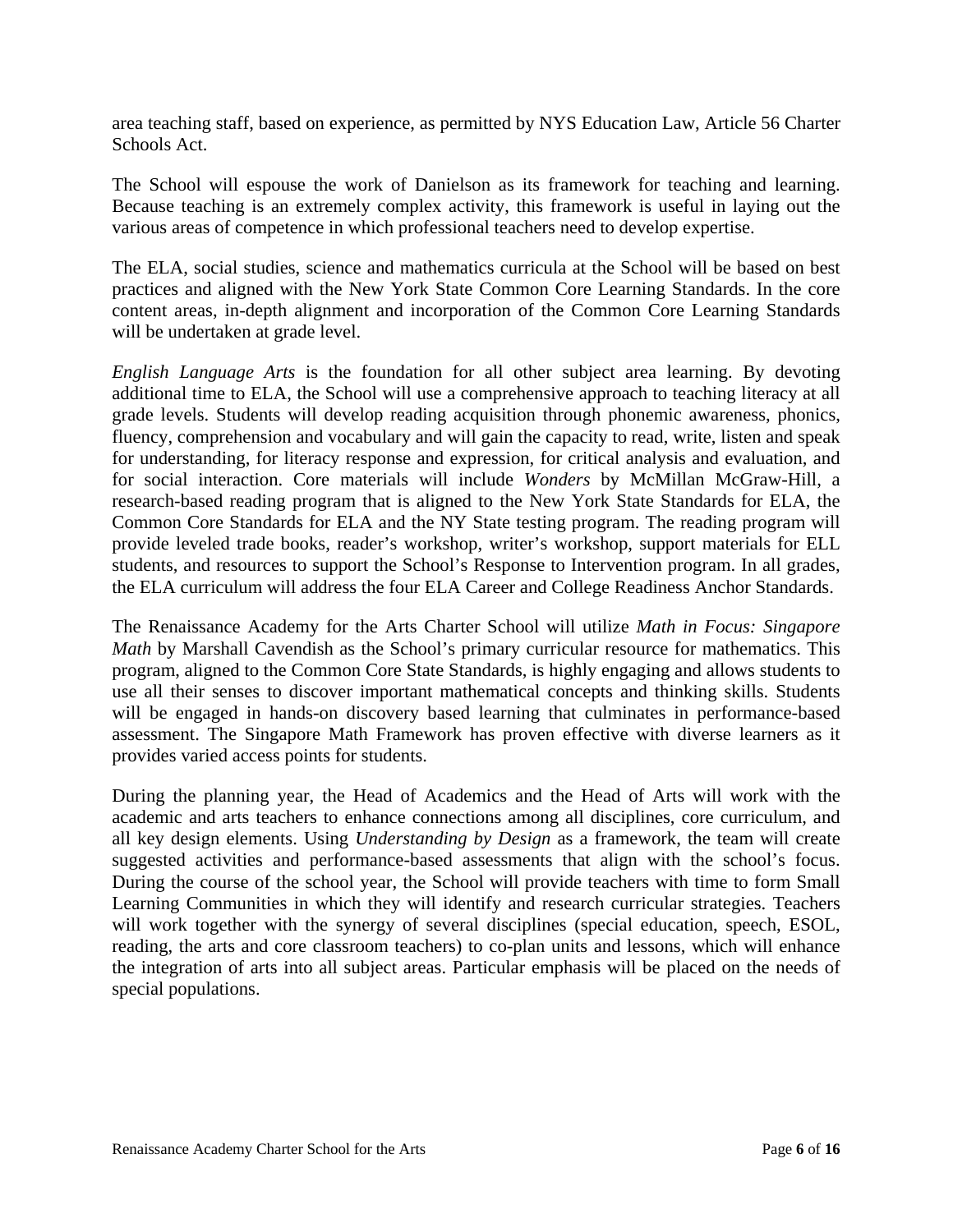The following instructional strategies and practices will ensure successful implementation of the curriculum:

- Speech and language support in K-2 classrooms: Children who enter school with language difficulties are at risk of literacy problems, poor academic achievement, low self-esteem, social and behavioral problems and ultimately, reduced employment options. Oral language competency in the young child is a strong protective measure against negative outcomes in later life.
- Co-teaching model: Co-teaching will occur a minimum of three times a day with the special education teacher, the ESOL teacher, and the speech and language pathologist. Each will model specialized differentiated lessons for all students, thus embedding collegial training in best practices.
- Arts integration across content areas: Art taught within the child's educational career provides a means for reaching traditional academic goals, social and emotional growth, civic engagement, and equitable opportunity. Students will participate in workshops and residencies provided by professional artists, attend in-school performances by artists, and field trips to arts and cultural institutions. Classroom teachers will participate in professional development to advance their knowledge and understanding of various art forms and arts integration research.

The School will employ a variety of diagnostic, formative, and summative assessments to check for understanding and assess student achievement. Assessments will occur in all courses at all grade levels, including:

- **Assessing Habits of Mind:** Metacognitive questioning charts, Student Self Assessment Checklist, students using illustrations and writing personal logs to track learning, student/teacher designed rubrics and focused observations.
- **Embedded assessments:** The selected curriculum materials have diagnostic, formative, and summative assessments included for each unit. Teachers will embed the appropriate assessments throughout each unit and use the results to inform instructional decisionmaking. Results will be vertically and horizontally reviewed to determine additional areas of program need and/or strength.
- **Collaboratively-created grade level assessments:** Teachers will create anchor grade level assessments to assess student progress and program effectiveness, which will closely mirror the rigor and format of the required NYS Assessments.
- **Performance-based assessments:** Students will be engaged in authentic, real-life performance-based assessments in all subject areas aligned to the Common Core State Standards and New York State Learning Standards. Teachers, students and their parents will know where each student ranks locally, in the state, and in the nation. Such assessments also provide information on the strengths and areas of need for each student.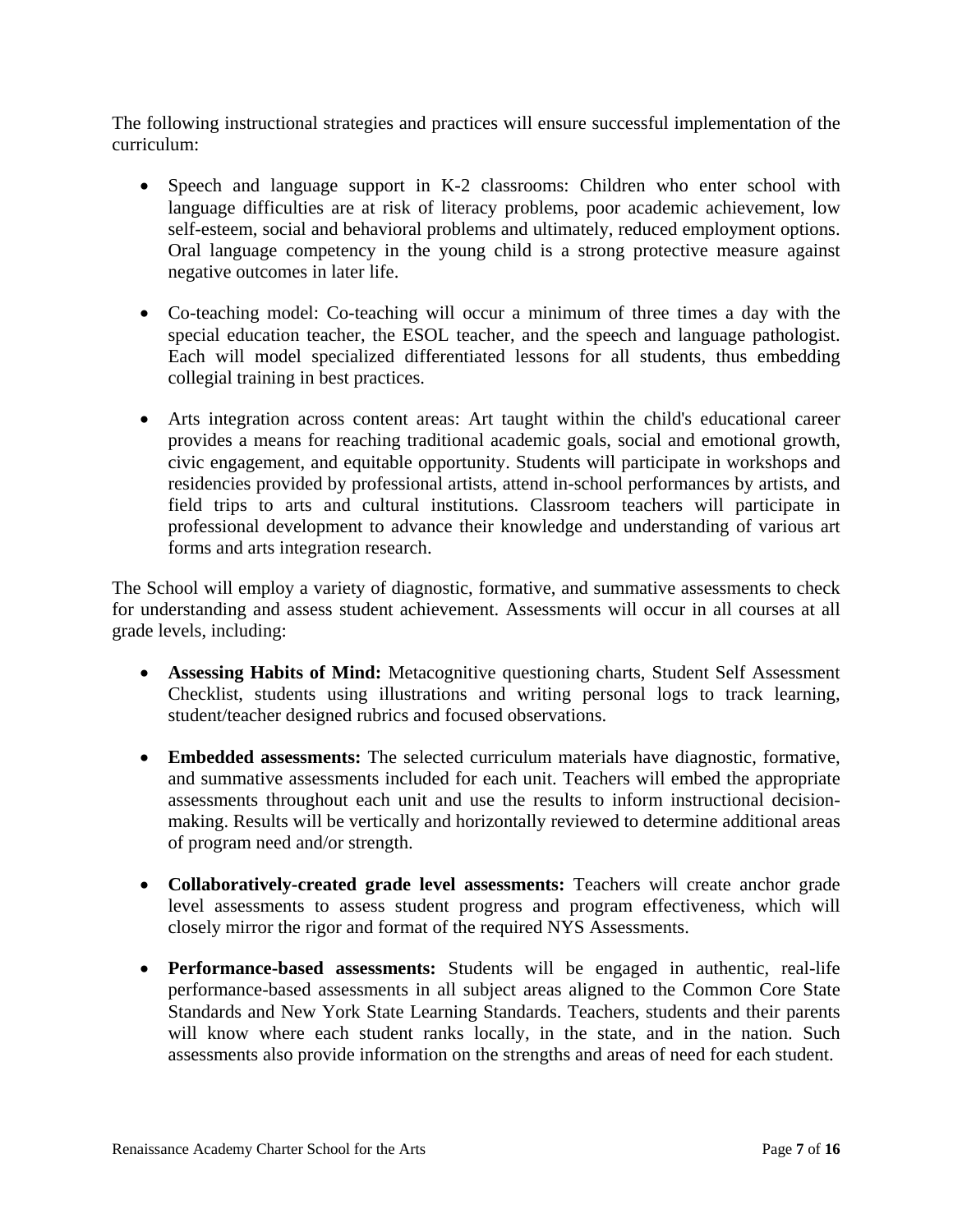- **New York State assessments:** Students will take the required NYS assessments.
- **Nationally-normed standardized assessments:** The School will use the Northwest Evaluation Association (NWEA) Common Core MAP to obtain a comprehensive picture of students' strengths and weaknesses.

Teachers will learn ways to analyze data to determine student and programmatic needs through planned and purposeful professional development. They will work in grade level teams to determine what the data reveals about instruction and student achievement. Teachers will be expected to create action plans to address any areas of need. School leaders will analyze data from all levels to assess student achievement and programmatic success. Data will be used in a formative way to determine immediate strategies to improve student achievement as well as in a summative way to inform decision making for the future of the School.

Teacher hiring, program development and scheduling are just a few aspects of the school community which will be predicated on the results of school-wide data. The board of trustees will be presented a monthly data picture of student achievement and will use the data to consider changes which will bolster the existing program or capitalize on areas of success that exist. Teachers will engage students in planning academic goals for themselves and discuss how they are progressing toward achieving them.

# **Community Outreach**

The applicant group has engaged in rigorous, ongoing efforts of outreach to inform and solicit input from the Rochester City/Monroe County community regarding how the proposed School intends to address the educational and programmatic needs of students. The applicant group held a number of community forums, distributed informational brochures in various locations throughout the community, made presentations to community-based organizations and local public school officials, met with members of State and local legislatures, and invited the public to comment via the proposed school's website, email address, or phone. The applicant group has considered community feedback in its school design.

# **School Governance and Leadership**

Including the lead applicant, **Mr. David Silver**, the planning team consists of three experienced educators. Five individuals are named in the application as proposed members of the initial board of trustees, and each provided a completed School Trustee Background Information form, Statement of Assurance and resume or curriculum vitae. As required, the applicant group has provided a set of draft by-laws and a draft code of ethics.

The ten proposed initial members of the board of trustees are described below:

 **Ms. Nan Westervelt,** proposed Chairperson, is a member of the Arts in Education community in Rochester. She served as Executive Director of Young Audiences of Rochester, Inc. for 15 years and the Monroe One BOCES Arts in Education Coordinator for 10 of those years. Ms. Westervelt currently works as a consultant for a non-profit management and arts in education organization.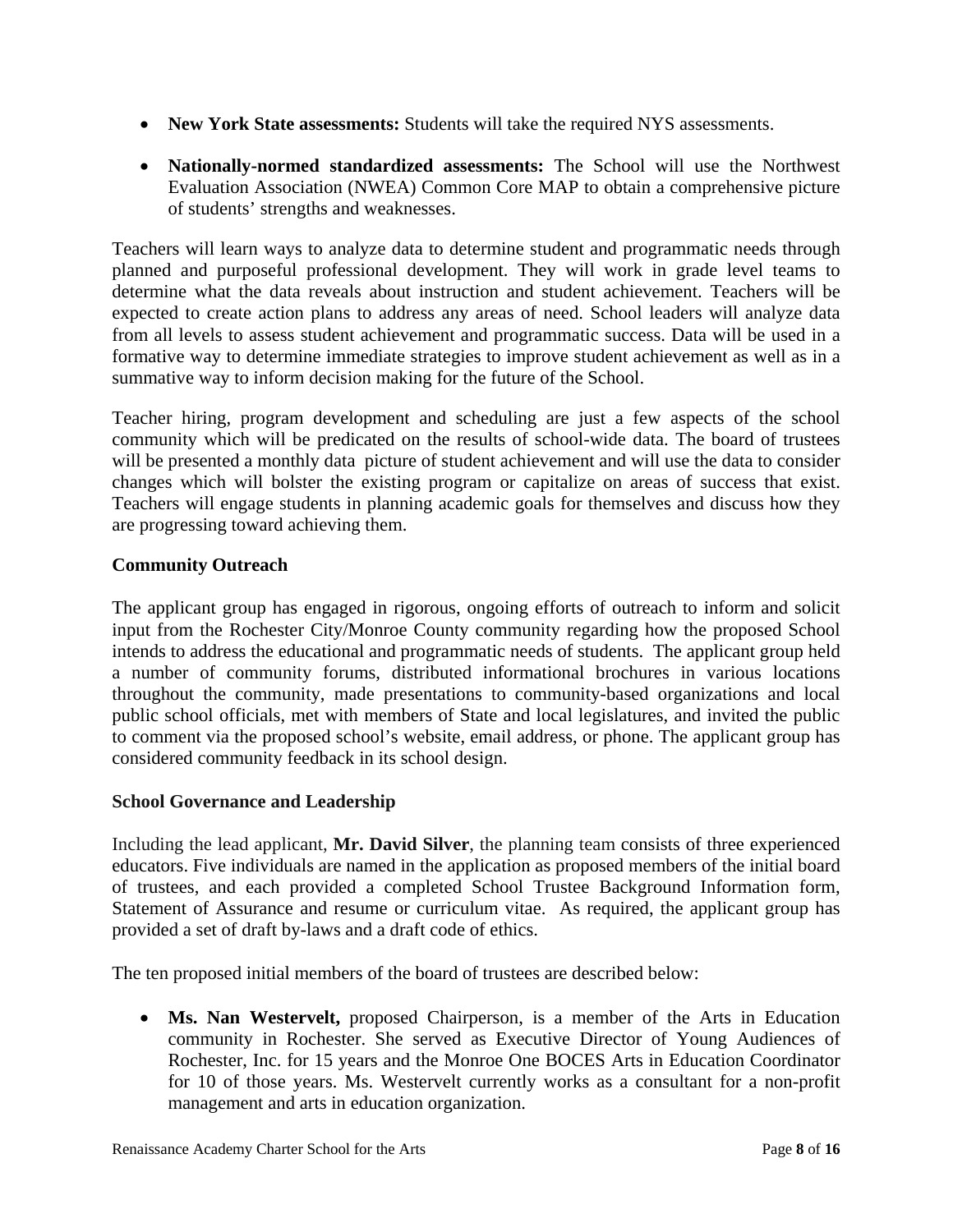- **Ms. Toyia Wilson**, proposed Secretary, is Turnaround Initiative Principal for the Greece Central School District. She has over 15 years experience in high school administration in the Rochester City School District. In Greece, Ms. Wilson works with the Superintendent, the Deputy Superintendent, the Executive and the Learning Teams to support school principals in closing achievement gaps and raising performance for all students, thus leading to improved grade level performance and on time graduation. She provides leadership for professional learning outlined in the Greece Strategic and School Based Improvement Plans. She is working to build system-wide understanding of the alignment among strategic initiatives to improve Greece reform results.
- Mr. Frederick Kulikowski, proposed Treasurer, is a finance expert with more than 30 years of experience in the banking industry. He holds a BS (summa cum laude) from the University of Pennsylvania, and an MBA from the University of Rochester. Most recently he was employed as a Vice President with CapGen Financial, a private equity investment group focused on U.S. banks. His primary role was to evaluate the managerial, sales, and operational capabilities of identified targets, and to conduct reviews of retail networks and lending teams. In earlier employment, Mr. Kulikowski was President and COO of Commercial Federal Bank (2004-2005), an \$11B bank headquartered in Omaha, Nebraska.
- **Ms. Sue W. Lococo**, proposed Vice Chair, has 40 years of experience in special education. She is currently employed at the Holy Childhood Agency, a nondenominational, non-profit agency in Rochester serving individuals with developmental disabilities. Her teaching experience includes Intermediate and Middle School level in self-contained and inclusion models for students with a variety of educational classifications. Ms. Lococo served as a member of the Committee on Special Education for 17 years. In addition, Ms. Lococo was a district consultant on the inclusion model and a rater for the NY State Social Studies, English, RCT, and ELA tests.
- **Ms. Dale Klein** is currently on the faculty of the Memorial Art Gallery's Creative Workshop for children and has a strong academic and public profile in the arts. She is an award winning artist receiving accolades from the Rochester Print Club, Hunterdon Museum of Art, Syracuse University Art Gallery, Nazareth College and the Memorial Art Gallery, Rochester NY. In addition to her knowledge and skill in the arts, Ms. Klein has an outstanding professional career in social work. She worked as a social worker in private practice and at the Child and Adolescent Clinic, University of Rochester and the Family Service of Rochester. She is works with children as a summer reading program volunteer at School 52 in Rochester.

The founding group has proposed that the lead applicant, **Mr. David Silver**, serve as the Executive Director and Head of Arts/Operations, stating that he is uniquely qualified to open, operate, and lead the proposed charter school. Mr. Silver is the founding principal of the Rochester City School District's School of the Arts he where he is responsible for having built the culture and program that has led to the identification of this school as one of the best high schools in New York State and the best high school in District as measured by graduation rates,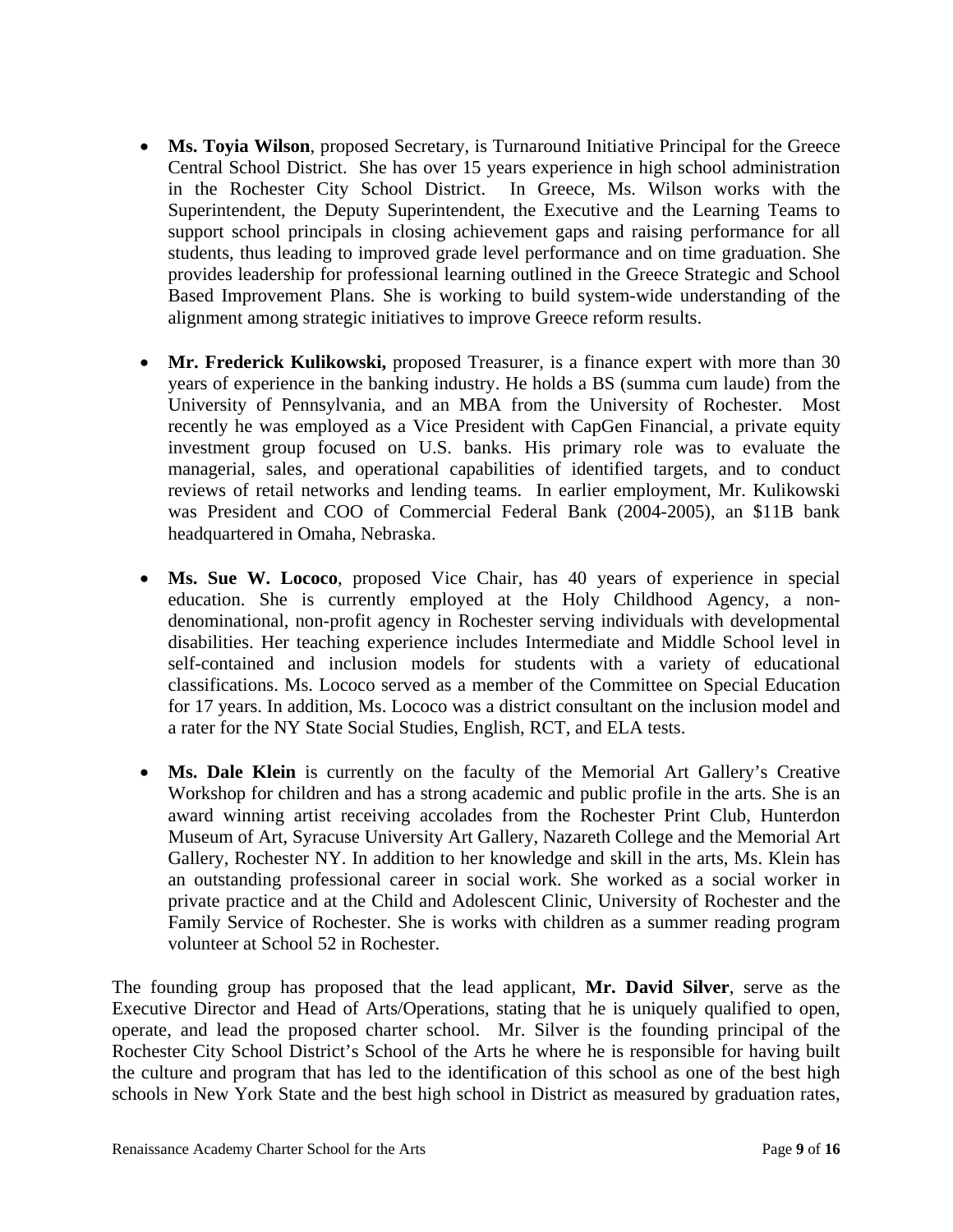numbers of students with advanced Regents Diplomas, and acceptance and attendance to the colleges of the students' choice. Mr. Silver has expertise in several critical and related areas of school leadership and operations: school administration, school budgeting, curriculum development and instruction, facilities management, teacher recruitment, supervision, and program development and evaluation.

Additionally, the founding group has proposed **Donna Marie Cozine, Ed.D**, as the leading candidate for the position of Head of Academics. Dr. Cozine has served in various roles at the District level, including Elementary School Teacher, Principal, Assistant Principal, Curriculum Developer, Professional Developer, and Instructional Coach. She also has expertise in: school administration, school accountability, school budgeting, curriculum development and instruction, facilities management, teacher recruitment, supervision and evaluation, and program development and evaluation.

The staffing structure will provide the School community with the ability to address core values as expressed by the Key Design Elements. Along with a solid academic team, a full complement of staff will provide the network of comprehensive care, concern, and commitment for the success of each child. As the years progress, the low proportionate numbers of staff to students will remain consistent to insure success. Student performance and progress toward achievement goals will drive staffing needs and affect recruitment, retention, and key decisions about the program. The staffing structure may change to enable the school to have a stronger academic program. A comprehensive system of accountability is embedded in the evaluation system of education programs and teacher, administrator, and board evaluations.

The day to day operations will be the responsibility of the Head of Academics and the Head of Arts/Operations, who will work closely with each other and faculty leadership to support and actively participate in all facets of teaching and learning within the building. Formal weekly leadership meetings will be scheduled and serve as the time when the co-leaders officially update each other on their areas of supervision. Joint responsibilities of the two building administrators include legal compliance, the safety and well-being of the students, and personnel decisions including the hiring, supervision and professional development of staff.

The Head of Academics will have lead responsibility for the overall curriculum and academic programs of the School. This administrator will serve as the key administrator of instructional leadership, teacher and staff evaluation and supervision. Duties will also include oversight of testing and assessment and completion of state reports.

The Head of Arts/Operations will have lead responsibility in the areas of special education regulations, policies and procedures, and specialty curricula selection and implementation. This administrator will also function as a liaison with community arts organizations, consultants and guest artists, and will have responsibility for vendors, consultants, and out-sourced services. A number of other areas of oversight include the budget, human resources, legal, marketing, transportation, and facilities.

Both school administrators will be responsible for any changes in staffing due to these findings.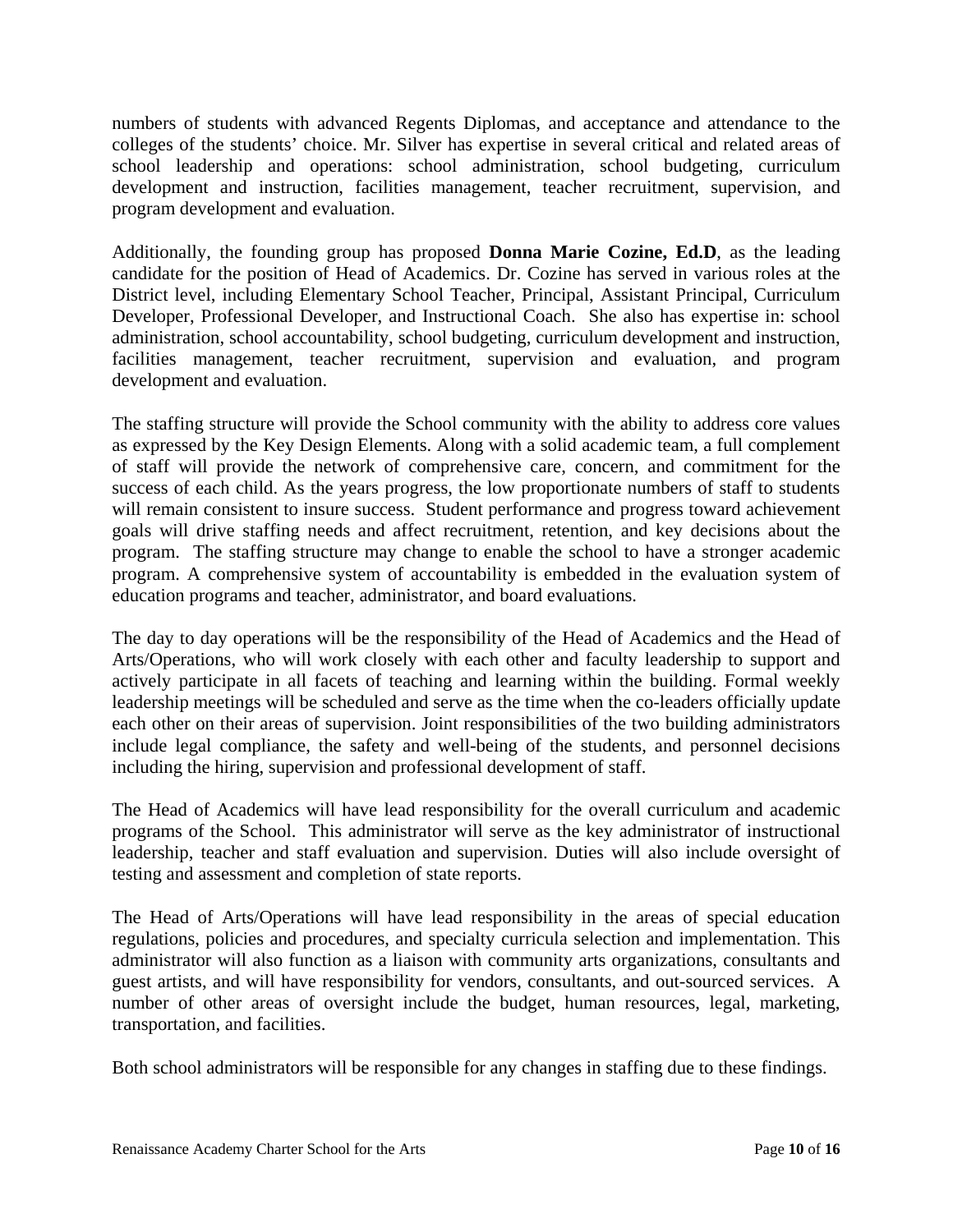### **Facility**

The founding group reported difficulty in locating an appropriate school facility within the City of Rochester. This challenge was increased by the needs of the School's arts program and the necessity for green space for students. The founders of Renaissance Academy Charter School of the Arts have been seeking a suitable facility in or near the arts center in the City of Rochester. The group has thus far not been able to identify a site that either meets, or can be remodeled in a fiscally possible manner to meet, the NYSED building requirements. The founders and proposed governing board have extended the search and identified three sites that appear to meet the NYSED building requirements and can be available by September 2014. Each of these buildings, however, is just outside the boundaries of the City School District. Any of the three options would enable the School to target its recruitment efforts in the City of Rochester, especially for students of low socio-economic means and for whom English may not be the primary language. The founding group is continuing to evaluate potential facilities for the School.

#### **Projected Fiscal and Programmatic Impact on District of Location**

The applicant group provided an analysis of the fiscal and programmatic impact of the proposed school on public and non-public schools in the city of Rochester, indicating that the fiscal impact of the Renaissance Charter School for the Arts on the Rochester City School District public schools is expected to be minimal.

The New York State Education Department also conducted additional analysis on the projected fiscal impact of the School on its district of residence, the Rochester City School District, which is summarized below:

| Year    | Number of<br><b>Students</b><br><b>Enrolled</b> in<br><b>Charter School</b><br>Per Year <sup>1</sup> | <b>Charter School</b><br><b>Basic Tuition</b><br>Rate <sup>2</sup> | <b>Total Charter</b><br><b>School Basic</b><br><b>Tuition Only</b> | <b>Estimated</b><br><b>District Special</b><br><b>Education</b><br>Payment <sup>3</sup> | <b>Total District</b><br><b>General Fund</b><br>Budget <sup>4</sup> | <b>Percent of</b><br><b>District</b><br><b>Budget</b> |
|---------|------------------------------------------------------------------------------------------------------|--------------------------------------------------------------------|--------------------------------------------------------------------|-----------------------------------------------------------------------------------------|---------------------------------------------------------------------|-------------------------------------------------------|
| 2014-15 | 176                                                                                                  | \$13,192                                                           | \$2,321,792                                                        | \$413,279                                                                               |                                                                     | 0.373%                                                |
| 2018-19 | 506                                                                                                  | \$15,011                                                           | \$7,595,566                                                        | \$1,352,011                                                                             | \$734,224,377                                                       | 1.219%                                                |

#### **Table 2: Projected Fiscal Impact Upon District of Location, 2014-15 to 2018-19**

The calculations above assume charter school basic tuition rates in the charter period (2014-15 through 2018-19) based on a trend analysis calculated by the Charter School Office and approved by the Department's State Aid Office. In order to conservatively avoid underestimating the fiscal impact that the charter school will have on the district going forward, the Department is

<sup>&</sup>lt;sup>1</sup> Source: The Renaissance Academy Charter School for the Arts Application  $\frac{2}{5}$  Source: Education Law  $\frac{82856(1)(0)(iii)}{2}$  and NVS Education Department Of

<sup>&</sup>lt;sup>2</sup> Source: Education Law §2856(1)(a)(iii) and NYS Education Department Office of State Aid Charter School Basic Tuition Rate Analysis, Fall 2013

<sup>&</sup>lt;sup>3</sup> Based on 2012-13 calculated special education classification rate for the district of location, as collected by NYSED

Information and Report Services

<sup>4</sup> Source: 2013-14 Adopted Budget Book, Rochester City School District, Section 1, Page 3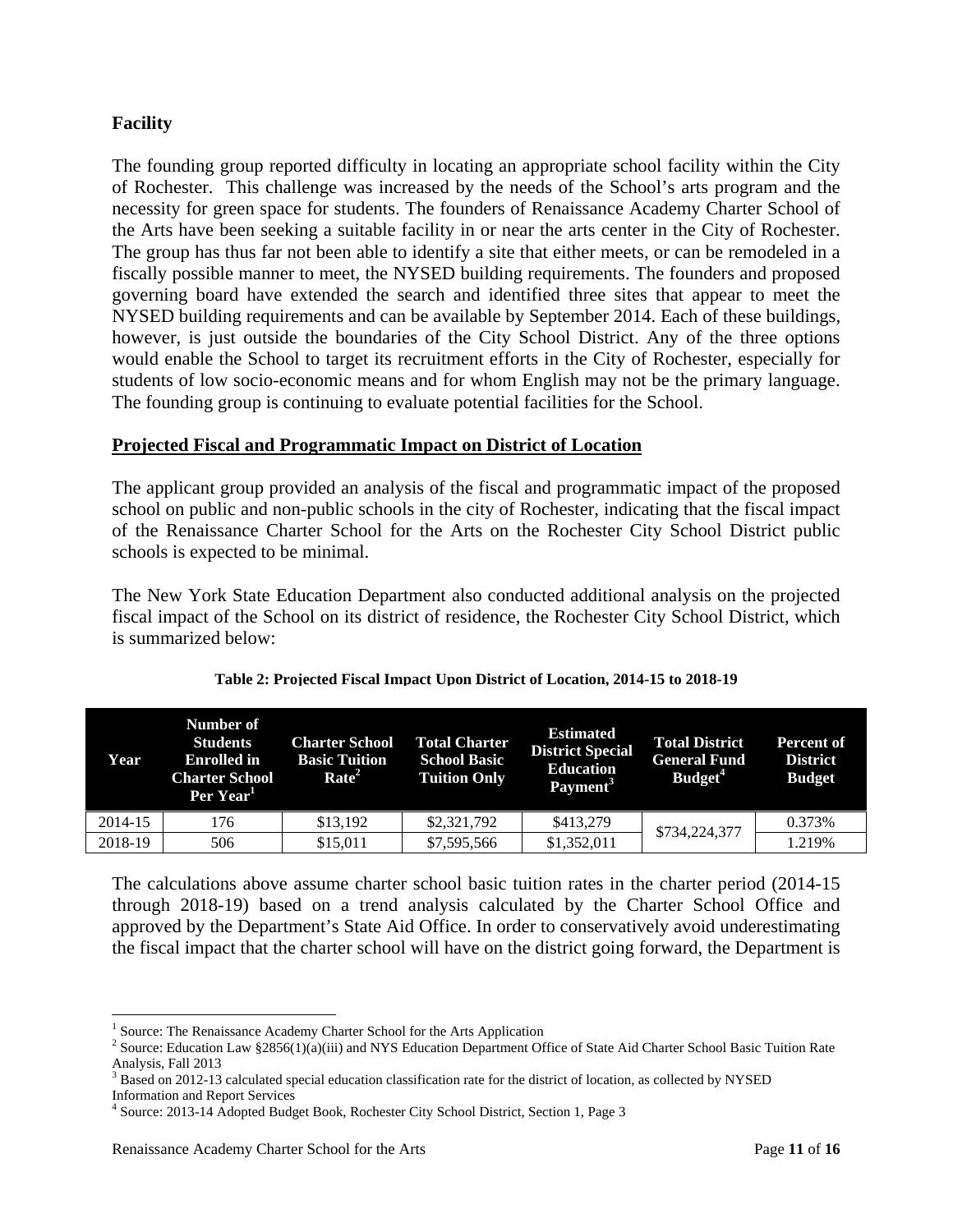assuming no growth in the Rochester City School District budget during the duration of the school's charter.<sup>5</sup>

It should be noted that, given the nature of district-based per-pupil funding, the estimates made by the Department in conducting this analysis are subject to unpredictable financial fluctuations. For forecasting purposes, the fiscal impact of this charter school on the district in which it will be located assumes that:

- There will be no fluctuation in the grade levels served by existing charter schools over the course of the charter term;
- The charter school will be able to meet its projected maximum enrollment;
- All students will come from the district of location; and
- All students will attend every day for a 1.0 FTE.

The specifics of the school's enrollment composition are still unavailable; however, the Department acknowledges that the programmatic and fiscal impact of the proposed charter school on other public and private schools in the same area will also be influenced by the proportion of charter school enrollees that would have attended a same-district public or private school had it not been for the presence of this charter school.

 $<sup>5</sup>$  Additional notes: While the school has included other federal grants and/or funds that may flow through the district to be</sup> received by the school in its proposed budget, this analysis does not account for these sources of potential revenue, nor does it include the value of certain services (e.g. transportation) that the district is required to provide the charter school. However, the analysis also does not account for district per-pupil expense and overall resource savings that are likely to result from a reduction in the number of students attending district public schools as a result of students attending nonpublic schools located in the school district.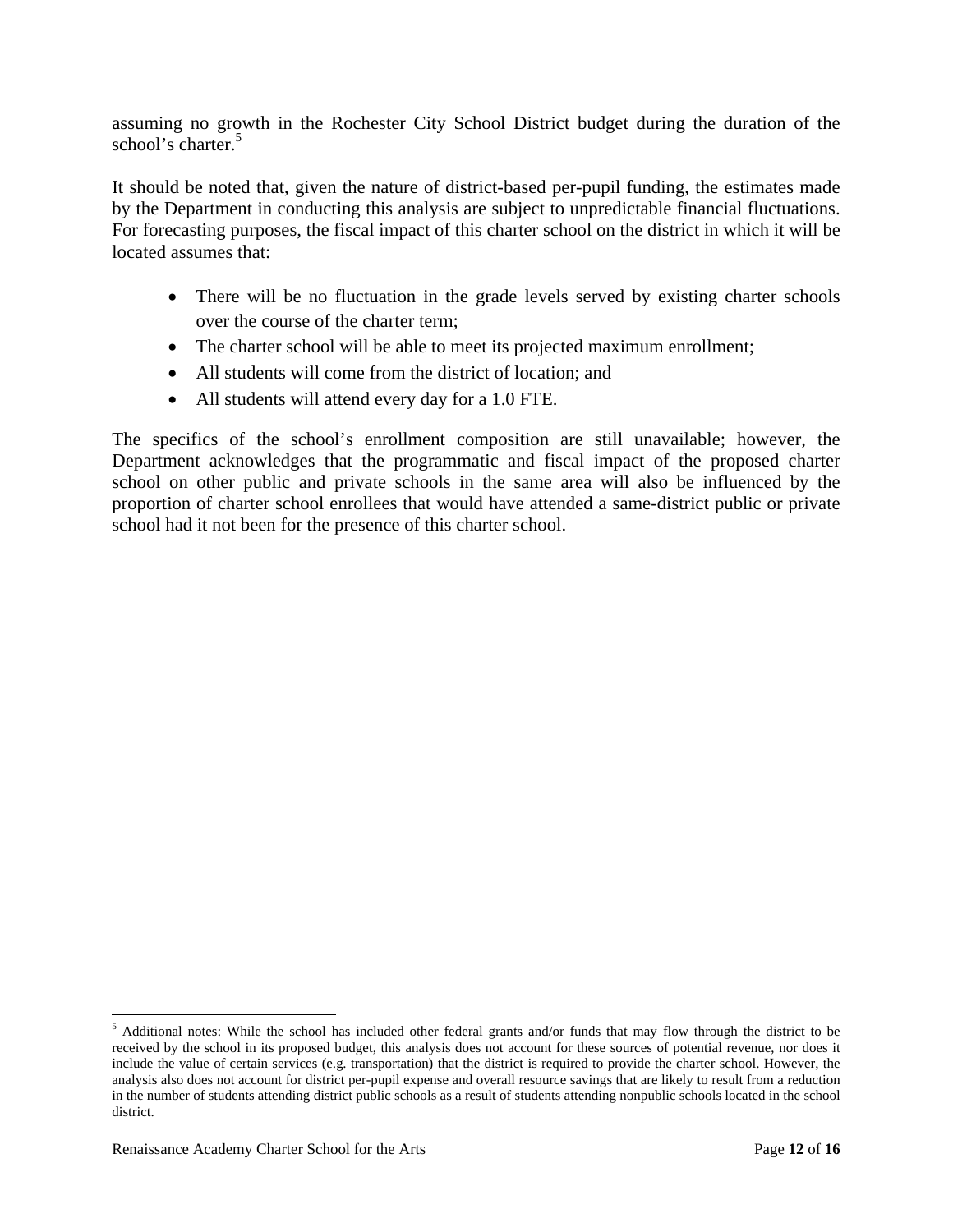Below, for reference, please find additional data on Rochester City School District.

|                                                       | <b>Total District</b><br>Enrollment |         | Grade K                  |         | Grade 1                  |         | Grade 2                  |         |
|-------------------------------------------------------|-------------------------------------|---------|--------------------------|---------|--------------------------|---------|--------------------------|---------|
| All Students                                          | 32,323                              |         | 2,544                    |         | 2,484                    |         | 2,411                    |         |
| American<br>Indian/Alaska Native                      | 84                                  | 0.3%    | 8                        | 0.3%    | $\overline{7}$           | 0.3%    | 10                       | 0.4%    |
| Asian/Pacific<br><b>Islander</b>                      | 995                                 | 3.1%    | 74                       | 2.9%    | 63                       | 2.5%    | 63                       | 2.6%    |
| Black                                                 | 20,116                              | 62.2%   | 1,575                    | 61.9%   | 1,500                    | 60.4%   | 1,507                    | 62.5%   |
| Hispanic                                              | 7,774                               | 24.1%   | 595                      | 23.4%   | 631                      | 25.4%   | 575                      | 23.8%   |
| Migrant                                               | 5                                   | $0.0\%$ | $\overline{\phantom{a}}$ | $0.0\%$ | $\overline{\phantom{a}}$ | $0.0\%$ | $\overline{\phantom{a}}$ | $0.0\%$ |
| Multiracial                                           | 38                                  | 0.1%    | $\overline{4}$           | 0.2%    | $\mathfrak{1}$           | $0.0\%$ | 5                        | 0.2%    |
| White                                                 | 3,316                               | 10.3%   | 288                      | 11.3%   | 282                      | 11.4%   | 251                      | 10.4%   |
| Economically<br>Disadvantaged                         | 28,385                              | 87.8%   | 2,335                    | 91.8%   | 2,323                    | 93.5%   | 2,236                    | 92.7%   |
| <b>Limited English</b><br>Proficient<br>Students with | 3,410                               | 10.5%   | 185                      | 7.3%    | 294                      | 11.8%   | 333                      | 13.8%   |
| Disabilities                                          | 5,862                               | 18.1%   | 358                      | 14.1%   | 393                      | 15.8%   | 394                      | 16.3%   |

#### **Table 3: 2011-12 Demographic Detail for Proposed District of Location: Rochester City School District<sup>6</sup>** *Charter Term Year 1 Grade Configuration Based on 2011-12 District Demographics*

#### **Table 4: 2011-12 Academic Proficiency Rates on NYS Exams Based on Grade Configurations for Proposed School7**

|            | 3   | 4   | 5   | 6   |
|------------|-----|-----|-----|-----|
| Rochester  |     |     |     |     |
| <b>ELA</b> | 23% | 22% | 22% | 22% |
| Math       | 27% | 30% | 32% | 30% |
| <b>NYS</b> |     |     |     |     |
| <b>ELA</b> | 56% | 59% | 58% | 56% |
| Math       | 61% | 69% | 67% | 65% |

6 Source: Student Information Repository System (SIRS) 2011-12 Report 303 BEDS Day Enrollment Verification Report by

Location of Enrollment & Student Subgroup<br><sup>7</sup> Source: Student Information Repository System (SIRS) 2011-12 Report 101 High School Accountability Data Verification Report; 2011-12 Report 102 Elementary/Middle-Level Accountability Data Verification Report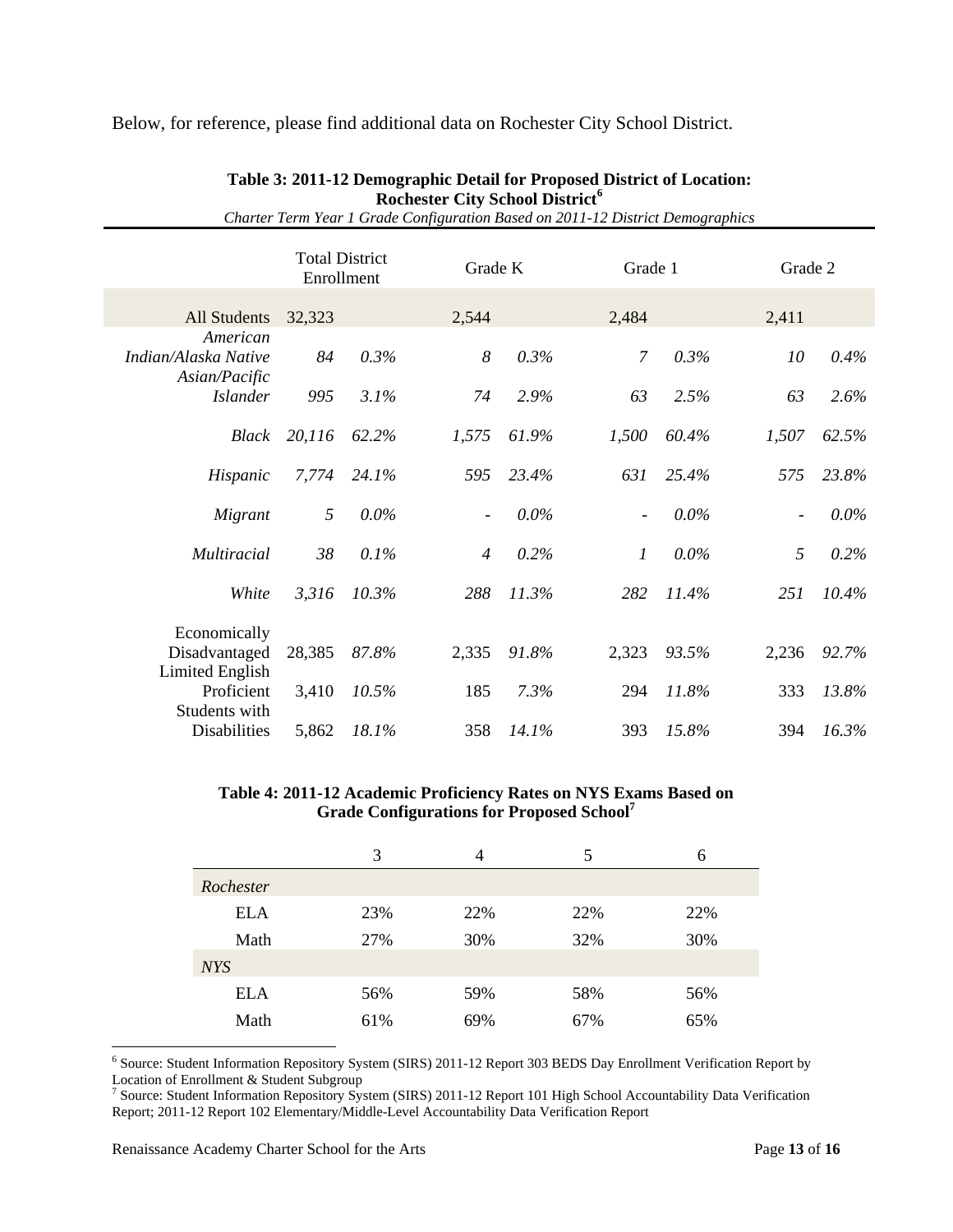### **Public Hearing and Public Comment**

The Department directly notified the Superintendent of the Rochester City School District, as well as public and private schools in the region, of the charter school application and issued an open call for written public comment via the State Education Department Charter School Office website. Superintendent Vargas was contacted by letter and invited to remark directly to the Charter School Office. No comment was received.

As required by Education Law, Article 56, the Charter Schools Act, the Rochester City School District held a hearing on October 8, 2013 to solicit comments from the community concerning Renaissance Academy Charter School of the Arts. No one spoke in favor or in opposition to the proposed charter school. Subsequent to the hearing, the Honorable Thomas S. Richards, Mayor of the City of Rochester, submitted a letter supporting the application to establish the proposed charter school. An additional three letters of support were also submitted to the Department.

### **Application Review Process**

On September 3, 2013, as required by the New York State Charter Schools Act, the New York State Education Department (the "Department") released the 2013 Request for Proposals ("RFP") to Establish Charter Schools Authorized by the Board of Regents. The charter school application process used by the Board of Regents and the Department during the 2013 RFP cycle is multi-staged and designed to ensure that any charter school applicant presented to the Board of Regents for possible approval demonstrates a detailed and complete school design plan that:

- includes a clear plan to meet or exceed enrollment and retention targets for students with disabilities, students who are English language learners, and students who are eligible to participate in the federal free and reduced-price lunch program;
- provides evidence of public outreach that conforms to the process prescribed by the Regents for the purpose of soliciting and incorporating community input regarding the proposed charter school;
- meets all requirements set forth in the Charter Schools Act as well as all other applicable laws, rules, regulations;
- demonstrates the ability to operate the school in an educationally and fiscally sound manner;
- is likely to improve student learning and achievement and materially further the purposes of the Act; and
- would have a significant educational benefit to the students expected to attend the proposed charter school.

In addition, the applicant group and founding board of trustees must demonstrate appropriate knowledge, capacity, and abilities to effectively create, maintain, and oversee a high-quality charter school.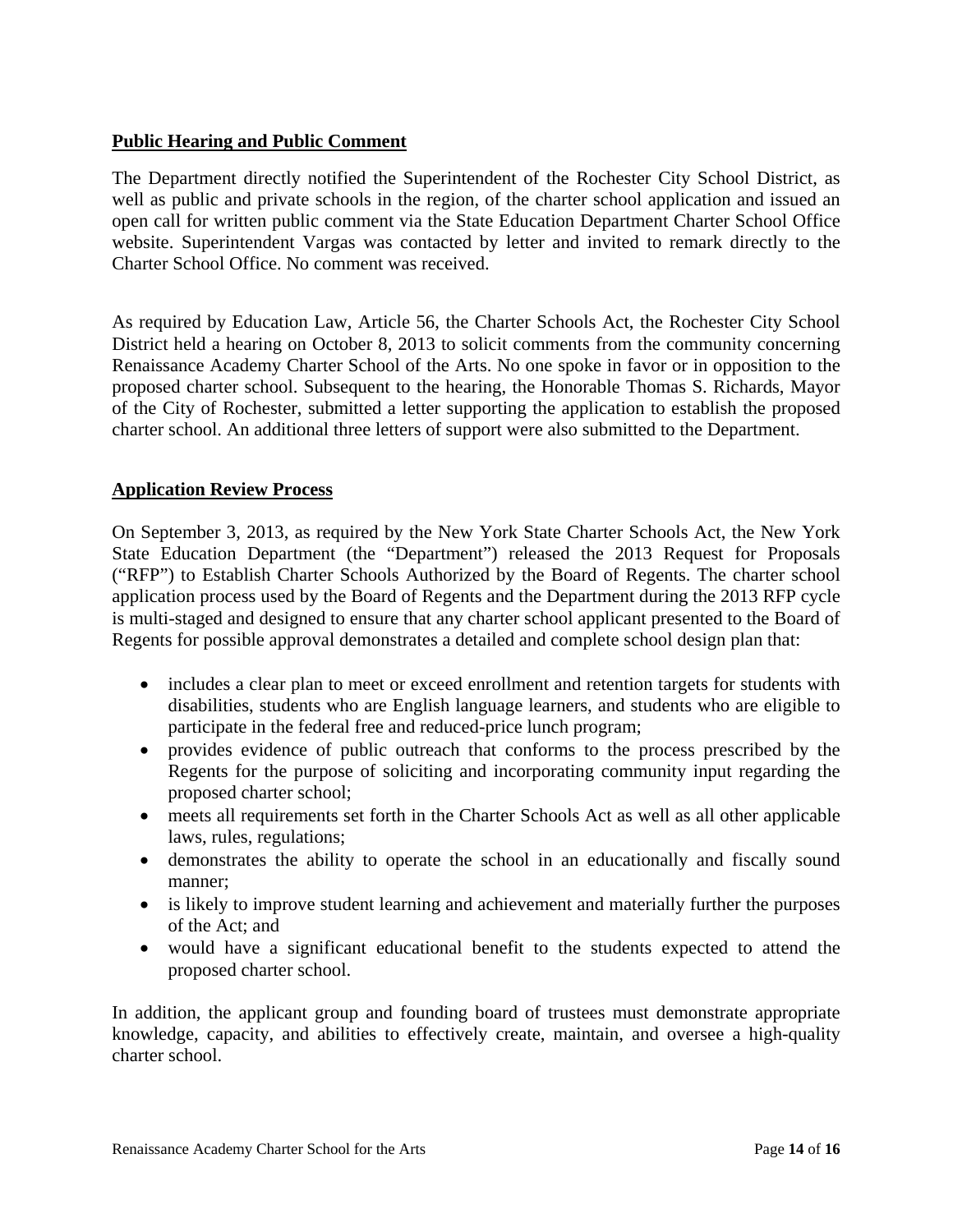During 2013, a total of 99 letters of intent were submitted in two rounds (February and September). After an initial review process, a total of 46 applications were evaluated in 2013, including the application for the Renaissance Academy Charter School of the Arts.

To assess whether to recommend approval or denial of the charter application to the Board of Regents, the Department established review panels to thoroughly evaluate each full application. Each panel was made up of professional expert consultants, peer reviewers who are school leaders and educators active in charter and public schools in New York, as well as qualified Department staff members. The review panel members reviewed, rated, and commented on each section of the application according to the criteria published in the Application Kit.

Department staff conducted a two-hour capacity interview with the five proposed initial board members, two proposed school leaders, and one additional founding member of Renaissance Academy Charter School of the Arts, on Wednesday, October 30, 2013. Questions posed to the proposed initial trustees included general questions around New York State Charter School Law, the roles and responsibilities of components of the school community, and accountability to stakeholder groups as well to as the Board of Regents as authorizer. To fully understand the proposed academic program, governance role and fiscal viability of the proposed School, staff asked targeted questions of the applicant group.

The responses demonstrated adequate knowledge and grasp of key areas. Members of the applicant group as a whole and individually demonstrated knowledge of the charter school application and the proposed School. Structures, systems, protocols and procedures are in place to permit the board to effectively govern the School. The applicants addressed questions posed with specific and detailed information that presented a clear, realistic picture of how the School expects to operate.

# **Findings**

Based on the comprehensive review of the application and of the applicant, founding group, and proposed board of trustees, the Department makes the following findings:

- 1. The charter school described in the application meets the requirements of Article 56 of the Education Law (as amended) and other applicable laws, rules, and regulations. $8$  This finding is based on the following (among other things):
	- the applicant has included in the application the information required by §2851(2)
	- the proposed charter school would meet or exceed enrollment and retention targets, as prescribed by the NYS Board of Regents,<sup>9</sup> of students with disabilities, English language learners, and students who are eligible applicants for the federal free and

 $\overline{a}$  $8$  Education Law  $$2852(2)$  (a).

<sup>&</sup>lt;sup>9</sup> Note, the data upon which to base the enrollment and retention targets mandated by the amendments to the Act was not available at the time the statute mandated the RFP be issued. As a result, the Department evaluated the plans for student enrollment, recruitment, and retention plans of each class of student referenced in the amendments to the Act such that the Department could make the determination that the applicant would meet or exceed the enrollment and retention targets when developed. During the first year of the charter term, the Department will develop such targets and incorporate these targets into the school's charter agreement performance expectations.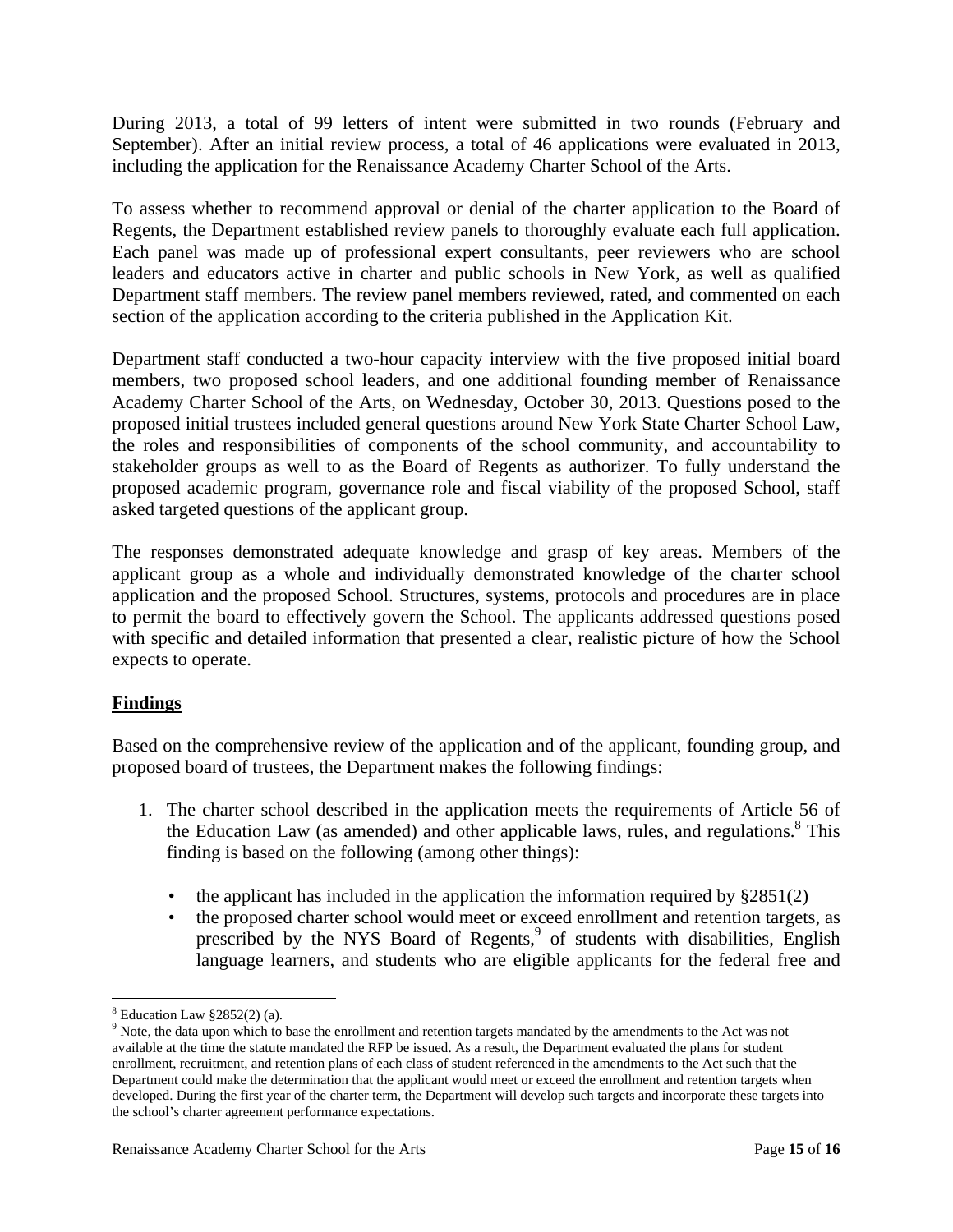reduced price lunch program as required by Education Law subdivision 2852(9  $a)(b)(i)$ 

- the applicant has conducted public outreach to solicit community input regarding the proposed charter school and to address comments received from the impacted community concerning the educational and programmatic needs of students in conformity with Education Law subdivision 2852(9-a)(b)(ii).
- 2. The applicant has demonstrated the ability to operate the proposed charter school in an educationally and fiscally sound manner.<sup>10</sup> This finding is based on the following (among other things):
	- The presentation in the application of a sound description of key features that are core to the school's overall design, and which rigorously addresses the criteria outlined in the Department's RFP in the areas of mission; key design elements; enrollment, recruitment and retention;, and community to be served.
	- The presentation in the application of a sound educational plan, which rigorously addresses the criteria outlined in the Department's RFP in the areas of achievement goals; school schedule and calendar; curriculum and instruction; assessment; school culture and climate; and special student populations and related services.
	- The presentation in the application of a sound organizational and fiscal plan, which rigorously addresses the criteria outlined in the Department's RFP in the areas of founding group capacity; board of trustees and governance; management and staffing; evaluation; professional development; facilities; insurance; health, food and transportation services; family and community involvement; financial management; budget and cash flow; pre-opening plan; and dissolution plan.
	- An understanding of the New York State Charter Schools Act, and the skill, will and capacity to successfully launch and operate a high quality public charter school.
- 3. Granting the proposed charter is likely to improve student learning and achievement, will materially further the purposes of the  $Act<sup>11</sup>$  and will have a significant educational benefit to the students expected to attend the charter school.<sup>12</sup> This finding is based on the totality of the information presented in the application and during the application review process, as summarized in this document.

#### **Recommendation**

Based on the Department's review and findings, Commissioner John B. King, Jr. recommends that the New York State Board of Regents approve the proposal to establish the Renaissance Academy Charter School of the Arts Charter School to open in 2014 in Rochester.

 $10$  Education Law §2852(2) (b).

<sup>&</sup>lt;sup>11</sup> Education Law  $\S 2852(2)$  (c).

<sup>&</sup>lt;sup>12</sup> As applicable pursuant to  $\frac{$2852(2)}{d}$ .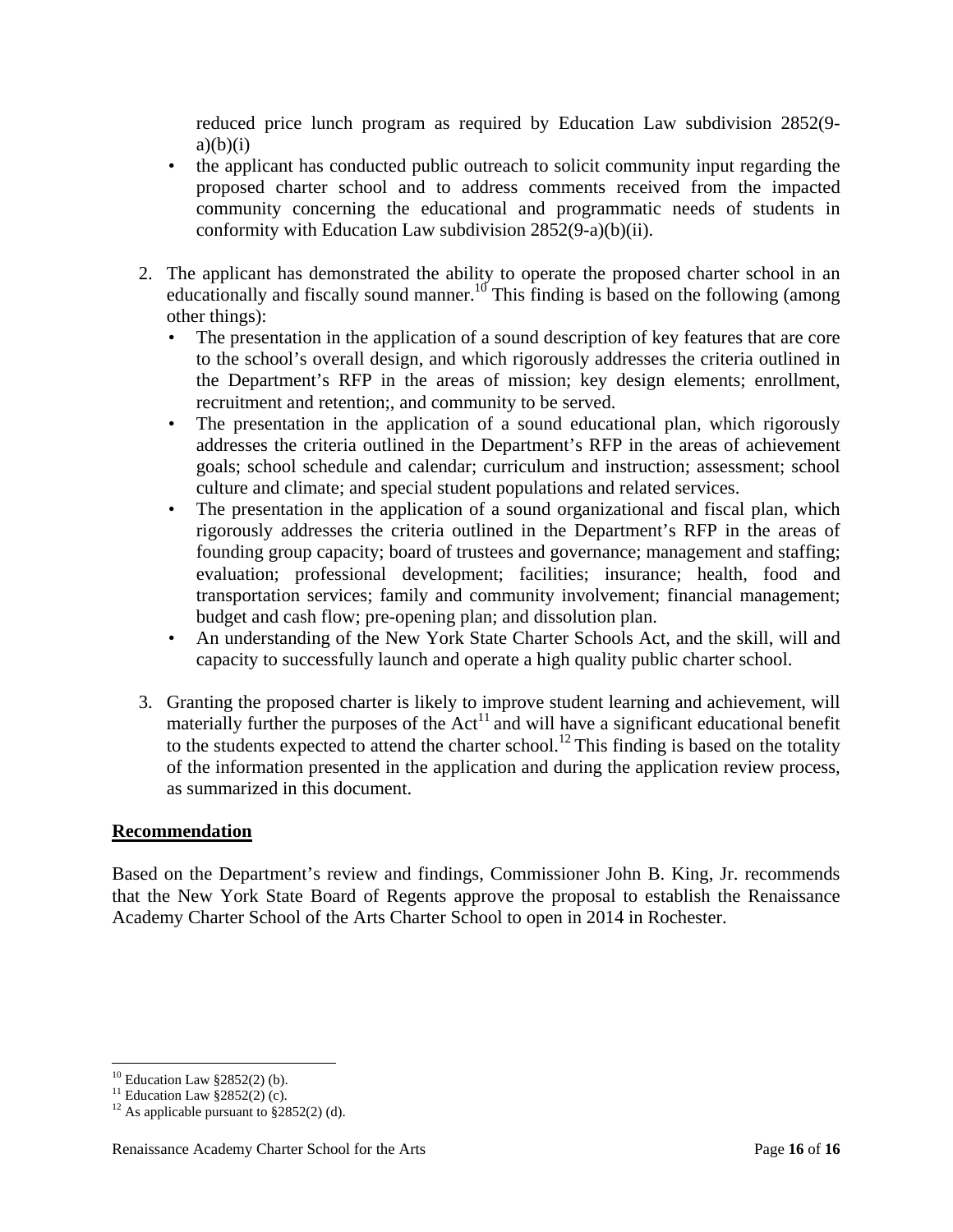

# New York State Education Department Charter School Office

# **Charter School Application Summary, Findings, and Recommendation**

Application in response to the New York State Education Department 2013 Request for Proposals to Establish Charter Schools Authorized by the Board of Regents to establish the proposed:

# **Vertus Charter School**

December 2013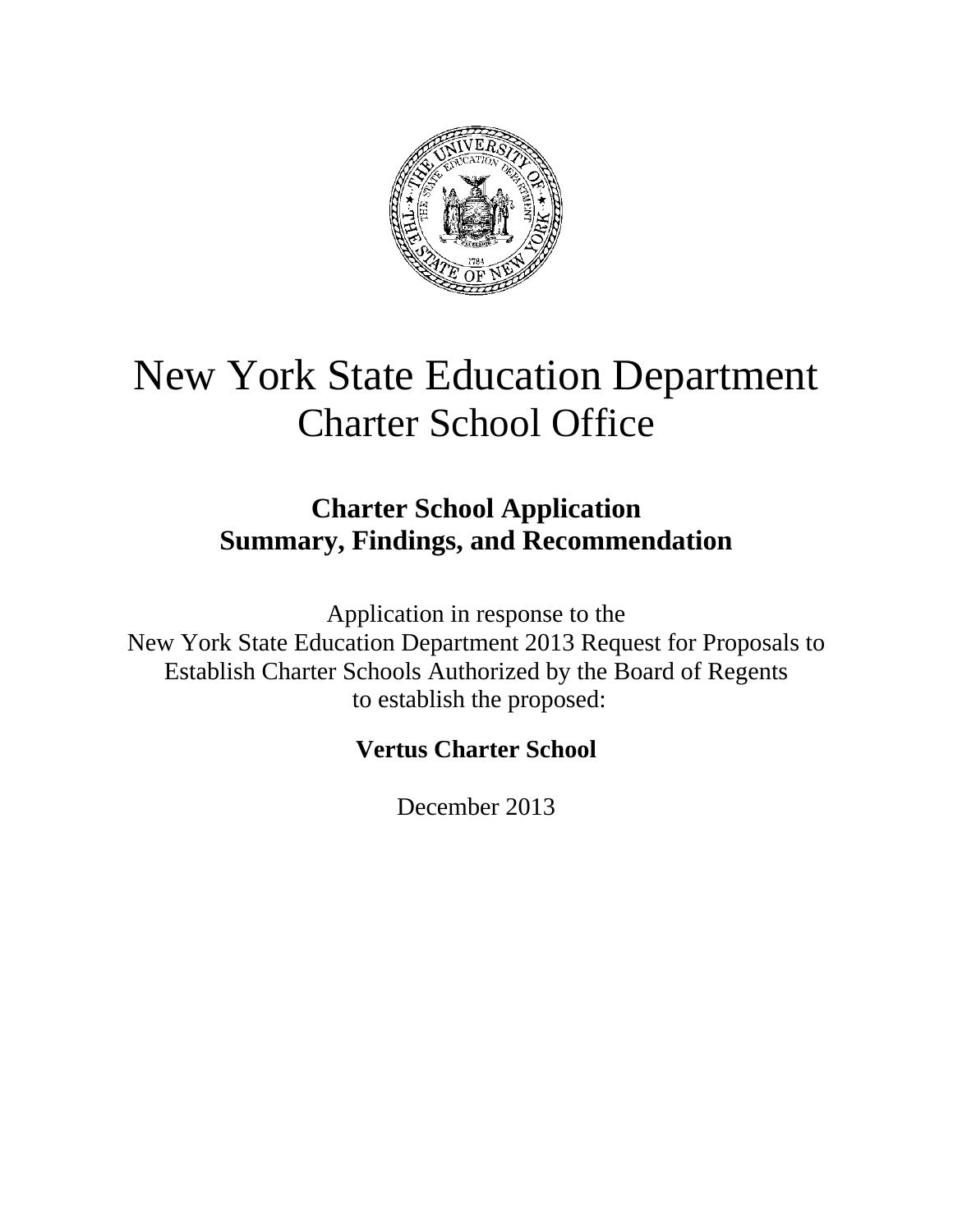# **Table 1: Summary of the Proposed Vertus Charter School**

| Name of Charter School Vertus Charter School                  |                                                                                                                                                                                                                                                                                                                                                                                                                                                                                           |
|---------------------------------------------------------------|-------------------------------------------------------------------------------------------------------------------------------------------------------------------------------------------------------------------------------------------------------------------------------------------------------------------------------------------------------------------------------------------------------------------------------------------------------------------------------------------|
| Lead Applicant(s)                                             | Perry White<br>Dr. Leigh McGuigan                                                                                                                                                                                                                                                                                                                                                                                                                                                         |
| District of Location                                          | <b>Rochester City School District</b>                                                                                                                                                                                                                                                                                                                                                                                                                                                     |
| <b>Opening Date</b>                                           | September 2014                                                                                                                                                                                                                                                                                                                                                                                                                                                                            |
|                                                               | Projected Charter Term December 17, 2013 – June 30, 2019                                                                                                                                                                                                                                                                                                                                                                                                                                  |
| <b>Management Company None</b>                                |                                                                                                                                                                                                                                                                                                                                                                                                                                                                                           |
| Partners                                                      | None                                                                                                                                                                                                                                                                                                                                                                                                                                                                                      |
| Facility                                                      | Private space                                                                                                                                                                                                                                                                                                                                                                                                                                                                             |
| Grade Span during<br><b>Charter Term</b>                      | Projected Enrollment and Opening with 96 students in Grade 9 in 2014; growing to 384<br>students in Grades 9 through 12                                                                                                                                                                                                                                                                                                                                                                   |
| <b>Planned Grade Span</b><br>(beyond Initial Charter<br>Term) | 384 students in Grades 9 through 12                                                                                                                                                                                                                                                                                                                                                                                                                                                       |
| <b>Mission Statement</b>                                      | "Vertus Charter School prepares leaders of character for the<br>community and the workplace. Vertus is a year-round career<br>preparatory high school serving young men who are at risk of not<br>completing high school. Every student will earn a Regents diploma as<br>well as a technical certificate or job credential. Each graduate will<br>choose the post-secondary pathway that is right for him: university,<br>community college, further technical training, or a good job." |

The founding group of Vertus Charter School has designed a comprehensive educational program to assure the attainment of high academic standards for the students they intend to serve. The School is designed to serve urban males at-risk of not completing high school - in Rochester, statistically nine out of ten students. The *Schott 50 State Report of Public Education Black Males* in 2012 ranks Rochester last in the country, with a 9% graduation rate for African Americans and 10% for Hispanics.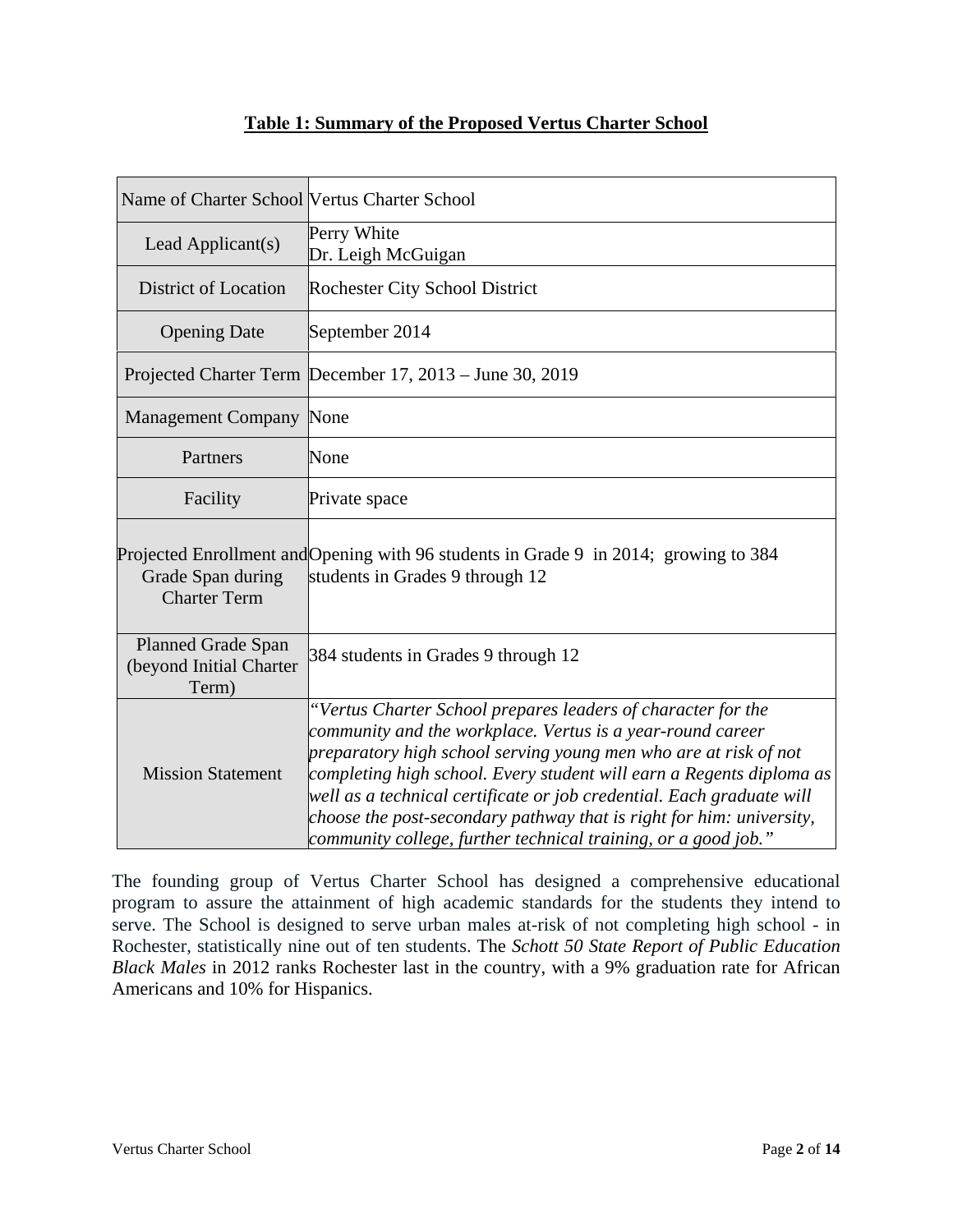In creating the school model, the group researched proven programs across the United States that demonstrated best practices and positive results for urban male students. The applicants secured a \$100,000 planning grant from Next Generation Learning Challenges to support the development of the school's blended learning model, public outreach, and the charter application process. $1$ 

Vertus Charter School will serve young men who are at-risk of not completing high school or who have already dropped out. The founders opted to establish a single gender boy's school because single gender environments have been shown to lead to increased academic achievement among at-risk students (Bracey, 2006; International Boys School Coalition; Mael, et al, 2005; Hughes, 2009). The School will provide intensive academic, social and emotional supports to enable students to graduate with a Regents Diploma along with a technical certificate or industry certification, which will prepare them to move successfully into the workplace or higher education.

The proposed strategies to achieve the School's goals include a year-round calendar, a blended learning model that will allow for instruction tailored to the individual students' needs, and designated staff (Tutors) to serve as consistent leaders and mentors throughout the students' years at the School. Career program managers will ensure that all students earn a career credential. Graduates who choose to move directly into a community college or university will receive ongoing support from the charter school during their first post-secondary year.

# **Key Design Elements**

The founding group has defined four Key Design Elements based on proven programs, demonstrated best practices and research about effective services for urban students. The Vertus Charter School Design Pillars are described as follows:

- **Strong Relationships:** The School plans to foster a deep sense of community by building strong relationships between students and staff. Each young man will receive small group as well as individual academic support. The School will be organized into learning teams of twelve students, each led by a full-time adult tutor who will provide guidance and mentorship in and out of school. Teachers will offer academic support tailored to meet the individual needs of each student.
- **Personalized Year-Round Academics**: Vertus Charter School will provide a year-round calendar of 204 instructional days. Upon entry, each student will be assessed and will develop an Individual Life Plan (ILP) with the support of his tutor, lead teachers, and family. This plan will include a course schedule and short- and long-term goals for academic study, career preparation and character development. Academic coursework will teacher-directed and will take place in Learning Labs that blend online lessons with group projects and individual support.

<sup>&</sup>lt;sup>1</sup> Additional information about the grant can be found at http://www.gatesfoundation.org/Media-Center/Press-Releases/2011/01/Next-Generation-Learning-Challenges-Seeks-Promising-Tools-That-Can-Help-Students-Get-Ready-For-**College**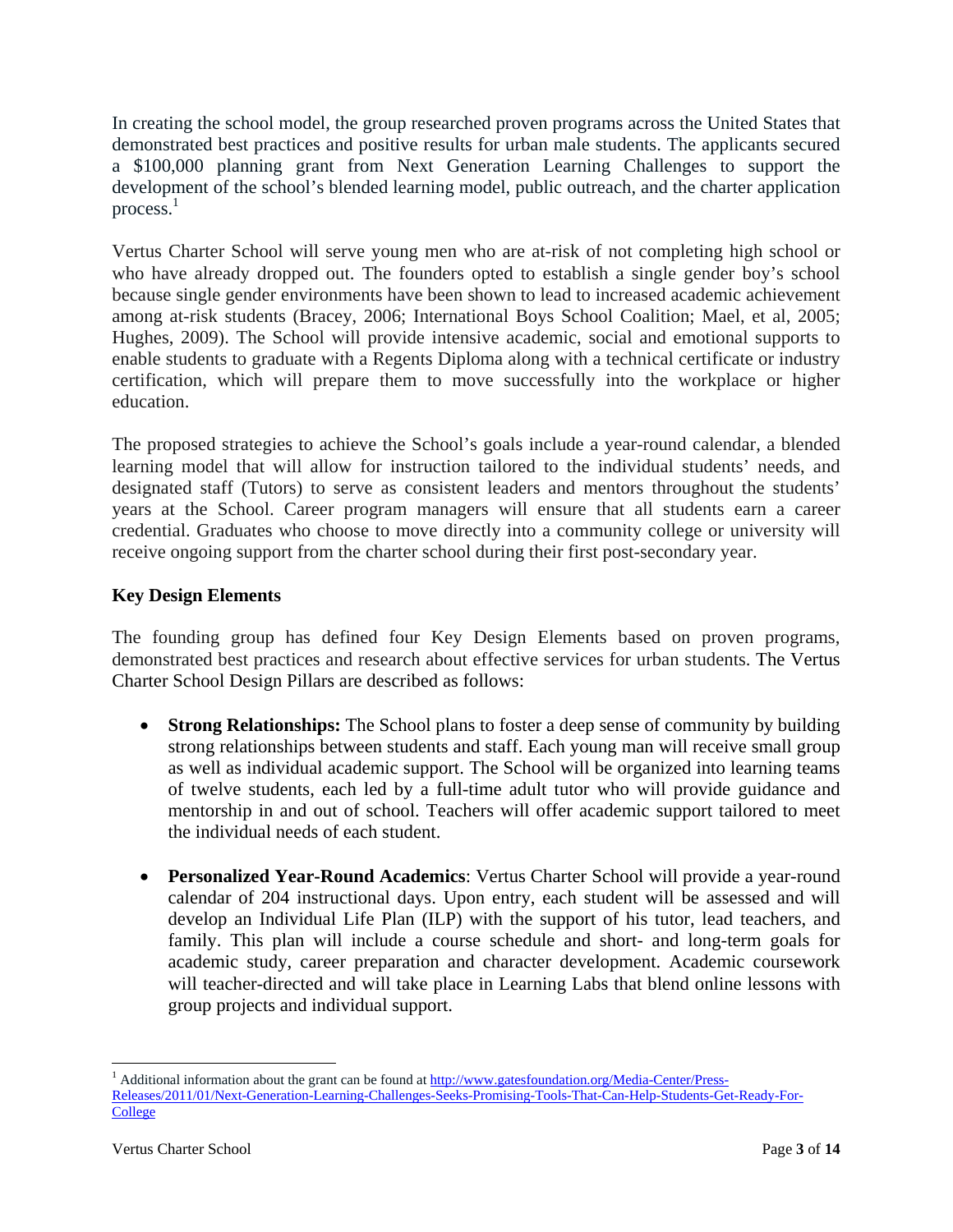- **Character Development**: Students will participate in daily seminars that develop character, enhance literacy and presentation skills, and prepare them for the workplace and for life. Seminars will include topics in leadership, entrepreneurship, philosophy, health and well-being, and practical topics such as interviewing and behavior in the workplace. Field trips, workplace visits and other cultural opportunities will be program components.
- **Career Preparation**: Beginning in Grade 9, students will explore career options and identify the skills and knowledge they will need to enter and advance in that field. Career programs will prepare students for  $21<sup>st</sup>$  century job placement and to earn a living wage, and will link students to local employers seeking specific skill sets. Students who choose to go directly into the workforce will have an opportunity to complete a probationary job placement while in high school.

### **Education Plan**

The proposed school calendar establishes a year-round schedule for students and staff and provides 204 days of instruction. The school year is divided into quarters to provide multiple opportunities for students to earn course credit, sufficient time to be successful and individualized pacing. The instructional day begins at 9:00 a.m. and concludes at 4:30 p.m. Teachers will have 23 professional development days built into the calendar and a minimum of 1.5 hours of planning time daily. A weekly staff meeting for 1.5 hours will be included in the schedule.

Students and staff will be grouped for instruction using a learning team model. In Year 1 of operation, the School will be organized into two houses of 48 students each. Each House will have four learning teams, with 12 students to a team. Each team will be led by a tutor and be paired with another team in order to fill in and provide additional support as needed. This framework also enables a mentoring arrangement for each pair of tutors. This structure will grow with the school as grade levels are added.

Each learning team will move through the day together, with each House taking Humanities (English and History) and STEM Learning Labs (Mathematics and Science) together in 130 minute blocks with 65 minutes devoted to each subject area. Students will receive instruction in the Learning Labs through a blend of online lessons with group projects and small group and individual interventions and academic support. Students will have the potential of earning nine or more credits per year. For students who enter the School behind grade level, the daily schedule provides time for intensive non-credit bearing remediation courses to improve proficiency in reading and mathematics.

The founders have designed a blended learning model that operates within a traditional school day schedule, meets State requirements for seat time, provides students with additional time to master all content material and receive support in areas where academic achievement has been weak. Students must be reading on a Grade 6 reading level prior to beginning online course work; intensive literacy instruction will be provided for as many quarters as needed to support student learning.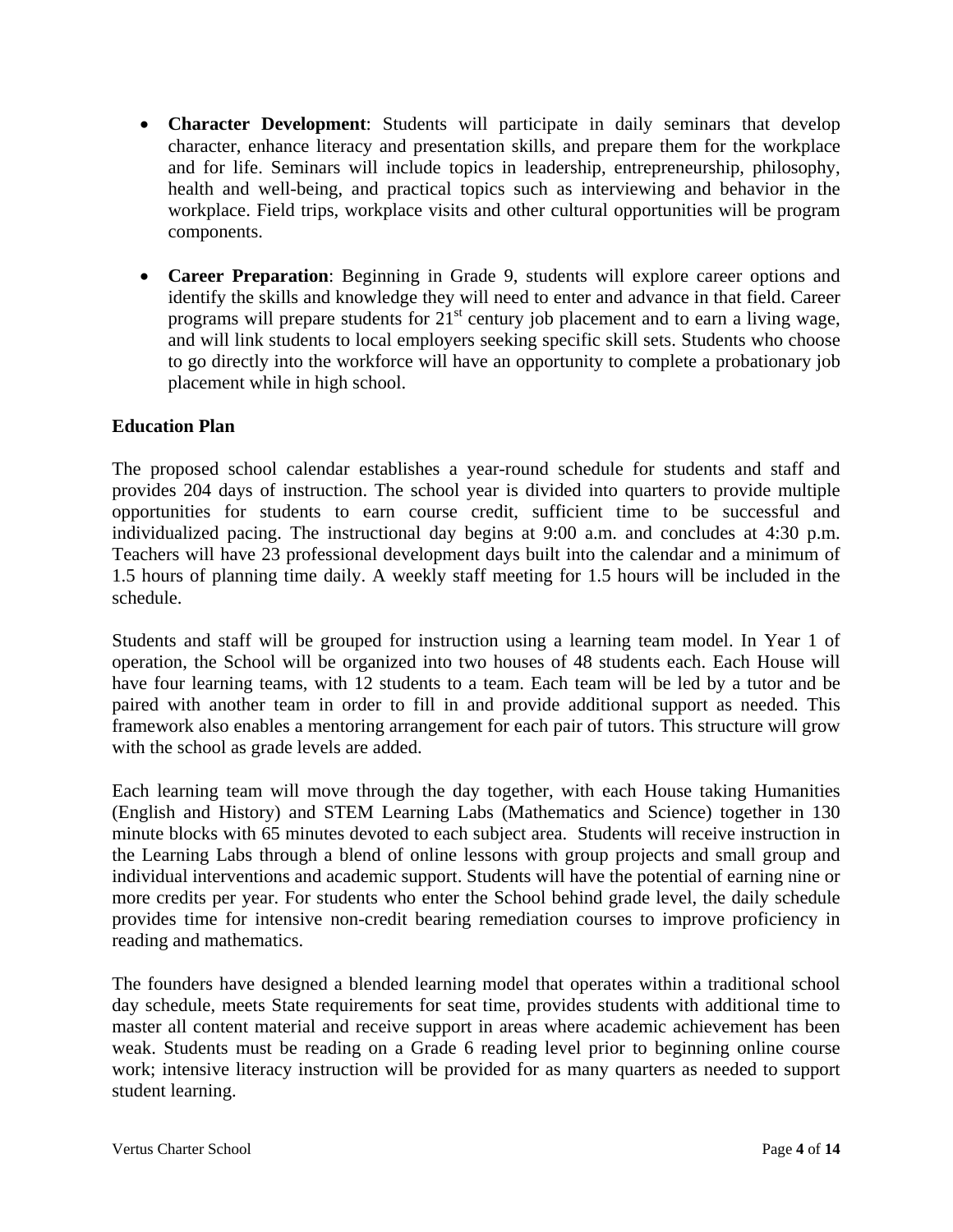The founding team has preliminarily selected Edgenuity (formerly e2000) to provide the School's core curriculum. The founders have reviewed curriculum maps for all core courses to ensure alignment with the NYS Common Core Learning Standards. Edgenuity offers more than 100 courses for students in Grades 6 through 12 across core subject areas as well as world languages, general electives, career pathways, test preparation for national and state exams, credit recovery courses and Regents review courses. Other online tools that will be used to support student progress and provide interventions as well as enrichment include READ 180, MATH 180, Empower3000 and the Wilson Reading Program.

All students will participate in a daily seminar course focusing on character development, workplace readiness, study skills, literacy and leadership. During seminar, students will create, monitor, and revise their Individual Life Plans.

The Career curriculum will be developed during the planning year with support from the School's board of trustees and representatives from the local business community. It will begin with a career readiness program for students' freshman year, adding skills development courses for sophomores and move into industry certification coursework for juniors and seniors. Based on research and outreach to the Rochester community, the School will offer three main career strands: Health Careers, Information Technology and Advanced Manufacturing. Through course work at the School and through partnerships with local colleges, students will earn career certifications at Monroe Community College, Rochester Institute of Technology, SUNY-Brockport or the University of Rochester. Edgenuity offers certain online career certification courses, including Microsoft Office Specialist, Nursing Assistant and Pharmacy Technician.

Students will have opportunities to participate in credit-bearing coursework in art, music and physical education during their third and fourth years at the school, after they have earned their core credits. All students will be offered art and music enrichment activities, as well as sports and physical activities, after school.

The school plans to implement a combination of diagnostic, formative and summative assessments, standardized evaluations, state mandated testing and teacher-developed measures to inform instruction, assess academic progress and measure organizational goals. Information gathered will be monitored by lead teachers on a weekly basis in order to understand student progress and needs. Tutors will use the data to monitor their students' progress and identify areas in need of targeted support. Data will also be used as a communication tool with parents, helping them to understand their student's accomplishments and areas for growth as well as ways they can help their child be successful.

# **Community Outreach**

Vertus Charter School will be located in the City of Rochester, Monroe County. The applicant group has reached out to multiple stakeholders in Rochester, including elected officials, small business owners, community-based organizations, local college officials, faith-based organizations, and community residents. They have used a variety of media and communication approaches to conduct outreach, including a website and social media presence, media coverage,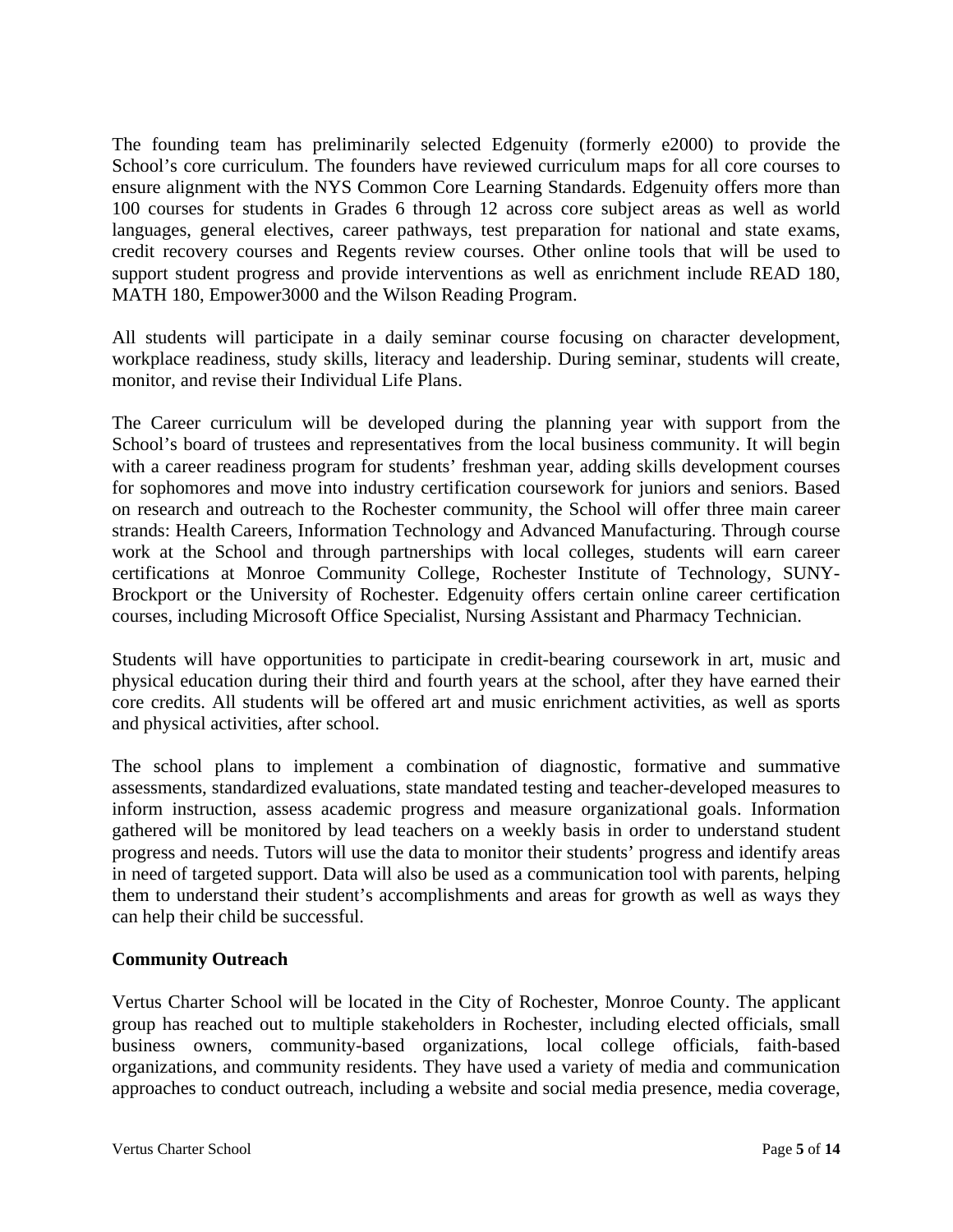public meetings and multiple individual meetings with community members and leaders, families and stakeholders. Through meetings and the website, the founding group has solicited information and feedback from the community and has incorporated some of these ideas into the design of the proposal.

Letters of support for the proposed Vertus Charter School were submitted from several community agencies, colleges and universities, and corporations in the Rochester area. Supporters include The Center for Youth, House of Mercy, Boys and Girls Clubs of Rochester, Rochester Institute of Technology - Institute of Health Sciences and Technology, Nazareth College, Rochester Technology and Manufacturing Association, University of Rochester Medical Center, Larsen Engineers, Litron Laboratories, Bishop David Singleton - Ark of Jesus Ministries, as well as several private citizens.

The founding group plans to recruit young men who are representative of the students located in the downtown area of the City of Rochester. In accordance with the mission, recruitment efforts will target young men who are in danger of not graduating from high school, most of whom are living in poverty, have learning disabilities, and/or are English language learners (ELLs). In order to reach this population, the founders will continue to cultivate relationships with individuals and organizations that know and work with at-risk young men in Rochester. The School will continue to use the website and other social media sources to disseminate information and enrollment applications. Outreach materials have been and will continue to be translated into Spanish. Founders will also conduct door-to-door recruitment in Rochester's poorest neighborhoods in order to find the students who would benefit most from the school.

The draft admission and enrollment policy submitted with the written application establishes enrollment preferences in accordance with NYS Education Law. The school is committed to meeting the established enrollment and retention targets for English language learners (ELLs), students with disabilities (SWDs), and economically disadvantaged youth (as defined by eligibility for free and reduced-price meals).

# S**chool Governance and Leadership**

The planning group for Vertus Charter School includes 10 individuals, eight of whom will transition to advisory roles and two others, the co-lead applicants, who will transition to leadership positions at the School. The planning group has developed a proposed initial board of trustees comprised of seven community members with demonstrated leadership skills and substantial experience in public, private and non-profit management and governance and workforce development. Each has provided a completed School Trustee Background Information form, Statement of Assurance and resume or curriculum vitae. As required, the applicant group has provided a set of draft by-laws and a draft code of ethics.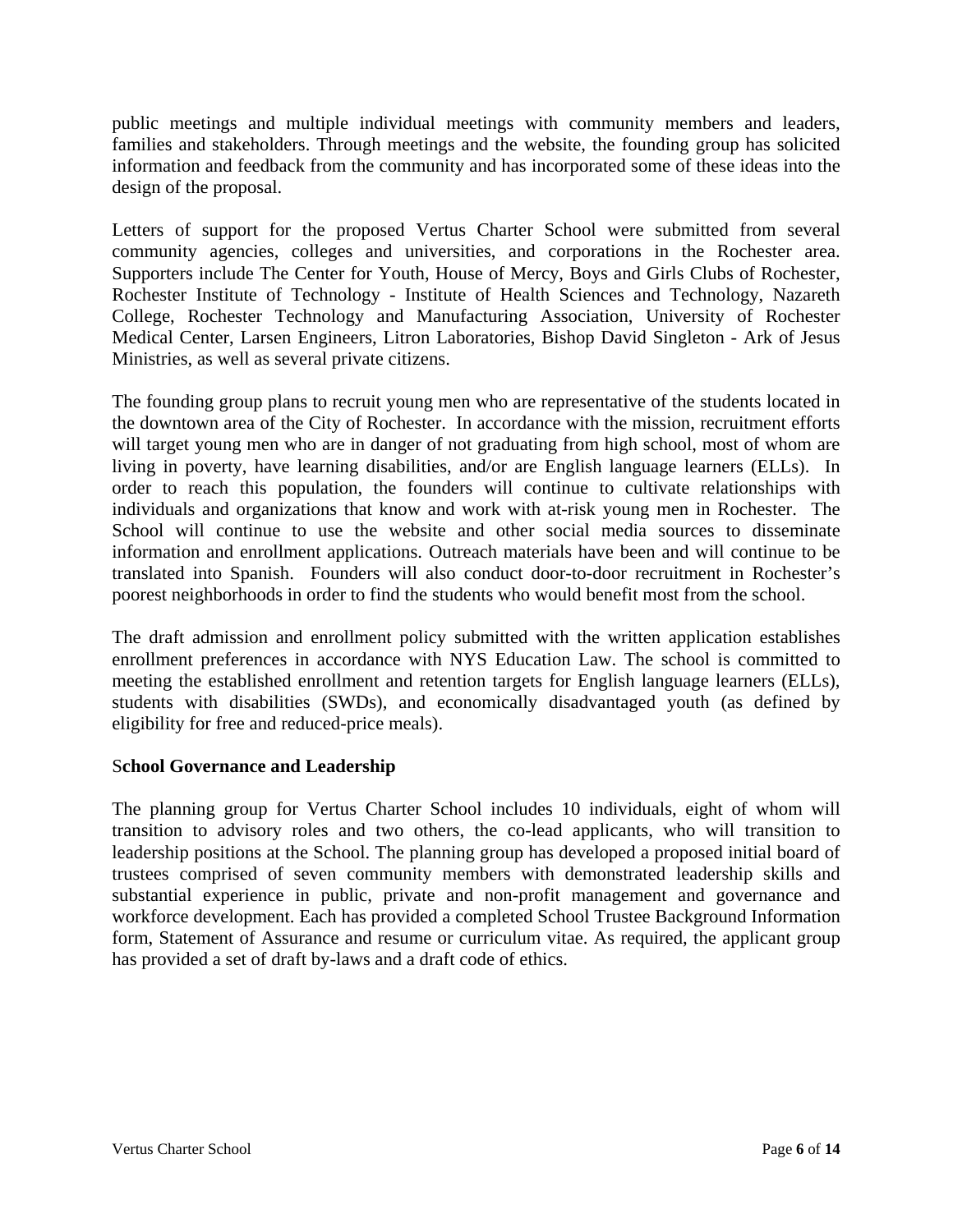The seven proposed initial members of the board of trustees are described below:

- **General John Batiste** is the President and CEO of Klein Steel, Rochester, NY, and a former Commanding General, 1<sup>st</sup> Infantry Division, United States Army. General Batiste is a graduate of the United States Military Academy and the Army War College.
- **Bryan Hickman** has served as turnaround CEO in the manufacturing sector and is cofounder of E3 Rochester, Inc., and organization dedicated to recruit high quality charter operators to Rochester.
- **Dr. Steve Jacobs** is Professor and Associate Director of the Center for Media, Arts, Games, Interaction & Creativity (MAGIC) at Rochester Institute of Technology.
- **Rev. Sebrone Johnson** is the Divisional Director of Technology and Program Operations at the Urban League of Rochester and Pastor of Education at Emmanuel Baptist Church.
- **Michael Mandina** is the President of Optimax and Chairperson of the Finger Lakes Advanced Manufacturers' Enterprise (FAME), a non-profit committed to regional workforce development.
- **Todd Oldham** is the Vice President for Economic Development and Innovative Workforce Services at Monroe Community College.
- **Ken Wasnock** is CEO of Axzo, a provider of career and professional development learning content.

The following eight founding team members will continue to serve in an advisory capacity to the staff and board of trustees:

- **Jean Claude Brizard** is currently Senior Advisor at The College Board and previously served as Superintendent, Rochester City School District (2008 to 2011) and as CEO of Chicago Public Schools. As the leader of Westinghouse Career and Technical High School and NYCDOE Region 8 schools, he also brings specific expertise in career and technical education.
- **Cory Johnson** is a Rochester native with experience as a youth development leader in numerous programs for at-risk children and youth in Rochester. He is currently the Program Manager at Rochester's Center for Youth, and has worked at the Society for the Protection and Care of Children and the City of Rochester, Pathways to Peace Program.
- **Ted Ginn, Sr.** is the Founder and Leader of Ginn Academy, a nationally renowned high school serving at-risk boys. The Ginn Academy has the highest graduation rate for African American boys in the State of Ohio.
- **Aylon Samouha** is currently a consultant with expertise in online learning and charter school start-up and operations. He is a former Chief Schools Officer, Rocketship Education, and Senior Vice-President, Teach for America; he also held numerous leadership positions at Kaplan, Inc. Mr. Samouha co-founded Prisoners of Conscience, a fundraising organization for human rights activists serves on the board of Giving Open Access to Learning (G.O.A.L.).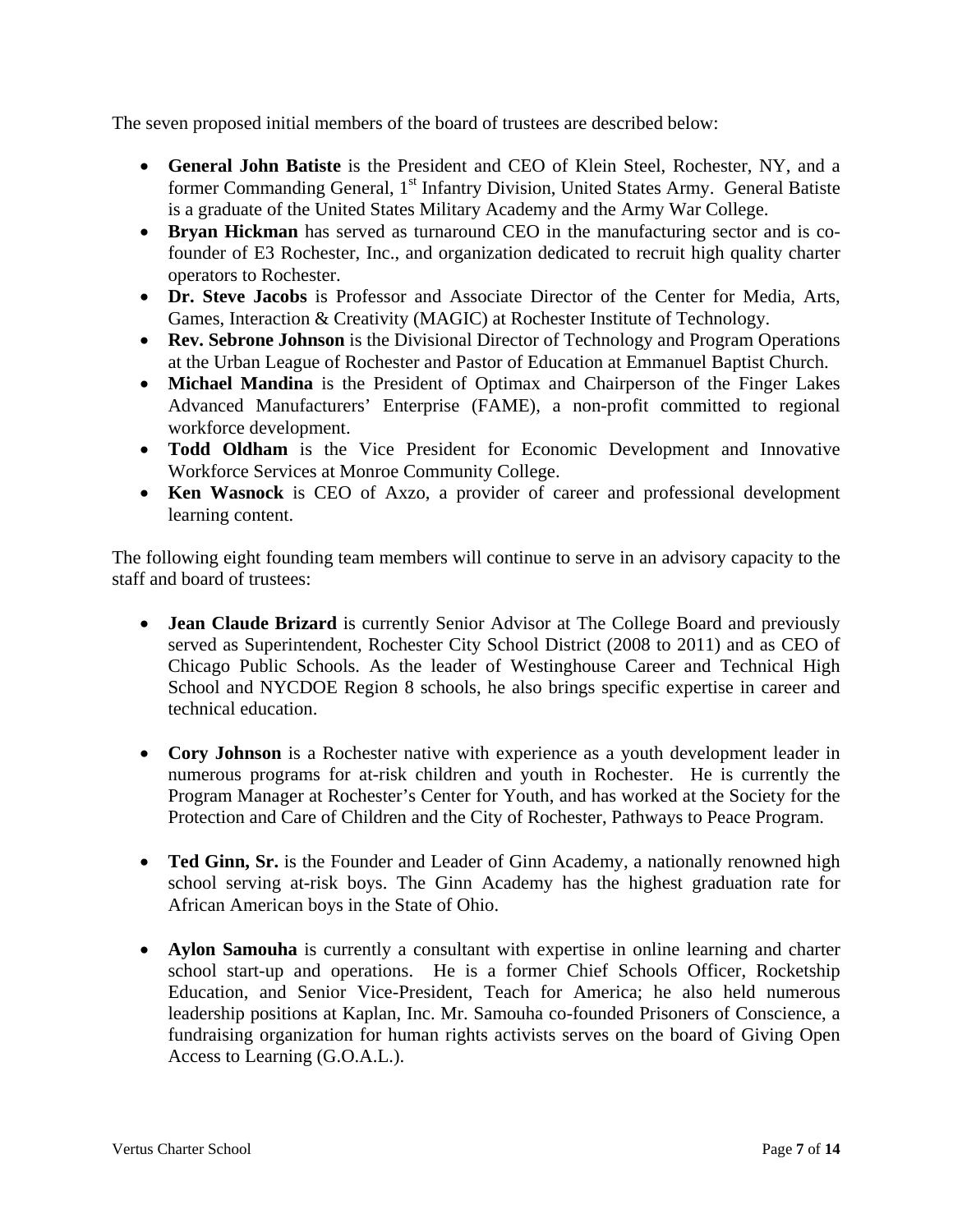- **Dr. Gerald Ardito** is an Assistant Professor at PACE University School of Education and Seidenberg School of Computer Science. As an educator and researcher, he has focused on use of technology in the learning environment to deepen student engagement and learning and allow teachers to deliver customized instruction.
- **Chris Aguirre**: Mr Aguirre is the founder and principal of City Polytechnic High School of Engineering, Architecture, and Technology, a CTE early college career high school in Brooklyn, NY. His prior work includes Director of Vocational Education, Kodiak Island School District, and Visual Communications Teacher.
- **Dr. Ed Poliandro:** Dr. Poliandro is Associate Director for Multicultural and Community Affairs at Mt. Sinai School of Medicine. He has been involved in diversity training in medical education and health care field for over twenty years. He has had extensive experience in working with urban youth and families. His research interests include the needs and beliefs of poor urban families as a source of coping and resiliency.
- **Jeremy Kaplan:** Mr. Kaplan is a consultant and former head of education for The Door, a social service agency in New York City. He was also the founding principal of Broome Street Academy Charter School, which serves at-risk youth in New York City.

Co-lead applicants **Dr. Leigh McGuinan** and **Perry White** will assume leadership roles at Vertus Charter School. Dr. McGuinan is proposed to serve as Chief Executive Officer for the School. Her extensive experience includes charter school management and executive leadership with The New Teacher Project, to support effective human capital in education, and with NYCDOE, where she established the first Office of School Leadership. Perry White is the School's proposed Director of External Affairs. Mr. White has extensive charter school experience as founder and 12-year CEO of Citizen's Academy, a USDOE Blue Ribbon school and one of the highest performing charter schools in Ohio. He has expertise in charter start-up, management and blended learning.

The organizational structure of the School is designed to support personalized learning, student support and career experiences. The CEO will lead the School and be responsible for the day-today operations, the hiring and supervision of all other School staff and authorizer relations. Other responsibilities will include leading the design of the academic program and supporting lead teachers in managing the Learning Labs. The CEO will report directly to the board.

The Director of External Affairs will work with the Career Program Managers to develop career education programs and post-secondary support. This position also includes responsibility for partnerships with families, the community and college access. The Director of External Affairs will also report directly to the board.

The Business Manager will work directly with the CEO. Duties include ensuring compliance with all fiscal policies and procedures as well as developing an annual budget to be presented to the board for their approval. Responsibilities also include overseeing the work of a contracted accountant and an independent audit firm and providing regular reports to the board's Finance Committee.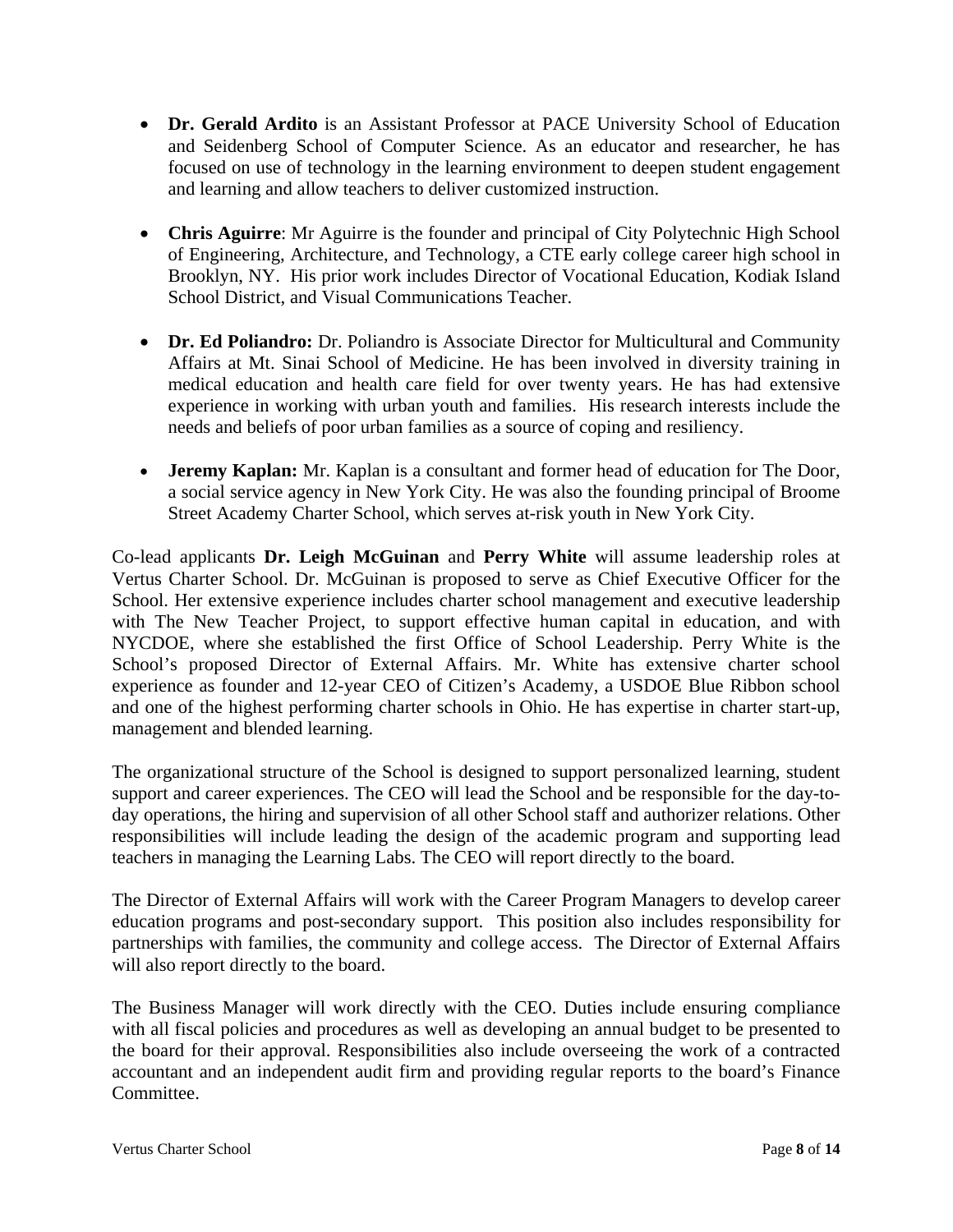Staff who will be working directly with students include a Dean who is responsible for campus affairs and the tutor program; a Student Services Coordinator who is responsible for special education and ESL and lead teachers who will manage the Learning Labs and help to shape the school's academic program. Senior tutors will work with tutors to develop and implement character and leadership education under the supervision of the CEO and Dean. The Student Services Coordinator will manage special education compliance.

### **Facility**

The School seeks to lease a private facility in or near downtown Rochester, convenient to public transportation, with parking, and accessible to people with disabilities. Three potential sites are under consideration. The first choice of the founding group is a building which formerly housed the Rochester Educational Opportunity Center, owned by SUNY Brockport. A letter of support from the Vice-President of SUNY Brockport states the intent to negotiate in good faith with the founding group. The E3 Foundation will continue to play a lead role in helping the School to identify and lease the most appropriate facility. The initial board will convene a Facilities Committee that will include local volunteers with expertise in real estate leasing and renovation.

#### **Projected Fiscal and Programmatic Impact on District of Location**

The applicant group provided an analysis of the fiscal and programmatic impact of the proposed school on public and non-public schools in Rochester, indicating that the fiscal impact of the Vertus Charter School on the Rochester City District public schools is expected to be nominal.

The New York State Education Department ("Department") also conducted additional analysis on the projected fiscal impact of the School on its district of residence, the Rochester City School District ("NYCSD"), which is summarized below.

| Year    | Number of<br><b>Students</b><br><b>Enrolled</b> in<br><b>Charter</b><br>School<br>Per Year <sup>2</sup> | <b>Charter</b><br><b>School Basic</b><br><b>Tuition Rate<sup>3</sup></b> | <b>Total Charter</b><br><b>School Basic</b><br><b>Tuition Only</b> | <b>Estimated</b><br><b>District</b><br><b>Special</b><br><b>Education</b><br>Payment <sup>4</sup> | <b>Total District</b><br><b>General</b><br><b>Fund</b><br>Budget <sup>5</sup> | <b>Percent of</b><br><b>District</b><br><b>Budget</b> |
|---------|---------------------------------------------------------------------------------------------------------|--------------------------------------------------------------------------|--------------------------------------------------------------------|---------------------------------------------------------------------------------------------------|-------------------------------------------------------------------------------|-------------------------------------------------------|
| 2014-15 | 96                                                                                                      | \$13,192                                                                 | \$1,266,432                                                        | \$225,425                                                                                         | \$734,224,377                                                                 | 0.203%                                                |
| 2018-19 | 384                                                                                                     | \$15,011                                                                 | \$5,764,224                                                        | \$1,026,032                                                                                       |                                                                               | 0.925%                                                |

#### **Table 2: Projected Fiscal Impact Upon District of Location, 2014-15 to 2018-19**

 $\overline{a}$ <sup>2</sup> Source: Vertus Charter School Application  $\frac{3}{2}$  Source: Education I aw  $\frac{82856(1)(e)(iii)}{2}$  and

 $3$  Source: Education Law §2856(1)(a)(iii) and NYS Education Department Office of State Aid Charter School Basic Tuition Rate Analysis, Fall 2013

<sup>&</sup>lt;sup>4</sup> Based on 2012-13 calculated special education classification rate for the district of location, as collected by NYSED

Information and Report Services

<sup>5</sup> Source: 2013-14 Adopted Budget Book, Rochester City School District, Section 1, Page 3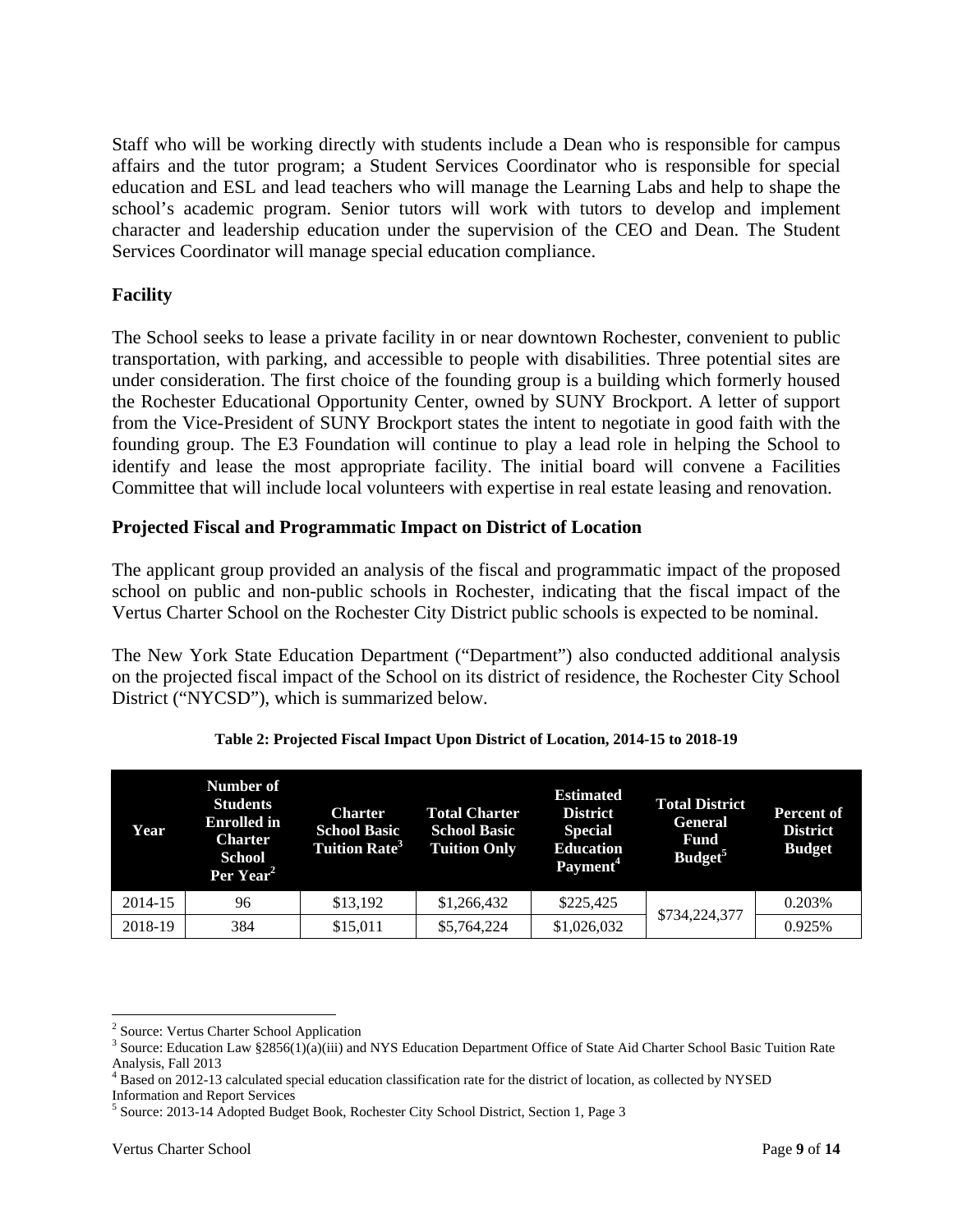The preceding calculations assume charter school basic tuition rates in the charter period (2014- 15 through 2018-19) based on a trend analysis calculated by the Charter School Office and approved by the Department's State Aid Office. In order to conservatively avoid underestimating the fiscal impact that the charter school will have on the district going forward, the Department is assuming no growth in the Rochester City School District budget during the duration of the school's charter.<sup>6</sup>

It should be noted that given the nature of district-based per-pupil funding, the estimates made by the Department in conducting this analysis are subject to unpredictable financial fluctuations. For forecasting purposes, the fiscal impact of this charter school on the district in which it will be located assumes that:

- There will be no fluctuation in the grade levels served by existing charter schools over the course of the charter term;
- The charter school will be able to meet its projected maximum enrollment;
- All students will come from the district of location; and
- All students will attend every day for a 1.0 FTE.

The specifics of the school's enrollment composition are still unavailable; however, the Department acknowledges that the programmatic and fiscal impact of the proposed charter school on other public and private schools in the same area will also be influenced by the proportion of charter school enrollees that would have attended a same-district public or private school had it not been for the presence of this charter school.

 $6$  Additional notes: While the school has included other federal grants and/or funds that may flow through the district to be received by the school in its proposed budget, this analysis does not account for these sources of potential revenue, nor does it include the value of certain services (e.g. transportation) that the district is required to provide the charter school. However, the analysis also does not account for district per-pupil expense and overall resource savings that are likely to result from a reduction in the number of students attending district public schools as a result of students attending nonpublic schools located in the school district.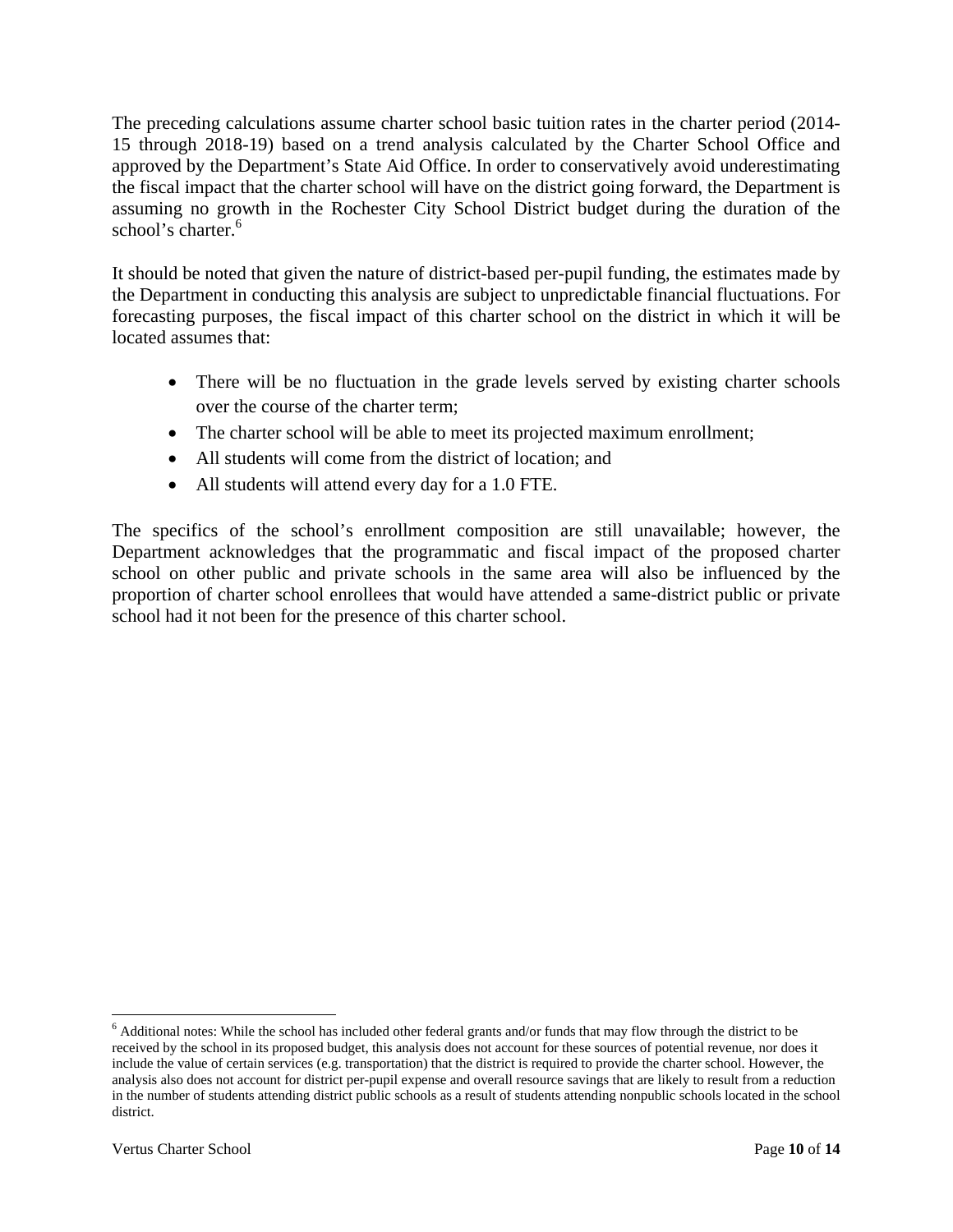#### Below, for reference, please find additional data on the Rochester City School District.7

|                                   | <b>Total District Enrollment</b> |          | Grade 9 |          |
|-----------------------------------|----------------------------------|----------|---------|----------|
| All Students                      | 32,323                           |          | 3,392   |          |
| American Indian/Alaska Native     | 84                               | $0.3\%$  | 2       | $0.1\%$  |
| Asian/Pacific Islander            | 995                              | $3.1\%$  | 122     | 3.6%     |
| <b>Black</b>                      | 20,116                           | 62.2%    | 2,159   | 63.6%    |
| Hispanic                          | 7.774                            | 24.1%    | 821     | 24.2%    |
| Migrant                           | 5                                | $0.0\%$  |         | $0.0\%$  |
| <i>Multiracial</i>                | 38                               | $0.1\%$  |         | $0.0\%$  |
| White                             | 3.316                            | 10.3%    | 287     | 8.5%     |
| <b>Economically Disadvantaged</b> | 28,385                           | 87.8%    | 3.046   | 89.8%    |
| Limited English Proficient        | 3.410                            | $10.5\%$ | 377     | $11.1\%$ |
| <b>Students with Disabilities</b> | 5.862                            | 18.1%    | 737     | 21.7%    |

#### **Table 3: 2011-12 Demographic Detail for Proposed District of Location: Rochester City School District**

*Charter Term Year 1 Grade Configuration Based on 2011-12 District Demographics* 

#### **Table 4: 2011-12 Academic Proficiency Rates on NYS Exams Based on Grade Configurations for Proposed School**

<sup>&</sup>lt;sup>7</sup> Source: Student Information Repository System (SIRS) 2011-12 Report 303 BEDS Day Enrollment Verification Report by Location of Enrollment & Student Subgroup<br><sup>8</sup> Source: Student Information Repository System (SIRS) 2011-12 Report 101 High School Accountability Data Verification

Report; 2011-12 Report 102 Elementary/Middle-Level Accountability Data Verification Report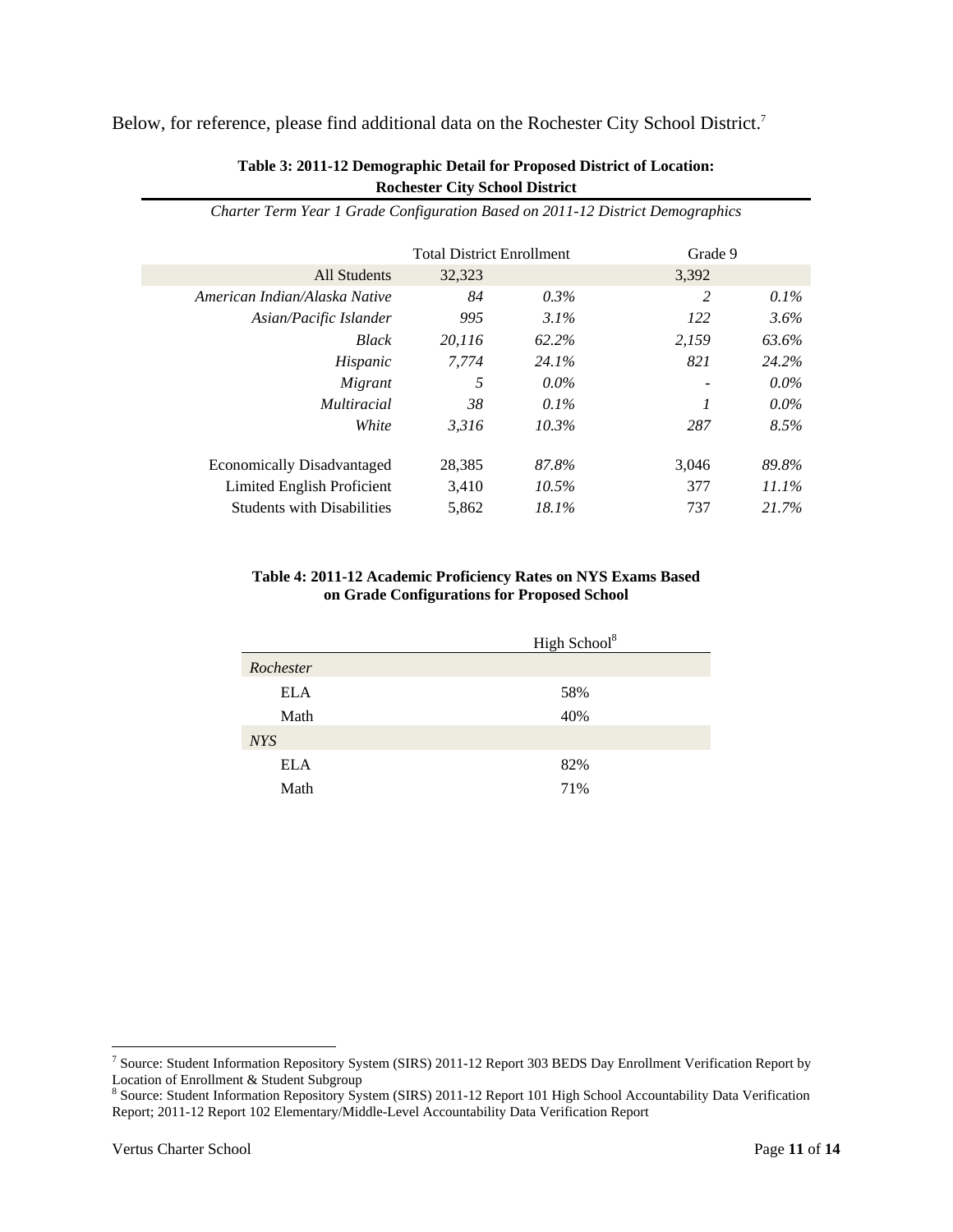#### **Public Hearing and Public Comment**

The department directly notified Dr. Bolgen Vargas, Superintendent of the Rochester City School District, as well as public and private schools in the region, of the charter school application and issued an open call for written public comment via the State Education Department Charter School Office website. The Superintendent was contacted by letter and invited to comment directly to the Charter School Office. No comment was received.

As required by Education Law, Article 56, Charter Schools Act, the Rochester City School District (RCSD) held a hearing on October 8, 2013 to solicit comments from the community concerning Vertus Charter School. No comments in support or in opposition from the community members were provided.

#### **Application Review Process**

On September 3, 2013, as required by the New York State Charter Schools Act, the New York State Education Department (the "Department") released the 2013 Request for Proposals ("RFP") to Establish Charter Schools Authorized by the Board of Regents. The charter school application process used by the Board of Regents and the Department during the 2013 RFP cycle is multi-staged and designed to ensure that any charter school applicant presented to the Board of Regents for possible approval demonstrates a detailed and complete school design plan that:

- includes a clear plan to meet or exceed enrollment and retention targets for students with disabilities, students who are English language learners, and students who are eligible to participate in the federal free reduced-price lunch program;
- provides evidence of public outreach that conforms to the process prescribed by the Regents for the purpose of soliciting and incorporating community input regarding the proposed charter school;
- meets all requirements set forth in the Charter Schools Act as well as all other applicable laws, rules, regulations;
- demonstrates the ability to operate the school in an educationally and fiscally sound manner;
- is likely to improve student learning and achievement and materially further the purposes of the Act; and
- would have a significant educational benefit to the students expected to attend the proposed charter school.

In addition, the applicant group and founding board of trustees must demonstrate appropriate knowledge, capacity, and abilities to effectively create, maintain, and oversee a high-quality charter school.

During 2013, a total of 99 letters of intent were submitted in two rounds (February and September). After an initial review process, a total of 46 applications were evaluated in 2013, including the application for the Vertus Charter School.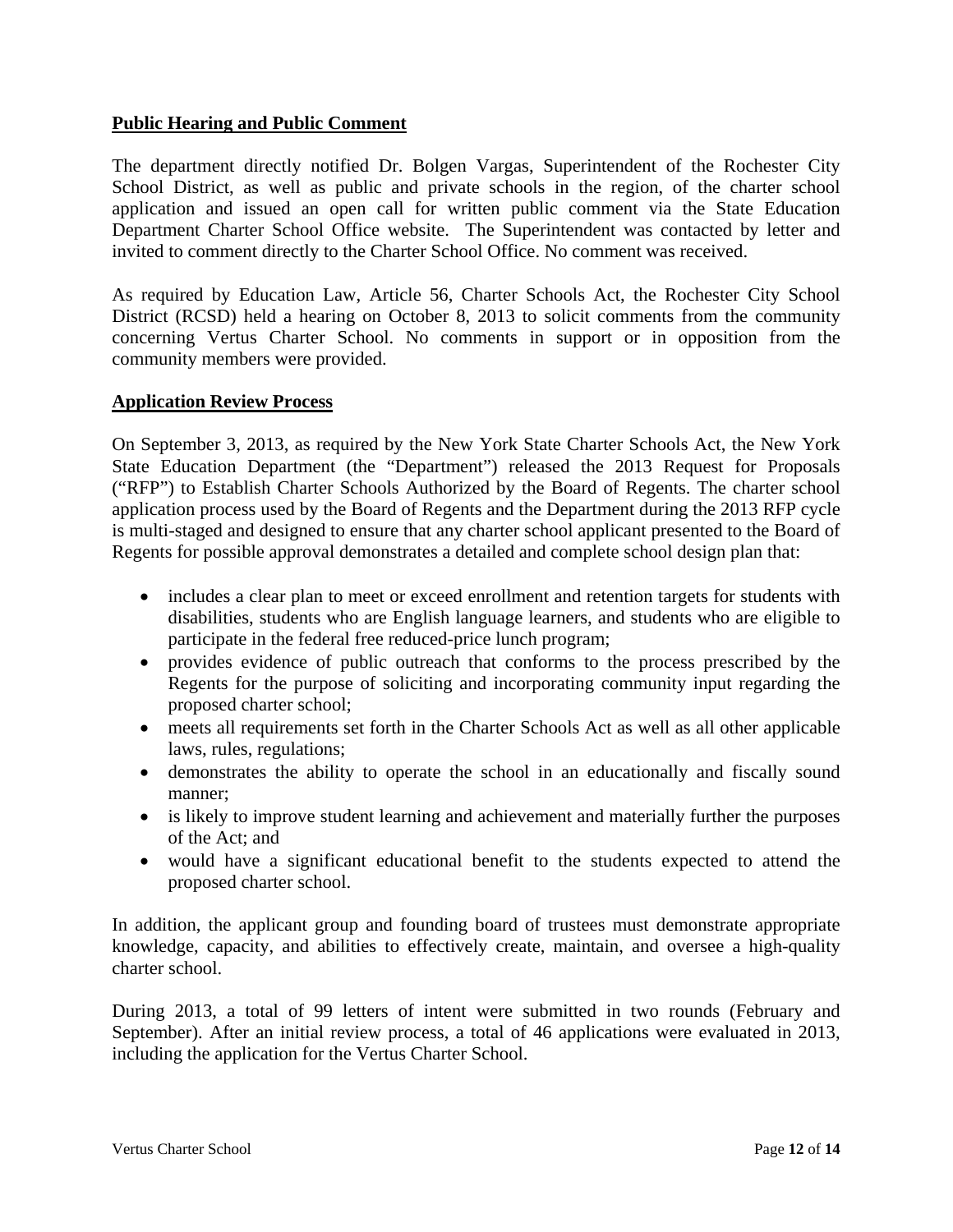To assess whether to recommend approval or denial of the charter application to the Board of Regents, the Department established review panels to thoroughly evaluate each full application. Each panel was made up of professional expert consultants, peer reviewers who are school leaders and educators active in charter and public schools in New York, as well as qualified Department staff members. The review panel members reviewed, rated, and commented on each section of the application according to the criteria published in the Application Kit.

Department staff conducted a two-hour capacity interview with the seven proposed initial board members and three founding team members on Friday, November 1, 2013. Questions posed to the proposed initial trustees included general questions around New York State Charter School Law, roles and responsibilities of the school community and the board to the community and various stakeholder groups as well to as the Board of Regents as authorizer. To fully understand the proposed academic program, governance role and fiscal viability of the proposed School, targeted questions were asked to clarify information provided in the full application.

The responses demonstrated adequate knowledge and grasp of key areas. Members of the applicant group as a whole and individually demonstrated knowledge of the charter school application and the proposed School. Structures, systems, protocols and procedures are in place to permit the Board to effectively govern the School. The applicants addressed questions posed with specific and detailed information that presented a clear, realistic picture of how the School expects to operate.

# **Findings**

Based on the comprehensive review of the application and of the applicant, founding group, and proposed board of trustees, the Department makes the following findings:

- 1. The charter school described in the application meets the requirements of Article 56 of the Education Law (as amended) and other applicable laws, rules, and regulations.<sup>9</sup> This finding is based on the following (among other things):
	- the applicant has included in the application the information required by  $\S 2851(2)$
	- the proposed charter school would meet or exceed enrollment and retention targets, as prescribed by the NYS Board of Regents, $^{10}$  of students with disabilities, English language learners, and students who are eligible applicants for the federal free and reduced price lunch program as required by Education Law subdivision 2852(9  $a)(b)(i)$

 $\overline{a}$  $9$  Education Law §2852(2) (a).

<sup>&</sup>lt;sup>10</sup> Note, the data upon which to base the enrollment and retention targets mandated by the amendments to the Act was not available at the time the statute mandated the RFP be issued. As a result, the Department evaluated the plans for student enrollment, recruitment, and retention plans of each class of student referenced in the amendments to the Act such that the Department could make the determination that the applicant would meet or exceed the enrollment and retention targets when developed. During the first year of the charter term, the Department will develop such targets and incorporate these targets into the school's charter agreement performance expectations.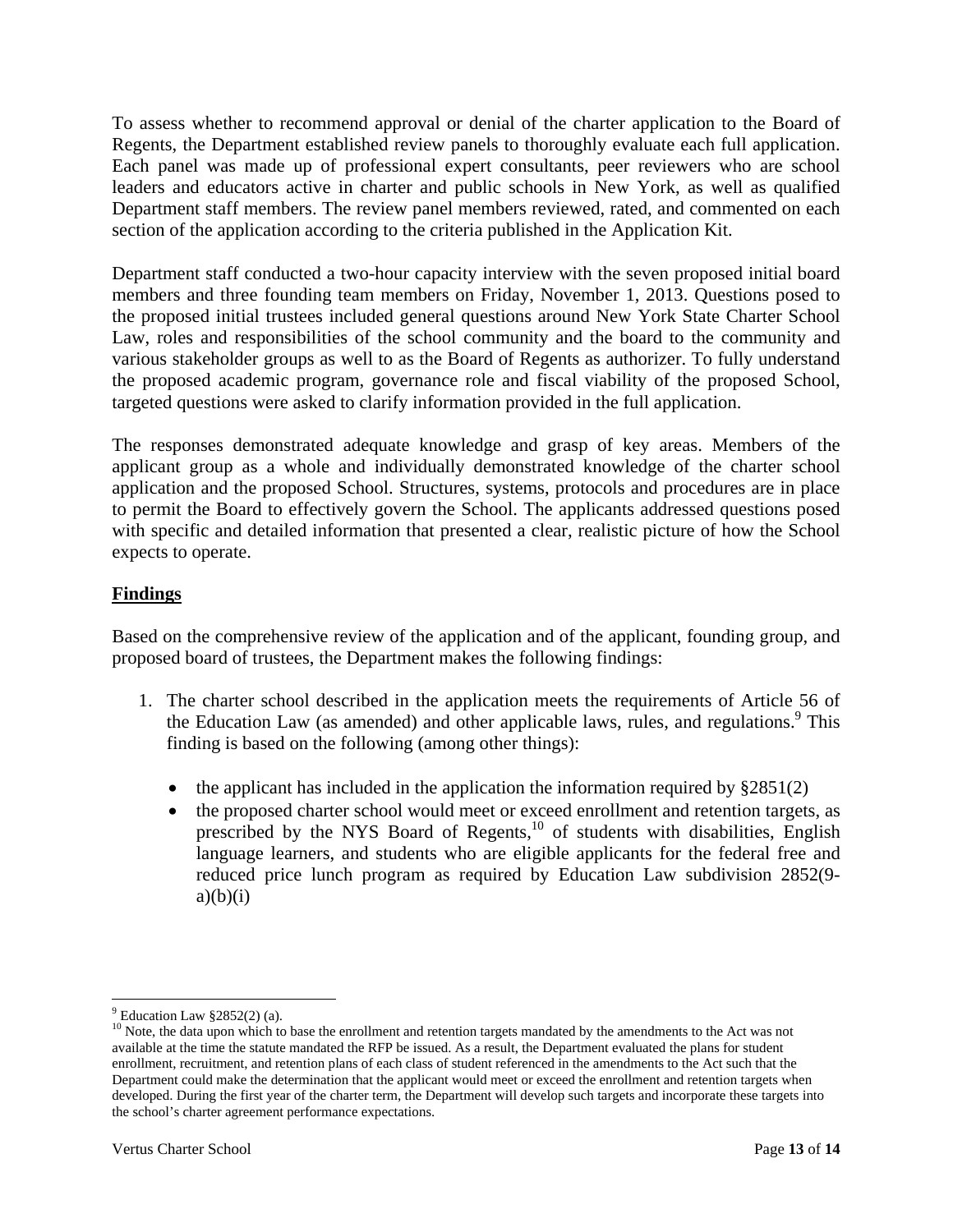- the applicant has conducted public outreach to solicit community input regarding the proposed charter school and to address comments received from the impacted community concerning the educational and programmatic needs of students in conformity with Education Law subdivision 2852(9-a)(b)(ii).
- 2. The applicant has demonstrated the ability to operate the proposed charter school in an educationally and fiscally sound manner.<sup>11</sup> This finding is based on the following (among other things):
	- The presentation in the application of a sound description of key features that are core to the school's overall design, and which rigorously addresses the criteria outlined in the Department's RFP in the areas of mission; key design elements; enrollment, recruitment and retention; and community to be served.
	- The presentation in the application of a sound educational plan, which rigorously addresses the criteria outlined in the Department's RFP in the areas of achievement goals; school schedule and calendar; curriculum and instruction; assessment; school culture and climate; and special student populations and related services.
	- The presentation in the application of a sound organizational and fiscal plan, which rigorously addresses the criteria outlined in the Department's RFP in the areas of founding group capacity; board of trustees and governance; management and staffing; evaluation; professional development; facilities; insurance; health, food and transportation services; family and community involvement; financial management; budget and cash flow; pre-opening plan; and dissolution plan.
	- An understanding of the New York State Charter Schools Act, and the skill, will and capacity to successfully launch and operate a high quality public charter school.
- 3. Granting the proposed charter is likely to improve student learning and achievement, will materially further the purposes of the Act<sup>12</sup> and will have a significant educational benefit to the students expected to attend the charter school.<sup>13</sup> This finding is based on the totality of the information presented in the application and during the application review process, as summarized in this document.

# **Recommendation**

Based on the Department's review and findings, Commissioner John B. King, Jr. recommends that the New York State Board of Regents approve the proposal to establish Vertus Charter School to open in 2014 in Rochester.

 $11$  Education Law §2852(2) (b).

<sup>&</sup>lt;sup>12</sup> Education Law  $\S 2852(2)$  (c).

<sup>&</sup>lt;sup>13</sup> As applicable pursuant to  $\S 2852(2)$  (d).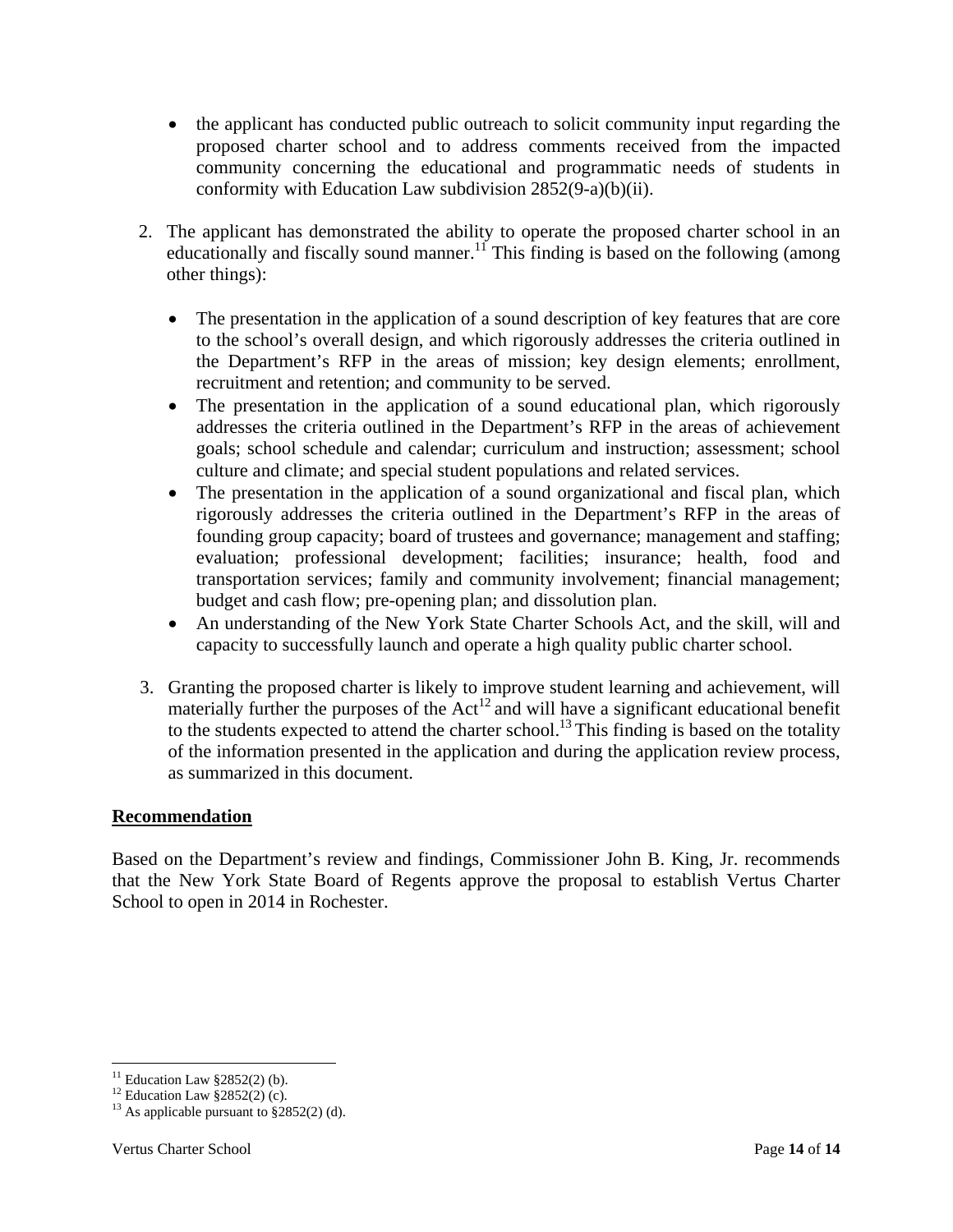

#### THE STATE EDUCATION DEPARTMENT **I** the UNIVERSITY OF THE STATE OF NEW YORK

DIRECTOR CHARTER SCHOOL OFFICE ROOM 5N EB Mezzanine, 89 WASHINGTON AVENUE, ALBANY NY, 12234 Tel: *518/474·1762;* Fax: *518/474·1405;* charterschools@mail.nysed.gov

November 19, 2013

LaKiesha George

Via Electronic Transmission

Dear Ms. George:

Thank you for your submission of a charter school application to establish the New Generation of Scholars Charter School in response to Round 2 of the 2013 Request for Proposals to Establish Charter Schools Authorized by the Board of Regents (RFP). After a comprehensive review of your proposal, we have determined that the application to establish your proposed charter school does not meet the evaluation criteria set forth in the RFP.

Our expert review panel, which includes professional consultants, peer reviewers active in public schools (including charter schools), and qualified Department staff members, evaluated the Full Application according to the criteria published in the Application Kit. Subsequently, we conducted a capacity interview with you and members of your founding group on October 24. Attached to this letter is a summary of some of the significant findings of the review panel and the interview team. This summary is designed to provide you with a better understanding of the rigorous approval criteria and the expectations the Board of Regents has established for a high quality charter school application.

At this time, you may withdraw your application from further consideration by the Board of Regents for the current review round. To withdraw, simply notify us of your decision to do so in writing via email to charterschools@mail.nysed.gov. If you choose to withdraw, no further action on your submission will be taken by the Charter School Office or the Board of Regents. If you choose not to withdraw, my office will prepare a recommendation for Board of Regents action to disapprove the application at the December 16-17, 2013 meeting. The recommendation will outline the deficiencies noted by the review panel.

We acknowledge the time and effort your founding group spent to design an engaging and viable education program to meet the needs of students in your community. If you have any questions concerning the summary of findings, please feel free to contact Susan Megna, New Schools Coordinator, at 518-474-1762 or smegna@mail.nysed.gov.

Thank you for your commitment to excellent schools.

Sincerely,  $W^*$ 

Bill Clarke

cc: Susan Megna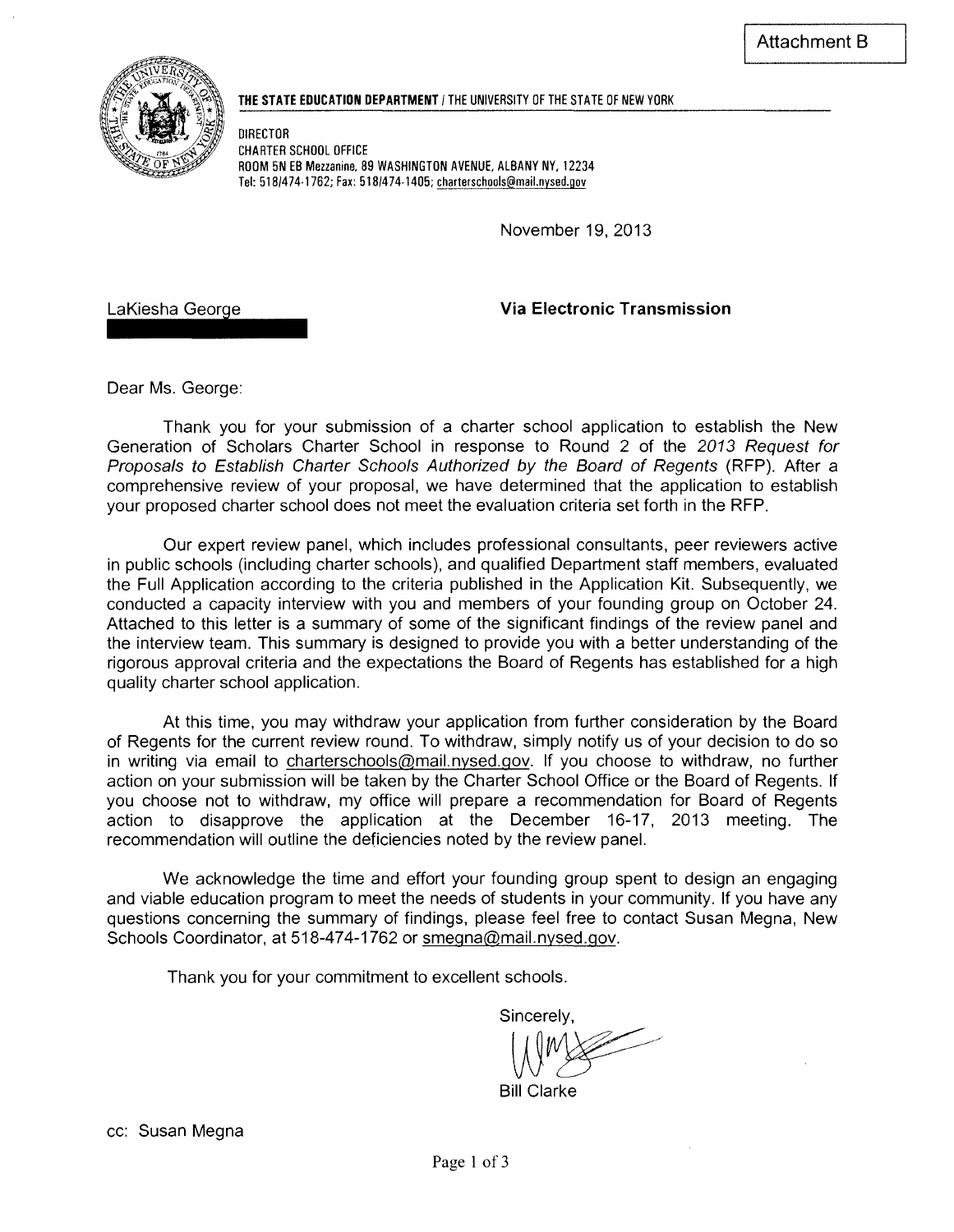#### 2013 Request for Proposals to Establish Charter Schools Authorized by the Board of Regents Summary of Some of the Significant Common Findings **New Generation of Scholars Charter School**

The following summary of reviewer findings is intended to provide the applicant with a better understanding of the rigorous criteria and expectations involved in approving an application to establish a high quality charter school. The findings presented are highlights and do not present an exhaustive list of specific deficiencies that, if addressed, would guarantee approval of the proposed application. The applicant group should review these findings and consider appropriate modifications to the school design plan, should you seek to submit an application to establish a Regents-authorized charter school in the future.

#### Overall Findings

- Based on the written narrative, class schedule attachments, and information gathered during the capacity interview, the teacher/student ratio during various instructional times remains unclear. One example to consider is the time devoted to language arts instruction. It appears from the attachment that staff leaves during the instructional component for planning time however, the narrative indicates that part of the school philosophy is an "All Hands on Deck" approach. The rationale for having planning time during instructional periods remains unclear.
- The design element, "All Hands on Deck" needs to be further developed and explained. One area to reconsider is the purpose of this approach and how it increases student time with teachers, and the roles and responsibilities of staff during this time.
- As presented in the application, the recruitment plan is intermingled with the retention plan, making it difficult for reviewers to evaluate.
- The academic program and staffing plan designed to serve English language learners should be reevaluated given the possible number and overall needs of students who may enroll at the school in the proposed community. The rationale for these choices should also be described in the narrative.
- The plan for curriculum development and alignment needs is incomplete. It would be helpful to clarify which staff will be contributing to this work, a description of the consultant support sought by the founding team, deliverables and a realistic timeline for this component of the program.
- Additional information is needed to understand how data will be used to inform instruction. This includes the identification of staff that will be responsible for leading this work and a description of their expertise to move this work forward in an effective manner.
- The co-teaching model should be described with greater specificity, including roles and responsibilities and time built into the schedule for shared planning and discussing the growth or needs of the students being served.
- It is difficult to envision what common planning time would look like in practice. It was not clearly explained by the group or described in the written application narrative or charts.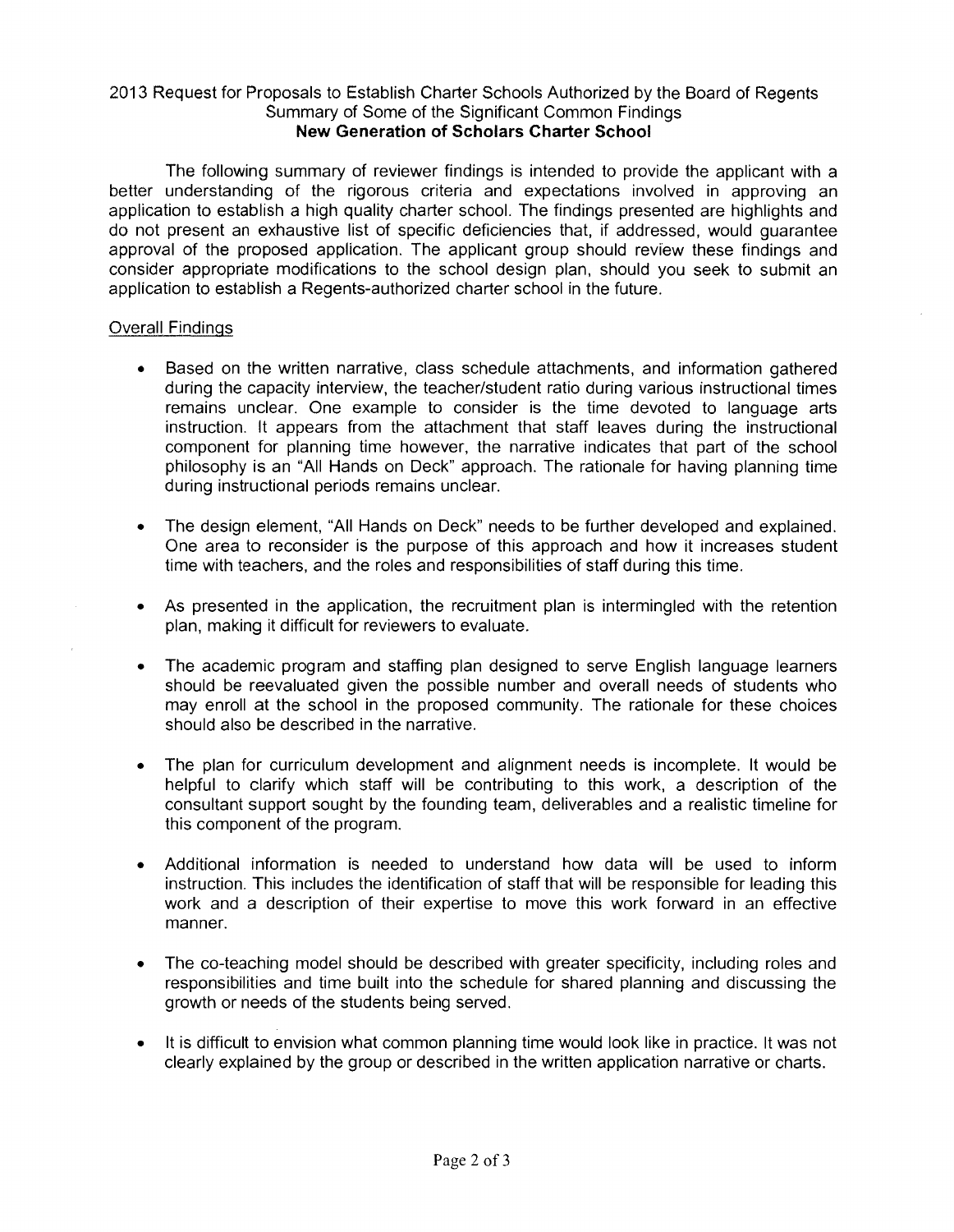- The professional development plan needs to be clearly articulated and aligned with the overall plan for the school. Also needed is an understanding of who will be leading this work and the expertise they bring to the school and staff.
- Additional details are needed to understand how and by whom staff will be evaluated, the expertise/training of the person completing the evaluations, how the board of trustees plans to be evaluated and how the school plans to determine parent satisfaction.
- The staffing plan in general is not clear and does not provide a picture of how staff would be utilized to support students and colleagues.
- It was mentioned at the capacity interview that the school would be seeking teaching candidates that are bi-lingual; however, that requirement is not aligned with Attachment 8A Hiring and Personnel Policies and Procedures.
- Further development is needed to create a viable plan to foster family and community support.
- The facility plan lacks specificity (i.e. square footage per child) and does not include a viable back-up plan should a co-location request not be approved. The budget does not include additional funds in case leasing or repair costs are higher than anticipated in a private facility.
- The budget provided makes assumptions on salaries, facility costs, etc. Reviewers needed additional information to learn how assumptions were determined. Not all line items in the budget are aligned with the proposed plan in the narrative. There is a concern that the ending cash balance at the end of year one is less than \$20,000 leaving little room for unanticipated costs.
- Further consideration and development of the proposal is necessary to provide confidence in the applicants' capacity to launch and implement a high quality school for students and the community.
- The proposed administrative team currently does not appear to have the skill set or breadth of experience to launch and implement a new school.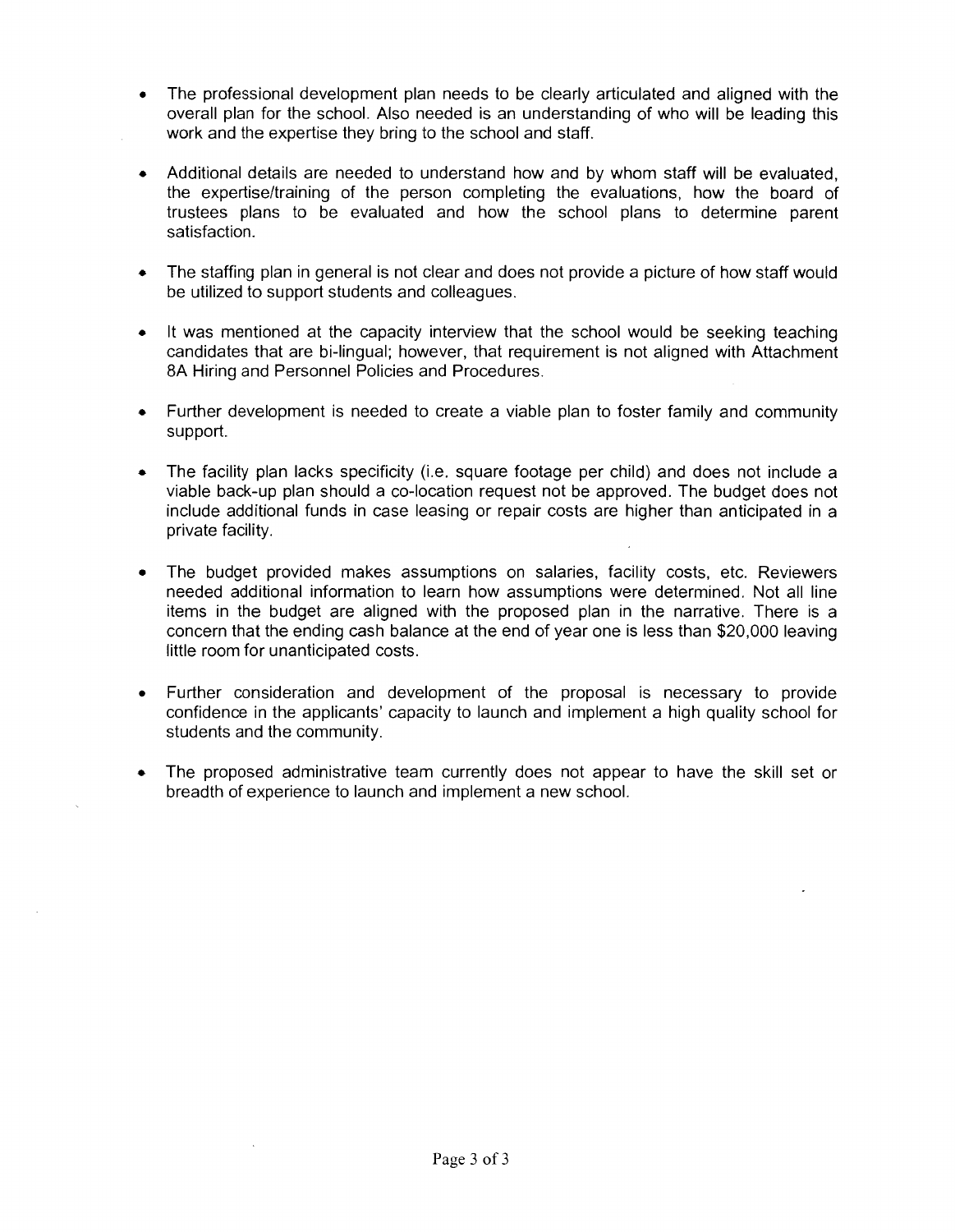

#### **THE STATE EDUCATION DEPARTMENT** 1 THE UNIVERSITY OF THE STATE OF NEW YORK

DIRECTOR CHARTER SCHOOL OFFICE ROOM 5N EB Mezzanine, 89 WASHINGTON AVENUE, ALBANY NY, 12234 Tel: *518/474·1762;* Fax: *518/474·1405;* charterschools@mail.nysed.gov

November 19, 2013

Dr. Rodica leta

**Via Electronic Transmission** 

Dear Dr. leta:

Thank you for your submission of a charter school application to establish the Renaissance Charter School of Oswego in response to Round 2 of the 2013 Request for Proposals to Establish Charter Schools Authorized by the Board of Regents (RFP). After a comprehensive review of your Full Application, we have determined that the application to establish your proposed charter school does not meet the evaluation criteria set forth in the RFP.

Our expert review panel, which includes professional consultants, peer reviewers active in public schools (including charter schools), and qualified Department staff members, evaluated the Full Application according to the criteria published in the Application Kit. Attached to this letter is a summary of some of the review panel's significant findings. This summary is designed to provide you with a better understanding of the rigorous approval criteria and the expectations the Board of Regents has established for a high quality charter school application.

At this time, you may withdraw your application from further consideration by the Board of Regents for the current review round. To withdraw, simply notify us of your decision to do so in writing via email to charterschools@mail.nysed.gov. If you choose to withdraw, no further action on your submission will be taken by the Charter School Office or the Board of Regents. If you choose not to withdraw, my office will prepare a recommendation for Board of Regents action to disapprove the application at the December 16-17, 2013 meeting. The recommendation will outline the deficiencies noted by the review panel.

We acknowledge the time and effort your founding group spent to design an engaging and viable education program to meet the needs of students in your community. If you have any questions concerning the summary of findings, please feel free to contact Susan Megna, New Schools Coordinator, at 518-474-1762 or smegna@mail.nysed.gov.

Thank you for your commitment to excellent schools.

Sincerely, WWWWW.COM<br>WWW.Clarke

**Bill Clarke** 

cc: Susan Megna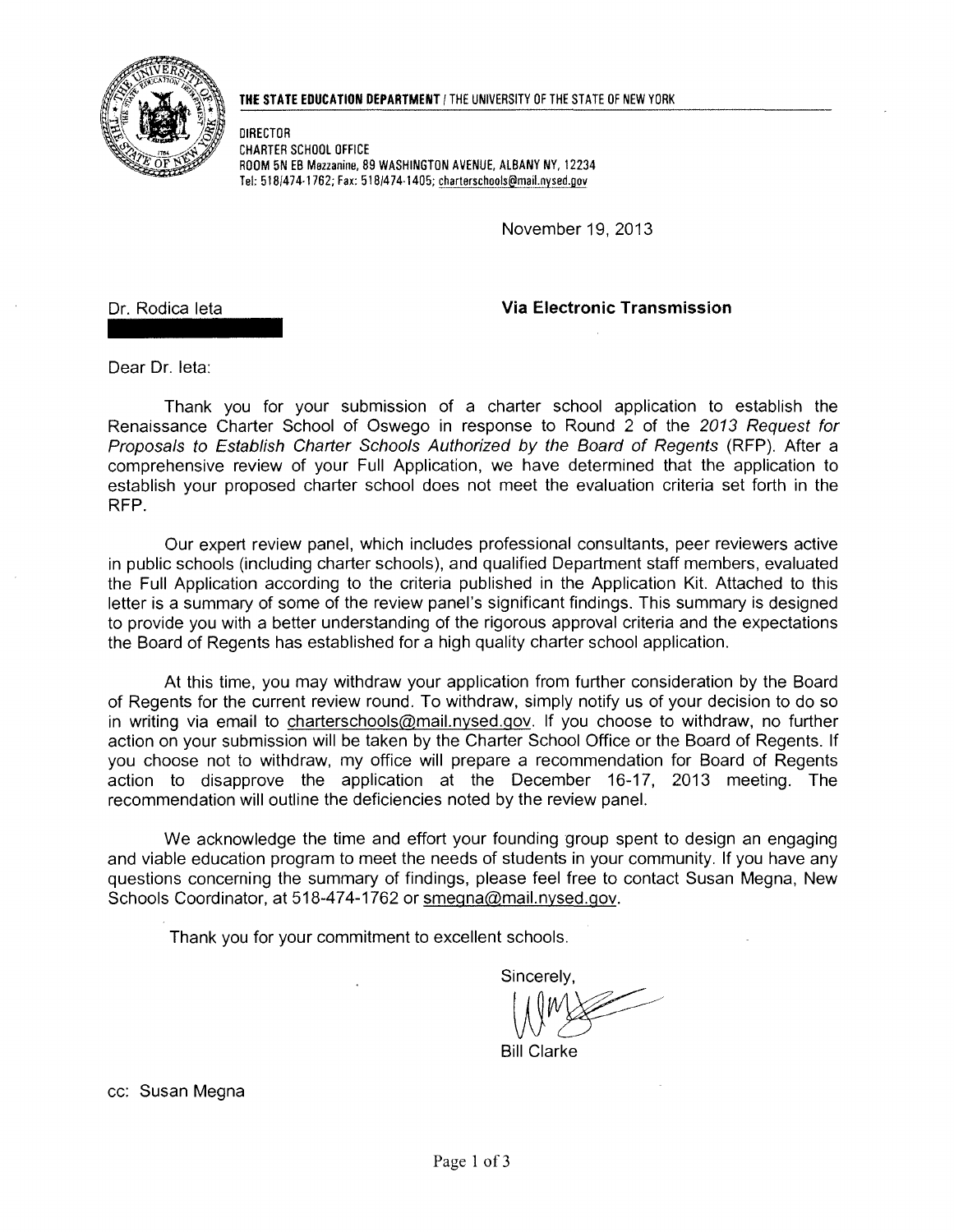#### 2013 Request for Proposals to Establish Charter Schools Authorized by the Board of Regents Summary of Some of the Significant Common Findings of the Review Panel for the Full Application for **Renaissance Charter School of Oswego**

The following summary of reviewer findings is intended to provide the applicant with a better understanding of the rigorous criteria and expectations involved in approving an application to establish a high quality charter school. The findings presented are highlights and do not present an exhaustive list of specific deficiencies that, if addressed, would guarantee approval of the proposed application. The applicant group should review these findings and consider appropriate modifications to the school design plan, should you seek to submit an application to establish a Regents-authorized charter school in the future.

#### Overall Findings

The review panel rated the overall application as "approaches." The application lacks specificity in key areas necessary to demonstrate a coherent plan and capacity to implement. In several sections, the applicant directly copied text from the 2012 Brilla Charter School application, with no attribution (Section II.D., III.B., III.C., III.D., III.E., III.I.). The academic program is vague and does not explain what is meant by a core knowledge curriculum. Also, many of the founders appear connected to a single organization, which raises questions about independence and capacity.

- The proposal describes a compelling need in the community and provides some explanation for how it will address that need (e.g., longer school day, support systems, employing content experts), but lacks specifics on implementation.
- The applicant does not provide a clear picture of the school's key design elements, nor does it provide the research and evidence of effective practices to support the model. The application describes a traditional approach to education without supporting evidence that this approach will serve the needs of the diverse cultures that comprise the urban poor in Oswego.
- The applicant seems to assume that the school district will be supportive and work collaboratively with the charter school (and possibly even refer students), but the application does not present supporting evidence to substantiate this assumption.
- It appears that the applicant copied SUNY's old accountability plan goals and measures, which are out of date and not aligned with the Board of Regents Performance Framework.
- The school calendar and schedule demonstrates an adequate amount of time for the core instructional periods. More details would be helpful concerning teacher student groupings for instruction and how the teacher work day will be organized, especially the planning time and the professional development. A sample teacher schedule is not provided.
- The curriculum section does not clearly address selection or creation of instructional resources and materials.
- While the application envisions formative assessment as playing an important role in the educational program, it does not provide information on the assistance and support to be provided to teachers in the creation of the formative assessments.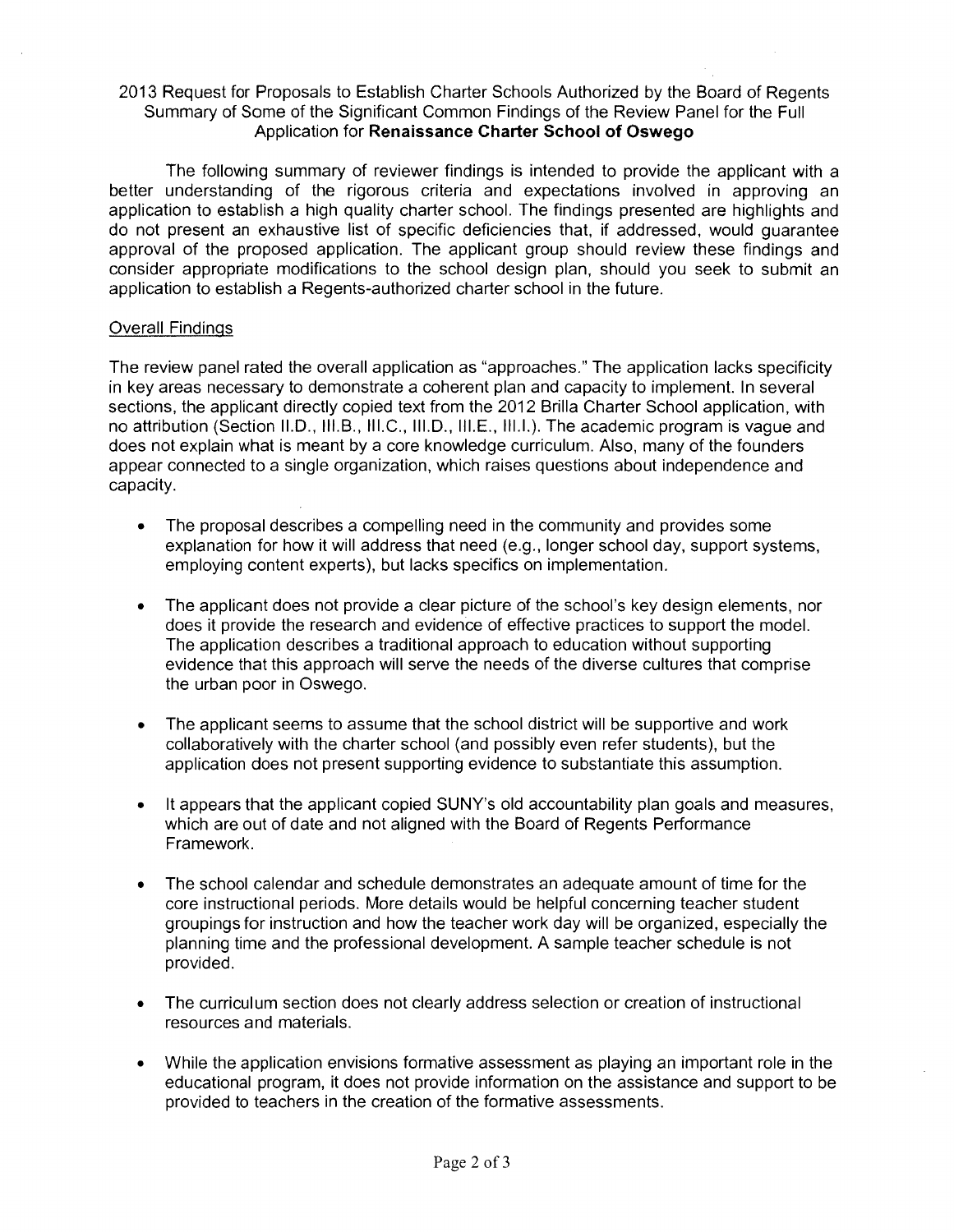- The school culture and climate section presents a vision but again lacks specifics about implementation at the classroom and school level. The draft Discipline Policy does not meet all criteria (e.g., does not address the Dignity for All Students Act).
- The proposed members of the initial board of trustees seem to lack experience in fiscal management and K-12 education.
- The application is missing information and detail concerning recruitment of staff, plans for future staffing needs and the use of data to drive staffing decisions.
- While the applicant presents a strategy for family and community involvement that is likely to further the school's mission and program, more details would be helpful concerning strategies to deal with families who won't or can't be actively involved with their child's school.
- The proposed professional development plan has some significant omissions: details concerning common planning time for teachers; who will be providing the professional development; and the plans for professional development for the implementation of the alignment with State Common Core Learning Standards for ELA and Math are missing.
- The applicant provides a very limited description of potential facilities and costs (including what SUNY Oswego might provide).

 $\sim$ 

 $\mathcal{A}$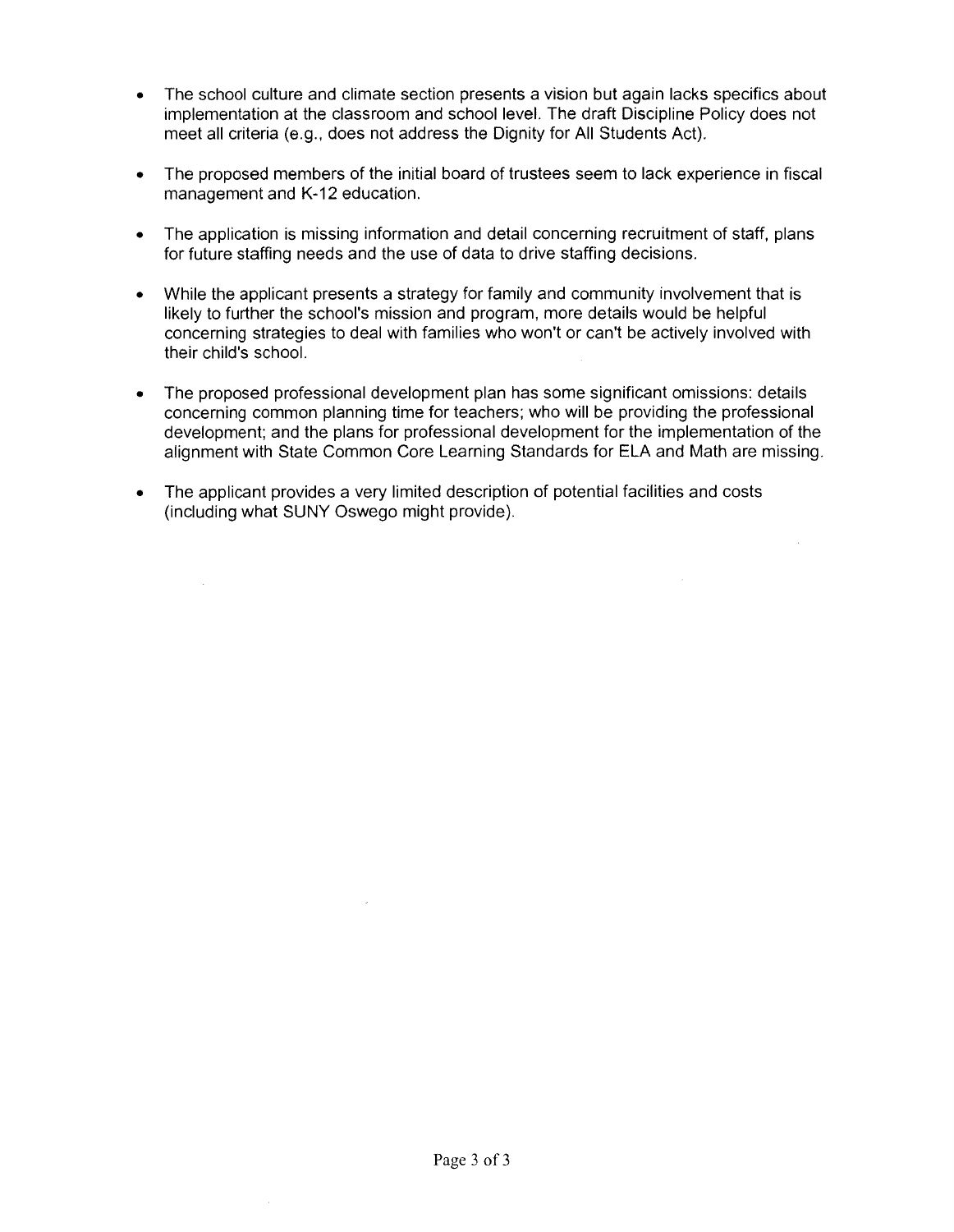

DIRECTOR CHARTER SCHOOL OFFICE ROOM 5N EB Mezzanine, 89 WASHINGTON AVENUE, ALBANY NY, 12234 Tel: 518/474·1762; Fax: 518/474·3209; charterschools@maiLnysed.gov

December 9, 2013

Ms. Dionne Olamiju

Via Electronic Transmission

Dear Ms. Olamiju:

Thank you for your submission of a charter school application to establish the Rockland Academy of Excellence Charter School in response to the 2013 Request for Proposals to Establish Charter Schools Authorized by the Board of Regents (RFP). After a comprehensive review of your proposal, we have determined that the application to establish your proposed charter school does not meet the evaluation criteria set forth in the RFP.

Our expert review panel, which includes professional consultants, peer reviewers active in public schools (including charter schools) and qualified Department staff members, evaluated the Full Application according to the criteria published in the Application Kit. Subsequently, we conducted two capacity interviews with you and members of your founding group and initial board of trustees, on May 29, 2013 and on November 8, 2013. Attached to this letter is a summary of some of the significant findings of the review panel and the interview team. This summary is designed to provide you with a better understanding of the rigorous approval criteria and the expectations the Board of Regents has established for a high quality charter school application.

Of particular concern to the Department is the fact that the membership of the initial Board of Trustees has changed significantly since the application was submitted and since the two capacity interviews. As you are aware, the required Capacity Interview phase of the application review process is designed to assess the capacity of the founding group and initial board of trustees to effectively launch and oversee the School. The 2013 Request for Proposals (RFP) includes the following statement to this effect:

Phase III: Capacity Interview. The Department will invite applicants whose Full Applications were determined to meet or exceed the evaluation criteria in each of the three major sections outlined in the application to participate in a Capacity Interview. NYSED officials conduct the capacity interview to evaluate the founding group and initial board members' understanding of academic and operational accountability as well as the characteristics of the community where the proposed school will be located. Equally as important, NYSED assesses the capacity of the proposed board to effectively launch and oversee the school's academic program, organizational viability, and finances. The interview provides opportunities for the founding group and proposed board to present and elaborate on the information provided in the Full Application, and respond to any technical questions that may have been generated by peer reviewers during the application review process as well as other questions that may have emerged during the public hearing and comment process. Please see the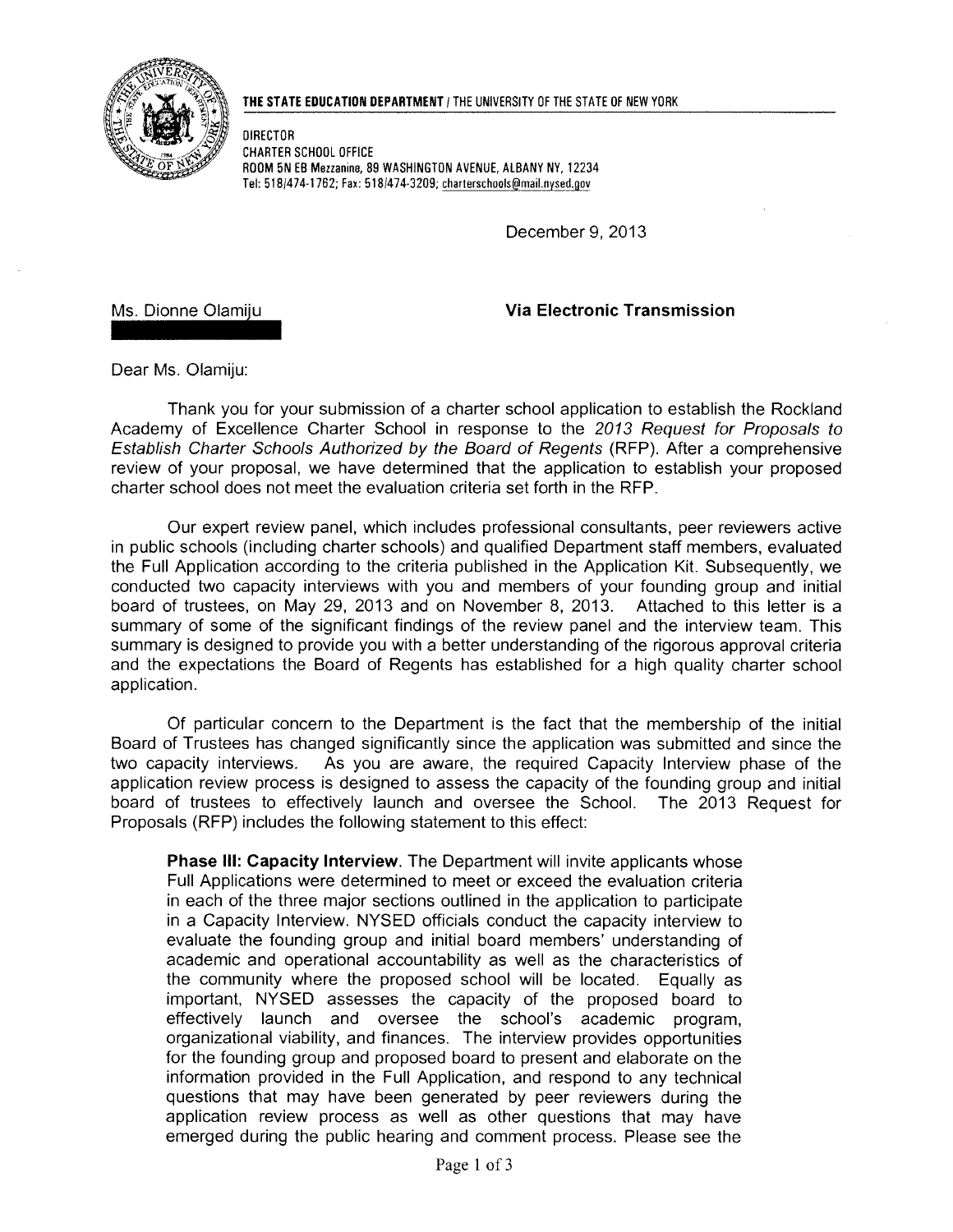applicable RFP timeline for the dates during which NYSED will conduct the Capacity Interviews.

Department staff met with members of the original founding group and initial board of trustees for the proposed Rockland Academy of Excellence Charter School twice. However, we received information last week that several members of the initial board of trustees were either informed by you that their service on the board was no longer needed, or chose to leave the board once other members had been asked to leave. The reconfiguration of the initial board of trustees was confirmed when we received the Information for Corporate Document form from you last night. The list of the members of the initial board of trustees on that form significantly reduces the number of board members. It does not include eleven of the members who were listed in the application, including two of the four proposed board officers, President and Treasurer. In addition, the list you provided last night includes some new members for whom we have no information other than their names and addresses. Regardless of the circumstances of the departures of the eleven members of the initial board, who are apparently no longer affiliated with the application or proposed school, the significant reconfiguration of the board at this late stage in the application process is of grave concern to the Department. We have had no opportunity to meet with this new group and therefore cannot provide any assurance to the Board of Regents of the group's capacity to launch and operate a successful charter school. Additionally, we have concerns that this last minute revision of the board signals a lack of understanding of the role of the board of trustees for a charter school (which becomes incorporated as an Education Corporation upon issuance of a charter) versus the role of the applicant.

At this time, you may withdraw your application from further consideration by the Board of Regents for the current review round. To withdraw, simply notify us of your decision to do so in writing via email to charterschools@mail.nysed.gov. If you choose to withdraw, no further action on your submission will be taken by the Charter School Office or the Board of Regents. If you choose not to withdraw, my office will prepare a recommendation for Board of Regents action to disapprove the application at the December 16-17, 2013 meeting. The recommendation will outline the concerns described in this letter and the attached summary of findings.

We acknowledge the time and effort your founding group spent to design an engaging and viable education program to meet the needs of students in your community. If you have any questions concerning the summary of findings, please feel free to contact Susan Megna, New Schools Coordinator, at 518-474-1762 or smegna@mail.nysed.gov.

Thank you for your commitment to excellent schools.

Sincerely,

 $W^*$ 

Bill Clarke

cc: Susan Megna